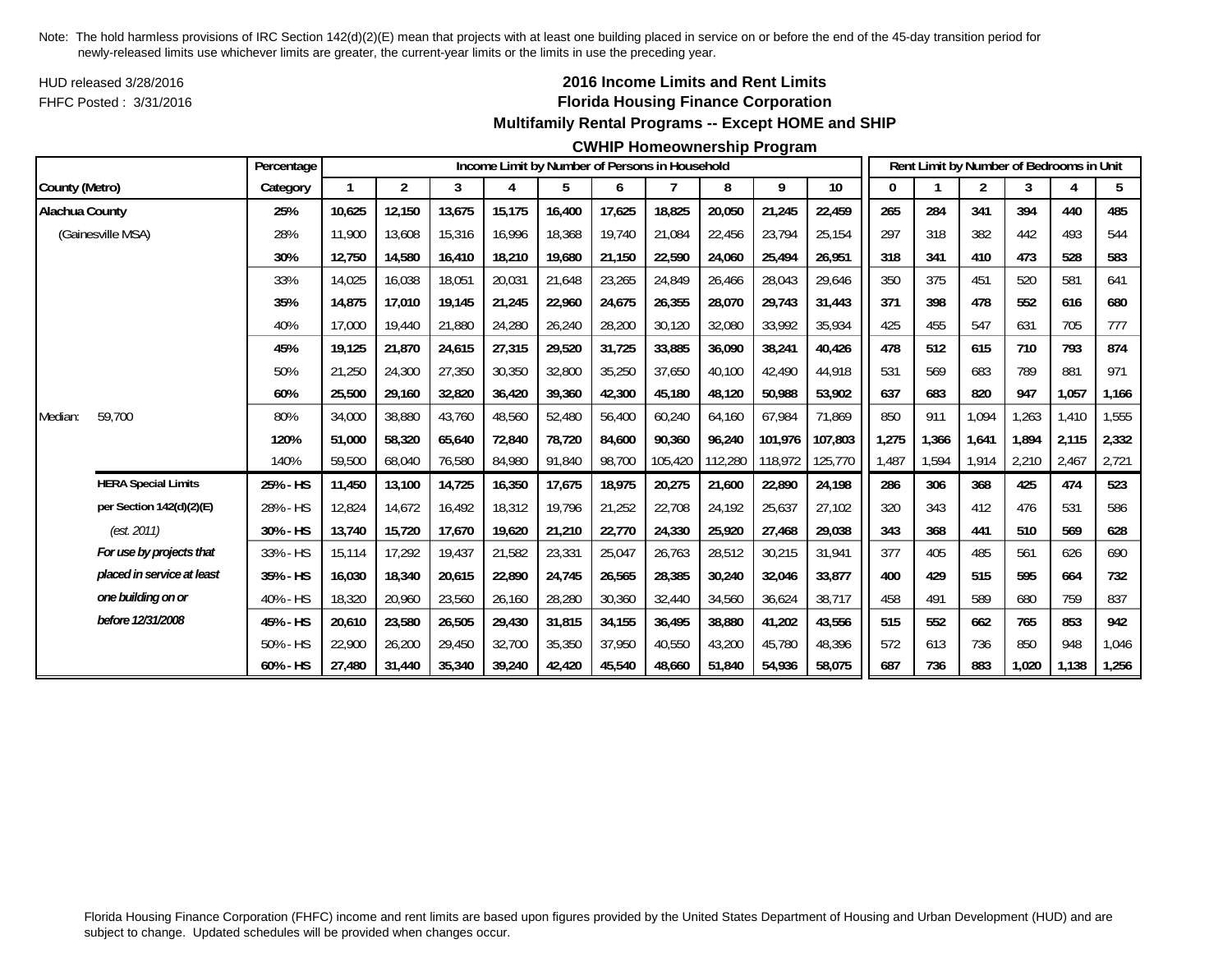HUD released 3/28/2016FHFC Posted : 3/31/2016

## **2016 Income Limits and Rent Limits Florida Housing Finance Corporation Multifamily Rental Programs -- Except HOME and SHIP**

#### **CWHIP Homeownership Program**

|                     | Percentage |        |        |        |        | Income Limit by Number of Persons in Household |        |        |                 |         |         |      |       |       | Rent Limit by Number of Bedrooms in Unit |       |       |
|---------------------|------------|--------|--------|--------|--------|------------------------------------------------|--------|--------|-----------------|---------|---------|------|-------|-------|------------------------------------------|-------|-------|
| County (Metro)      | Category   |        |        |        |        |                                                |        |        |                 |         | 10      |      |       |       |                                          |       |       |
| <b>Baker County</b> | 25%        | 10,575 | 12,100 | 13,600 | 15,100 | 16,325                                         | 17,525 | 18,725 | 19,950          | 21,140  | 22,348  | 264  | 283   | 340   | 392                                      | 438   | 483   |
| (Baker County HMFA; | 28%        | 11,844 | 13,552 | 15,232 | 16,912 | 18,284                                         | 19,628 | 20,972 | 22,344          | 23,677  | 25,030  | 296  | 317   | 380   | 439                                      | 490   | 541   |
| Jacksonville MSA)   | 30%        | 12,690 | 14,520 | 16,320 | 18.120 | 19,590                                         | 21,030 | 22,470 | 23,940          | 25,368  | 26,818  | 317  | 340   | 408   | 471                                      | 525   | 580   |
|                     | 33%        | 13.959 | 15.972 | 17,952 | 19,932 | 21,549                                         | 23,133 | 24,717 | 26,334          | 27,905  | 29,499  | 348  | 374   | 448   | 518                                      | 578   | 638   |
|                     | 35%        | 14,805 | 16,940 | 19,040 | 21,140 | 22,855                                         | 24,535 | 26,215 | 27,930          | 29,596  | 31,287  | 370  | 396   | 476   | 549                                      | 613   | 676   |
|                     | 40%        | 16,920 | 19,360 | 21,760 | 24,160 | 26,120                                         | 28,040 | 29,960 | 31,920          | 33,824  | 35,757  | 423  | 453   | 544   | 628                                      | 701   | 773   |
|                     | 45%        | 19.035 | 21.780 | 24,480 | 27,180 | 29,385                                         | 31,545 | 33.705 | 35,910          | 38,052  | 40,226  | 475  | 510   | 612   | 707                                      | 788   | 870   |
|                     | 50%        | 21,150 | 24,200 | 27,200 | 30,200 | 32,650                                         | 35,050 | 37,450 | 39,900          | 42,280  | 44,696  | 528  | 566   | 680   | 785                                      | 876   | 966   |
|                     | 60%        | 25,380 | 29,040 | 32,640 | 36,240 | 39,180                                         | 42,060 | 44,940 | 47,880          | 50,736  | 53,635  | 634  | 680   | 816   | 942                                      | 1,051 | 1،160 |
| 60,400<br>Median:   | 80%        | 33,840 | 38.720 | 43,520 | 48,320 | 52,240                                         | 56,080 | 59.920 | 63,840          | 67,648  | 71,514  | 846  | 907   | 1,088 | .257                                     | .402  | 1,547 |
|                     | 120%       | 50,760 | 58,080 | 65,280 | 72,480 | 78,360                                         | 84,120 | 89,880 | 95,760          | 101,472 | 107,270 | ,269 | 1,360 | 1,632 | 1,885                                    | 2,103 | 2,320 |
|                     | 140%       | 59,220 | 67,760 | 76,160 | 84,560 | 91,420                                         | 98,140 |        | 104,860 111,720 | 118,384 | 125,149 | ,480 | 1,587 | 1,904 | 2,199                                    | 2,453 | 2,707 |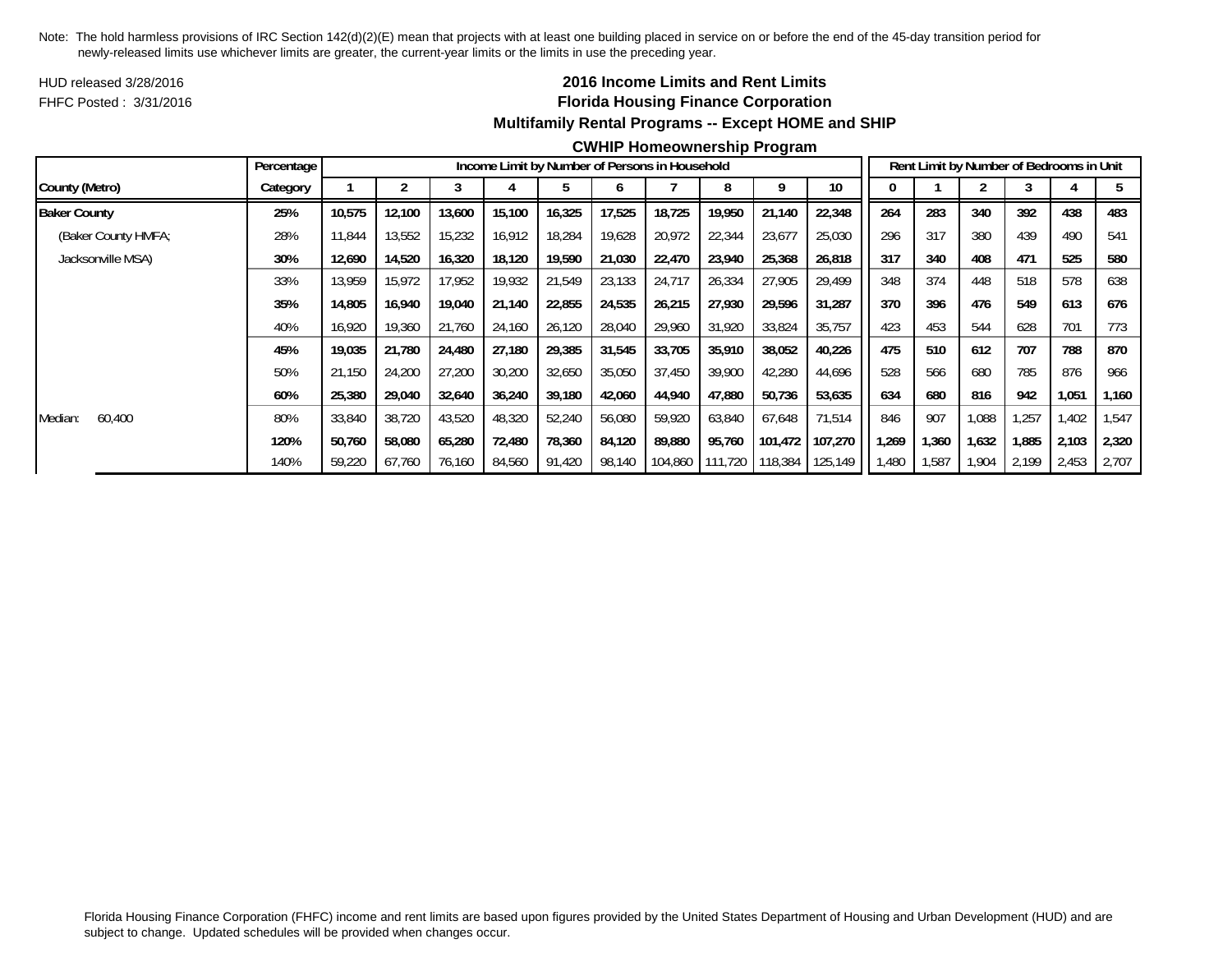HUD released 3/28/2016FHFC Posted : 3/31/2016

## **2016 Income Limits and Rent Limits Florida Housing Finance Corporation Multifamily Rental Programs -- Except HOME and SHIP**

#### **CWHIP Homeownership Program**

|                   |                            | Percentage |        |        |        |        |        |        | Income Limit by Number of Persons in Household |         |         |         |       |       |       |       | Rent Limit by Number of Bedrooms in Unit |       |
|-------------------|----------------------------|------------|--------|--------|--------|--------|--------|--------|------------------------------------------------|---------|---------|---------|-------|-------|-------|-------|------------------------------------------|-------|
| County (Metro)    |                            | Category   |        | 2      | 3      | 4      | 5      | 6      | 7                                              | 8       | 9       | 10      | 0     |       | 2     | 3     | 4                                        | 5     |
| <b>Bay County</b> |                            | 25%        | 9,675  | 11,050 | 12,425 | 13,800 | 14,925 | 16,025 | 17,125                                         | 18,225  | 19,320  | 20,424  | 241   | 259   | 310   | 359   | 400                                      | 441   |
|                   | (Panama City-Lynn Haven-   | 28%        | 10.836 | 12,376 | 13.916 | 15,456 | 16,716 | 17.948 | 19.180                                         | 20,412  | 21,638  | 22,875  | 270   | 290   | 347   | 402   | 448                                      | 494   |
|                   | Panama City Beach MSA)     | 30%        | 11,610 | 13,260 | 14,910 | 16,560 | 17,910 | 19,230 | 20,550                                         | 21,870  | 23,184  | 24,509  | 290   | 310   | 372   | 430   | 480                                      | 530   |
|                   |                            | 33%        | 12,771 | 14,586 | 16,401 | 18,216 | 19,701 | 21,153 | 22,605                                         | 24,057  | 25,502  | 26,960  | 319   | 341   | 410   | 473   | 528                                      | 583   |
|                   |                            | 35%        | 13,545 | 15,470 | 17,395 | 19,320 | 20,895 | 22,435 | 23,975                                         | 25,515  | 27,048  | 28,594  | 338   | 362   | 434   | 502   | 560                                      | 618   |
|                   |                            | 40%        | 15,480 | 17,680 | 19,880 | 22,080 | 23,880 | 25,640 | 27,400                                         | 29,160  | 30,912  | 32,678  | 387   | 414   | 497   | 574   | 641                                      | 707   |
|                   |                            | 45%        | 17,415 | 19,890 | 22,365 | 24,840 | 26,865 | 28,845 | 30,825                                         | 32,805  | 34,776  | 36,763  | 435   | 466   | 559   | 646   | 721                                      | 795   |
|                   |                            | 50%        | 19,350 | 22,100 | 24,850 | 27,600 | 29,850 | 32,050 | 34,250                                         | 36,450  | 38,640  | 40,848  | 483   | 518   | 621   | 718   | 801                                      | 883   |
|                   |                            | 60%        | 23,220 | 26,520 | 29,820 | 33,120 | 35,820 | 38,460 | 41,100                                         | 43,740  | 46,368  | 49,018  | 580   | 621   | 745   | 861   | 961                                      | 1,060 |
| Median:           | 55,200                     | 80%        | 30,960 | 35,360 | 39,760 | 44,160 | 47,760 | 51,280 | 54,800                                         | 58,320  | 61,824  | 65,357  | 774   | 829   | 994   | 1,149 | 1,282                                    | 1,414 |
|                   |                            | 120%       | 46.440 | 53,040 | 59.640 | 66,240 | 71,640 | 76,920 | 82,200                                         | 87.480  | 92.736  | 98.035  | 1.161 | 1,243 | 1.491 | 1.723 | 1,923                                    | 2,121 |
|                   |                            | 140%       | 54,180 | 61,880 | 69,580 | 77,280 | 83,580 | 89,740 | 95,900                                         | 102,060 | 108,192 | 114,374 | 1,354 | 1,450 | 1,739 | 2,010 | 2,243                                    | 2,474 |
|                   | <b>HERA Special Limits</b> | 25% - HS   | 10,425 | 11,900 | 13,400 | 14,875 | 16,075 | 17,275 | 18,450                                         | 19,650  | 20,825  | 22,015  | 260   | 279   | 335   | 386   | 431                                      | 476   |
|                   | per Section 142(d)(2)(E)   | 28% - HS   | 11,676 | 13,328 | 15,008 | 16,660 | 18,004 | 19,348 | 20,664                                         | 22,008  | 23,324  | 24,657  | 291   | 312   | 375   | 433   | 483                                      | 533   |
|                   | (est. 2015)                | 30% - HS   | 12,510 | 14,280 | 16,080 | 17,850 | 19,290 | 20,730 | 22,140                                         | 23,580  | 24,990  | 26,418  | 312   | 334   | 402   | 464   | 518                                      | 571   |
|                   | For use by projects that   | 33% - HS   | 13,761 | 15,708 | 17,688 | 19,635 | 21,219 | 22,803 | 24,354                                         | 25,938  | 27,489  | 29,060  | 344   | 368   | 442   | 510   | 570                                      | 628   |
|                   | placed in service at least | 35% - HS   | 14,595 | 16,660 | 18,760 | 20,825 | 22,505 | 24,185 | 25,830                                         | 27,510  | 29,155  | 30,821  | 364   | 390   | 469   | 541   | 604                                      | 666   |
|                   | one building on or         | 40% - HS   | 16,680 | 19,040 | 21,440 | 23,800 | 25,720 | 27,640 | 29,520                                         | 31,440  | 33,320  | 35,224  | 417   | 446   | 536   | 619   | 691                                      | 762   |
|                   | before 12/31/2008          | 45% - HS   | 18,765 | 21,420 | 24,120 | 26,775 | 28,935 | 31,095 | 33,210                                         | 35,370  | 37,485  | 39,627  | 469   | 502   | 603   | 696   | 777                                      | 857   |
|                   |                            | 50% - HS   | 20,850 | 23,800 | 26.800 | 29,750 | 32,150 | 34,550 | 36,900                                         | 39,300  | 41,650  | 44,030  | 521   | 558   | 670   | 773   | 863                                      | 952   |
|                   |                            | 60% - HS   | 25,020 | 28,560 | 32,160 | 35,700 | 38,580 | 41,460 | 44,280                                         | 47,160  | 49,980  | 52,836  | 625   | 669   | 804   | 928   | 1,036                                    | 1,143 |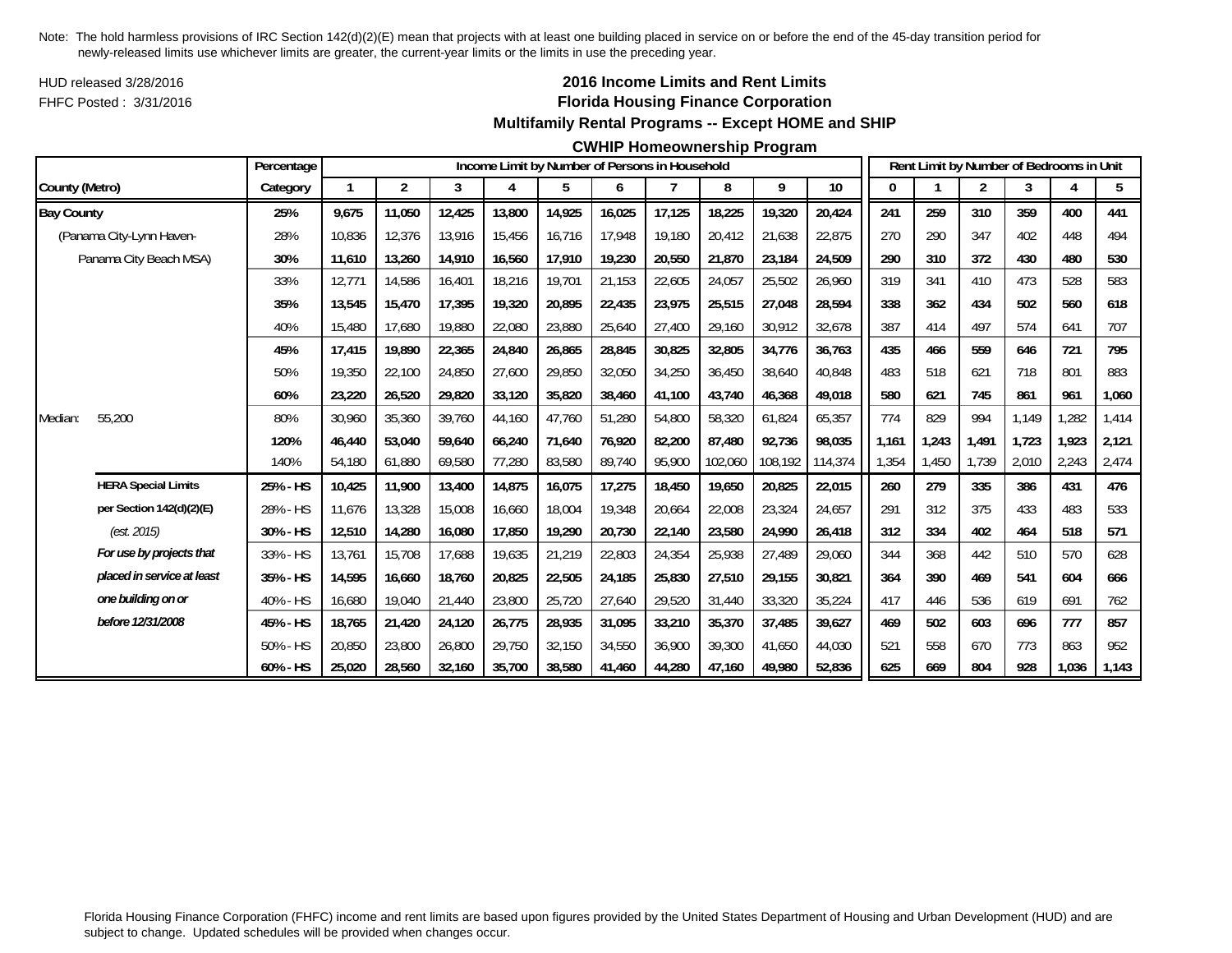HUD released 3/28/2016FHFC Posted : 3/31/2016

## **2016 Income Limits and Rent Limits Florida Housing Finance Corporation Multifamily Rental Programs -- Except HOME and SHIP**

#### **CWHIP Homeownership Program**

|                        |                            | Percentage  |        |                |        |        |        |        | Income Limit by Number of Persons in Household |        |        |         |       |       | Rent Limit by Number of Bedrooms in Unit |       |       |       |
|------------------------|----------------------------|-------------|--------|----------------|--------|--------|--------|--------|------------------------------------------------|--------|--------|---------|-------|-------|------------------------------------------|-------|-------|-------|
| County (Metro)         |                            | Category    |        | $\overline{2}$ | 3      | 4      | 5      | 6      |                                                | 8      | 9      | $10$    |       |       | 2                                        | 3     |       | 5     |
| <b>Bradford County</b> |                            | 25%         | 8,925  | 10,200         | 11,475 | 12,725 | 13,750 | 14,775 | 15,800                                         | 16,800 | 17,815 | 18,833  | 223   | 239   | 286                                      | 330   | 369   | 407   |
|                        |                            | 28%         | 9.996  | 11,424         | 12,852 | 14,252 | 15,400 | 16,548 | 17,696                                         | 18,816 | 19,953 | 21,093  | 249   | 267   | 321                                      | 370   | 413   | 456   |
|                        |                            | 30%         | 10,710 | 12,240         | 13,770 | 15,270 | 16,500 | 17,730 | 18,960                                         | 20,160 | 21,378 | 22,600  | 267   | 286   | 344                                      | 397   | 443   | 489   |
|                        |                            | 33%         | 11,781 | 13,464         | 15,147 | 16,797 | 18,150 | 19,503 | 20,856                                         | 22,176 | 23,516 | 24,860  | 294   | 315   | 378                                      | 436   | 487   | 537   |
|                        |                            | 35%         | 12,495 | 14,280         | 16,065 | 17,815 | 19,250 | 20,685 | 22,120                                         | 23,520 | 24,941 | 26,366  | 312   | 334   | 401                                      | 463   | 517   | 570   |
|                        |                            | 40%         | 14,280 | 16,320         | 18,360 | 20,360 | 22,000 | 23,640 | 25,280                                         | 26,880 | 28,504 | 30,133  | 357   | 382   | 459                                      | 529   | 591   | 652   |
|                        |                            | 45%         | 16,065 | 18,360         | 20,655 | 22,905 | 24,750 | 26,595 | 28,440                                         | 30,240 | 32,067 | 33,899  | 401   | 430   | 516                                      | 595   | 664   | 733   |
|                        |                            | 50%         | 17,850 | 20,400         | 22,950 | 25,450 | 27,500 | 29,550 | 31,600                                         | 33,600 | 35,630 | 37,666  | 446   | 478   | 573                                      | 661   | 738   | 815   |
|                        |                            | 60%         | 21,420 | 24,480         | 27,540 | 30,540 | 33,000 | 35,460 | 37,920                                         | 40,320 | 42,756 | 45,199  | 535   | 573   | 688                                      | 794   | 886   | 978   |
| Median:                | 50,900                     | 80%         | 28,560 | 32,640         | 36,720 | 40,720 | 44,000 | 47,280 | 50,560                                         | 53,760 | 57,008 | 60,266  | 714   | 765   | 918                                      | 1,059 | 1,182 | 1,304 |
|                        |                            | 120%        | 42.840 | 48,960         | 55,080 | 61,080 | 66,000 | 70.920 | 75.840                                         | 80,640 | 85,512 | 90.398  | 1,071 | 1,147 | 1.377                                    | 1,588 | 1,773 | 1,956 |
|                        |                            | 140%        | 49,980 | 57,120         | 64,260 | 71,260 | 77,000 | 82,740 | 88,480                                         | 94,080 | 99,764 | 105,465 | 1,249 | 1,338 | 1,606                                    | 1,853 | 2,068 | 2,282 |
|                        | <b>HERA Special Limits</b> | 25% - HS    | 9,100  | 10,400         | 11,700 | 12,975 | 14,025 | 15,075 | 16,100                                         | 17,150 | 18,165 | 19,203  | 227   | 243   | 292                                      | 337   | 376   | 415   |
|                        | per Section 142(d)(2)(E)   | 28% - HS    | 10,192 | 11,648         | 13,104 | 14,532 | 15,708 | 16,884 | 18,032                                         | 19,208 | 20,345 | 21,507  | 254   | 273   | 327                                      | 378   | 422   | 465   |
|                        | (est. 2015)                | 30% - HS    | 10,920 | 12,480         | 14,040 | 15,570 | 16,830 | 18,090 | 19,320                                         | 20,580 | 21,798 | 23,044  | 273   | 292   | 351                                      | 405   | 452   | 498   |
|                        | For use by projects that   | 33% - HS    | 12,012 | 13,728         | 15,444 | 17,127 | 18,513 | 19,899 | 21,252                                         | 22,638 | 23,978 | 25,348  | 300   | 321   | 386                                      | 445   | 497   | 548   |
|                        | placed in service at least | 35% - HS    | 12,740 | 14,560         | 16,380 | 18,165 | 19,635 | 21,105 | 22,540                                         | 24,010 | 25,431 | 26,884  | 318   | 341   | 409                                      | 472   | 527   | 581   |
|                        | one building on or         | 40% - HS    | 14,560 | 16,640         | 18,720 | 20,760 | 22,440 | 24,120 | 25,760                                         | 27,440 | 29,064 | 30,725  | 364   | 390   | 468                                      | 540   | 603   | 665   |
|                        | before 12/31/2008          | 45% - HS    | 16,380 | 18,720         | 21,060 | 23,355 | 25,245 | 27,135 | 28,980                                         | 30,870 | 32,697 | 34,565  | 409   | 438   | 526                                      | 607   | 678   | 748   |
|                        |                            | 50% - HS    | 18,200 | 20,800         | 23,400 | 25,950 | 28,050 | 30,150 | 32,200                                         | 34,300 | 36,330 | 38,406  | 455   | 487   | 585                                      | 675   | 753   | 831   |
|                        |                            | $60\% - HS$ | 21,840 | 24,960         | 28,080 | 31,140 | 33,660 | 36,180 | 38.640                                         | 41,160 | 43,596 | 46,087  | 546   | 585   | 702                                      | 810   | 904   | 997   |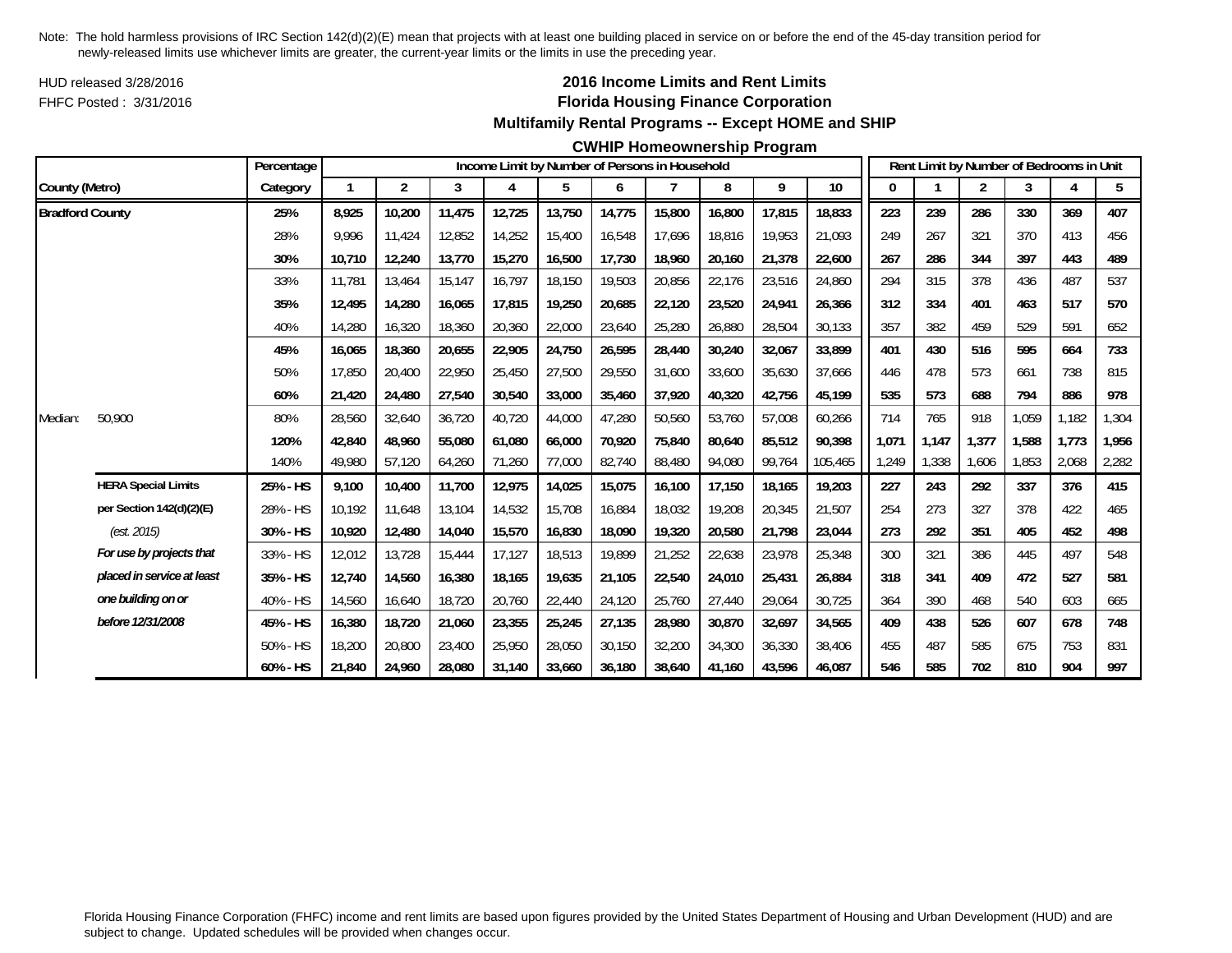HUD released 3/28/2016FHFC Posted : 3/31/2016

## **2016 Income Limits and Rent Limits Florida Housing Finance Corporation Multifamily Rental Programs -- Except HOME and SHIP**

#### **CWHIP Homeownership Program**

|                       |                            | Percentage |        |                |        |        |        |        | Income Limit by Number of Persons in Household |         |         |         |       |       | Rent Limit by Number of Bedrooms in Unit |       |       |       |
|-----------------------|----------------------------|------------|--------|----------------|--------|--------|--------|--------|------------------------------------------------|---------|---------|---------|-------|-------|------------------------------------------|-------|-------|-------|
| County (Metro)        |                            | Category   |        | $\overline{2}$ | 3      | 4      | 5      | 6      | $\overline{7}$                                 | 8       | 9       | $10\,$  | 0     |       | 2                                        | 3     | 4     | 5     |
| <b>Brevard County</b> |                            | 25%        | 10,325 | 11,800         | 13,275 | 14,725 | 15,925 | 17,100 | 18,275                                         | 19,450  | 20,615  | 21,793  | 258   | 276   | 331                                      | 383   | 427   | 471   |
|                       | (Palm Bay-Melbourne-       | 28%        | 11.564 | 13,216         | 14,868 | 16,492 | 17,836 | 19,152 | 20,468                                         | 21,784  | 23,089  | 24,408  | 289   | 309   | 371                                      | 429   | 478   | 528   |
|                       | Titusville MSA)            | 30%        | 12,390 | 14,160         | 15,930 | 17,670 | 19,110 | 20,520 | 21,930                                         | 23,340  | 24,738  | 26,152  | 309   | 331   | 398                                      | 459   | 513   | 565   |
|                       |                            | 33%        | 13,629 | 15,576         | 17,523 | 19,437 | 21,021 | 22,572 | 24,123                                         | 25,674  | 27,212  | 28,767  | 340   | 365   | 438                                      | 505   | 564   | 622   |
|                       |                            | 35%        | 14,455 | 16,520         | 18,585 | 20,615 | 22,295 | 23,940 | 25,585                                         | 27,230  | 28,861  | 30,510  | 361   | 387   | 464                                      | 536   | 598   | 660   |
|                       |                            | 40%        | 16,520 | 18,880         | 21,240 | 23,560 | 25,480 | 27,360 | 29,240                                         | 31,120  | 32,984  | 34,869  | 413   | 442   | 531                                      | 613   | 684   | 754   |
|                       |                            | 45%        | 18,585 | 21,240         | 23,895 | 26,505 | 28,665 | 30,780 | 32,895                                         | 35,010  | 37,107  | 39,227  | 464   | 497   | 597                                      | 689   | 769   | 848   |
|                       |                            | 50%        | 20,650 | 23,600         | 26,550 | 29,450 | 31,850 | 34,200 | 36,550                                         | 38,900  | 41,230  | 43,586  | 516   | 553   | 663                                      | 766   | 855   | 943   |
|                       |                            | 60%        | 24,780 | 28,320         | 31,860 | 35,340 | 38,220 | 41,040 | 43,860                                         | 46,680  | 49,476  | 52,303  | 619   | 663   | 796                                      | 919   | 1,026 | 1,131 |
| Median:               | 58,300                     | 80%        | 33,040 | 37.760         | 42.480 | 47,120 | 50,960 | 54,720 | 58,480                                         | 62,240  | 65,968  | 69,738  | 826   | 885   | 1,062                                    | ,226  | 1,368 | 1,509 |
|                       |                            | 120%       | 49,560 | 56,640         | 63,720 | 70,680 | 76,440 | 82,080 | 87,720                                         | 93,360  | 98,952  | 104,606 | 1,239 | 1,327 | 1,593                                    | 1,839 | 2,052 | 2,263 |
|                       |                            | 140%       | 57,820 | 66,080         | 74,340 | 82,460 | 89,180 | 95,760 | 102,340                                        | 108,920 | 115,444 | 122,041 | 1,445 | 1,548 | 1,858                                    | 2,145 | 2,394 | 2,640 |
|                       | <b>HERA Special Limits</b> | 25% - HS   | 11,025 | 12,600         | 14,175 | 15,725 | 17,000 | 18,250 | 19,500                                         | 20,775  | 22,015  | 23,273  | 275   | 295   | 354                                      | 409   | 456   | 503   |
|                       | per Section 142(d)(2)(E)   | 28% - HS   | 12,348 | 14,112         | 15,876 | 17,612 | 19,040 | 20,440 | 21,840                                         | 23,268  | 24,657  | 26,066  | 308   | 330   | 396                                      | 458   | 511   | 563   |
|                       | (est. 2011)                | 30% - HS   | 13,230 | 15,120         | 17,010 | 18,870 | 20,400 | 21,900 | 23,400                                         | 24,930  | 26,418  | 27,928  | 330   | 354   | 425                                      | 490   | 547   | 604   |
|                       | For use by projects that   | 33% - HS   | 14,553 | 16,632         | 18,711 | 20,757 | 22,440 | 24,090 | 25,740                                         | 27,423  | 29,060  | 30,720  | 363   | 389   | 467                                      | 539   | 602   | 664   |
|                       | placed in service at least | 35% - HS   | 15,435 | 17,640         | 19,845 | 22,015 | 23,800 | 25,550 | 27,300                                         | 29,085  | 30,821  | 32,582  | 385   | 413   | 496                                      | 572   | 638   | 704   |
|                       | one building on or         | 40% - HS   | 17,640 | 20,160         | 22,680 | 25,160 | 27,200 | 29,200 | 31,200                                         | 33,240  | 35,224  | 37,237  | 441   | 472   | 567                                      | 654   | 730   | 805   |
|                       | before 12/31/2008          | 45% - HS   | 19,845 | 22,680         | 25,515 | 28,305 | 30,600 | 32,850 | 35,100                                         | 37,395  | 39,627  | 41,891  | 496   | 531   | 637                                      | 736   | 821   | 906   |
|                       |                            | 50% - HS   | 22,050 | 25,200         | 28,350 | 31,450 | 34,000 | 36,500 | 39,000                                         | 41,550  | 44,030  | 46,546  | 551   | 590   | 708                                      | 818   | 912   | 1,006 |
|                       |                            | 60% - HS   | 26,460 | 30.240         | 34,020 | 37,740 | 40,800 | 43,800 | 46.800                                         | 49,860  | 52,836  | 55,855  | 661   | 708   | 850                                      | 981   | 1.095 | 1,208 |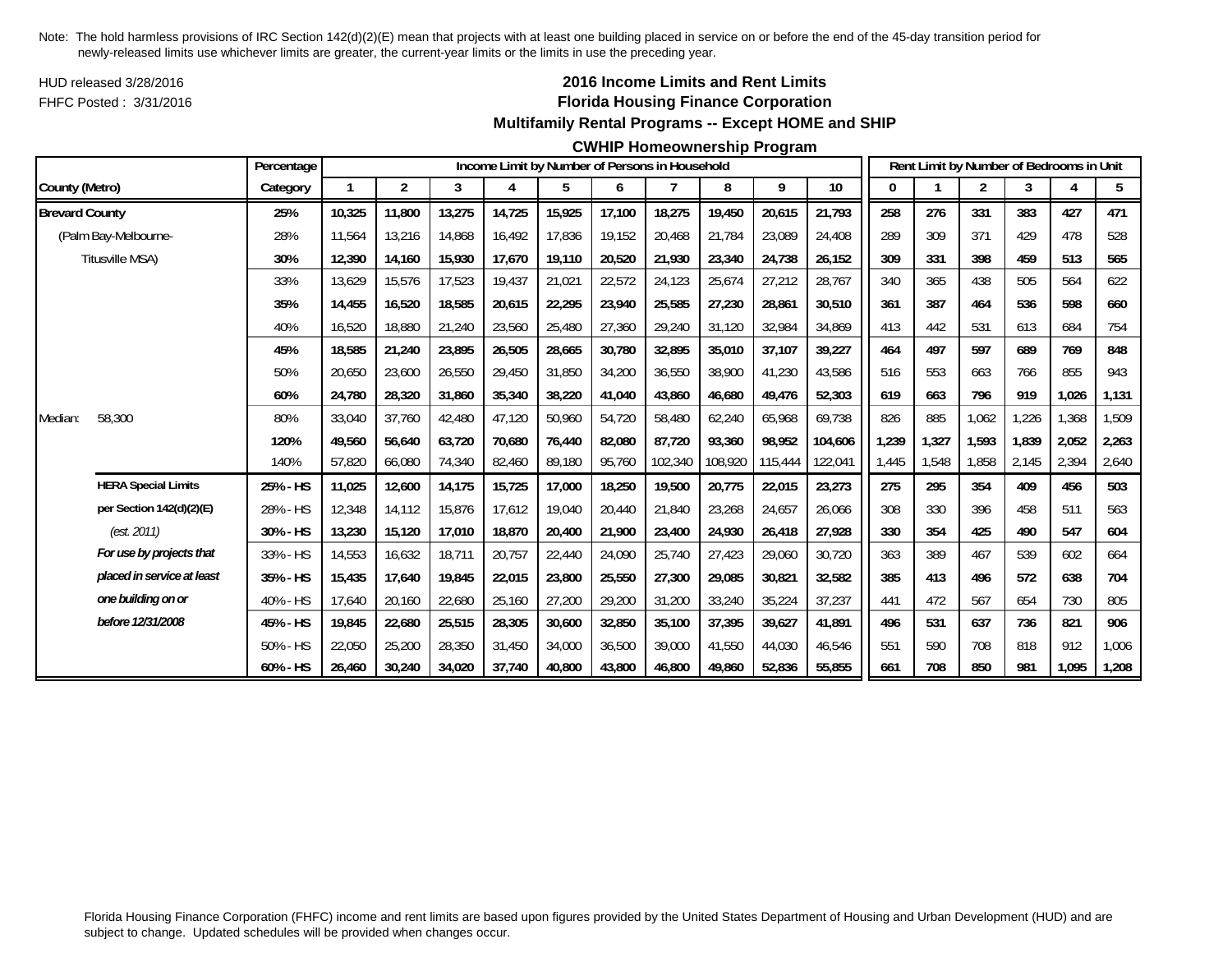HUD released 3/28/2016FHFC Posted : 3/31/2016

## **2016 Income Limits and Rent Limits Florida Housing Finance Corporation Multifamily Rental Programs -- Except HOME and SHIP**

#### **CWHIP Homeownership Program**

|                        | Percentage |        |        |        |         | Income Limit by Number of Persons in Household |                 |         |                 |         |         |       |       |       | Rent Limit by Number of Bedrooms in Unit |       |       |
|------------------------|------------|--------|--------|--------|---------|------------------------------------------------|-----------------|---------|-----------------|---------|---------|-------|-------|-------|------------------------------------------|-------|-------|
| County (Metro)         | Category   |        |        |        |         | b.                                             |                 |         |                 | Q       | 10      |       |       |       |                                          |       |       |
| <b>Broward County</b>  | 25%        | 12,700 | 14,500 | 16,325 | 18,125  | 19,575                                         | 21,025          | 22,475  | 23,925          | 25,375  | 26,825  | 317   | 340   | 408   | 471                                      | 525   | 580   |
| (Fort Lauderdale HMFA; | 28%        | 14.224 | 16,240 | 18,284 | 20,300  | 21,924                                         | 23,548          | 25,172  | 26,796          | 28,420  | 30,044  | 355   | 380   | 457   | 527                                      | 588   | 649   |
| Miami-Fort Lauderdale- | 30%        | 15,240 | 17,400 | 19,590 | 21.750  | 23,490                                         | 25,230          | 26,970  | 28,710          | 30,450  | 32,190  | 381   | 408   | 489   | 565                                      | 630   | 696   |
| Pompano Beach MSA)     | 33%        | 16.764 | 19,140 | 21,549 | 23,925  | 25,839                                         | 27,753          | 29,667  | 31,581          | 33,495  | 35,409  | 419   | 448   | 538   | 622                                      | 693   | 765   |
|                        | 35%        | 17.780 | 20,300 | 22,855 | 25,375  | 27,405                                         | 29,435          | 31,465  | 33,495          | 35,525  | 37,555  | 444   | 476   | 571   | 659                                      | 735   | 812   |
|                        | 40%        | 20,320 | 23,200 | 26,120 | 29,000  | 31,320                                         | 33,640          | 35,960  | 38,280          | 40,600  | 42,920  | 508   | 544   | 653   | 754                                      | 841   | 928   |
|                        | 45%        | 22,860 | 26,100 | 29,385 | 32,625  | 35,235                                         | 37,845          | 40,455  | 43,065          | 45,675  | 48,285  | 571   | 612   | 734   | 848                                      | 946   | 1,044 |
|                        | 50%        | 25,400 | 29,000 | 32,650 | 36,250  | 39,150                                         | 42,050          | 44.950  | 47,850          | 50,750  | 53,650  | 635   | 680   | 816   | 942                                      | 1,051 | 1,160 |
|                        | 60%        | 30,480 | 34,800 | 39,180 | 43,500  | 46,980                                         | 50,460          | 53,940  | 57,420          | 60,900  | 64,380  | 762   | 816   | 979   | 1.131                                    | 1,261 | 1,392 |
| 60,900<br>Median:      | 80%        | 40.640 | 46.400 | 52,240 | 58,000  | 62,640                                         | 67.280          | 71.920  | 76,560          | 81,200  | 85,840  | .016  | .088  | 1,306 | 1,508                                    | 1,682 | 1,856 |
|                        | 120%       | 60.960 | 69,600 | 78,360 | 87,000  | 93,960                                         | 100,920         | 107,880 | 114,840         | 121,800 | 128,760 | 1,524 | 1,632 | 1,959 | 2,262                                    | 2,523 | 2,784 |
|                        | 140%       | 71.120 | 81,200 | 91,420 | 101,500 |                                                | 109,620 117,740 |         | 125,860 133,980 | 142,100 | 150,220 | 1,778 | 1,904 | 2,285 | 2,639                                    | 2,943 | 3,248 |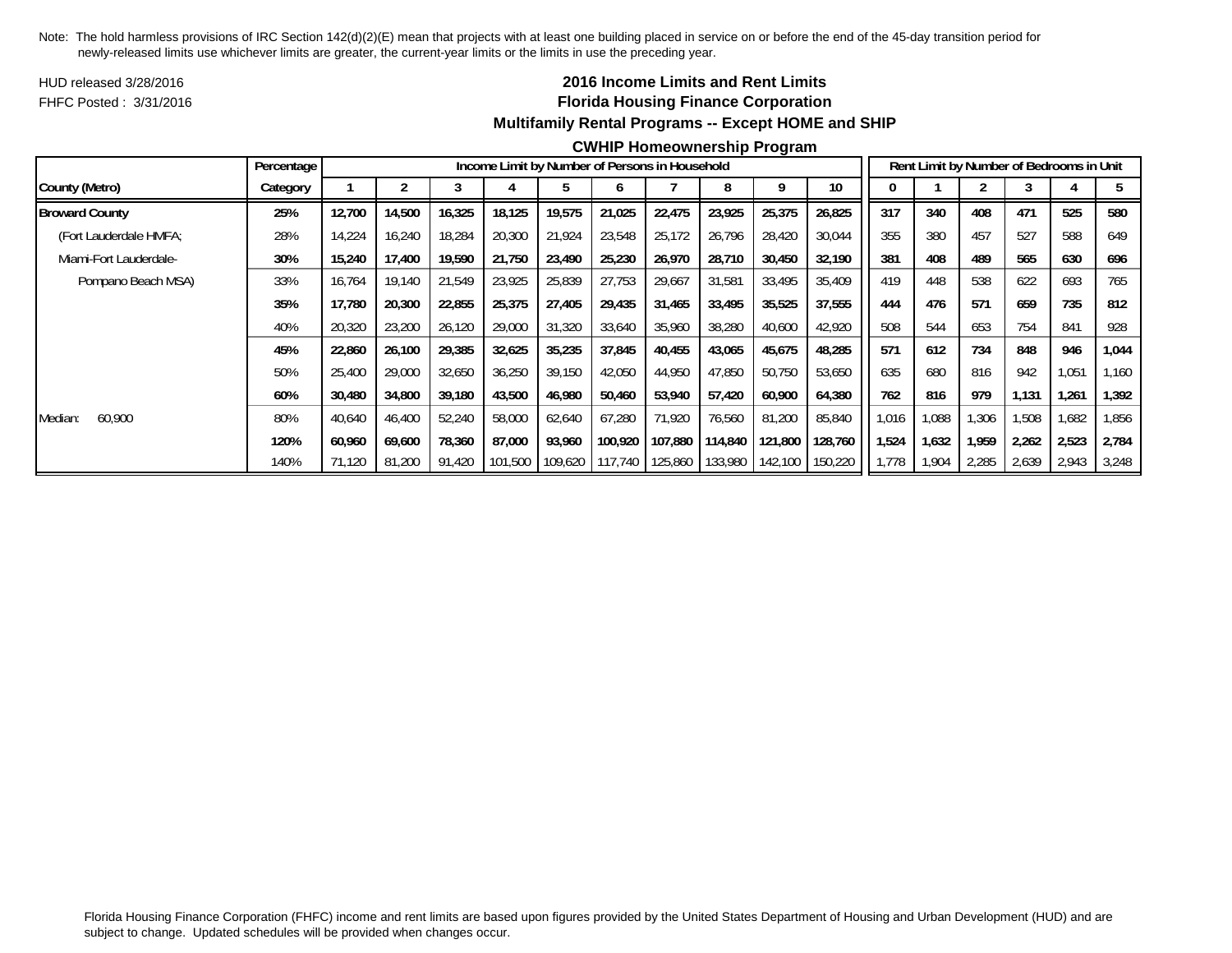HUD released 3/28/2016FHFC Posted : 3/31/2016

## **2016 Income Limits and Rent Limits Florida Housing Finance Corporation Multifamily Rental Programs -- Except HOME and SHIP**

#### **CWHIP Homeownership Program**

|                       |                            | Percentage |        |                |        |        | Income Limit by Number of Persons in Household |        |        |        |        |        |       |       | Rent Limit by Number of Bedrooms in Unit |       |       |       |
|-----------------------|----------------------------|------------|--------|----------------|--------|--------|------------------------------------------------|--------|--------|--------|--------|--------|-------|-------|------------------------------------------|-------|-------|-------|
| County (Metro)        |                            | Category   |        | $\overline{2}$ | 3      | 4      | 5                                              | 6      |        | 8      | 9      | $10$   |       |       | 2                                        | 3     |       | 5     |
| <b>Calhoun County</b> |                            | 25%        | 7,950  | 9.100          | 10,225 | 11,350 | 12,275                                         | 13,175 | 14,075 | 15,000 | 15,890 | 16,798 | 198   | 213   | 255                                      | 295   | 329   | 363   |
|                       |                            | 28%        | 8.904  | 10.192         | 11,452 | 12,712 | 13,748                                         | 14,756 | 15.764 | 16,800 | 17,797 | 18.814 | 222   | 238   | 286                                      | 330   | 368   | 407   |
|                       |                            | 30%        | 9,540  | 10,920         | 12,270 | 13,620 | 14,730                                         | 15,810 | 16,890 | 18,000 | 19,068 | 20,158 | 238   | 255   | 306                                      | 354   | 395   | 436   |
|                       |                            | 33%        | 10,494 | 12,012         | 13,497 | 14,982 | 16,203                                         | 17,391 | 18,579 | 19,800 | 20,975 | 22,173 | 262   | 281   | 337                                      | 389   | 434   | 479   |
|                       |                            | 35%        | 11,130 | 12.740         | 14,315 | 15,890 | 17,185                                         | 18,445 | 19.705 | 21,000 | 22,246 | 23,517 | 278   | 298   | 357                                      | 413   | 461   | 508   |
|                       |                            | 40%        | 12,720 | 14,560         | 16,360 | 18,160 | 19,640                                         | 21,080 | 22,520 | 24,000 | 25,424 | 26,877 | 318   | 341   | 409                                      | 472   | 527   | 581   |
|                       |                            | 45%        | 14,310 | 16,380         | 18,405 | 20,430 | 22,095                                         | 23,715 | 25,335 | 27,000 | 28,602 | 30,236 | 357   | 383   | 460                                      | 531   | 592   | 654   |
|                       |                            | 50%        | 15,900 | 18,200         | 20,450 | 22,700 | 24,550                                         | 26,350 | 28,150 | 30,000 | 31,780 | 33,596 | 397   | 426   | 511                                      | 590   | 658   | 726   |
|                       |                            | 60%        | 19,080 | 21,840         | 24,540 | 27,240 | 29,460                                         | 31,620 | 33,780 | 36,000 | 38,136 | 40,315 | 477   | 511   | 613                                      | 708   | 790   | 872   |
| Median:               | 40,400                     | 80%        | 25,440 | 29,120         | 32,720 | 36,320 | 39,280                                         | 42,160 | 45,040 | 48,000 | 50,848 | 53,754 | 636   | 682   | 818                                      | 945   | 1,054 | 1,163 |
|                       |                            | 120%       | 38.160 | 43,680         | 49,080 | 54,480 | 58,920                                         | 63.240 | 67.560 | 72,000 | 76,272 | 80,630 | 954   | 1,023 | 1,227                                    | 1.417 | 1,581 | 1,744 |
|                       |                            | 140%       | 44,520 | 50,960         | 57,260 | 63,560 | 68,740                                         | 73,780 | 78,820 | 84,000 | 88,984 | 94,069 | 1,113 | 1,193 | 1,431                                    | 1,653 | 1,844 | 2,035 |
|                       | <b>HERA Special Limits</b> | 25% - HS   | 8,500  | 9,700          | 10,925 | 12,125 | 13,100                                         | 14,075 | 15,050 | 16,025 | 16,975 | 17,945 | 212   | 227   | 273                                      | 315   | 351   | 388   |
|                       | per Section 142(d)(2)(E)   | 28% - HS   | 9.520  | 10.864         | 12,236 | 13,580 | 14,672                                         | 15,764 | 16.856 | 17.948 | 19,012 | 20.098 | 238   | 254   | 305                                      | 353   | 394   | 435   |
|                       | (est. 2009)                | 30% - HS   | 10,200 | 11,640         | 13,110 | 14,550 | 15,720                                         | 16,890 | 18,060 | 19,230 | 20,370 | 21,534 | 255   | 273   | 327                                      | 378   | 422   | 466   |
|                       | For use by projects that   | 33% - HS   | 11,220 | 12,804         | 14,421 | 16,005 | 17,292                                         | 18,579 | 19,866 | 21,153 | 22,407 | 23,687 | 280   | 300   | 360                                      | 416   | 464   | 512   |
|                       | placed in service at least | 35% - HS   | 11,900 | 13,580         | 15,295 | 16,975 | 18,340                                         | 19,705 | 21,070 | 22,435 | 23,765 | 25,123 | 297   | 318   | 382                                      | 441   | 492   | 543   |
|                       | one building on or         | 40% - HS   | 13,600 | 15,520         | 17,480 | 19,400 | 20,960                                         | 22,520 | 24,080 | 25,640 | 27,160 | 28,712 | 340   | 364   | 437                                      | 504   | 563   | 621   |
|                       | before 12/31/2008          | 45% - HS   | 15,300 | 17,460         | 19,665 | 21,825 | 23,580                                         | 25,335 | 27,090 | 28,845 | 30,555 | 32,301 | 382   | 409   | 491                                      | 567   | 633   | 699   |
|                       |                            | 50% - HS   | 17,000 | 19,400         | 21,850 | 24,250 | 26,200                                         | 28,150 | 30,100 | 32,050 | 33,950 | 35,890 | 425   | 455   | 546                                      | 630   | 703   | 776   |
|                       |                            | 60% - HS   | 20,400 | 23,280         | 26,220 | 29.100 | 31,440                                         | 33.780 | 36.120 | 38,460 | 40,740 | 43,068 | 510   | 546   | 655                                      | 756   | 844   | 932   |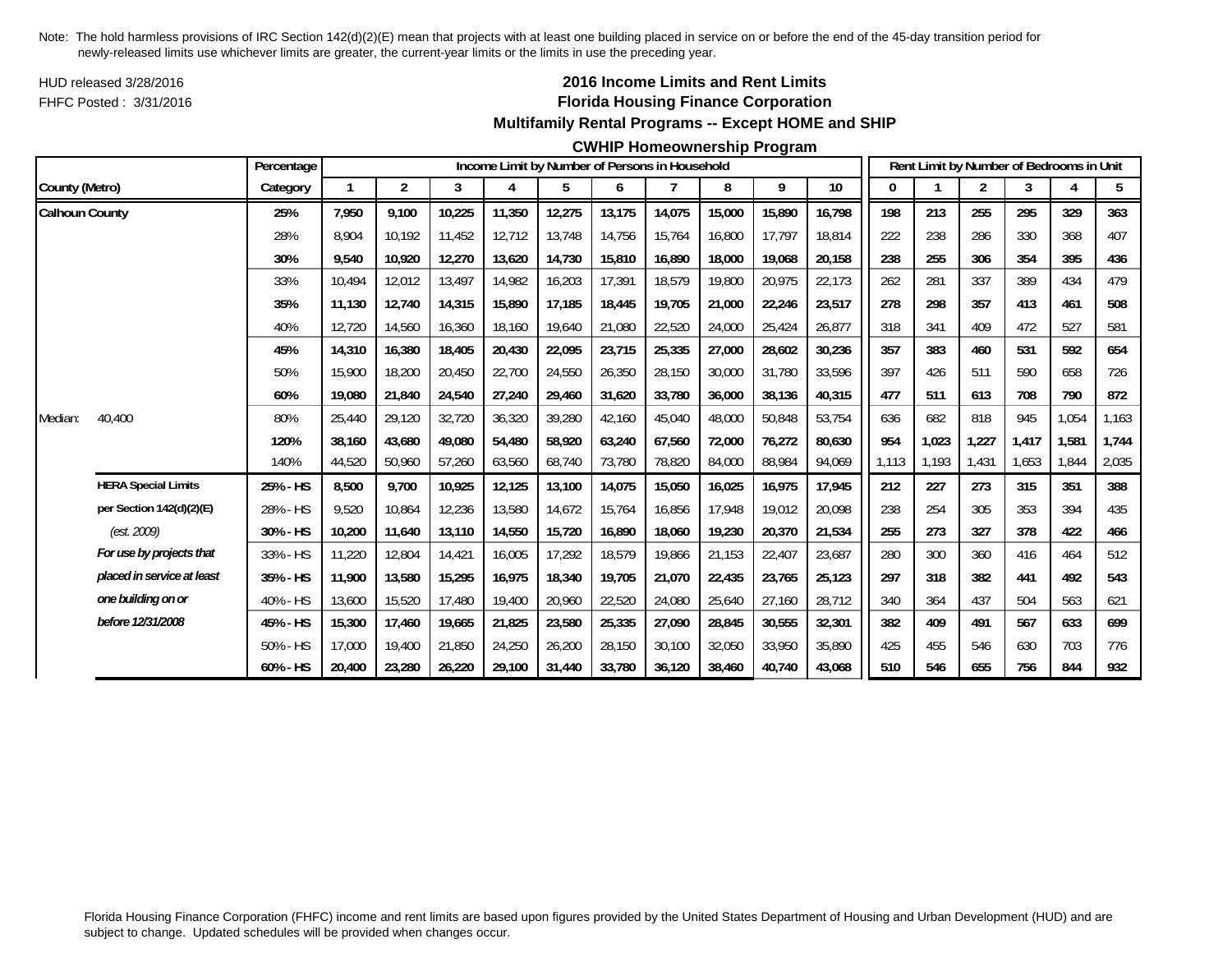HUD released 3/28/2016FHFC Posted : 3/31/2016

## **2016 Income Limits and Rent Limits Florida Housing Finance Corporation Multifamily Rental Programs -- Except HOME and SHIP**

#### **CWHIP Homeownership Program**

|                         |                            | Percentage |        |                |        |        |        |        | Income Limit by Number of Persons in Household |         |         |         |       |       | Rent Limit by Number of Bedrooms in Unit |       |       |       |
|-------------------------|----------------------------|------------|--------|----------------|--------|--------|--------|--------|------------------------------------------------|---------|---------|---------|-------|-------|------------------------------------------|-------|-------|-------|
| County (Metro)          |                            | Category   | 1      | $\overline{2}$ | 3      | 4      | 5      | 6      | 7                                              | 8       | 9       | $10$    | 0     |       | 2                                        | 3     | 4     | 5     |
| <b>Charlotte County</b> |                            | 25%        | 9,725  | 11,100         | 12,500 | 13,875 | 15,000 | 16,100 | 17,225                                         | 18,325  | 19,425  | 20,535  | 243   | 260   | 312                                      | 360   | 402   | 444   |
|                         | (Punta Gorda MSA)          | 28%        | 10.892 | 12,432         | 14,000 | 15,540 | 16,800 | 18,032 | 19.292                                         | 20,524  | 21,756  | 22,999  | 272   | 291   | 350                                      | 404   | 450   | 497   |
|                         |                            | 30%        | 11,670 | 13,320         | 15,000 | 16,650 | 18,000 | 19,320 | 20,670                                         | 21,990  | 23,310  | 24,642  | 291   | 312   | 375                                      | 433   | 483   | 533   |
|                         |                            | 33%        | 12,837 | 14,652         | 16,500 | 18,315 | 19,800 | 21,252 | 22,737                                         | 24,189  | 25,641  | 27,106  | 320   | 343   | 412                                      | 476   | 531   | 586   |
|                         |                            | 35%        | 13,615 | 15,540         | 17,500 | 19,425 | 21,000 | 22,540 | 24,115                                         | 25,655  | 27,195  | 28,749  | 340   | 364   | 437                                      | 505   | 563   | 622   |
|                         |                            | 40%        | 15,560 | 17,760         | 20,000 | 22,200 | 24,000 | 25,760 | 27,560                                         | 29,320  | 31,080  | 32,856  | 389   | 416   | 500                                      | 577   | 644   | 711   |
|                         |                            | 45%        | 17,505 | 19,980         | 22,500 | 24,975 | 27,000 | 28,980 | 31,005                                         | 32,985  | 34,965  | 36,963  | 437   | 468   | 562                                      | 649   | 724   | 799   |
|                         |                            | 50%        | 19,450 | 22,200         | 25,000 | 27,750 | 30,000 | 32,200 | 34,450                                         | 36,650  | 38,850  | 41,070  | 486   | 520   | 625                                      | 721   | 805   | 888   |
|                         |                            | 60%        | 23,340 | 26,640         | 30,000 | 33,300 | 36,000 | 38,640 | 41,340                                         | 43,980  | 46,620  | 49,284  | 583   | 624   | 750                                      | 866   | 966   | 1,066 |
| Median:                 | 52,400                     | 80%        | 31,120 | 35,520         | 40,000 | 44,400 | 48,000 | 51,520 | 55,120                                         | 58,640  | 62,160  | 65,712  | 778   | 833   | 1,000                                    | 1,155 | ,288  | 1,422 |
|                         |                            | 120%       | 46.680 | 53,280         | 60,000 | 66,600 | 72,000 | 77.280 | 82.680                                         | 87.960  | 93,240  | 98.568  | 1.167 | 1.249 | 1,500                                    | 1.732 | 1,932 | 2,133 |
|                         |                            | 140%       | 54,460 | 62,160         | 70,000 | 77,700 | 84,000 | 90,160 | 96,460                                         | 102,620 | 108,780 | 114,996 | 1,361 | 1,457 | 1,750                                    | 2,021 | 2,254 | 2,488 |
|                         | <b>HERA Special Limits</b> | 25% - HS   | 10,225 | 11,700         | 13,150 | 14,600 | 15,775 | 16,950 | 18,125                                         | 19,275  | 20,440  | 21,608  | 255   | 274   | 328                                      | 379   | 423   | 467   |
|                         | per Section 142(d)(2)(E)   | 28% - HS   | 11,452 | 13,104         | 14,728 | 16,352 | 17,668 | 18,984 | 20,300                                         | 21,588  | 22,893  | 24,201  | 286   | 306   | 368                                      | 425   | 474   | 523   |
|                         | (est. 2016)                | 30% - HS   | 12,270 | 14,040         | 15,780 | 17,520 | 18,930 | 20,340 | 21,750                                         | 23,130  | 24,528  | 25,930  | 306   | 328   | 394                                      | 455   | 508   | 561   |
|                         | For use by projects that   | 33% - HS   | 13,497 | 15,444         | 17,358 | 19,272 | 20,823 | 22,374 | 23,925                                         | 25,443  | 26,981  | 28,523  | 337   | 361   | 433                                      | 501   | 559   | 617   |
|                         | placed in service at least | 35% - HS   | 14,315 | 16,380         | 18,410 | 20,440 | 22,085 | 23,730 | 25,375                                         | 26,985  | 28,616  | 30,251  | 357   | 383   | 460                                      | 531   | 593   | 654   |
|                         | one building on or         | 40% - HS   | 16,360 | 18,720         | 21,040 | 23,360 | 25,240 | 27,120 | 29,000                                         | 30,840  | 32,704  | 34,573  | 409   | 438   | 526                                      | 607   | 678   | 748   |
|                         | before 12/31/2008          | 45% - HS   | 18,405 | 21,060         | 23,670 | 26,280 | 28,395 | 30,510 | 32,625                                         | 34,695  | 36,792  | 38,894  | 460   | 493   | 591                                      | 683   | 762   | 841   |
|                         |                            | 50% - HS   | 20.450 | 23,400         | 26,300 | 29,200 | 31,550 | 33,900 | 36,250                                         | 38,550  | 40,880  | 43,216  | 511   | 548   | 657                                      | 759   | 847   | 935   |
|                         |                            | 60% - HS   | 24,540 | 28,080         | 31,560 | 35,040 | 37,860 | 40,680 | 43,500                                         | 46,260  | 49,056  | 51,859  | 613   | 657   | 789                                      | 911   | 1,017 | 1,122 |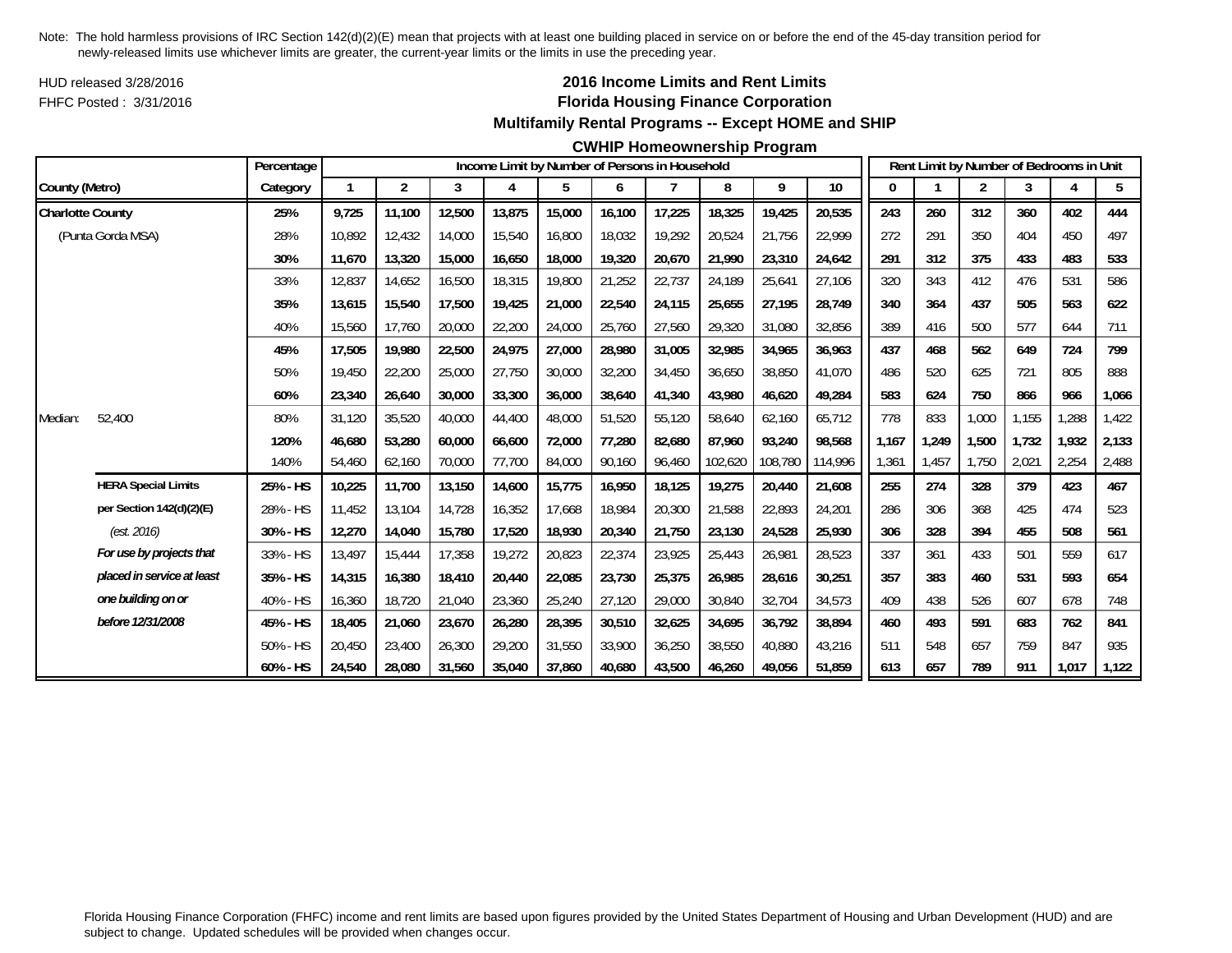HUD released 3/28/2016FHFC Posted : 3/31/2016

## **2016 Income Limits and Rent Limits Florida Housing Finance Corporation Multifamily Rental Programs -- Except HOME and SHIP**

#### **CWHIP Homeownership Program**

|                      |                            | Percentage |        |                |        |        |        |        | Income Limit by Number of Persons in Household |        |        |         |       |       |                | Rent Limit by Number of Bedrooms in Unit |       |       |
|----------------------|----------------------------|------------|--------|----------------|--------|--------|--------|--------|------------------------------------------------|--------|--------|---------|-------|-------|----------------|------------------------------------------|-------|-------|
| County (Metro)       |                            | Category   |        | $\overline{2}$ | 3      | 4      | 5      | 6      |                                                | 8      | 9      | 10      | 0     |       | $\overline{2}$ | 3                                        |       | 5     |
| <b>Citrus County</b> |                            | 25%        | 8.900  | 10.175         | 11,450 | 12,700 | 13,725 | 14,750 | 15,750                                         | 16,775 | 17,780 | 18,796  | 222   | 238   | 286            | 330                                      | 368   | 406   |
|                      | (Homossassa Springs MSA)   | 28%        | 9.968  | 11,396         | 12,824 | 14,224 | 15,372 | 16,520 | 17,640                                         | 18,788 | 19,914 | 21,052  | 249   | 267   | 320            | 369                                      | 413   | 455   |
|                      |                            | 30%        | 10,680 | 12,210         | 13,740 | 15,240 | 16,470 | 17,700 | 18,900                                         | 20,130 | 21,336 | 22,555  | 267   | 286   | 343            | 396                                      | 442   | 487   |
|                      |                            | 33%        | 11,748 | 13,431         | 15,114 | 16,764 | 18,117 | 19,470 | 20,790                                         | 22,143 | 23,470 | 24,811  | 293   | 314   | 377            | 436                                      | 486   | 536   |
|                      |                            | 35%        | 12.460 | 14.245         | 16.030 | 17,780 | 19,215 | 20,650 | 22,050                                         | 23,485 | 24,892 | 26,314  | 311   | 333   | 400            | 462                                      | 516   | 569   |
|                      |                            | 40%        | 14,240 | 16,280         | 18,320 | 20,320 | 21,960 | 23,600 | 25,200                                         | 26,840 | 28,448 | 30,074  | 356   | 381   | 458            | 528                                      | 590   | 650   |
|                      |                            | 45%        | 16,020 | 18,315         | 20,610 | 22,860 | 24,705 | 26,550 | 28,350                                         | 30,195 | 32,004 | 33,833  | 400   | 429   | 515            | 594                                      | 663   | 731   |
|                      |                            | 50%        | 17,800 | 20,350         | 22,900 | 25,400 | 27,450 | 29,500 | 31,500                                         | 33,550 | 35,560 | 37,592  | 445   | 476   | 572            | 660                                      | 737   | 813   |
|                      |                            | 60%        | 21,360 | 24,420         | 27,480 | 30,480 | 32,940 | 35,400 | 37,800                                         | 40,260 | 42,672 | 45,110  | 534   | 572   | 687            | 792                                      | 885   | 975   |
| Median:              | 52,300                     | 80%        | 28,480 | 32,560         | 36,640 | 40,640 | 43,920 | 47,200 | 50,400                                         | 53,680 | 56,896 | 60,147  | 712   | 763   | 916            | 1,057                                    | 1,180 | 1,301 |
|                      |                            | 120%       | 42,720 | 48.840         | 54.960 | 60,960 | 65,880 | 70,800 | 75.600                                         | 80.520 | 85,344 | 90,221  | 1.068 | 1.144 | 1.374          | 1,585                                    | 1.770 | 1,951 |
|                      |                            | 140%       | 49,840 | 56,980         | 64,120 | 71,120 | 76,860 | 82,600 | 88,200                                         | 93,940 | 99,568 | 105,258 | 1,246 | 1,335 | 1,603          | 1,849                                    | 2,065 | 2,276 |
|                      | <b>HERA Special Limits</b> | 25% - HS   | 9,175  | 10,475         | 11,775 | 13,075 | 14,125 | 15,175 | 16,225                                         | 17,275 | 18,305 | 19,351  | 229   | 245   | 294            | 340                                      | 379   | 418   |
|                      | per Section 142(d)(2)(E)   | 28% - HS   | 10,276 | 11,732         | 13,188 | 14,644 | 15,820 | 16,996 | 18,172                                         | 19,348 | 20,502 | 21,673  | 256   | 275   | 329            | 380                                      | 424   | 469   |
|                      | (est. 2016)                | 30% - HS   | 11,010 | 12,570         | 14,130 | 15,690 | 16,950 | 18,210 | 19,470                                         | 20,730 | 21,966 | 23,221  | 275   | 294   | 353            | 408                                      | 455   | 502   |
|                      | For use by projects that   | 33% - HS   | 12,111 | 13,827         | 15,543 | 17,259 | 18,645 | 20,031 | 21,417                                         | 22,803 | 24,163 | 25,543  | 302   | 324   | 388            | 448                                      | 500   | 552   |
|                      | placed in service at least | 35% - HS   | 12,845 | 14,665         | 16,485 | 18,305 | 19,775 | 21,245 | 22,715                                         | 24,185 | 25,627 | 27,091  | 321   | 343   | 412            | 476                                      | 531   | 586   |
|                      | one building on or         | 40% - HS   | 14,680 | 16,760         | 18,840 | 20,920 | 22,600 | 24,280 | 25,960                                         | 27,640 | 29,288 | 30,962  | 367   | 393   | 471            | 544                                      | 607   | 670   |
|                      | before 12/31/2008          | 45% - HS   | 16,515 | 18,855         | 21,195 | 23,535 | 25,425 | 27,315 | 29,205                                         | 31,095 | 32,949 | 34,832  | 412   | 442   | 529            | 612                                      | 682   | 753   |
|                      |                            | 50% - HS   | 18,350 | 20,950         | 23,550 | 26,150 | 28,250 | 30,350 | 32,450                                         | 34,550 | 36,610 | 38,702  | 458   | 491   | 588            | 680                                      | 758   | 837   |
|                      |                            | 60% - HS   | 22,020 | 25.140         | 28,260 | 31,380 | 33,900 | 36,420 | 38.940                                         | 41,460 | 43,932 | 46,442  | 550   | 589   | 706            | 816                                      | 910   | 1,005 |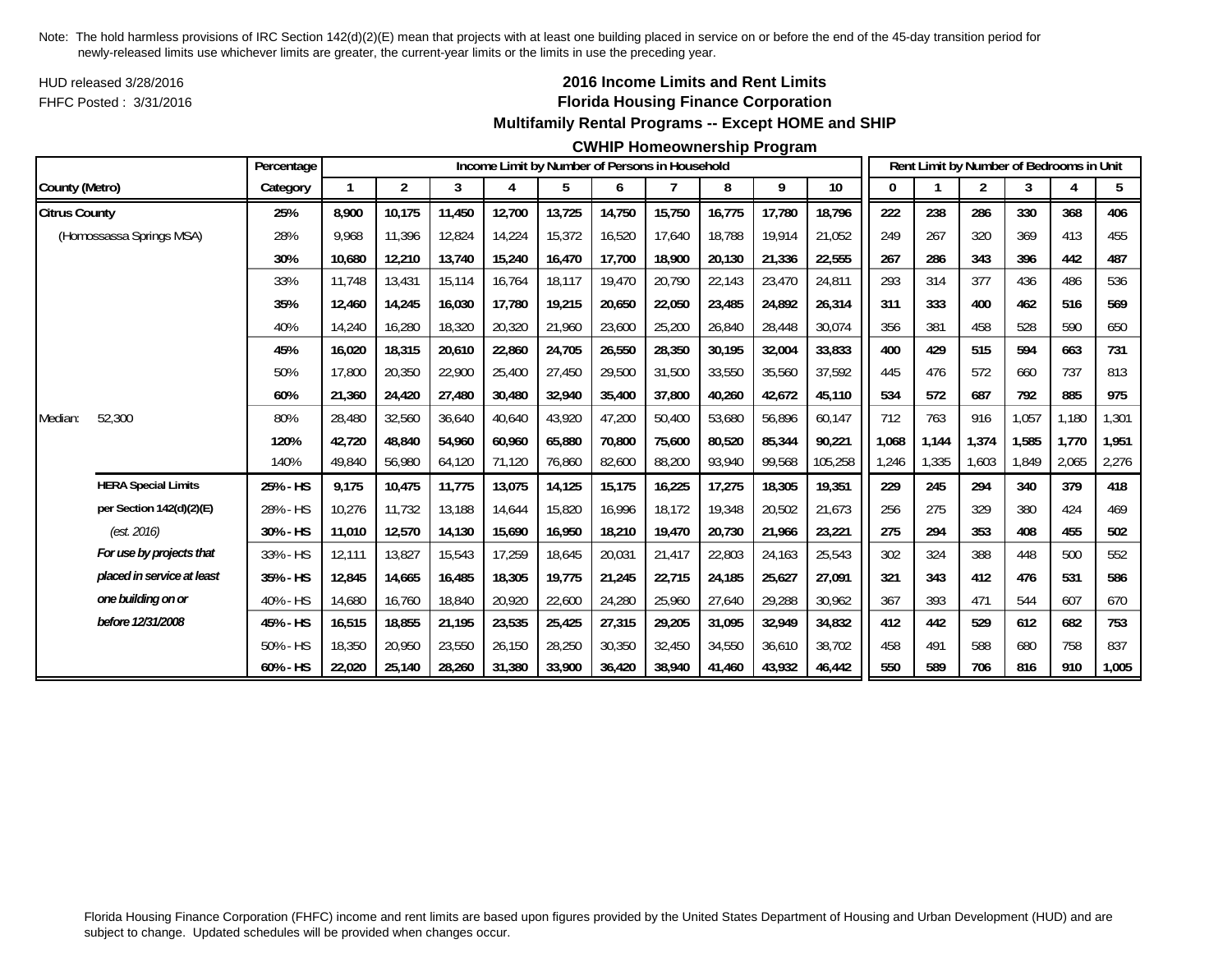HUD released 3/28/2016FHFC Posted : 3/31/2016

## **2016 Income Limits and Rent Limits Florida Housing Finance Corporation Multifamily Rental Programs -- Except HOME and SHIP**

#### **CWHIP Homeownership Program**

|                    |                            | Percentage |        |                |        |        | Income Limit by Number of Persons in Household |         |                |         |         |         |       |       |                | Rent Limit by Number of Bedrooms in Unit |       |       |
|--------------------|----------------------------|------------|--------|----------------|--------|--------|------------------------------------------------|---------|----------------|---------|---------|---------|-------|-------|----------------|------------------------------------------|-------|-------|
| County (Metro)     |                            | Category   |        | $\overline{2}$ | 3      | 4      | 5                                              | 6       | $\overline{7}$ | 8       | 9       | 10      | 0     |       | $\overline{2}$ | 3                                        |       | 5     |
| <b>Clay County</b> |                            | 25%        | 11,375 | 13,000         | 14,625 | 16,225 | 17,525                                         | 18,825  | 20,125         | 21,425  | 22,715  | 24,013  | 284   | 304   | 365            | 421                                      | 470   | 519   |
|                    | (Jacksonville HMFA;        | 28%        | 12,740 | 14,560         | 16,380 | 18,172 | 19,628                                         | 21,084  | 22,540         | 23,996  | 25,441  | 26,895  | 318   | 341   | 409            | 472                                      | 527   | 581   |
|                    | Jacksonville MSA)          | 30%        | 13,650 | 15,600         | 17,550 | 19,470 | 21,030                                         | 22,590  | 24,150         | 25,710  | 27,258  | 28,816  | 341   | 365   | 438            | 506                                      | 564   | 623   |
|                    |                            | 33%        | 15,015 | 17,160         | 19,305 | 21,417 | 23,133                                         | 24,849  | 26,565         | 28,281  | 29,984  | 31,697  | 375   | 402   | 482            | 556                                      | 621   | 685   |
|                    |                            | 35%        | 15.925 | 18,200         | 20,475 | 22,715 | 24,535                                         | 26,355  | 28.175         | 29.995  | 31,801  | 33.618  | 398   | 426   | 511            | 590                                      | 658   | 727   |
|                    |                            | 40%        | 18,200 | 20,800         | 23,400 | 25,960 | 28,040                                         | 30,120  | 32,200         | 34,280  | 36,344  | 38,421  | 455   | 487   | 585            | 675                                      | 753   | 831   |
|                    |                            | 45%        | 20,475 | 23,400         | 26,325 | 29,205 | 31,545                                         | 33,885  | 36,225         | 38,565  | 40,887  | 43,223  | 511   | 548   | 658            | 759                                      | 847   | 934   |
|                    |                            | 50%        | 22,750 | 26,000         | 29,250 | 32,450 | 35,050                                         | 37,650  | 40,250         | 42,850  | 45,430  | 48,026  | 568   | 609   | 731            | 843                                      | 941   | 1,038 |
|                    |                            | 60%        | 27,300 | 31,200         | 35,100 | 38,940 | 42,060                                         | 45,180  | 48,300         | 51,420  | 54,516  | 57,631  | 682   | 731   | 877            | 1,012                                    | 1,129 | 1,246 |
| Median:            | 64,900                     | 80%        | 36,400 | 41,600         | 46,800 | 51,920 | 56,080                                         | 60,240  | 64,400         | 68,560  | 72,688  | 76,842  | 910   | 975   | 1,170          | 1,350                                    | 1,506 | 1,662 |
|                    |                            | 120%       | 54.600 | 62.400         | 70.200 | 77,880 | 84.120                                         | 90.360  | 96.600         | 102.840 | 109.032 | 115,262 | 1,365 | 1.462 | 1.755          | 2,025                                    | 2,259 | 2,493 |
|                    |                            | 140%       | 63,700 | 72,800         | 81,900 | 90,860 | 98,140                                         | 105,420 | 112,700        | 119,980 | 127,204 | 134,473 | 1,592 | 1,706 | 2,047          | 2,362                                    | 2,635 | 2,908 |
|                    | <b>HERA Special Limits</b> | 25% - HS   | 11,800 | 13,475         | 15,150 | 16,825 | 18,175                                         | 19,525  | 20,875         | 22,225  | 23,555  | 24,901  | 295   | 315   | 378            | 437                                      | 488   | 538   |
|                    | per Section 142(d)(2)(E)   | 28% - HS   | 13,216 | 15,092         | 16,968 | 18,844 | 20,356                                         | 21,868  | 23,380         | 24,892  | 26,382  | 27,889  | 330   | 353   | 424            | 490                                      | 546   | 603   |
|                    | (est. 2013)                | 30% - HS   | 14,160 | 16,170         | 18,180 | 20,190 | 21,810                                         | 23,430  | 25,050         | 26,670  | 28,266  | 29,881  | 354   | 379   | 454            | 525                                      | 585   | 646   |
|                    | For use by projects that   | 33% - HS   | 15,576 | 17,787         | 19,998 | 22,209 | 23,991                                         | 25,773  | 27,555         | 29,337  | 31,093  | 32,869  | 389   | 417   | 499            | 577                                      | 644   | 711   |
|                    | placed in service at least | 35% - HS   | 16,520 | 18,865         | 21,210 | 23,555 | 25,445                                         | 27,335  | 29,225         | 31,115  | 32,977  | 34,861  | 413   | 442   | 530            | 612                                      | 683   | 754   |
|                    | one building on or         | 40% - HS   | 18,880 | 21,560         | 24,240 | 26,920 | 29,080                                         | 31,240  | 33,400         | 35,560  | 37,688  | 39,842  | 472   | 505   | 606            | 700                                      | 781   | 862   |
|                    | before 12/31/2008          | 45% - HS   | 21,240 | 24,255         | 27,270 | 30,285 | 32,715                                         | 35,145  | 37,575         | 40,005  | 42,399  | 44,822  | 531   | 568   | 681            | 787                                      | 878   | 969   |
|                    |                            | 50% - HS   | 23,600 | 26,950         | 30,300 | 33,650 | 36,350                                         | 39,050  | 41,750         | 44,450  | 47,110  | 49,802  | 590   | 631   | 757            | 875                                      | 976   | 1,077 |
|                    |                            | 60% - HS   | 28,320 | 32,340         | 36,360 | 40,380 | 43,620                                         | 46,860  | 50.100         | 53,340  | 56,532  | 59,762  | 708   | 758   | 909            | 1,050                                    | 1,171 | 1,293 |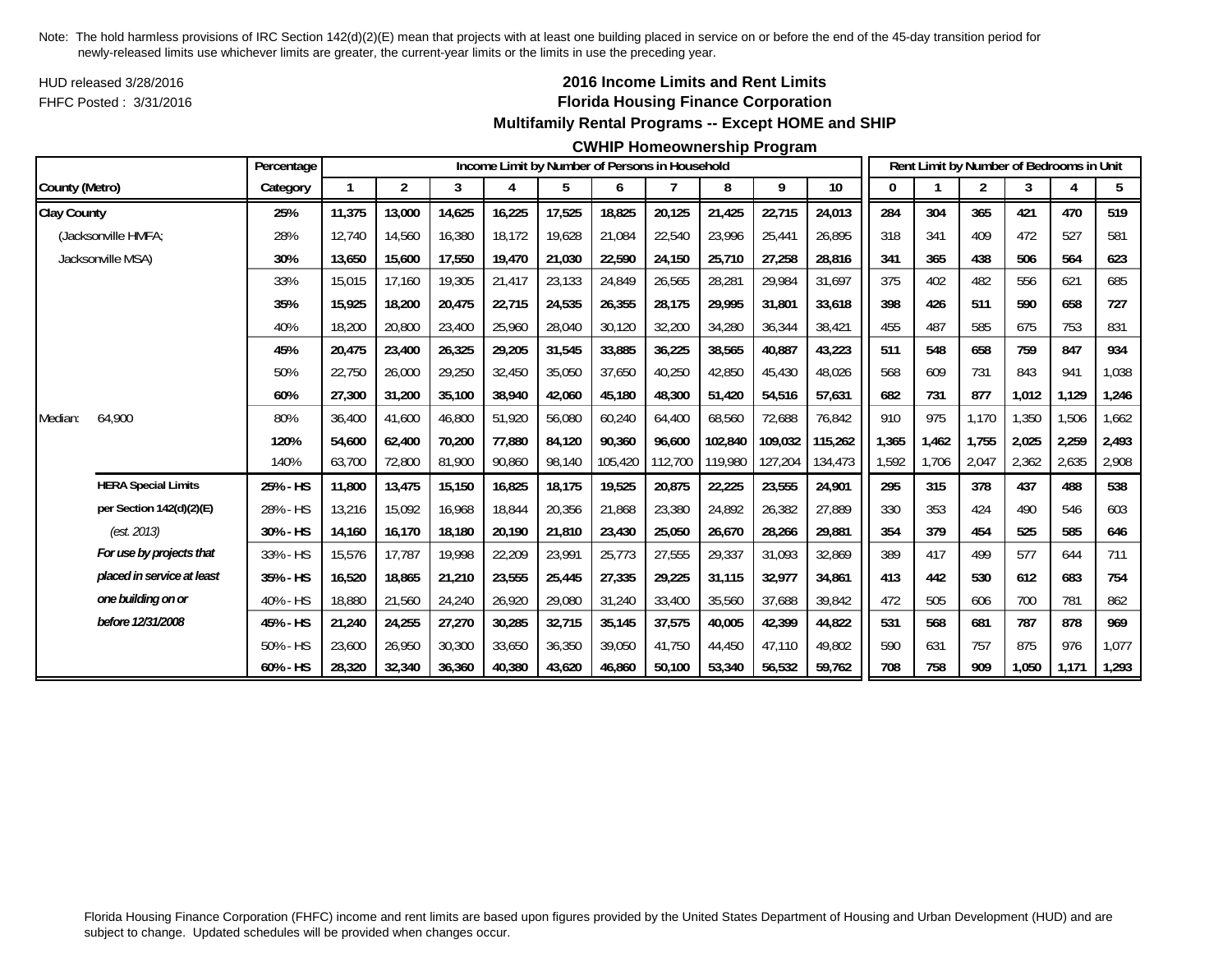HUD released 3/28/2016FHFC Posted : 3/31/2016

## **2016 Income Limits and Rent Limits Florida Housing Finance Corporation Multifamily Rental Programs -- Except HOME and SHIP**

#### **CWHIP Homeownership Program**

|                       |                            | Percentage |        |        |        |        |        |         | Income Limit by Number of Persons in Household |         |         |         |       |       |                | Rent Limit by Number of Bedrooms in Unit |       |       |
|-----------------------|----------------------------|------------|--------|--------|--------|--------|--------|---------|------------------------------------------------|---------|---------|---------|-------|-------|----------------|------------------------------------------|-------|-------|
| County (Metro)        |                            | Category   |        | 2      | 3      | 4      | 5      | 6       |                                                | 8       | 9       | 10      | 0     |       | $\overline{2}$ | 3                                        |       | 5     |
| <b>Collier County</b> |                            | 25%        | 11,500 | 13,150 | 14,800 | 16,425 | 17,750 | 19,075  | 20,375                                         | 21,700  | 22,995  | 24,309  | 287   | 308   | 370            | 427                                      | 476   | 525   |
|                       | (Naples-Marco Island MSA)  | 28%        | 12,880 | 14.728 | 16,576 | 18,396 | 19,880 | 21,364  | 22,820                                         | 24,304  | 25,754  | 27,226  | 322   | 345   | 414            | 478                                      | 534   | 589   |
|                       |                            | 30%        | 13,800 | 15,780 | 17,760 | 19,710 | 21,300 | 22,890  | 24,450                                         | 26,040  | 27,594  | 29,171  | 345   | 369   | 444            | 512                                      | 572   | 631   |
|                       |                            | 33%        | 15,180 | 17,358 | 19,536 | 21,681 | 23,430 | 25,179  | 26,895                                         | 28,644  | 30,353  | 32,088  | 379   | 406   | 488            | 563                                      | 629   | 694   |
|                       |                            | 35%        | 16,100 | 18,410 | 20,720 | 22,995 | 24,850 | 26,705  | 28,525                                         | 30,380  | 32,193  | 34,033  | 402   | 431   | 518            | 598                                      | 667   | 736   |
|                       |                            | 40%        | 18,400 | 21,040 | 23,680 | 26,280 | 28,400 | 30,520  | 32,600                                         | 34,720  | 36,792  | 38,894  | 460   | 493   | 592            | 683                                      | 763   | 841   |
|                       |                            | 45%        | 20,700 | 23,670 | 26,640 | 29,565 | 31,950 | 34,335  | 36,675                                         | 39,060  | 41,391  | 43,756  | 517   | 554   | 666            | 768                                      | 858   | 946   |
|                       |                            | 50%        | 23,000 | 26,300 | 29,600 | 32,850 | 35,500 | 38,150  | 40,750                                         | 43,400  | 45,990  | 48,618  | 575   | 616   | 740            | 854                                      | 953   | 1,051 |
|                       |                            | 60%        | 27,600 | 31,560 | 35,520 | 39,420 | 42,600 | 45,780  | 48,900                                         | 52,080  | 55,188  | 58,342  | 690   | 739   | 888            | 1,025                                    | 1,144 | 1,262 |
| Median:               | 65,700                     | 80%        | 36,800 | 42,080 | 47,360 | 52,560 | 56,800 | 61,040  | 65,200                                         | 69.440  | 73,584  | 77,789  | 920   | 986   | 1,184          | 1,367                                    | 1,526 | 1,683 |
|                       |                            | 120%       | 55,200 | 63,120 | 71,040 | 78,840 | 85,200 | 91,560  | 97.800                                         | 104,160 | 110,376 | 116,683 | 1,380 | 1,479 | 1.776          | 2,050                                    | 2,289 | 2,524 |
|                       |                            | 140%       | 64,400 | 73,640 | 82,880 | 91,980 | 99,400 | 106,820 | 114,100                                        | 121,520 | 128,772 | 136,130 | 1,610 | 1,725 | 2,072          | 2,392                                    | 2,670 | 2,945 |
|                       | <b>HERA Special Limits</b> | 25% - HS   | 12,850 | 14,700 | 16,525 | 18,350 | 19,825 | 21,300  | 22,775                                         | 24,225  | 25,690  | 27,158  | 321   | 344   | 413            | 477                                      | 532   | 587   |
|                       | per Section 142(d)(2)(E)   | 28% - HS   | 14,392 | 16.464 | 18,508 | 20,552 | 22,204 | 23,856  | 25,508                                         | 27,132  | 28,773  | 30,417  | 359   | 385   | 462            | 534                                      | 596   | 658   |
|                       | (est. 2009)                | 30% - HS   | 15,420 | 17,640 | 19,830 | 22,020 | 23,790 | 25,560  | 27,330                                         | 29,070  | 30,828  | 32,590  | 385   | 413   | 495            | 572                                      | 639   | 705   |
|                       | For use by projects that   | 33% - HS   | 16,962 | 19,404 | 21,813 | 24,222 | 26,169 | 28,116  | 30,063                                         | 31,977  | 33,911  | 35.849  | 424   | 454   | 545            | 629                                      | 702   | 775   |
|                       | placed in service at least | 35% - HS   | 17,990 | 20,580 | 23,135 | 25,690 | 27,755 | 29,820  | 31,885                                         | 33,915  | 35,966  | 38,021  | 449   | 482   | 578            | 668                                      | 745   | 822   |
|                       | one building on or         | 40% - HS   | 20,560 | 23,520 | 26,440 | 29,360 | 31,720 | 34,080  | 36,440                                         | 38,760  | 41,104  | 43,453  | 514   | 551   | 661            | 763                                      | 852   | 940   |
|                       | before 12/31/2008          | 45% - HS   | 23,130 | 26,460 | 29,745 | 33,030 | 35,685 | 38,340  | 40,995                                         | 43,605  | 46,242  | 48,884  | 578   | 619   | 743            | 858                                      | 958   | 1,057 |
|                       |                            | 50% - HS   | 25,700 | 29,400 | 33,050 | 36,700 | 39,650 | 42,600  | 45,550                                         | 48.450  | 51,380  | 54,316  | 642   | 688   | 826            | 954                                      | 1.065 | 1,175 |
|                       |                            | 60% - HS   | 30,840 | 35,280 | 39,660 | 44,040 | 47,580 | 51,120  | 54,660                                         | 58,140  | 61,656  | 65,179  | 771   | 826   | 991            | 1,145                                    | 1,278 | 1,410 |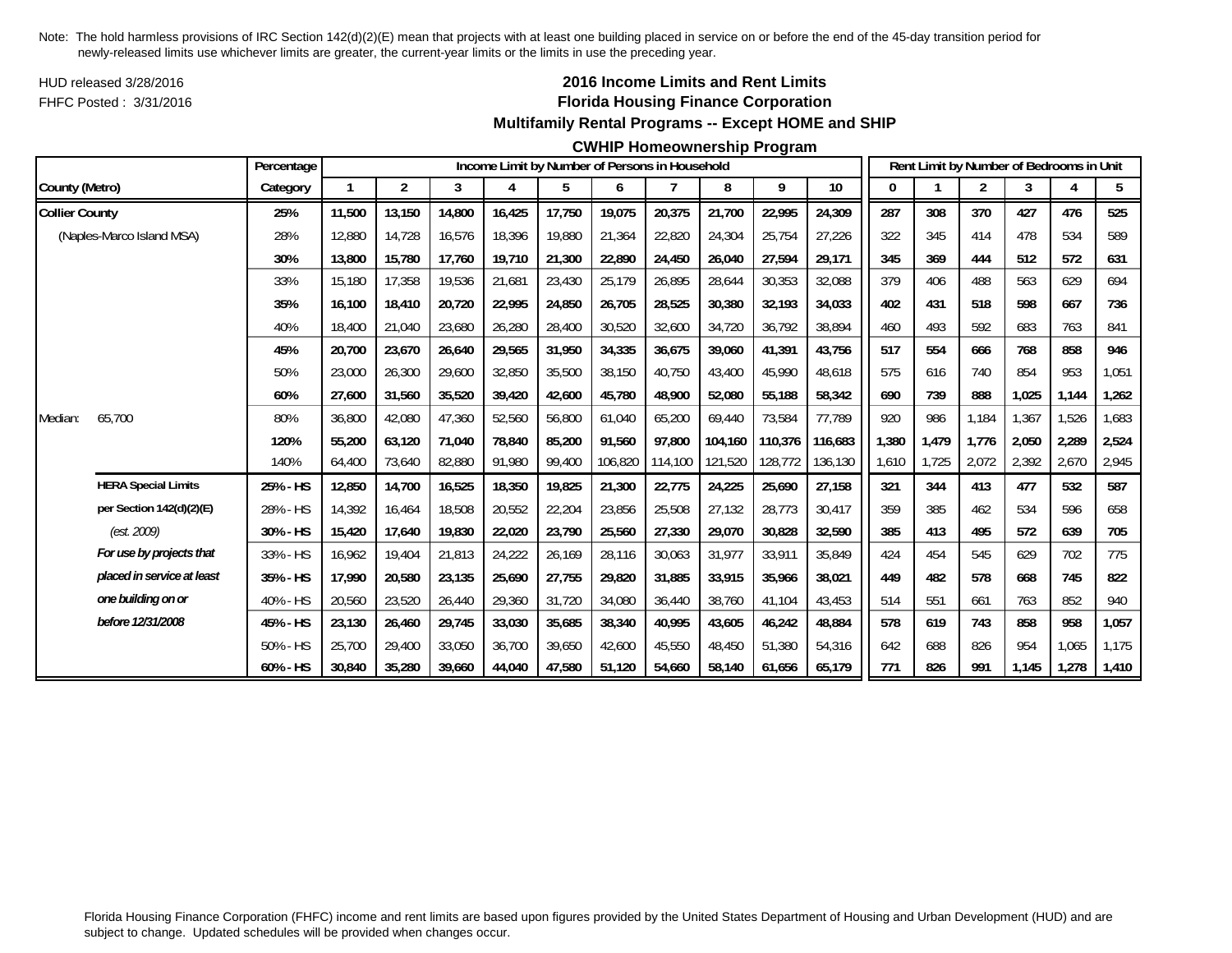HUD released 3/28/2016FHFC Posted : 3/31/2016

## **2016 Income Limits and Rent Limits Florida Housing Finance Corporation Multifamily Rental Programs -- Except HOME and SHIP**

#### **CWHIP Homeownership Program**

|                 |                            | Percentage |              |                |        |        |        |        | Income Limit by Number of Persons in Household |        |        |         |       |       | Rent Limit by Number of Bedrooms in Unit |       |       |       |
|-----------------|----------------------------|------------|--------------|----------------|--------|--------|--------|--------|------------------------------------------------|--------|--------|---------|-------|-------|------------------------------------------|-------|-------|-------|
| County (Metro)  |                            | Category   | $\mathbf{1}$ | $\overline{2}$ | 3      | 4      | 5      | 6      |                                                | 8      | 9      | 10      |       |       | 2                                        | 3     |       | 5     |
| Columbia County |                            | 25%        | 8,750        | 10,000         | 11,250 | 12,500 | 13,500 | 14,500 | 15,500                                         | 16,500 | 17,500 | 18,500  | 218   | 234   | 281                                      | 325   | 362   | 400   |
|                 |                            | 28%        | 9.800        | 11,200         | 12,600 | 14,000 | 15,120 | 16,240 | 17.360                                         | 18,480 | 19,600 | 20.720  | 245   | 262   | 315                                      | 364   | 406   | 448   |
|                 |                            | 30%        | 10,500       | 12,000         | 13,500 | 15,000 | 16,200 | 17,400 | 18,600                                         | 19,800 | 21,000 | 22,200  | 262   | 281   | 337                                      | 390   | 435   | 480   |
|                 |                            | 33%        | 11,550       | 13,200         | 14,850 | 16,500 | 17,820 | 19,140 | 20,460                                         | 21,780 | 23,100 | 24,420  | 288   | 309   | 371                                      | 429   | 478   | 528   |
|                 |                            | 35%        | 12,250       | 14,000         | 15,750 | 17,500 | 18,900 | 20,300 | 21,700                                         | 23,100 | 24,500 | 25,900  | 306   | 328   | 393                                      | 455   | 507   | 560   |
|                 |                            | 40%        | 14,000       | 16,000         | 18,000 | 20,000 | 21,600 | 23,200 | 24,800                                         | 26,400 | 28,000 | 29,600  | 350   | 375   | 450                                      | 520   | 580   | 640   |
|                 |                            | 45%        | 15,750       | 18,000         | 20,250 | 22,500 | 24,300 | 26,100 | 27,900                                         | 29,700 | 31,500 | 33,300  | 393   | 421   | 506                                      | 585   | 652   | 720   |
|                 |                            | 50%        | 17,500       | 20,000         | 22,500 | 25,000 | 27,000 | 29,000 | 31,000                                         | 33,000 | 35,000 | 37,000  | 437   | 468   | 562                                      | 650   | 725   | 800   |
|                 |                            | 60%        | 21,000       | 24,000         | 27,000 | 30,000 | 32,400 | 34,800 | 37,200                                         | 39,600 | 42,000 | 44,400  | 525   | 562   | 675                                      | 780   | 870   | 960   |
| Median:         | 57,800                     | 80%        | 28,000       | 32,000         | 36,000 | 40,000 | 43,200 | 46,400 | 49.600                                         | 52,800 | 56,000 | 59,200  | 700   | 750   | 900                                      | 1.040 | 1,160 | 1,280 |
|                 |                            | 120%       | 42,000       | 48,000         | 54,000 | 60,000 | 64,800 | 69,600 | 74,400                                         | 79,200 | 84,000 | 88,800  | 1,050 | 1,125 | 1,350                                    | 1,560 | 1,740 | 1,920 |
|                 |                            | 140%       | 49,000       | 56,000         | 63,000 | 70,000 | 75,600 | 81,200 | 86,800                                         | 92,400 | 98,000 | 103,600 | 1,225 | 1,312 | 1,575                                    | 1,820 | 2,030 | 2,240 |
|                 | <b>HERA Special Limits</b> | 25% - HS   | 10,200       | 11,650         | 13,100 | 14,550 | 15,725 | 16,900 | 18,050                                         | 19,225 | 20,370 | 21,534  | 255   | 273   | 327                                      | 378   | 422   | 465   |
|                 | per Section 142(d)(2)(E)   | 28% - HS   | 11,424       | 13,048         | 14,672 | 16,296 | 17,612 | 18,928 | 20,216                                         | 21,532 | 22,814 | 24,118  | 285   | 305   | 366                                      | 423   | 473   | 521   |
|                 | (est. 2009)                | 30% - HS   | 12,240       | 13,980         | 15,720 | 17,460 | 18,870 | 20,280 | 21,660                                         | 23,070 | 24,444 | 25,841  | 306   | 327   | 393                                      | 454   | 507   | 559   |
|                 | For use by projects that   | 33% - HS   | 13,464       | 15,378         | 17,292 | 19,206 | 20,757 | 22,308 | 23,826                                         | 25,377 | 26,888 | 28,425  | 336   | 360   | 432                                      | 499   | 557   | 615   |
|                 | placed in service at least | 35% - HS   | 14,280       | 16,310         | 18,340 | 20,370 | 22,015 | 23,660 | 25,270                                         | 26,915 | 28,518 | 30,148  | 357   | 382   | 458                                      | 529   | 591   | 652   |
|                 | one building on or         | 40% - HS   | 16,320       | 18,640         | 20,960 | 23,280 | 25,160 | 27,040 | 28,880                                         | 30,760 | 32,592 | 34,454  | 408   | 437   | 524                                      | 605   | 676   | 745   |
|                 | before 12/31/2008          | 45% - HS   | 18,360       | 20,970         | 23,580 | 26,190 | 28,305 | 30,420 | 32,490                                         | 34,605 | 36,666 | 38,761  | 459   | 491   | 589                                      | 681   | 760   | 838   |
|                 |                            | 50% - HS   | 20,400       | 23,300         | 26,200 | 29,100 | 31,450 | 33,800 | 36,100                                         | 38,450 | 40,740 | 43,068  | 510   | 546   | 655                                      | 756   | 845   | 931   |
|                 |                            | 60% - HS   | 24,480       | 27,960         | 31,440 | 34,920 | 37,740 | 40,560 | 43,320                                         | 46,140 | 48,888 | 51,682  | 612   | 655   | 786                                      | 908   | 1,014 | 1,118 |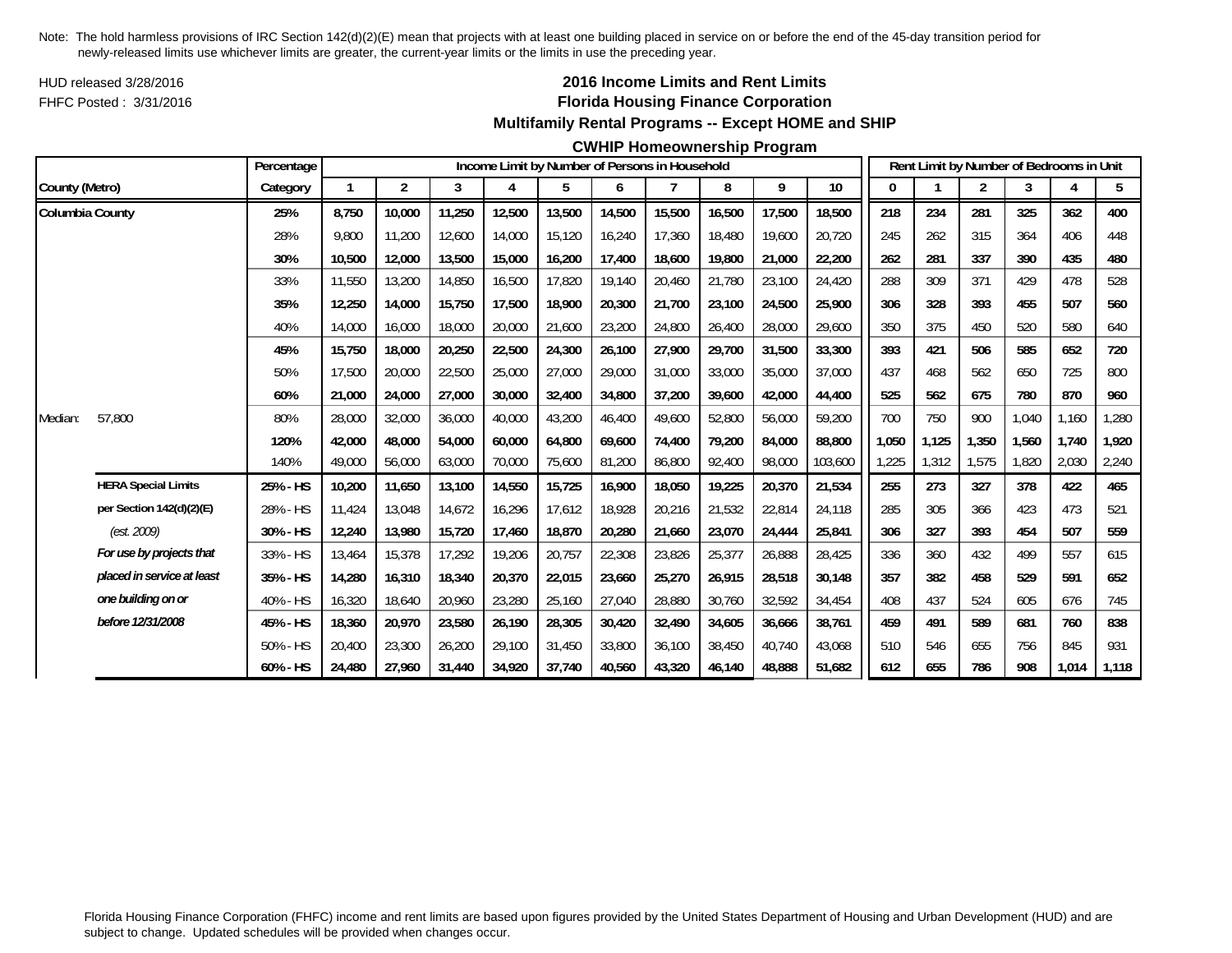HUD released 3/28/2016FHFC Posted : 3/31/2016

## **2016 Income Limits and Rent Limits Florida Housing Finance Corporation Multifamily Rental Programs -- Except HOME and SHIP**

#### **CWHIP Homeownership Program**

|                      |                            | Percentage |        |                |        |        |        |        | Income Limit by Number of Persons in Household |        |        |        |       |       |       |       | Rent Limit by Number of Bedrooms in Unit |       |
|----------------------|----------------------------|------------|--------|----------------|--------|--------|--------|--------|------------------------------------------------|--------|--------|--------|-------|-------|-------|-------|------------------------------------------|-------|
| County (Metro)       |                            | Category   |        | $\overline{2}$ | 3      | 4      | 5      | 6      |                                                | 8      | 9      | $10$   |       |       | 2     | 3     |                                          | 5     |
| <b>DeSoto County</b> |                            | 25%        | 7,950  | 9.100          | 10,225 | 11,350 | 12,275 | 13,175 | 14,075                                         | 15,000 | 15,890 | 16,798 | 198   | 213   | 255   | 295   | 329                                      | 363   |
|                      |                            | 28%        | 8.904  | 10.192         | 11,452 | 12,712 | 13,748 | 14,756 | 15.764                                         | 16,800 | 17,797 | 18.814 | 222   | 238   | 286   | 330   | 368                                      | 407   |
|                      |                            | 30%        | 9,540  | 10,920         | 12,270 | 13,620 | 14,730 | 15,810 | 16,890                                         | 18,000 | 19,068 | 20,158 | 238   | 255   | 306   | 354   | 395                                      | 436   |
|                      |                            | 33%        | 10,494 | 12,012         | 13,497 | 14,982 | 16,203 | 17,391 | 18,579                                         | 19,800 | 20,975 | 22,173 | 262   | 281   | 337   | 389   | 434                                      | 479   |
|                      |                            | 35%        | 11,130 | 12.740         | 14,315 | 15,890 | 17,185 | 18,445 | 19.705                                         | 21,000 | 22,246 | 23,517 | 278   | 298   | 357   | 413   | 461                                      | 508   |
|                      |                            | 40%        | 12,720 | 14,560         | 16,360 | 18,160 | 19,640 | 21,080 | 22,520                                         | 24,000 | 25,424 | 26,877 | 318   | 341   | 409   | 472   | 527                                      | 581   |
|                      |                            | 45%        | 14,310 | 16,380         | 18,405 | 20,430 | 22,095 | 23,715 | 25,335                                         | 27,000 | 28,602 | 30,236 | 357   | 383   | 460   | 531   | 592                                      | 654   |
|                      |                            | 50%        | 15,900 | 18,200         | 20,450 | 22,700 | 24,550 | 26,350 | 28,150                                         | 30,000 | 31,780 | 33,596 | 397   | 426   | 511   | 590   | 658                                      | 726   |
|                      |                            | 60%        | 19,080 | 21,840         | 24,540 | 27,240 | 29,460 | 31,620 | 33,780                                         | 36,000 | 38,136 | 40,315 | 477   | 511   | 613   | 708   | 790                                      | 872   |
| Median:              | 39,600                     | 80%        | 25,440 | 29,120         | 32,720 | 36,320 | 39,280 | 42,160 | 45,040                                         | 48,000 | 50,848 | 53,754 | 636   | 682   | 818   | 945   | 1,054                                    | 1,163 |
|                      |                            | 120%       | 38.160 | 43,680         | 49,080 | 54,480 | 58,920 | 63.240 | 67.560                                         | 72,000 | 76,272 | 80,630 | 954   | 1,023 | 1,227 | 1.417 | 1,581                                    | 1,744 |
|                      |                            | 140%       | 44,520 | 50,960         | 57,260 | 63,560 | 68,740 | 73,780 | 78,820                                         | 84,000 | 88,984 | 94,069 | 1,113 | 1,193 | 1,431 | 1,653 | 1,844                                    | 2,035 |
|                      | <b>HERA Special Limits</b> | 25% - HS   | 8,400  | 9,600          | 10,800 | 12,000 | 12,975 | 13,925 | 14,900                                         | 15,850 | 16,800 | 17,760 | 210   | 225   | 270   | 312   | 348                                      | 384   |
|                      | per Section 142(d)(2)(E)   | 28% - HS   | 9.408  | 10.752         | 12,096 | 13,440 | 14,532 | 15,596 | 16.688                                         | 17.752 | 18,816 | 19,891 | 235   | 252   | 302   | 349   | 389                                      | 430   |
|                      | (est. 2014)                | 30% - HS   | 10,080 | 11,520         | 12,960 | 14,400 | 15,570 | 16,710 | 17,880                                         | 19,020 | 20,160 | 21,312 | 252   | 270   | 324   | 374   | 417                                      | 461   |
|                      | For use by projects that   | 33% - HS   | 11,088 | 12,672         | 14,256 | 15,840 | 17,127 | 18,381 | 19.668                                         | 20,922 | 22,176 | 23,443 | 277   | 297   | 356   | 412   | 459                                      | 507   |
|                      | placed in service at least | 35% - HS   | 11,760 | 13,440         | 15,120 | 16,800 | 18,165 | 19,495 | 20,860                                         | 22,190 | 23,520 | 24,864 | 294   | 315   | 378   | 437   | 487                                      | 538   |
|                      | one building on or         | 40% - HS   | 13,440 | 15,360         | 17,280 | 19,200 | 20,760 | 22,280 | 23,840                                         | 25,360 | 26,880 | 28,416 | 336   | 360   | 432   | 499   | 557                                      | 615   |
|                      | before 12/31/2008          | 45% - HS   | 15,120 | 17,280         | 19,440 | 21,600 | 23,355 | 25,065 | 26,820                                         | 28,530 | 30,240 | 31,968 | 378   | 405   | 486   | 561   | 626                                      | 691   |
|                      |                            | 50% - HS   | 16,800 | 19,200         | 21,600 | 24,000 | 25,950 | 27,850 | 29,800                                         | 31,700 | 33,600 | 35,520 | 420   | 450   | 540   | 624   | 696                                      | 768   |
|                      |                            | 60% - HS   | 20,160 | 23,040         | 25,920 | 28,800 | 31,140 | 33,420 | 35.760                                         | 38,040 | 40,320 | 42,624 | 504   | 540   | 648   | 749   | 835                                      | 922   |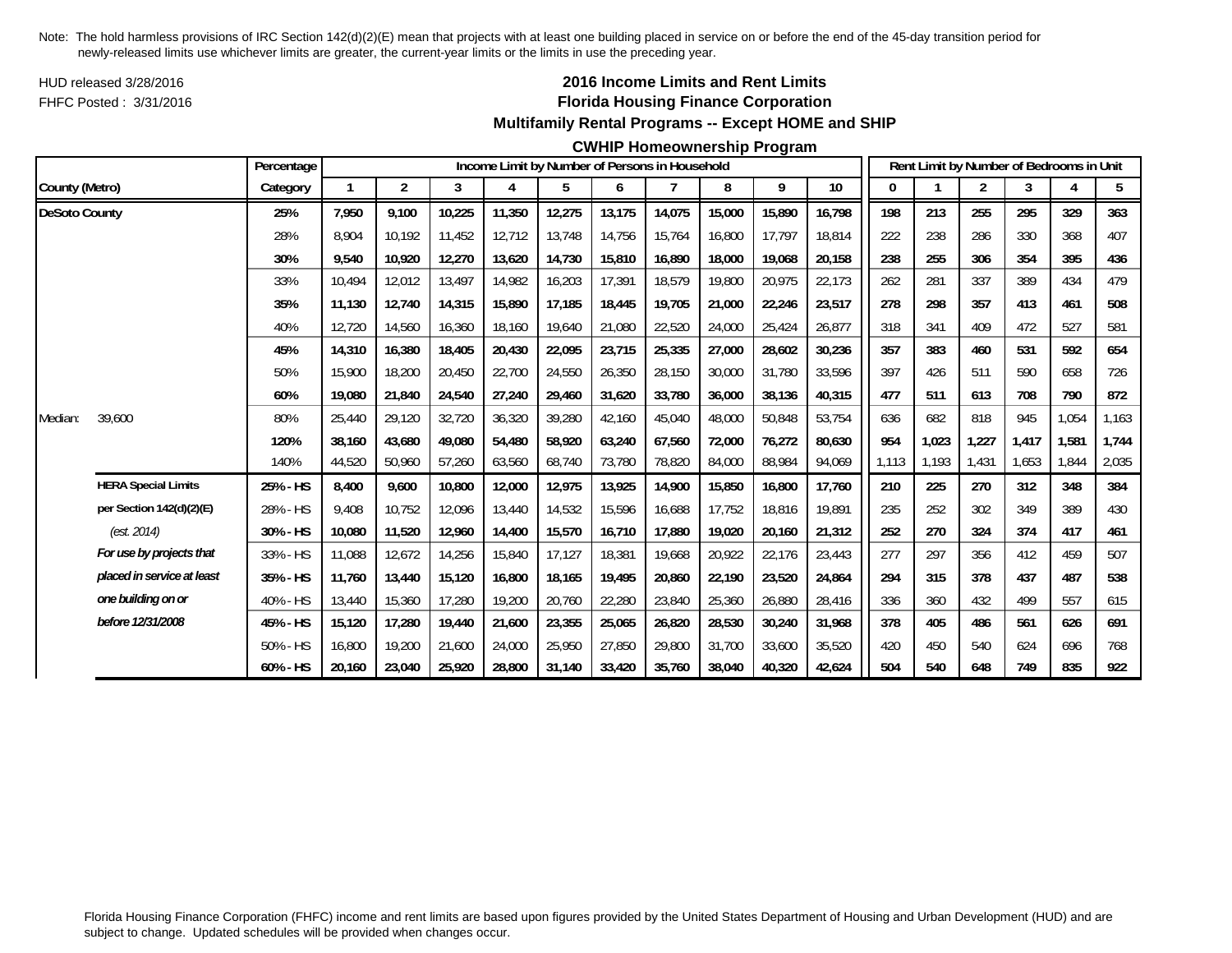HUD released 3/28/2016FHFC Posted : 3/31/2016

## **2016 Income Limits and Rent Limits Florida Housing Finance Corporation Multifamily Rental Programs -- Except HOME and SHIP**

#### **CWHIP Homeownership Program**

|                     |                            | Percentage  |        |                |        |        | Income Limit by Number of Persons in Household |        |        |        |        |        |       |       | Rent Limit by Number of Bedrooms in Unit |       |       |                |
|---------------------|----------------------------|-------------|--------|----------------|--------|--------|------------------------------------------------|--------|--------|--------|--------|--------|-------|-------|------------------------------------------|-------|-------|----------------|
| County (Metro)      |                            | Category    |        | $\overline{2}$ | 3      | 4      | 5                                              | 6      |        | 8      | 9      | $10\,$ | 0     |       | $\overline{2}$                           | 3     | 4     | 5 <sub>5</sub> |
| <b>Dixie County</b> |                            | 25%         | 7,950  | 9,100          | 10,225 | 11,350 | 12,275                                         | 13,175 | 14,075 | 15,000 | 15,890 | 16,798 | 198   | 213   | 255                                      | 295   | 329   | 363            |
|                     |                            | 28%         | 8.904  | 10.192         | 11,452 | 12,712 | 13,748                                         | 14,756 | 15.764 | 16,800 | 17.797 | 18.814 | 222   | 238   | 286                                      | 330   | 368   | 407            |
|                     |                            | 30%         | 9,540  | 10,920         | 12,270 | 13,620 | 14,730                                         | 15,810 | 16,890 | 18,000 | 19,068 | 20,158 | 238   | 255   | 306                                      | 354   | 395   | 436            |
|                     |                            | 33%         | 10,494 | 12,012         | 13,497 | 14,982 | 16,203                                         | 17,391 | 18,579 | 19,800 | 20,975 | 22,173 | 262   | 281   | 337                                      | 389   | 434   | 479            |
|                     |                            | 35%         | 11,130 | 12,740         | 14,315 | 15,890 | 17,185                                         | 18,445 | 19,705 | 21,000 | 22,246 | 23,517 | 278   | 298   | 357                                      | 413   | 461   | 508            |
|                     |                            | 40%         | 12,720 | 14,560         | 16,360 | 18,160 | 19,640                                         | 21,080 | 22,520 | 24,000 | 25,424 | 26,877 | 318   | 341   | 409                                      | 472   | 527   | 581            |
|                     |                            | 45%         | 14,310 | 16,380         | 18,405 | 20,430 | 22,095                                         | 23,715 | 25,335 | 27,000 | 28,602 | 30,236 | 357   | 383   | 460                                      | 531   | 592   | 654            |
|                     |                            | 50%         | 15,900 | 18,200         | 20,450 | 22,700 | 24,550                                         | 26,350 | 28,150 | 30,000 | 31,780 | 33,596 | 397   | 426   | 511                                      | 590   | 658   | 726            |
|                     |                            | 60%         | 19,080 | 21,840         | 24,540 | 27,240 | 29,460                                         | 31,620 | 33,780 | 36,000 | 38,136 | 40,315 | 477   | 511   | 613                                      | 708   | 790   | 872            |
| Median:             | 44,100                     | 80%         | 25,440 | 29,120         | 32,720 | 36,320 | 39,280                                         | 42,160 | 45,040 | 48,000 | 50,848 | 53,754 | 636   | 682   | 818                                      | 945   | 1,054 | 1,163          |
|                     |                            | 120%        | 38.160 | 43,680         | 49.080 | 54,480 | 58,920                                         | 63.240 | 67.560 | 72,000 | 76,272 | 80,630 | 954   | 1,023 | 1,227                                    | 1.417 | 1,581 | 1,744          |
|                     |                            | 140%        | 44,520 | 50,960         | 57,260 | 63,560 | 68,740                                         | 73,780 | 78,820 | 84,000 | 88,984 | 94,069 | 1.113 | 1,193 | 1,431                                    | 1,653 | 1.844 | 2,035          |
|                     | <b>HERA Special Limits</b> | 25% - HS    | 10,225 | 11,675         | 13,125 | 14,575 | 15,750                                         | 16,925 | 18,075 | 19,250 | 20,405 | 21,571 | 255   | 273   | 328                                      | 379   | 423   | 466            |
|                     | per Section 142(d)(2)(E)   | 28% - HS    | 11,452 | 13,076         | 14,700 | 16,324 | 17,640                                         | 18,956 | 20,244 | 21,560 | 22,854 | 24,160 | 286   | 306   | 367                                      | 424   | 473   | 522            |
|                     | (est. 2009)                | 30% - HS    | 12,270 | 14,010         | 15,750 | 17,490 | 18,900                                         | 20,310 | 21,690 | 23,100 | 24,486 | 25,885 | 306   | 328   | 393                                      | 454   | 507   | 559            |
|                     | For use by projects that   | 33% - HS    | 13,497 | 15,411         | 17,325 | 19,239 | 20,790                                         | 22,341 | 23,859 | 25,410 | 26,935 | 28,474 | 337   | 361   | 433                                      | 500   | 558   | 615            |
|                     | placed in service at least | 35% - HS    | 14,315 | 16,345         | 18,375 | 20,405 | 22,050                                         | 23,695 | 25,305 | 26,950 | 28,567 | 30,199 | 357   | 383   | 459                                      | 530   | 592   | 653            |
|                     | one building on or         | 40% - HS    | 16,360 | 18,680         | 21,000 | 23,320 | 25,200                                         | 27,080 | 28,920 | 30,800 | 32,648 | 34,514 | 409   | 438   | 525                                      | 606   | 677   | 746            |
|                     | before 12/31/2008          | 45% - HS    | 18,405 | 21,015         | 23,625 | 26,235 | 28,350                                         | 30,465 | 32,535 | 34,650 | 36,729 | 38,828 | 460   | 492   | 590                                      | 682   | 761   | 839            |
|                     |                            | 50% - HS    | 20,450 | 23,350         | 26,250 | 29,150 | 31,500                                         | 33,850 | 36.150 | 38,500 | 40,810 | 43,142 | 511   | 547   | 656                                      | 758   | 846   | 933            |
|                     |                            | $60\% - HS$ | 24,540 | 28,020         | 31,500 | 34,980 | 37,800                                         | 40,620 | 43,380 | 46,200 | 48,972 | 51,770 | 613   | 657   | 787                                      | 909   | 1,015 | 1,119          |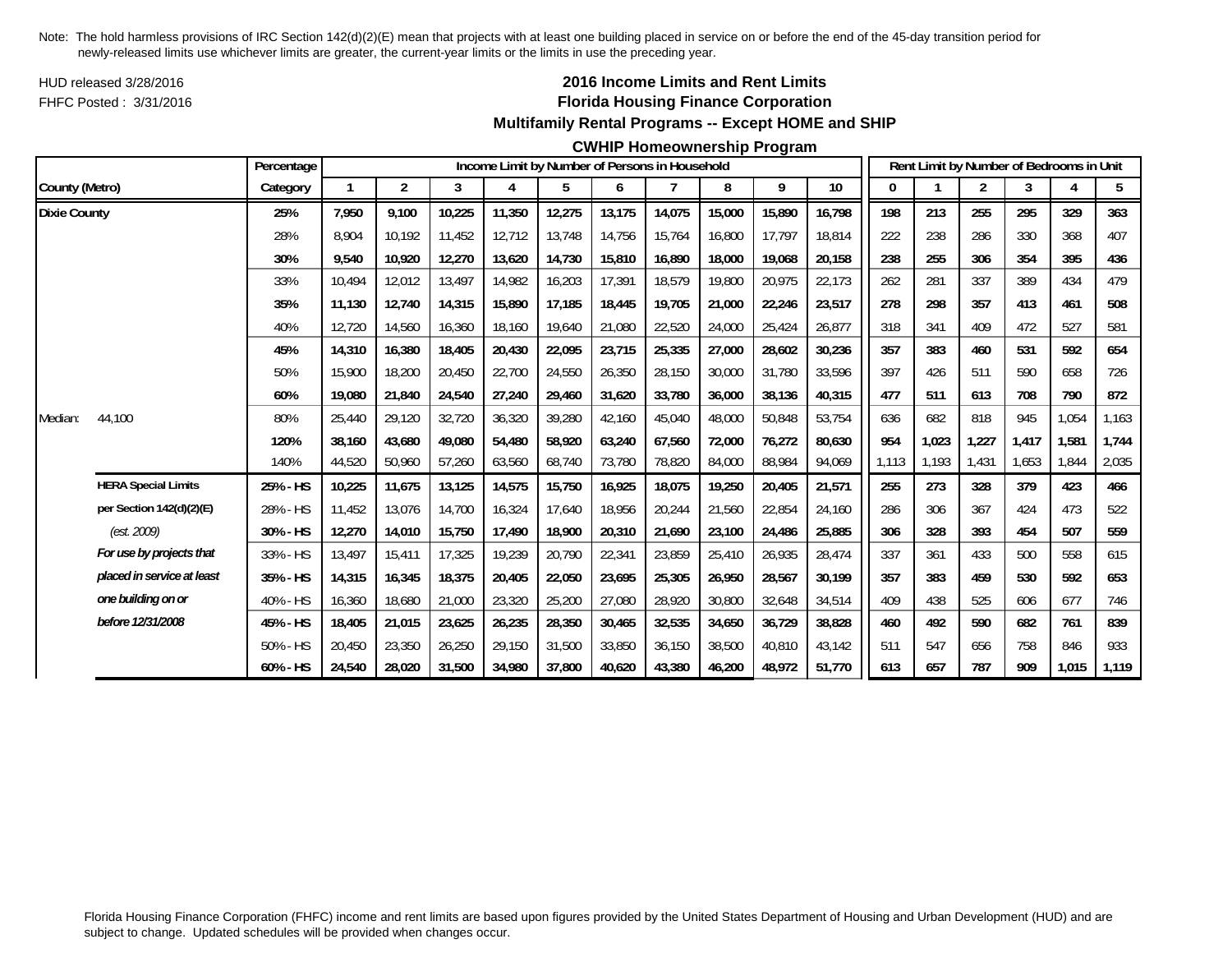HUD released 3/28/2016FHFC Posted : 3/31/2016

## **2016 Income Limits and Rent Limits Florida Housing Finance Corporation Multifamily Rental Programs -- Except HOME and SHIP**

#### **CWHIP Homeownership Program**

|                     |                            | Percentage |        |        |        |        | Income Limit by Number of Persons in Household |         |         |         |         |         |       |       |                | Rent Limit by Number of Bedrooms in Unit |       |       |
|---------------------|----------------------------|------------|--------|--------|--------|--------|------------------------------------------------|---------|---------|---------|---------|---------|-------|-------|----------------|------------------------------------------|-------|-------|
| County (Metro)      |                            | Category   |        | 2      | 3      | 4      | 5                                              | 6       | 7       | 8       | 9       | 10      | 0     |       | $\overline{2}$ | 3                                        |       | 5     |
| <b>Duval County</b> |                            | 25%        | 11,375 | 13,000 | 14,625 | 16,225 | 17,525                                         | 18,825  | 20,125  | 21,425  | 22,715  | 24,013  | 284   | 304   | 365            | 421                                      | 470   | 519   |
|                     | (Jacksonville HMFA;        | 28%        | 12.740 | 14,560 | 16,380 | 18,172 | 19,628                                         | 21,084  | 22,540  | 23,996  | 25,441  | 26,895  | 318   | 341   | 409            | 472                                      | 527   | 581   |
|                     | Jacksonville MSA)          | 30%        | 13,650 | 15,600 | 17,550 | 19,470 | 21,030                                         | 22,590  | 24,150  | 25,710  | 27,258  | 28,816  | 341   | 365   | 438            | 506                                      | 564   | 623   |
|                     |                            | 33%        | 15,015 | 17,160 | 19,305 | 21,417 | 23,133                                         | 24,849  | 26,565  | 28,281  | 29,984  | 31,697  | 375   | 402   | 482            | 556                                      | 621   | 685   |
|                     |                            | 35%        | 15.925 | 18,200 | 20,475 | 22,715 | 24,535                                         | 26,355  | 28,175  | 29,995  | 31,801  | 33,618  | 398   | 426   | 511            | 590                                      | 658   | 727   |
|                     |                            | 40%        | 18,200 | 20,800 | 23,400 | 25,960 | 28,040                                         | 30,120  | 32,200  | 34,280  | 36,344  | 38,421  | 455   | 487   | 585            | 675                                      | 753   | 831   |
|                     |                            | 45%        | 20,475 | 23,400 | 26,325 | 29,205 | 31,545                                         | 33,885  | 36,225  | 38,565  | 40,887  | 43,223  | 511   | 548   | 658            | 759                                      | 847   | 934   |
|                     |                            | 50%        | 22,750 | 26,000 | 29,250 | 32,450 | 35,050                                         | 37,650  | 40,250  | 42,850  | 45,430  | 48,026  | 568   | 609   | 731            | 843                                      | 941   | 1,038 |
|                     |                            | 60%        | 27,300 | 31,200 | 35,100 | 38,940 | 42,060                                         | 45,180  | 48,300  | 51,420  | 54,516  | 57,631  | 682   | 731   | 877            | 1,012                                    | 1,129 | 1,246 |
| Median:             | 64,900                     | 80%        | 36,400 | 41,600 | 46,800 | 51,920 | 56,080                                         | 60,240  | 64,400  | 68,560  | 72,688  | 76,842  | 910   | 975   | 1,170          | 1,350                                    | 1,506 | 1,662 |
|                     |                            | 120%       | 54,600 | 62,400 | 70,200 | 77,880 | 84,120                                         | 90,360  | 96.600  | 102,840 | 109,032 | 115,262 | 1,365 | 1,462 | 1,755          | 2,025                                    | 2,259 | 2,493 |
|                     |                            | 140%       | 63,700 | 72,800 | 81,900 | 90,860 | 98,140                                         | 105,420 | 112,700 | 119,980 | 127,204 | 134,473 | 1,592 | 1,706 | 2,047          | 2,362                                    | 2,635 | 2,908 |
|                     | <b>HERA Special Limits</b> | 25% - HS   | 11,800 | 13,475 | 15,150 | 16,825 | 18,175                                         | 19,525  | 20,875  | 22,225  | 23,555  | 24,901  | 295   | 315   | 378            | 437                                      | 488   | 538   |
|                     | per Section 142(d)(2)(E)   | 28% - HS   | 13,216 | 15,092 | 16.968 | 18,844 | 20,356                                         | 21,868  | 23,380  | 24,892  | 26,382  | 27,889  | 330   | 353   | 424            | 490                                      | 546   | 603   |
|                     | (est. 2013)                | 30% - HS   | 14,160 | 16,170 | 18,180 | 20,190 | 21,810                                         | 23,430  | 25,050  | 26,670  | 28,266  | 29,881  | 354   | 379   | 454            | 525                                      | 585   | 646   |
|                     | For use by projects that   | 33% - HS   | 15,576 | 17,787 | 19,998 | 22,209 | 23,991                                         | 25,773  | 27,555  | 29,337  | 31,093  | 32,869  | 389   | 417   | 499            | 577                                      | 644   | 711   |
|                     | placed in service at least | 35% - HS   | 16,520 | 18,865 | 21,210 | 23,555 | 25,445                                         | 27,335  | 29,225  | 31,115  | 32,977  | 34,861  | 413   | 442   | 530            | 612                                      | 683   | 754   |
|                     | one building on or         | 40% - HS   | 18,880 | 21,560 | 24,240 | 26,920 | 29,080                                         | 31,240  | 33,400  | 35,560  | 37,688  | 39,842  | 472   | 505   | 606            | 700                                      | 781   | 862   |
|                     | before 12/31/2008          | 45% - HS   | 21,240 | 24,255 | 27,270 | 30,285 | 32,715                                         | 35,145  | 37,575  | 40,005  | 42,399  | 44,822  | 531   | 568   | 681            | 787                                      | 878   | 969   |
|                     |                            | 50% - HS   | 23,600 | 26,950 | 30,300 | 33,650 | 36,350                                         | 39,050  | 41,750  | 44,450  | 47,110  | 49,802  | 590   | 631   | 757            | 875                                      | 976   | 1,077 |
|                     |                            | 60% - HS   | 28,320 | 32,340 | 36,360 | 40,380 | 43,620                                         | 46,860  | 50.100  | 53,340  | 56,532  | 59,762  | 708   | 758   | 909            | 1,050                                    | 1,171 | 1,293 |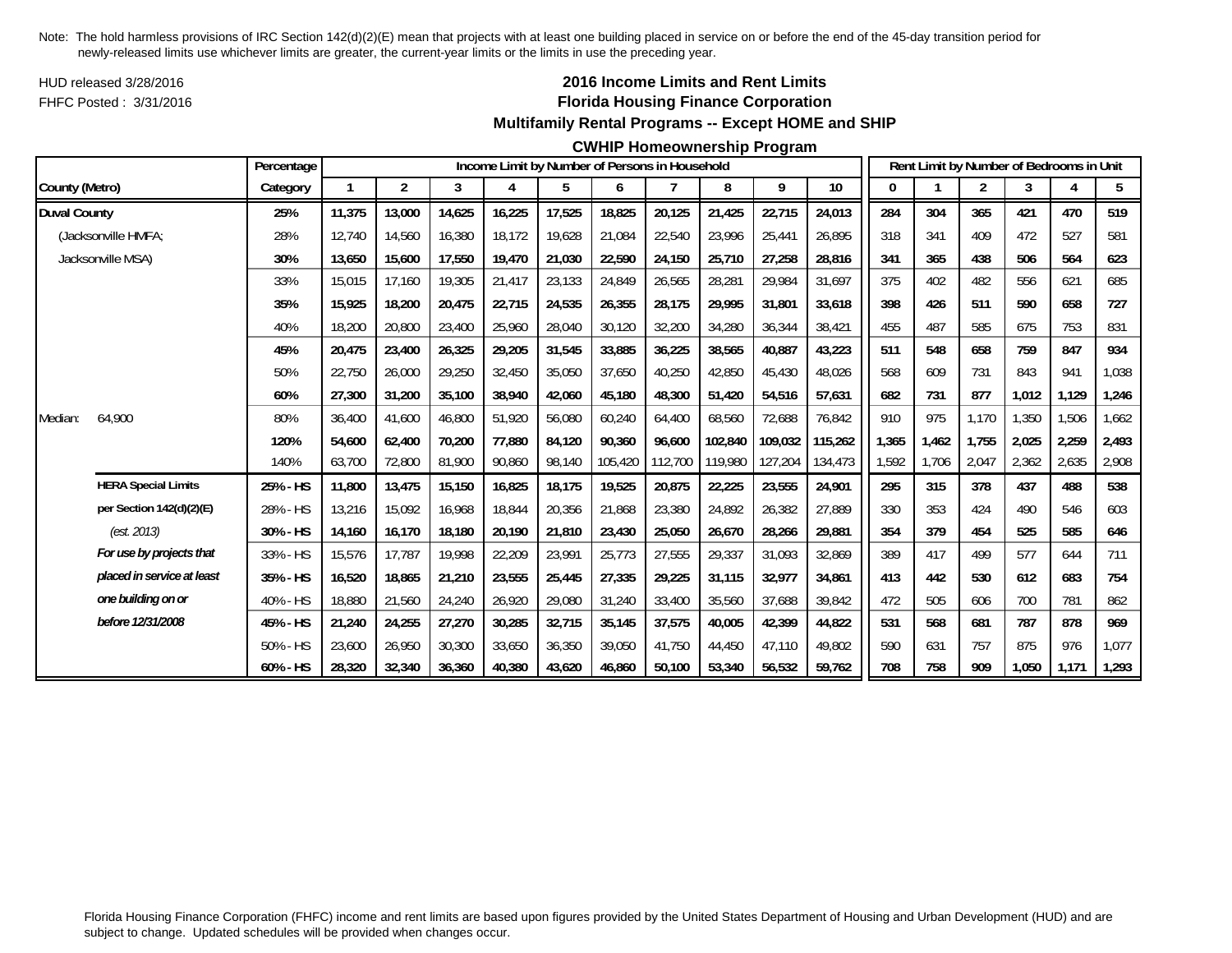HUD released 3/28/2016FHFC Posted : 3/31/2016

## **2016 Income Limits and Rent Limits Florida Housing Finance Corporation Multifamily Rental Programs -- Except HOME and SHIP**

#### **CWHIP Homeownership Program**

|                        | Percentage |        |        |        |        |        |        | Income Limit by Number of Persons in Household |                 |         |                 |       |       |       | Rent Limit by Number of Bedrooms in Unit |       |       |
|------------------------|------------|--------|--------|--------|--------|--------|--------|------------------------------------------------|-----------------|---------|-----------------|-------|-------|-------|------------------------------------------|-------|-------|
| County (Metro)         | Category   |        |        |        |        |        |        |                                                |                 |         | 10 <sup>°</sup> |       |       |       |                                          |       |       |
| <b>Escambia County</b> | 25%        | 10,450 | 11,925 | 13,425 | 14,900 | 16,100 | 17,300 | 18,500                                         | 19,675          | 20,860  | 22,052          | 261   | 279   | 335   | 387                                      | 432   | 477   |
| (Pensacola-Ferry Pass- | 28%        | 11,704 | 13,356 | 15,036 | 16,688 | 18,032 | 19,376 | 20,720                                         | 22,036          | 23,363  | 24,698          | 292   | 313   | 375   | 434                                      | 484   | 534   |
| Brent MSA)             | 30%        | 12,540 | 14,310 | 16,110 | 17,880 | 19,320 | 20,760 | 22,200                                         | 23,610          | 25,032  | 26,462          | 313   | 335   | 402   | 465                                      | 519   | 572   |
|                        | 33%        | 13,794 | 15,741 | 17,721 | 19,668 | 21,252 | 22,836 | 24,420                                         | 25,971          | 27,535  | 29,109          | 344   | 369   | 443   | 511                                      | 570   | 629   |
|                        | 35%        | 14,630 | 16.695 | 18,795 | 20,860 | 22,540 | 24,220 | 25,900                                         | 27,545          | 29,204  | 30,873          | 365   | 391   | 469   | 542                                      | 605   | 668   |
|                        | 40%        | 16,720 | 19,080 | 21,480 | 23,840 | 25,760 | 27,680 | 29,600                                         | 31,480          | 33,376  | 35,283          | 418   | 447   | 537   | 620                                      | 692   | 763   |
|                        | 45%        | 18,810 | 21,465 | 24,165 | 26,820 | 28,980 | 31,140 | 33,300                                         | 35,415          | 37,548  | 39,694          | 470   | 503   | 604   | 697                                      | 778   | 858   |
|                        | 50%        | 20,900 | 23,850 | 26,850 | 29,800 | 32,200 | 34,600 | 37,000                                         | 39,350          | 41,720  | 44,104          | 522   | 559   | 671   | 775                                      | 865   | 954   |
|                        | 60%        | 25,080 | 28,620 | 32,220 | 35,760 | 38,640 | 41,520 | 44,400                                         | 47,220          | 50,064  | 52,925          | 627   | 671   | 805   | 930                                      | 1,038 | 1,145 |
| 59,600<br>Median:      | 80%        | 33,440 | 38,160 | 42,960 | 47,680 | 51,520 | 55,360 | 59,200                                         | 62,960          | 66,752  | 70,566          | 836   | 895   | 1,074 | 1,240                                    | 1,384 | 1,527 |
|                        | 120%       | 50,160 | 57,240 | 64,440 | 71,520 | 77,280 | 83,040 | 88,800                                         | 94,440          | 100,128 | 105,850         | ,254  | 1,342 | 1,611 | 1,860                                    | 2,076 | 2,290 |
|                        | 140%       | 58,520 | 66,780 | 75,180 | 83,440 | 90,160 | 96,880 |                                                | 103,600 110,180 | 116,816 | 123,491         | 1,463 | 1,566 | 1,879 | 2,170                                    | 2,422 | 2,672 |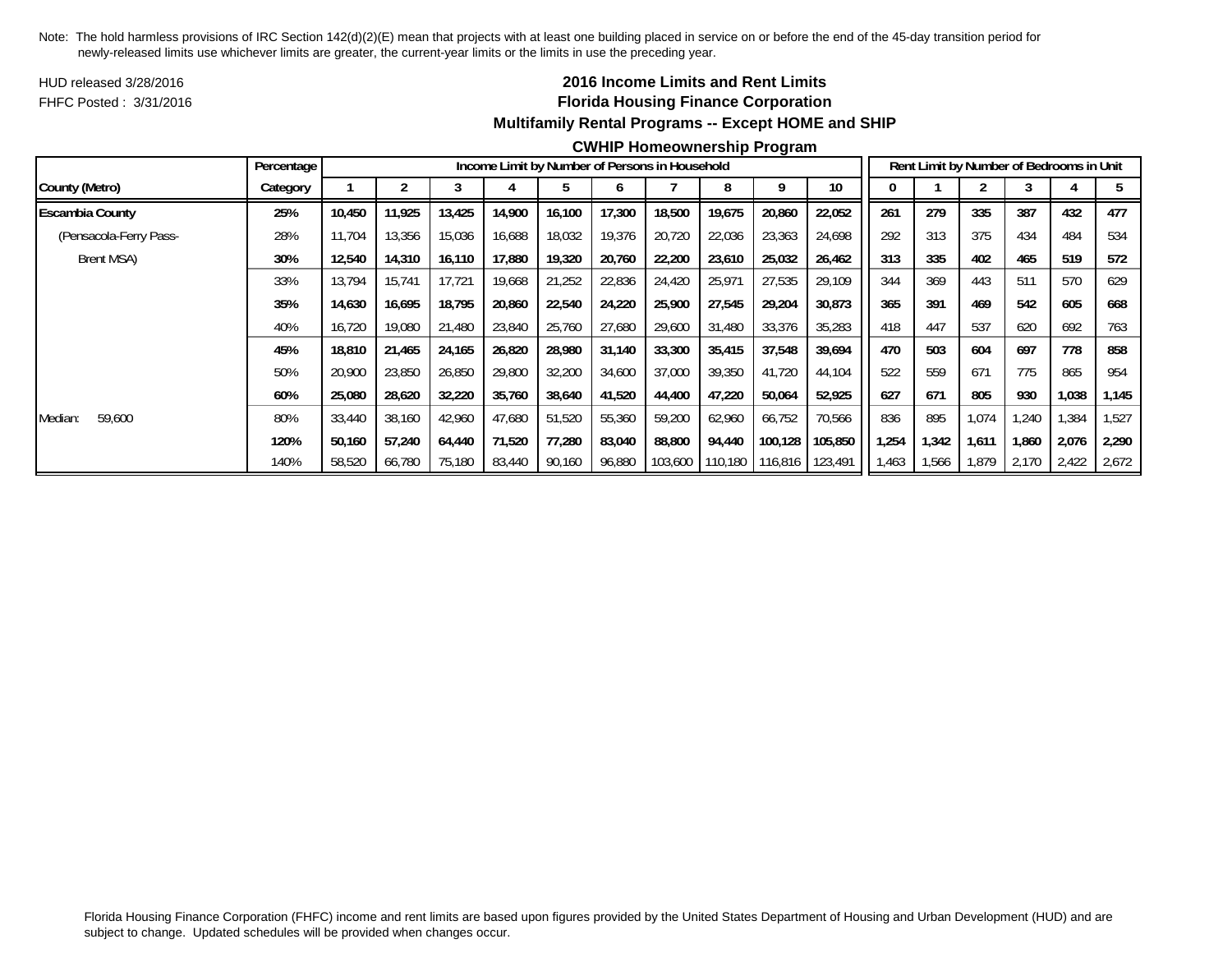HUD released 3/28/2016FHFC Posted : 3/31/2016

## **2016 Income Limits and Rent Limits Florida Housing Finance Corporation Multifamily Rental Programs -- Except HOME and SHIP**

#### **CWHIP Homeownership Program**

|                       |                            | Percentage |        |                         |        |        |        |        | Income Limit by Number of Persons in Household |        |         |         |       |       | Rent Limit by Number of Bedrooms in Unit |       |       |       |
|-----------------------|----------------------------|------------|--------|-------------------------|--------|--------|--------|--------|------------------------------------------------|--------|---------|---------|-------|-------|------------------------------------------|-------|-------|-------|
| County (Metro)        |                            | Category   |        | $\overline{\mathbf{c}}$ | 3      | 4      | 5      | 6      | 7                                              | 8      | 9       | 10      | 0     |       | $\overline{2}$                           | 3     |       | 5     |
| <b>Flagler County</b> |                            | 25%        | 9,450  | 10,800                  | 12,150 | 13,500 | 14,600 | 15,675 | 16,750                                         | 17,825 | 18,900  | 19,980  | 236   | 253   | 303                                      | 351   | 391   | 432   |
|                       | (Palm Coast HMFA;          | 28%        | 10,584 | 12,096                  | 13,608 | 15,120 | 16,352 | 17,556 | 18.760                                         | 19.964 | 21.168  | 22,378  | 264   | 283   | 340                                      | 393   | 438   | 484   |
|                       | Deltona-Daytona Beach-     | 30%        | 11,340 | 12,960                  | 14,580 | 16,200 | 17,520 | 18,810 | 20,100                                         | 21,390 | 22,680  | 23,976  | 283   | 303   | 364                                      | 421   | 470   | 518   |
|                       | Ormond Beach MSA)          | 33%        | 12,474 | 14,256                  | 16,038 | 17,820 | 19,272 | 20,691 | 22,110                                         | 23,529 | 24,948  | 26,374  | 311   | 334   | 400                                      | 463   | 517   | 570   |
|                       |                            | 35%        | 13,230 | 15,120                  | 17,010 | 18,900 | 20,440 | 21,945 | 23,450                                         | 24,955 | 26,460  | 27,972  | 330   | 354   | 425                                      | 491   | 548   | 605   |
|                       |                            | 40%        | 15,120 | 17,280                  | 19,440 | 21,600 | 23,360 | 25,080 | 26,800                                         | 28,520 | 30,240  | 31,968  | 378   | 405   | 486                                      | 562   | 627   | 691   |
|                       |                            | 45%        | 17,010 | 19,440                  | 21,870 | 24,300 | 26,280 | 28,215 | 30,150                                         | 32,085 | 34,020  | 35,964  | 425   | 455   | 546                                      | 632   | 705   | 777   |
|                       |                            | 50%        | 18,900 | 21,600                  | 24,300 | 27,000 | 29,200 | 31,350 | 33,500                                         | 35,650 | 37,800  | 39,960  | 472   | 506   | 607                                      | 702   | 783   | 864   |
|                       |                            | 60%        | 22,680 | 25,920                  | 29,160 | 32,400 | 35,040 | 37,620 | 40,200                                         | 42,780 | 45,360  | 47,952  | 567   | 607   | 729                                      | 843   | 940   | 1,037 |
| Median:               | 52,900                     | 80%        | 30,240 | 34,560                  | 38,880 | 43,200 | 46,720 | 50,160 | 53,600                                         | 57,040 | 60.480  | 63,936  | 756   | 810   | 972                                      | 1.124 | ,254  | 1,383 |
|                       |                            | 120%       | 45,360 | 51,840                  | 58,320 | 64,800 | 70,080 | 75,240 | 80,400                                         | 85,560 | 90,720  | 95,904  | 1,134 | 1,215 | 1,458                                    | 1,686 | 1,881 | 2,074 |
|                       |                            | 140%       | 52,920 | 60,480                  | 68,040 | 75,600 | 81,760 | 87,780 | 93,800                                         | 99,820 | 105,840 | 111,888 | 1,323 | 1,417 | 1,701                                    | 1,967 | 2,194 | 2,420 |
|                       | <b>HERA Special Limits</b> | 25% - HS   | 10,575 | 12,075                  | 13,575 | 15,075 | 16,300 | 17,500 | 18,700                                         | 19,900 | 21,105  | 22,311  | 264   | 283   | 339                                      | 392   | 437   | 482   |
|                       | per Section 142(d)(2)(E)   | 28% - HS   | 11.844 | 13,524                  | 15,204 | 16,884 | 18,256 | 19,600 | 20,944                                         | 22,288 | 23,638  | 24,988  | 296   | 317   | 380                                      | 439   | 490   | 540   |
|                       | (est. 2014)                | 30% - HS   | 12,690 | 14,490                  | 16,290 | 18,090 | 19,560 | 21,000 | 22,440                                         | 23,880 | 25,326  | 26,773  | 317   | 339   | 407                                      | 470   | 525   | 579   |
|                       | For use by projects that   | 33% - HS   | 13.959 | 15,939                  | 17.919 | 19.899 | 21,516 | 23,100 | 24,684                                         | 26,268 | 27,859  | 29,451  | 348   | 373   | 447                                      | 517   | 577   | 636   |
|                       | placed in service at least | 35% - HS   | 14,805 | 16,905                  | 19,005 | 21,105 | 22,820 | 24,500 | 26,180                                         | 27,860 | 29,547  | 31,235  | 370   | 396   | 475                                      | 549   | 612   | 675   |
|                       | one building on or         | 40% - HS   | 16,920 | 19,320                  | 21,720 | 24,120 | 26,080 | 28,000 | 29,920                                         | 31,840 | 33,768  | 35,698  | 423   | 453   | 543                                      | 627   | 700   | 772   |
|                       | before 12/31/2008          | 45% - HS   | 19,035 | 21,735                  | 24,435 | 27,135 | 29,340 | 31,500 | 33,660                                         | 35,820 | 37,989  | 40,160  | 475   | 509   | 610                                      | 705   | 787   | 868   |
|                       |                            | 50% - HS   | 21.150 | 24,150                  | 27,150 | 30,150 | 32,600 | 35,000 | 37.400                                         | 39,800 | 42,210  | 44,622  | 528   | 566   | 678                                      | 784   | 875   | 965   |
|                       |                            | 60% - HS   | 25,380 | 28,980                  | 32,580 | 36,180 | 39,120 | 42,000 | 44,880                                         | 47,760 | 50,652  | 53,546  | 634   | 679   | 814                                      | 941   | 1,050 | 1,158 |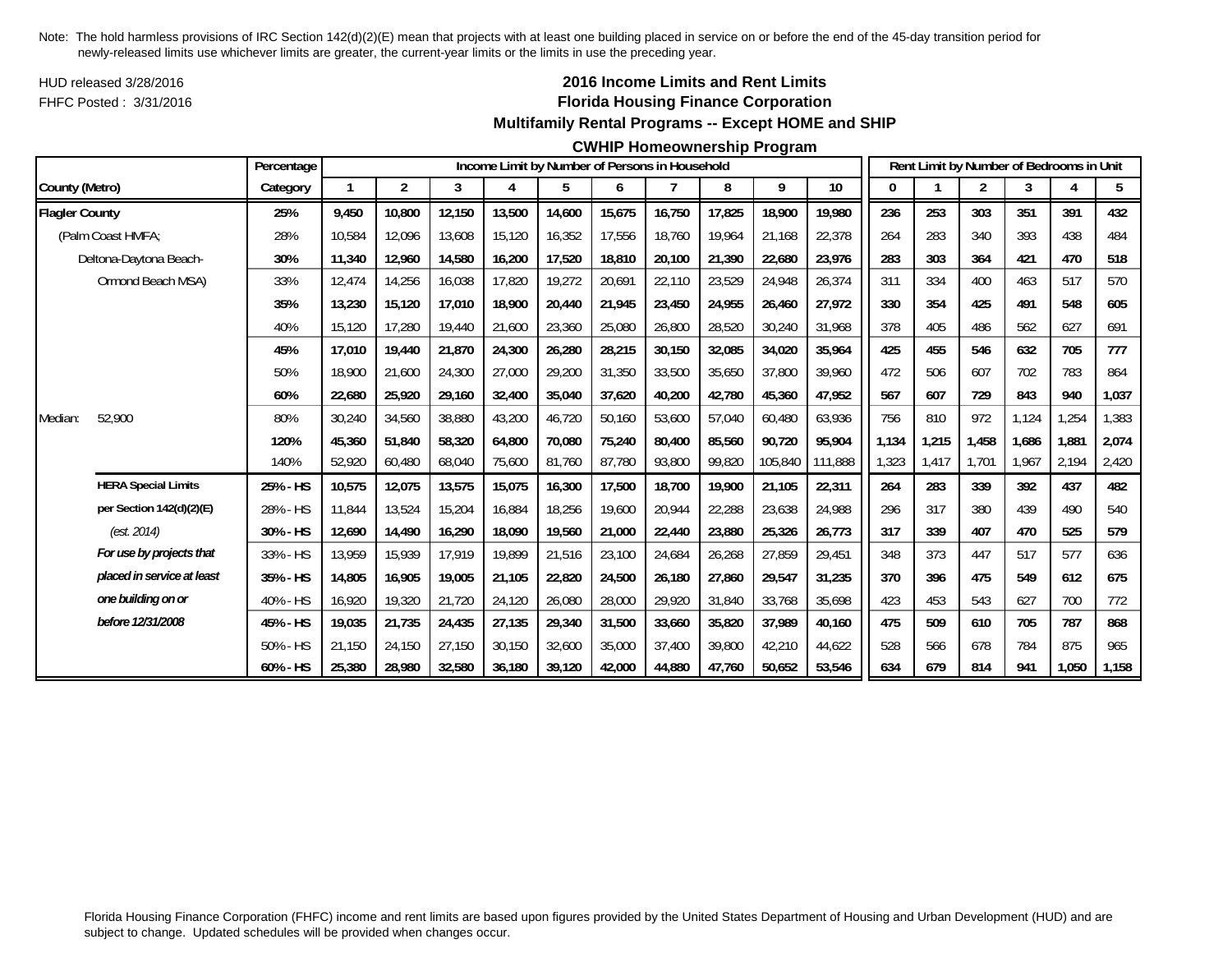HUD released 3/28/2016FHFC Posted : 3/31/2016

## **2016 Income Limits and Rent Limits Florida Housing Finance Corporation Multifamily Rental Programs -- Except HOME and SHIP**

#### **CWHIP Homeownership Program**

|                        |                            | Percentage  |        |                |        |        | Income Limit by Number of Persons in Household |        |        |        |        |         |       |       | Rent Limit by Number of Bedrooms in Unit |       |       |       |
|------------------------|----------------------------|-------------|--------|----------------|--------|--------|------------------------------------------------|--------|--------|--------|--------|---------|-------|-------|------------------------------------------|-------|-------|-------|
| County (Metro)         |                            | Category    |        | $\overline{2}$ | 3      | 4      | 5                                              | 6      |        | 8      | 9      | 10      |       |       | 2                                        | 3     |       | 5     |
| <b>Franklin County</b> |                            | 25%         | 8,750  | 10,000         | 11,250 | 12,475 | 13,475                                         | 14,475 | 15,475 | 16,475 | 17,465 | 18,463  | 218   | 234   | 281                                      | 324   | 361   | 399   |
|                        |                            | 28%         | 9.800  | 11,200         | 12,600 | 13.972 | 15,092                                         | 16,212 | 17,332 | 18,452 | 19,561 | 20.679  | 245   | 262   | 315                                      | 363   | 405   | 447   |
|                        |                            | 30%         | 10,500 | 12,000         | 13,500 | 14,970 | 16,170                                         | 17,370 | 18,570 | 19,770 | 20,958 | 22,156  | 262   | 281   | 337                                      | 389   | 434   | 479   |
|                        |                            | 33%         | 11,550 | 13,200         | 14,850 | 16,467 | 17,787                                         | 19,107 | 20,427 | 21,747 | 23,054 | 24,371  | 288   | 309   | 371                                      | 428   | 477   | 527   |
|                        |                            | 35%         | 12,250 | 14,000         | 15,750 | 17,465 | 18,865                                         | 20,265 | 21,665 | 23,065 | 24,451 | 25,848  | 306   | 328   | 393                                      | 454   | 506   | 559   |
|                        |                            | 40%         | 14,000 | 16,000         | 18,000 | 19,960 | 21,560                                         | 23,160 | 24,760 | 26,360 | 27,944 | 29,541  | 350   | 375   | 450                                      | 519   | 579   | 639   |
|                        |                            | 45%         | 15,750 | 18,000         | 20,250 | 22,455 | 24,255                                         | 26,055 | 27,855 | 29,655 | 31,437 | 33,233  | 393   | 421   | 506                                      | 583   | 651   | 718   |
|                        |                            | 50%         | 17,500 | 20,000         | 22,500 | 24,950 | 26,950                                         | 28,950 | 30,950 | 32,950 | 34,930 | 36,926  | 437   | 468   | 562                                      | 648   | 723   | 798   |
|                        |                            | 60%         | 21,000 | 24,000         | 27,000 | 29,940 | 32,340                                         | 34,740 | 37,140 | 39,540 | 41,916 | 44,311  | 525   | 562   | 675                                      | 778   | 868   | 958   |
| Median:                | 49,900                     | 80%         | 28,000 | 32,000         | 36,000 | 39,920 | 43,120                                         | 46,320 | 49.520 | 52,720 | 55,888 | 59.082  | 700   | 750   | 900                                      | 1.038 | 1,158 | 1,278 |
|                        |                            | 120%        | 42,000 | 48,000         | 54,000 | 59,880 | 64,680                                         | 69,480 | 74,280 | 79,080 | 83,832 | 88,622  | 1,050 | 1,125 | 1,350                                    | 1,557 | 1,737 | 1,917 |
|                        |                            | 140%        | 49,000 | 56,000         | 63,000 | 69,860 | 75,460                                         | 81,060 | 86,660 | 92,260 | 97,804 | 103,393 | 1,225 | 1,312 | 1,575                                    | 1,816 | 2,026 | 2,236 |
|                        | <b>HERA Special Limits</b> | 25% - HS    | 10,400 | 11,900         | 13,375 | 14,850 | 16,050                                         | 17,250 | 18,425 | 19,625 | 20,790 | 21,978  | 260   | 278   | 334                                      | 386   | 431   | 475   |
|                        | per Section 142(d)(2)(E)   | 28% - HS    | 11,648 | 13,328         | 14,980 | 16,632 | 17,976                                         | 19,320 | 20,636 | 21,980 | 23,285 | 24,615  | 291   | 312   | 374                                      | 432   | 483   | 532   |
|                        | (est. 2011)                | 30% - HS    | 12,480 | 14,280         | 16,050 | 17,820 | 19,260                                         | 20,700 | 22,110 | 23,550 | 24,948 | 26,374  | 312   | 334   | 401                                      | 463   | 517   | 570   |
|                        | For use by projects that   | 33% - HS    | 13,728 | 15,708         | 17,655 | 19,602 | 21,186                                         | 22,770 | 24,321 | 25,905 | 27,443 | 29,011  | 343   | 367   | 441                                      | 509   | 569   | 627   |
|                        | placed in service at least | 35% - HS    | 14,560 | 16,660         | 18,725 | 20,790 | 22,470                                         | 24,150 | 25,795 | 27,475 | 29,106 | 30,769  | 364   | 390   | 468                                      | 540   | 603   | 665   |
|                        | one building on or         | 40% - HS    | 16,640 | 19,040         | 21,400 | 23,760 | 25,680                                         | 27,600 | 29,480 | 31,400 | 33,264 | 35,165  | 416   | 446   | 535                                      | 618   | 690   | 761   |
|                        | before 12/31/2008          | 45% - HS    | 18,720 | 21,420         | 24,075 | 26,730 | 28,890                                         | 31,050 | 33,165 | 35,325 | 37,422 | 39,560  | 468   | 501   | 601                                      | 695   | 776   | 856   |
|                        |                            | 50% - HS    | 20,800 | 23,800         | 26,750 | 29,700 | 32,100                                         | 34,500 | 36,850 | 39,250 | 41,580 | 43.956  | 520   | 557   | 668                                      | 772   | 862   | 951   |
|                        |                            | $60\% - HS$ | 24,960 | 28,560         | 32,100 | 35,640 | 38,520                                         | 41,400 | 44,220 | 47,100 | 49,896 | 52,747  | 624   | 669   | 802                                      | 927   | 1,035 | 1,141 |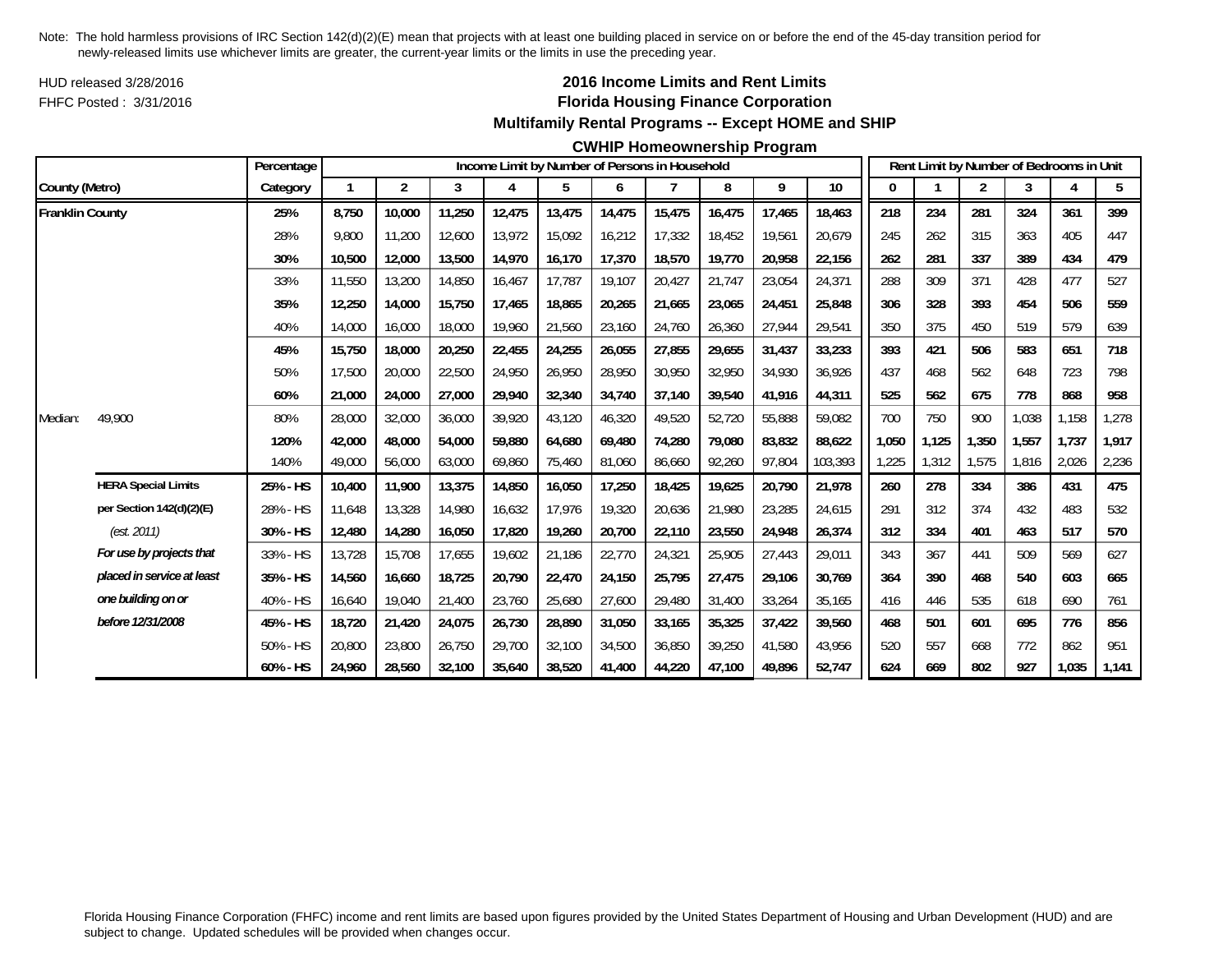HUD released 3/28/2016FHFC Posted : 3/31/2016

## **2016 Income Limits and Rent Limits Florida Housing Finance Corporation Multifamily Rental Programs -- Except HOME and SHIP**

### **CWHIP Homeownership Program**

|                       | Percentage |        |        |        |        |        |         | Income Limit by Number of Persons in Household |                 |         |         |       |       |       | Rent Limit by Number of Bedrooms in Unit |        |        |
|-----------------------|------------|--------|--------|--------|--------|--------|---------|------------------------------------------------|-----------------|---------|---------|-------|-------|-------|------------------------------------------|--------|--------|
| County (Metro)        | Category   |        |        |        |        |        | n       |                                                | 8               | q       | 10      |       |       |       |                                          |        |        |
| <b>Gadsden County</b> | 25%        | 11,400 | 13,025 | 14,650 | 16,275 | 17,600 | 18,900  | 20,200                                         | 21,500          | 22,785  | 24,087  | 285   | 305   | 366   | 423                                      | 472    | 521    |
| (Tallahassee MSA)     | 28%        | 12,768 | 14,588 | 16,408 | 18,228 | 19,712 | 21,168  | 22,624                                         | 24,080          | 25,519  | 26,977  | 319   | 341   | 410   | 474                                      | 529    | 583    |
|                       | 30%        | 13,680 | 15,630 | 17,580 | 19,530 | 21,120 | 22,680  | 24,240                                         | 25,800          | 27,342  | 28,904  | 342   | 366   | 439   | 508                                      | 567    | 625    |
|                       | 33%        | 15,048 | 17.193 | 19,338 | 21,483 | 23,232 | 24,948  | 26,664                                         | 28,380          | 30,076  | 31,795  | 376   | 403   | 483   | 558                                      | 623    | 688    |
|                       | 35%        | 15,960 | 18,235 | 20,510 | 22,785 | 24,640 | 26,460  | 28,280                                         | 30,100          | 31,899  | 33,722  | 399   | 427   | 512   | 592                                      | 661    | 729    |
|                       | 40%        | 18,240 | 20,840 | 23,440 | 26,040 | 28,160 | 30,240  | 32,320                                         | 34,400          | 36,456  | 38,539  | 456   | 488   | 586   | 677                                      | 756    | 834    |
|                       | 45%        | 20,520 | 23,445 | 26,370 | 29,295 | 31,680 | 34,020  | 36,360                                         | 38,700          | 41,013  | 43,357  | 513   | 549   | 659   | 762                                      | 850    | 938    |
|                       | 50%        | 22,800 | 26,050 | 29,300 | 32,550 | 35,200 | 37,800  | 40,400                                         | 43,000          | 45,570  | 48,174  | 570   | 610   | 732   | 846                                      | 945    | 1,042  |
|                       | 60%        | 27,360 | 31,260 | 35,160 | 39,060 | 42,240 | 45,360  | 48,480                                         | 51,600          | 54,684  | 57,809  | 684   | 732   | 879   | 1.016                                    | 134, ا | 1,251  |
| 65,100<br>Median:     | 80%        | 36,480 | 41,680 | 46,880 | 52,080 | 56,320 | 60,480  | 64,640                                         | 68,800          | 72,912  | 77,078  | 912   | 977   | 1,172 | .355                                     | 1,512  | 668, ا |
|                       | 120%       | 54,720 | 62,520 | 70,320 | 78,120 | 84,480 | 90,720  | 96,960                                         | 103,200         | 109,368 | 115,618 | .368  | 1,465 | 1,758 | 2,032                                    | 2,268  | 2,502  |
|                       | 140%       | 63,840 | 72,940 | 82,040 | 91,140 | 98,560 | 105,840 |                                                | 113,120 120,400 | 127,596 | 134,887 | 1,596 | 1,709 | 2,051 | 2,371                                    | 2,646  | 2.919  |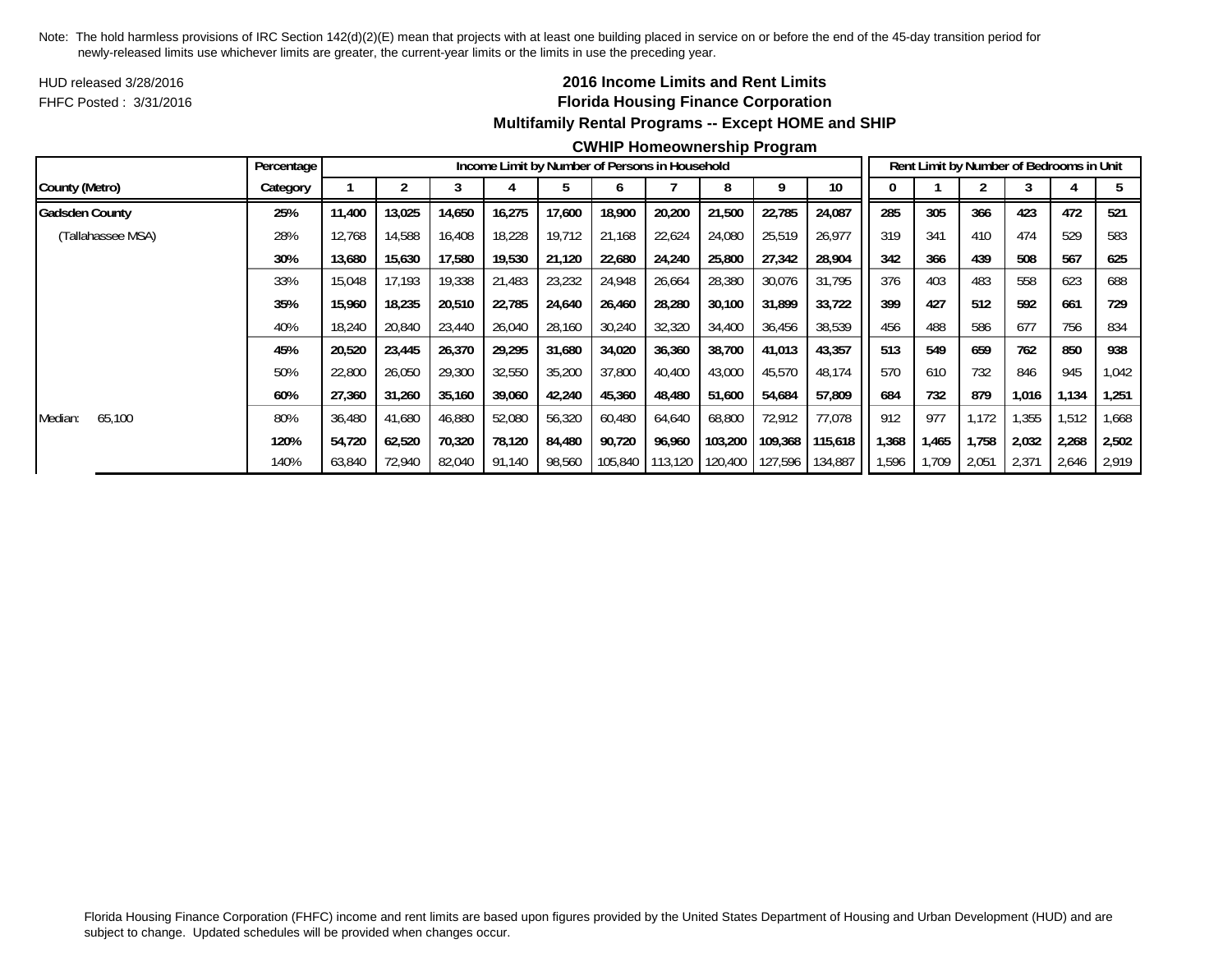HUD released 3/28/2016FHFC Posted : 3/31/2016

## **2016 Income Limits and Rent Limits Florida Housing Finance Corporation Multifamily Rental Programs -- Except HOME and SHIP**

#### **CWHIP Homeownership Program**

|                         |                            | Percentage |        |                |        |        |        |        | Income Limit by Number of Persons in Household |         |         |         |       |       |       | Rent Limit by Number of Bedrooms in Unit |       |       |
|-------------------------|----------------------------|------------|--------|----------------|--------|--------|--------|--------|------------------------------------------------|---------|---------|---------|-------|-------|-------|------------------------------------------|-------|-------|
| County (Metro)          |                            | Category   | 1      | $\overline{2}$ | 3      | 4      | 5      | 6      | 7                                              | 8       | 9       | $10$    | 0     |       | 2     | 3                                        |       | 5     |
| <b>Gilchrist County</b> |                            | 25%        | 10,625 | 12,150         | 13,675 | 15,175 | 16,400 | 17,625 | 18,825                                         | 20,050  | 21,245  | 22,459  | 265   | 284   | 341   | 394                                      | 440   | 485   |
|                         | (Gainesville MSA)          | 28%        | 11.900 | 13.608         | 15,316 | 16,996 | 18,368 | 19,740 | 21,084                                         | 22,456  | 23,794  | 25,154  | 297   | 318   | 382   | 442                                      | 493   | 544   |
|                         |                            | 30%        | 12,750 | 14,580         | 16,410 | 18,210 | 19,680 | 21,150 | 22,590                                         | 24,060  | 25,494  | 26,951  | 318   | 341   | 410   | 473                                      | 528   | 583   |
|                         |                            | 33%        | 14,025 | 16,038         | 18,051 | 20,031 | 21,648 | 23,265 | 24,849                                         | 26,466  | 28,043  | 29,646  | 350   | 375   | 451   | 520                                      | 581   | 641   |
|                         |                            | 35%        | 14,875 | 17,010         | 19,145 | 21,245 | 22,960 | 24,675 | 26,355                                         | 28,070  | 29,743  | 31,443  | 371   | 398   | 478   | 552                                      | 616   | 680   |
|                         |                            | 40%        | 17,000 | 19,440         | 21,880 | 24,280 | 26,240 | 28,200 | 30,120                                         | 32,080  | 33,992  | 35,934  | 425   | 455   | 547   | 631                                      | 705   | 777   |
|                         |                            | 45%        | 19,125 | 21,870         | 24,615 | 27,315 | 29,520 | 31,725 | 33,885                                         | 36,090  | 38,241  | 40,426  | 478   | 512   | 615   | 710                                      | 793   | 874   |
|                         |                            | 50%        | 21,250 | 24,300         | 27,350 | 30,350 | 32,800 | 35,250 | 37,650                                         | 40,100  | 42,490  | 44,918  | 531   | 569   | 683   | 789                                      | 881   | 971   |
|                         |                            | 60%        | 25,500 | 29,160         | 32,820 | 36,420 | 39,360 | 42,300 | 45,180                                         | 48,120  | 50,988  | 53,902  | 637   | 683   | 820   | 947                                      | 1,057 | 1,166 |
| Median:                 | 59,700                     | 80%        | 34,000 | 38,880         | 43,760 | 48,560 | 52,480 | 56,400 | 60,240                                         | 64,160  | 67,984  | 71,869  | 850   | 911   | 1,094 | ,263                                     | 1,410 | 1,555 |
|                         |                            | 120%       | 51,000 | 58,320         | 65,640 | 72.840 | 78,720 | 84,600 | 90.360                                         | 96,240  | 101.976 | 107.803 | 1,275 | 1,366 | 1,641 | 1.894                                    | 2,115 | 2,332 |
|                         |                            | 140%       | 59,500 | 68,040         | 76,580 | 84,980 | 91,840 | 98,700 | 105,420                                        | 112,280 | 118,972 | 125,770 | 1,487 | 1,594 | 1,914 | 2,210                                    | 2,467 | 2,721 |
|                         | <b>HERA Special Limits</b> | 25% - HS   | 11,450 | 13,100         | 14,725 | 16,350 | 17,675 | 18,975 | 20,275                                         | 21,600  | 22,890  | 24,198  | 286   | 306   | 368   | 425                                      | 474   | 523   |
|                         | per Section 142(d)(2)(E)   | 28% - HS   | 12,824 | 14,672         | 16,492 | 18,312 | 19,796 | 21,252 | 22,708                                         | 24,192  | 25,637  | 27,102  | 320   | 343   | 412   | 476                                      | 531   | 586   |
|                         | (est. 2011)                | 30% - HS   | 13,740 | 15,720         | 17,670 | 19,620 | 21,210 | 22,770 | 24,330                                         | 25,920  | 27,468  | 29,038  | 343   | 368   | 441   | 510                                      | 569   | 628   |
|                         | For use by projects that   | 33% - HS   | 15,114 | 17,292         | 19,437 | 21,582 | 23,331 | 25,047 | 26,763                                         | 28,512  | 30,215  | 31,941  | 377   | 405   | 485   | 561                                      | 626   | 690   |
|                         | placed in service at least | 35% - HS   | 16,030 | 18,340         | 20,615 | 22,890 | 24,745 | 26,565 | 28,385                                         | 30,240  | 32,046  | 33,877  | 400   | 429   | 515   | 595                                      | 664   | 732   |
|                         | one building on or         | 40% - HS   | 18,320 | 20,960         | 23,560 | 26,160 | 28,280 | 30,360 | 32,440                                         | 34,560  | 36,624  | 38,717  | 458   | 491   | 589   | 680                                      | 759   | 837   |
|                         | before 12/31/2008          | 45% - HS   | 20,610 | 23,580         | 26,505 | 29,430 | 31,815 | 34,155 | 36.495                                         | 38,880  | 41,202  | 43,556  | 515   | 552   | 662   | 765                                      | 853   | 942   |
|                         |                            | 50% - HS   | 22,900 | 26,200         | 29,450 | 32,700 | 35,350 | 37,950 | 40,550                                         | 43,200  | 45,780  | 48.396  | 572   | 613   | 736   | 850                                      | 948   | 1,046 |
|                         |                            | 60% - HS   | 27,480 | 31,440         | 35,340 | 39,240 | 42,420 | 45,540 | 48,660                                         | 51,840  | 54,936  | 58,075  | 687   | 736   | 883   | 1,020                                    | 1,138 | 1,256 |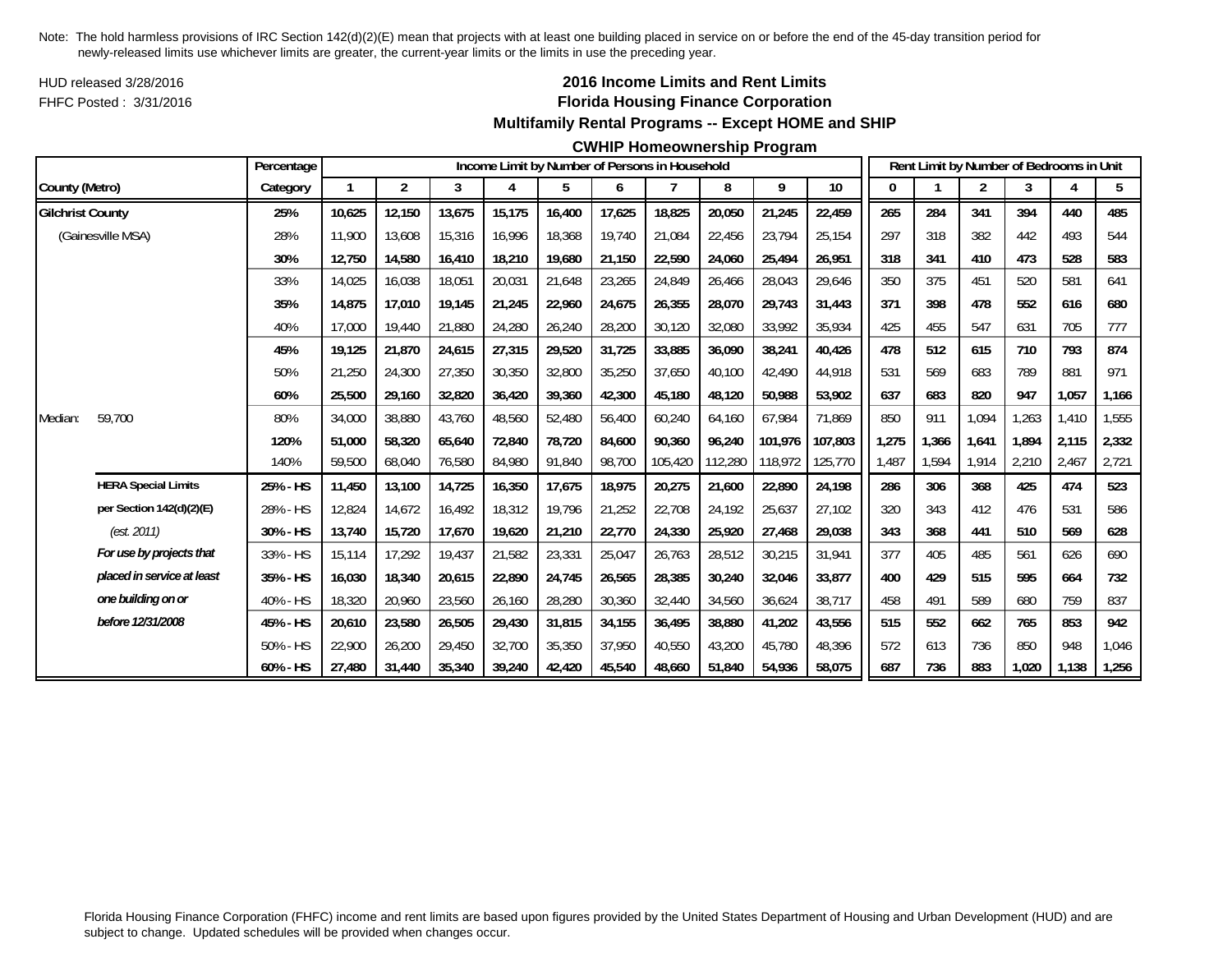HUD released 3/28/2016FHFC Posted : 3/31/2016

## **2016 Income Limits and Rent Limits Florida Housing Finance Corporation Multifamily Rental Programs -- Except HOME and SHIP**

#### **CWHIP Homeownership Program**

|                      |                            | Percentage  |        |                |        |        |        |        | Income Limit by Number of Persons in Household |        |        |        |       |       | Rent Limit by Number of Bedrooms in Unit |       |       |       |
|----------------------|----------------------------|-------------|--------|----------------|--------|--------|--------|--------|------------------------------------------------|--------|--------|--------|-------|-------|------------------------------------------|-------|-------|-------|
| County (Metro)       |                            | Category    |        | $\overline{2}$ | 3      | 4      | 5      | 6      |                                                | 8      | 9      | $10$   | 0     |       | 2                                        | 3     |       | 5     |
| <b>Glades County</b> |                            | 25%         | 7,950  | 9.100          | 10,225 | 11,350 | 12,275 | 13,175 | 14,075                                         | 15,000 | 15,890 | 16,798 | 198   | 213   | 255                                      | 295   | 329   | 363   |
|                      |                            | 28%         | 8.904  | 10.192         | 11,452 | 12,712 | 13,748 | 14,756 | 15,764                                         | 16,800 | 17,797 | 18,814 | 222   | 238   | 286                                      | 330   | 368   | 407   |
|                      |                            | 30%         | 9,540  | 10,920         | 12,270 | 13,620 | 14,730 | 15,810 | 16,890                                         | 18,000 | 19,068 | 20,158 | 238   | 255   | 306                                      | 354   | 395   | 436   |
|                      |                            | 33%         | 10,494 | 12,012         | 13,497 | 14,982 | 16,203 | 17,391 | 18,579                                         | 19,800 | 20,975 | 22,173 | 262   | 281   | 337                                      | 389   | 434   | 479   |
|                      |                            | 35%         | 11,130 | 12,740         | 14,315 | 15,890 | 17,185 | 18,445 | 19.705                                         | 21,000 | 22,246 | 23,517 | 278   | 298   | 357                                      | 413   | 461   | 508   |
|                      |                            | 40%         | 12,720 | 14,560         | 16,360 | 18,160 | 19,640 | 21,080 | 22,520                                         | 24,000 | 25,424 | 26,877 | 318   | 341   | 409                                      | 472   | 527   | 581   |
|                      |                            | 45%         | 14,310 | 16,380         | 18,405 | 20,430 | 22,095 | 23,715 | 25,335                                         | 27,000 | 28,602 | 30,236 | 357   | 383   | 460                                      | 531   | 592   | 654   |
|                      |                            | 50%         | 15,900 | 18,200         | 20,450 | 22,700 | 24,550 | 26,350 | 28,150                                         | 30,000 | 31,780 | 33,596 | 397   | 426   | 511                                      | 590   | 658   | 726   |
|                      |                            | 60%         | 19,080 | 21,840         | 24,540 | 27,240 | 29,460 | 31,620 | 33,780                                         | 36,000 | 38,136 | 40,315 | 477   | 511   | 613                                      | 708   | 790   | 872   |
| Median:              | 38,300                     | 80%         | 25,440 | 29,120         | 32,720 | 36,320 | 39,280 | 42,160 | 45,040                                         | 48,000 | 50,848 | 53,754 | 636   | 682   | 818                                      | 945   | 1,054 | 1,163 |
|                      |                            | 120%        | 38.160 | 43,680         | 49,080 | 54,480 | 58,920 | 63,240 | 67.560                                         | 72,000 | 76,272 | 80,630 | 954   | 1,023 | 1,227                                    | 1.417 | 1,581 | 1,744 |
|                      |                            | 140%        | 44,520 | 50,960         | 57,260 | 63,560 | 68,740 | 73,780 | 78,820                                         | 84,000 | 88,984 | 94,069 | 1,113 | 1,193 | 1,431                                    | 1,653 | 1.844 | 2,035 |
|                      | <b>HERA Special Limits</b> | 25% - HS    | 8,525  | 9,725          | 10,950 | 12,150 | 13,125 | 14,100 | 15,075                                         | 16,050 | 17,010 | 17,982 | 213   | 228   | 273                                      | 315   | 352   | 389   |
|                      | per Section 142(d)(2)(E)   | 28% - HS    | 9,548  | 10,892         | 12,264 | 13,608 | 14,700 | 15,792 | 16,884                                         | 17,976 | 19,051 | 20,140 | 238   | 255   | 306                                      | 353   | 394   | 435   |
|                      | (est. 2011)                | 30% - HS    | 10,230 | 11,670         | 13,140 | 14,580 | 15,750 | 16,920 | 18.090                                         | 19,260 | 20,412 | 21,578 | 255   | 273   | 328                                      | 379   | 423   | 466   |
|                      | For use by projects that   | 33% - HS    | 11,253 | 12,837         | 14,454 | 16,038 | 17,325 | 18,612 | 19,899                                         | 21,186 | 22,453 | 23,736 | 281   | 301   | 361                                      | 417   | 465   | 513   |
|                      | placed in service at least | 35% - HS    | 11,935 | 13,615         | 15,330 | 17,010 | 18,375 | 19,740 | 21,105                                         | 22,470 | 23,814 | 25,175 | 298   | 319   | 383                                      | 442   | 493   | 544   |
|                      | one building on or         | 40% - HS    | 13,640 | 15,560         | 17,520 | 19,440 | 21,000 | 22,560 | 24,120                                         | 25,680 | 27,216 | 28,771 | 341   | 365   | 438                                      | 505   | 564   | 622   |
|                      | before 12/31/2008          | 45% - HS    | 15,345 | 17,505         | 19,710 | 21,870 | 23,625 | 25,380 | 27,135                                         | 28,890 | 30,618 | 32,368 | 383   | 410   | 492                                      | 568   | 634   | 700   |
|                      |                            | 50% - HS    | 17,050 | 19,450         | 21,900 | 24,300 | 26,250 | 28,200 | 30.150                                         | 32,100 | 34,020 | 35,964 | 426   | 456   | 547                                      | 631   | 705   | 778   |
|                      |                            | $60\% - HS$ | 20,460 | 23,340         | 26,280 | 29,160 | 31,500 | 33,840 | 36,180                                         | 38,520 | 40,824 | 43,157 | 511   | 547   | 657                                      | 758   | 846   | 933   |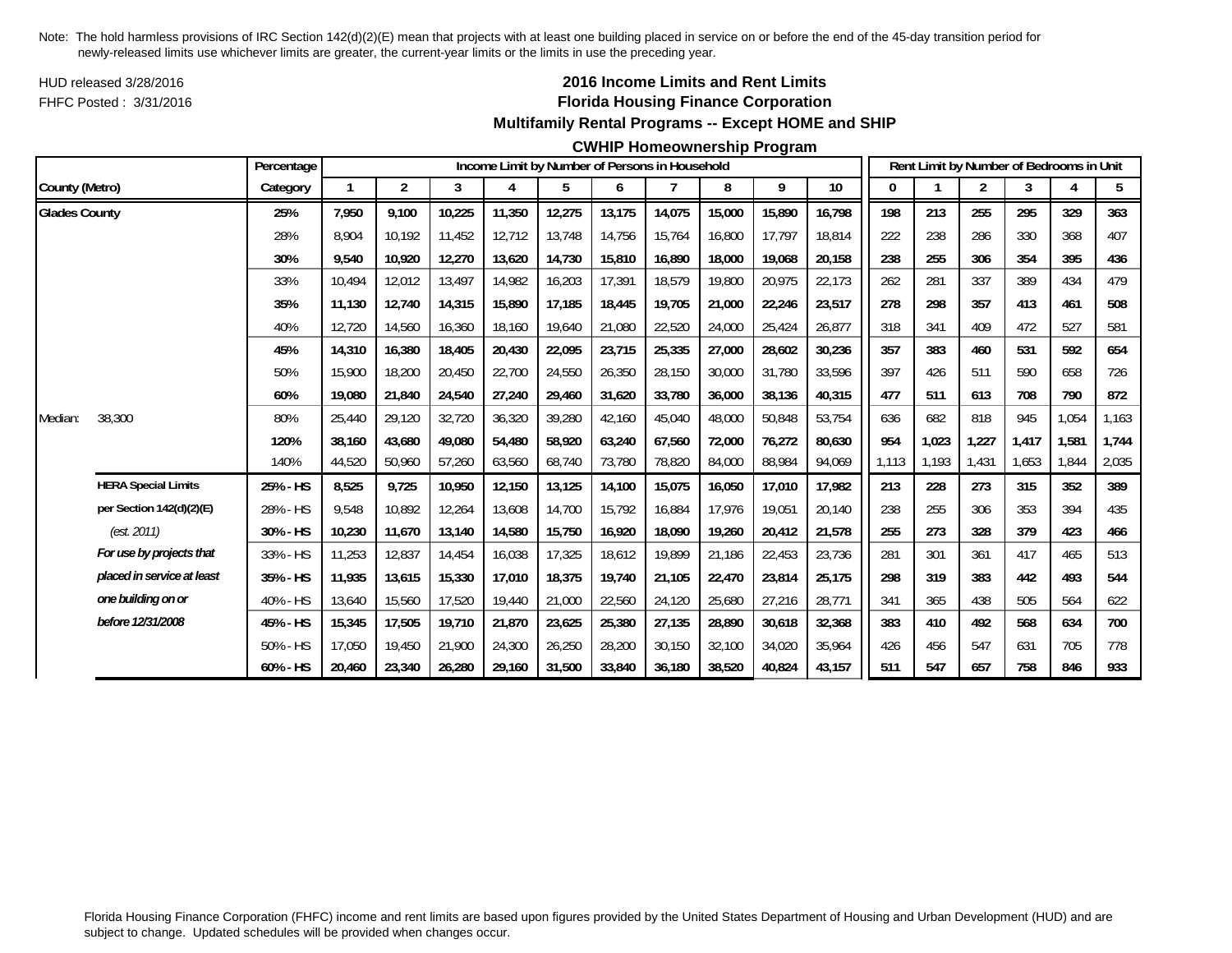HUD released 3/28/2016FHFC Posted : 3/31/2016

## **2016 Income Limits and Rent Limits Florida Housing Finance Corporation Multifamily Rental Programs -- Except HOME and SHIP**

### **CWHIP Homeownership Program**

|                    |                            | Percentage |        |                |        |        |        |        | Income Limit by Number of Persons in Household |        |        |        |       |       | Rent Limit by Number of Bedrooms in Unit |       |       |       |
|--------------------|----------------------------|------------|--------|----------------|--------|--------|--------|--------|------------------------------------------------|--------|--------|--------|-------|-------|------------------------------------------|-------|-------|-------|
| County (Metro)     |                            | Category   |        | $\overline{2}$ | 3      | 4      | 5      | 6      |                                                | 8      | 9      | 10     | 0     |       | 2                                        | 3     |       | 5     |
| <b>Gulf County</b> |                            | 25%        | 8.000  | 9.150          | 10,300 | 11,425 | 12,350 | 13,275 | 14,175                                         | 15,100 | 15,995 | 16,909 | 200   | 214   | 257                                      | 297   | 331   | 365   |
|                    | (Gulf County HMFA;         | 28%        | 8.960  | 10,248         | 11,536 | 12,796 | 13,832 | 14,868 | 15.876                                         | 16,912 | 17,914 | 18,938 | 224   | 240   | 288                                      | 332   | 371   | 409   |
|                    | Panama City-Lynn Haven-    | 30%        | 9,600  | 10,980         | 12,360 | 13,710 | 14,820 | 15,930 | 17,010                                         | 18,120 | 19,194 | 20,291 | 240   | 257   | 309                                      | 356   | 398   | 439   |
|                    | Panama City Beach MSA)     | 33%        | 10,560 | 12,078         | 13,596 | 15,081 | 16,302 | 17,523 | 18,711                                         | 19,932 | 21,113 | 22,320 | 264   | 282   | 339                                      | 392   | 438   | 483   |
|                    |                            | 35%        | 11,200 | 12,810         | 14,420 | 15,995 | 17,290 | 18,585 | 19,845                                         | 21,140 | 22,393 | 23,673 | 280   | 300   | 360                                      | 416   | 464   | 512   |
|                    |                            | 40%        | 12,800 | 14,640         | 16,480 | 18,280 | 19,760 | 21,240 | 22,680                                         | 24,160 | 25,592 | 27,054 | 320   | 343   | 412                                      | 475   | 531   | 585   |
|                    |                            | 45%        | 14,400 | 16,470         | 18,540 | 20,565 | 22,230 | 23,895 | 25,515                                         | 27,180 | 28,791 | 30,436 | 360   | 385   | 463                                      | 534   | 597   | 658   |
|                    |                            | 50%        | 16,000 | 18,300         | 20,600 | 22,850 | 24,700 | 26,550 | 28,350                                         | 30,200 | 31,990 | 33,818 | 400   | 428   | 515                                      | 594   | 663   | 731   |
|                    |                            | 60%        | 19,200 | 21,960         | 24,720 | 27,420 | 29,640 | 31,860 | 34,020                                         | 36,240 | 38,388 | 40,582 | 480   | 514   | 618                                      | 713   | 796   | 878   |
| Median:            | 45,700                     | 80%        | 25,600 | 29,280         | 32,960 | 36,560 | 39,520 | 42,480 | 45,360                                         | 48,320 | 51,184 | 54,109 | 640   | 686   | 824                                      | 951   | 1,062 | 1,171 |
|                    |                            | 120%       | 38,400 | 43,920         | 49,440 | 54,840 | 59,280 | 63,720 | 68.040                                         | 72,480 | 76,776 | 81.163 | 960   | 1,029 | 1,236                                    | 1.426 | 1,593 | 1,756 |
|                    |                            | 140%       | 44,800 | 51,240         | 57,680 | 63,980 | 69,160 | 74,340 | 79,380                                         | 84,560 | 89,572 | 94,690 | 1.120 | ,200  | 1,442                                    | .664  | .858  | 2,049 |
|                    | <b>HERA Special Limits</b> | 25% - HS   | 9,050  | 10,350         | 11,650 | 12,925 | 13,975 | 15,000 | 16,050                                         | 17,075 | 18,095 | 19,129 | 226   | 242   | 291                                      | 336   | 375   | 414   |
|                    | per Section 142(d)(2)(E)   | 28% - HS   | 10,136 | 11,592         | 13,048 | 14,476 | 15,652 | 16,800 | 17,976                                         | 19,124 | 20,266 | 21,424 | 253   | 271   | 326                                      | 376   | 420   | 463   |
|                    | (est. 2009)                | 30% - HS   | 10,860 | 12,420         | 13,980 | 15,510 | 16,770 | 18,000 | 19,260                                         | 20,490 | 21,714 | 22,955 | 271   | 291   | 349                                      | 403   | 450   | 496   |
|                    | For use by projects that   | 33% - HS   | 11,946 | 13,662         | 15,378 | 17,061 | 18,447 | 19,800 | 21,186                                         | 22,539 | 23,885 | 25,250 | 298   | 320   | 384                                      | 443   | 495   | 546   |
|                    | placed in service at least | 35% - HS   | 12,670 | 14,490         | 16,310 | 18,095 | 19,565 | 21,000 | 22,470                                         | 23,905 | 25,333 | 26,781 | 316   | 339   | 407                                      | 470   | 525   | 579   |
|                    | one building on or         | 40% - HS   | 14,480 | 16,560         | 18,640 | 20,680 | 22,360 | 24,000 | 25,680                                         | 27,320 | 28,952 | 30,606 | 362   | 388   | 466                                      | 538   | 600   | 662   |
|                    | before 12/31/2008          | 45% - HS   | 16,290 | 18,630         | 20,970 | 23,265 | 25,155 | 27,000 | 28.890                                         | 30,735 | 32,571 | 34,432 | 407   | 436   | 524                                      | 605   | 675   | 745   |
|                    |                            | 50% - HS   | 18,100 | 20,700         | 23,300 | 25,850 | 27,950 | 30,000 | 32,100                                         | 34,150 | 36,190 | 38,258 | 452   | 485   | 582                                      | 672   | 750   | 828   |
|                    |                            | 60% - HS   | 21,720 | 24,840         | 27,960 | 31,020 | 33,540 | 36,000 | 38,520                                         | 40,980 | 43,428 | 45,910 | 543   | 582   | 699                                      | 807   | 900   | 993   |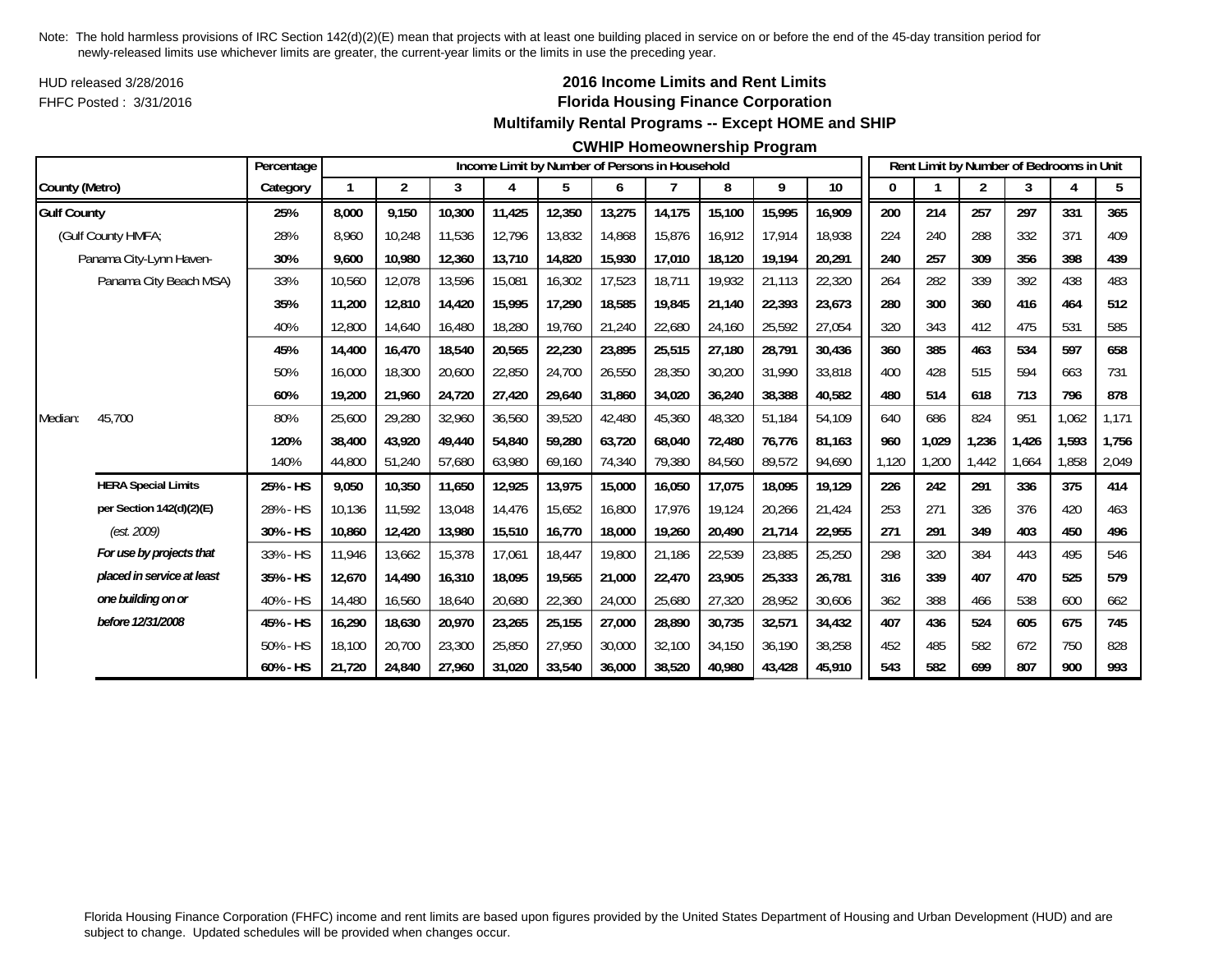HUD released 3/28/2016FHFC Posted : 3/31/2016

## **2016 Income Limits and Rent Limits Florida Housing Finance Corporation Multifamily Rental Programs -- Except HOME and SHIP**

#### **CWHIP Homeownership Program**

|                        |                            | Percentage |        |                |        |        | Income Limit by Number of Persons in Household |        |        |        |        |         |       |       | Rent Limit by Number of Bedrooms in Unit |       |       |       |
|------------------------|----------------------------|------------|--------|----------------|--------|--------|------------------------------------------------|--------|--------|--------|--------|---------|-------|-------|------------------------------------------|-------|-------|-------|
| County (Metro)         |                            | Category   |        | $\overline{2}$ | 3      | 4      | 5                                              | 6      |        | 8      | 9      | 10      |       |       | 2                                        | 3     |       | 5     |
| <b>Hamilton County</b> |                            | 25%        | 8,500  | 9.700          | 10,925 | 12,125 | 13,100                                         | 14,075 | 15,050 | 16,025 | 16,975 | 17,945  | 212   | 227   | 273                                      | 315   | 351   | 388   |
|                        |                            | 28%        | 9,520  | 10,864         | 12,236 | 13,580 | 14,672                                         | 15,764 | 16,856 | 17,948 | 19,012 | 20.098  | 238   | 254   | 305                                      | 353   | 394   | 435   |
|                        |                            | 30%        | 10,200 | 11,640         | 13,110 | 14,550 | 15,720                                         | 16,890 | 18,060 | 19,230 | 20,370 | 21,534  | 255   | 273   | 327                                      | 378   | 422   | 466   |
|                        |                            | 33%        | 11,220 | 12,804         | 14,421 | 16,005 | 17,292                                         | 18,579 | 19,866 | 21,153 | 22,407 | 23,687  | 280   | 300   | 360                                      | 416   | 464   | 512   |
|                        |                            | 35%        | 11.900 | 13,580         | 15,295 | 16,975 | 18,340                                         | 19,705 | 21,070 | 22,435 | 23,765 | 25,123  | 297   | 318   | 382                                      | 441   | 492   | 543   |
|                        |                            | 40%        | 13,600 | 15,520         | 17,480 | 19,400 | 20,960                                         | 22,520 | 24,080 | 25,640 | 27,160 | 28,712  | 340   | 364   | 437                                      | 504   | 563   | 621   |
|                        |                            | 45%        | 15,300 | 17,460         | 19,665 | 21,825 | 23,580                                         | 25,335 | 27,090 | 28,845 | 30,555 | 32,301  | 382   | 409   | 491                                      | 567   | 633   | 699   |
|                        |                            | 50%        | 17,000 | 19,400         | 21,850 | 24,250 | 26,200                                         | 28,150 | 30,100 | 32,050 | 33,950 | 35,890  | 425   | 455   | 546                                      | 630   | 703   | 776   |
|                        |                            | 60%        | 20,400 | 23,280         | 26,220 | 29,100 | 31,440                                         | 33,780 | 36,120 | 38,460 | 40,740 | 43,068  | 510   | 546   | 655                                      | 756   | 844   | 932   |
| Median:                | 47,500                     | 80%        | 27,200 | 31,040         | 34,960 | 38,800 | 41,920                                         | 45,040 | 48,160 | 51,280 | 54,320 | 57,424  | 680   | 728   | 874                                      | 1,009 | 1,126 | 1,243 |
|                        |                            | 120%       | 40.800 | 46,560         | 52,440 | 58,200 | 62,880                                         | 67,560 | 72.240 | 76.920 | 81.480 | 86.136  | 1,020 | 1,092 | 1,311                                    | 1,513 | 1,689 | 1,864 |
|                        |                            | 140%       | 47,600 | 54,320         | 61,180 | 67,900 | 73,360                                         | 78,820 | 84,280 | 89,740 | 95,060 | 100,492 | 1.190 | 1,274 | 1,529                                    | 1,765 | 1,970 | 2,175 |
|                        | <b>HERA Special Limits</b> | 25% - HS   | 10,675 | 12,200         | 13,725 | 15,225 | 16,450                                         | 17,675 | 18,900 | 20,100 | 21,315 | 22,533  | 266   | 285   | 343                                      | 395   | 441   | 487   |
|                        | per Section $142(d)(2)(E)$ | 28% - HS   | 11,956 | 13,664         | 15,372 | 17,052 | 18,424                                         | 19,796 | 21,168 | 22,512 | 23,873 | 25,237  | 298   | 320   | 384                                      | 443   | 494   | 546   |
|                        | (est. 2009)                | 30% - HS   | 12,810 | 14,640         | 16,470 | 18,270 | 19,740                                         | 21,210 | 22,680 | 24,120 | 25,578 | 27,040  | 320   | 343   | 411                                      | 475   | 530   | 585   |
|                        | For use by projects that   | 33% - HS   | 14,091 | 16,104         | 18,117 | 20,097 | 21,714                                         | 23,331 | 24,948 | 26,532 | 28,136 | 29,744  | 352   | 377   | 452                                      | 522   | 583   | 643   |
|                        | placed in service at least | 35% - HS   | 14,945 | 17,080         | 19,215 | 21,315 | 23,030                                         | 24,745 | 26,460 | 28,140 | 29,841 | 31,546  | 373   | 400   | 480                                      | 554   | 618   | 682   |
|                        | one building on or         | 40% - HS   | 17,080 | 19,520         | 21,960 | 24,360 | 26,320                                         | 28,280 | 30,240 | 32,160 | 34,104 | 36,053  | 427   | 457   | 549                                      | 633   | 707   | 780   |
|                        | before 12/31/2008          | 45% - HS   | 19,215 | 21,960         | 24,705 | 27,405 | 29,610                                         | 31,815 | 34,020 | 36,180 | 38,367 | 40.559  | 480   | 514   | 617                                      | 712   | 795   | 877   |
|                        |                            | 50% - HS   | 21,350 | 24,400         | 27,450 | 30,450 | 32,900                                         | 35,350 | 37,800 | 40,200 | 42,630 | 45,066  | 533   | 571   | 686                                      | 791   | 883   | 975   |
|                        |                            | 60% - HS   | 25.620 | 29,280         | 32,940 | 36,540 | 39,480                                         | 42.420 | 45.360 | 48,240 | 51,156 | 54,079  | 640   | 686   | 823                                      | 950   | 1.060 | 1,170 |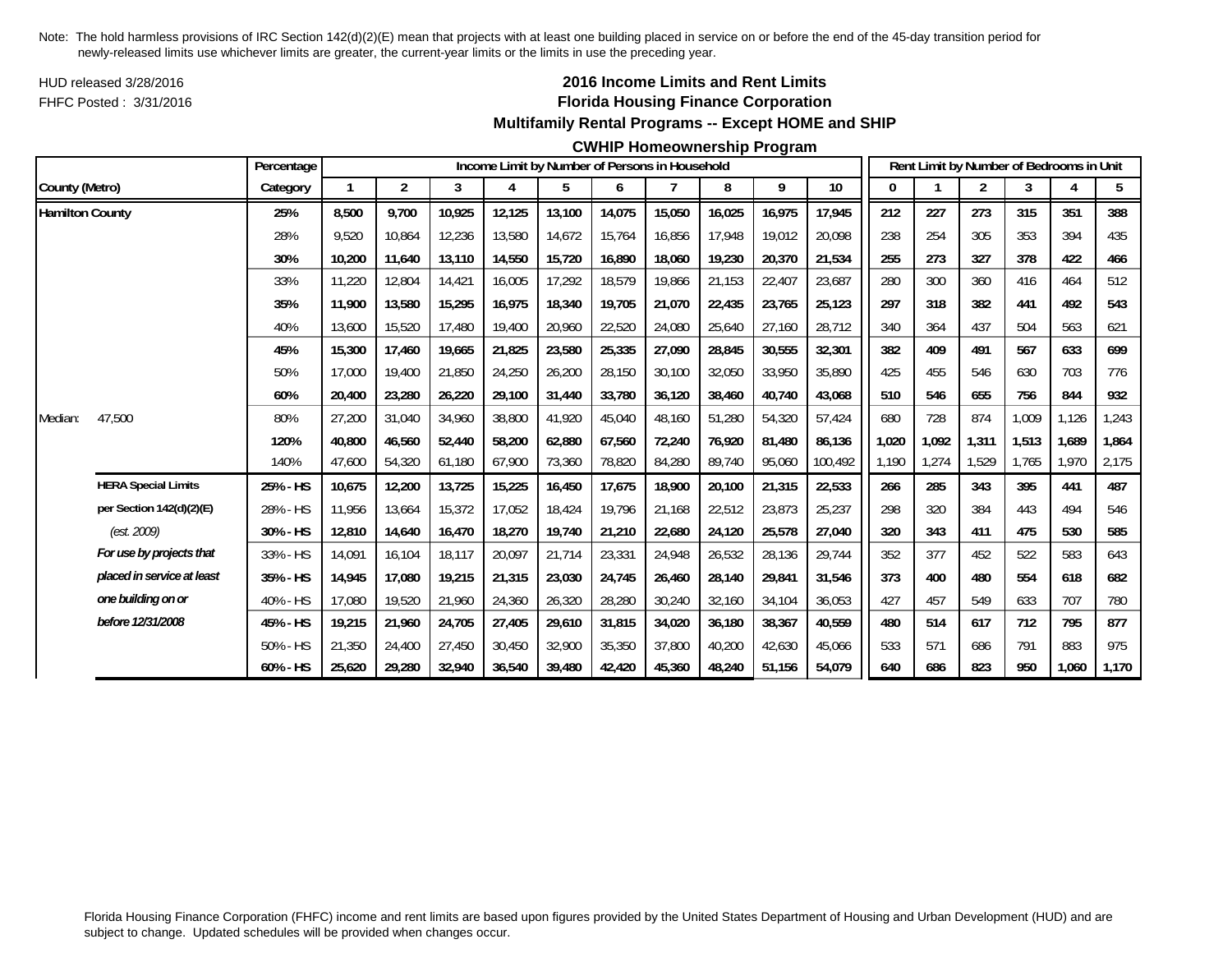HUD released 3/28/2016FHFC Posted : 3/31/2016

## **2016 Income Limits and Rent Limits Florida Housing Finance Corporation Multifamily Rental Programs -- Except HOME and SHIP**

#### **CWHIP Homeownership Program**

|                      |                            | Percentage |        |                |        |        |        |        | Income Limit by Number of Persons in Household |        |        |        |       |       | Rent Limit by Number of Bedrooms in Unit |       |       |       |
|----------------------|----------------------------|------------|--------|----------------|--------|--------|--------|--------|------------------------------------------------|--------|--------|--------|-------|-------|------------------------------------------|-------|-------|-------|
| County (Metro)       |                            | Category   |        | $\overline{2}$ | 3      | 4      | 5      | 6      |                                                | 8      | 9      | 10     | 0     |       | 2                                        | 3     | Δ     | 5     |
| <b>Hardee County</b> |                            | 25%        | 7,950  | 9,100          | 10,225 | 11,350 | 12,275 | 13,175 | 14,075                                         | 15,000 | 15,890 | 16,798 | 198   | 213   | 255                                      | 295   | 329   | 363   |
|                      |                            | 28%        | 8.904  | 10.192         | 11,452 | 12.712 | 13,748 | 14,756 | 15.764                                         | 16,800 | 17,797 | 18.814 | 222   | 238   | 286                                      | 330   | 368   | 407   |
|                      |                            | 30%        | 9,540  | 10,920         | 12,270 | 13,620 | 14,730 | 15,810 | 16,890                                         | 18,000 | 19,068 | 20,158 | 238   | 255   | 306                                      | 354   | 395   | 436   |
|                      |                            | 33%        | 10.494 | 12,012         | 13,497 | 14,982 | 16,203 | 17,391 | 18,579                                         | 19,800 | 20,975 | 22,173 | 262   | 281   | 337                                      | 389   | 434   | 479   |
|                      |                            | 35%        | 11,130 | 12,740         | 14,315 | 15,890 | 17,185 | 18,445 | 19,705                                         | 21,000 | 22,246 | 23,517 | 278   | 298   | 357                                      | 413   | 461   | 508   |
|                      |                            | 40%        | 12,720 | 14,560         | 16,360 | 18,160 | 19,640 | 21,080 | 22,520                                         | 24,000 | 25,424 | 26,877 | 318   | 341   | 409                                      | 472   | 527   | 581   |
|                      |                            | 45%        | 14,310 | 16,380         | 18,405 | 20,430 | 22,095 | 23,715 | 25,335                                         | 27,000 | 28,602 | 30,236 | 357   | 383   | 460                                      | 531   | 592   | 654   |
|                      |                            | 50%        | 15,900 | 18,200         | 20,450 | 22,700 | 24,550 | 26,350 | 28,150                                         | 30,000 | 31,780 | 33,596 | 397   | 426   | 511                                      | 590   | 658   | 726   |
|                      |                            | 60%        | 19,080 | 21,840         | 24,540 | 27,240 | 29,460 | 31,620 | 33,780                                         | 36,000 | 38,136 | 40,315 | 477   | 511   | 613                                      | 708   | 790   | 872   |
| Median:              | 41,900                     | 80%        | 25.440 | 29,120         | 32,720 | 36,320 | 39,280 | 42,160 | 45,040                                         | 48,000 | 50,848 | 53,754 | 636   | 682   | 818                                      | 945   | 1,054 | 1,163 |
|                      |                            | 120%       | 38,160 | 43,680         | 49,080 | 54,480 | 58,920 | 63,240 | 67,560                                         | 72,000 | 76,272 | 80,630 | 954   | 1,023 | 1,227                                    | 1,417 | 1,581 | 1,744 |
|                      |                            | 140%       | 44,520 | 50,960         | 57,260 | 63,560 | 68,740 | 73,780 | 78,820                                         | 84,000 | 88,984 | 94,069 | 1,113 | 1,193 | 1,431                                    | 1,653 | 1,844 | 2,035 |
|                      | <b>HERA Special Limits</b> | 25% - HS   | 9,175  | 10,500         | 11,800 | 13,100 | 14,150 | 15,200 | 16,250                                         | 17,300 | 18,340 | 19,388 | 229   | 245   | 295                                      | 340   | 380   | 419   |
|                      | per Section 142(d)(2)(E)   | 28% - HS   | 10,276 | 11,760         | 13,216 | 14,672 | 15,848 | 17,024 | 18,200                                         | 19,376 | 20,541 | 21,715 | 256   | 275   | 330                                      | 381   | 425   | 469   |
|                      | (est. 2009)                | 30% - HS   | 11,010 | 12,600         | 14,160 | 15,720 | 16,980 | 18,240 | 19,500                                         | 20,760 | 22,008 | 23,266 | 275   | 295   | 354                                      | 408   | 456   | 503   |
|                      | For use by projects that   | 33% - HS   | 12,111 | 13,860         | 15,576 | 17,292 | 18,678 | 20,064 | 21,450                                         | 22,836 | 24,209 | 25,592 | 302   | 324   | 389                                      | 449   | 501   | 553   |
|                      | placed in service at least | 35% - HS   | 12,845 | 14,700         | 16,520 | 18,340 | 19,810 | 21,280 | 22,750                                         | 24,220 | 25,676 | 27,143 | 321   | 344   | 413                                      | 476   | 532   | 587   |
|                      | one building on or         | 40% - HS   | 14,680 | 16,800         | 18,880 | 20,960 | 22,640 | 24,320 | 26,000                                         | 27,680 | 29,344 | 31,021 | 367   | 393   | 472                                      | 545   | 608   | 671   |
|                      | before 12/31/2008          | 45% - HS   | 16,515 | 18,900         | 21,240 | 23,580 | 25,470 | 27,360 | 29,250                                         | 31,140 | 33,012 | 34,898 | 412   | 442   | 531                                      | 613   | 684   | 754   |
|                      |                            | 50% - HS   | 18,350 | 21,000         | 23,600 | 26,200 | 28,300 | 30,400 | 32,500                                         | 34,600 | 36,680 | 38,776 | 458   | 491   | 590                                      | 681   | 760   | 838   |
|                      |                            | 60% - HS   | 22,020 | 25,200         | 28,320 | 31,440 | 33,960 | 36,480 | 39,000                                         | 41,520 | 44,016 | 46,531 | 550   | 590   | 708                                      | 817   | 912   | 1,006 |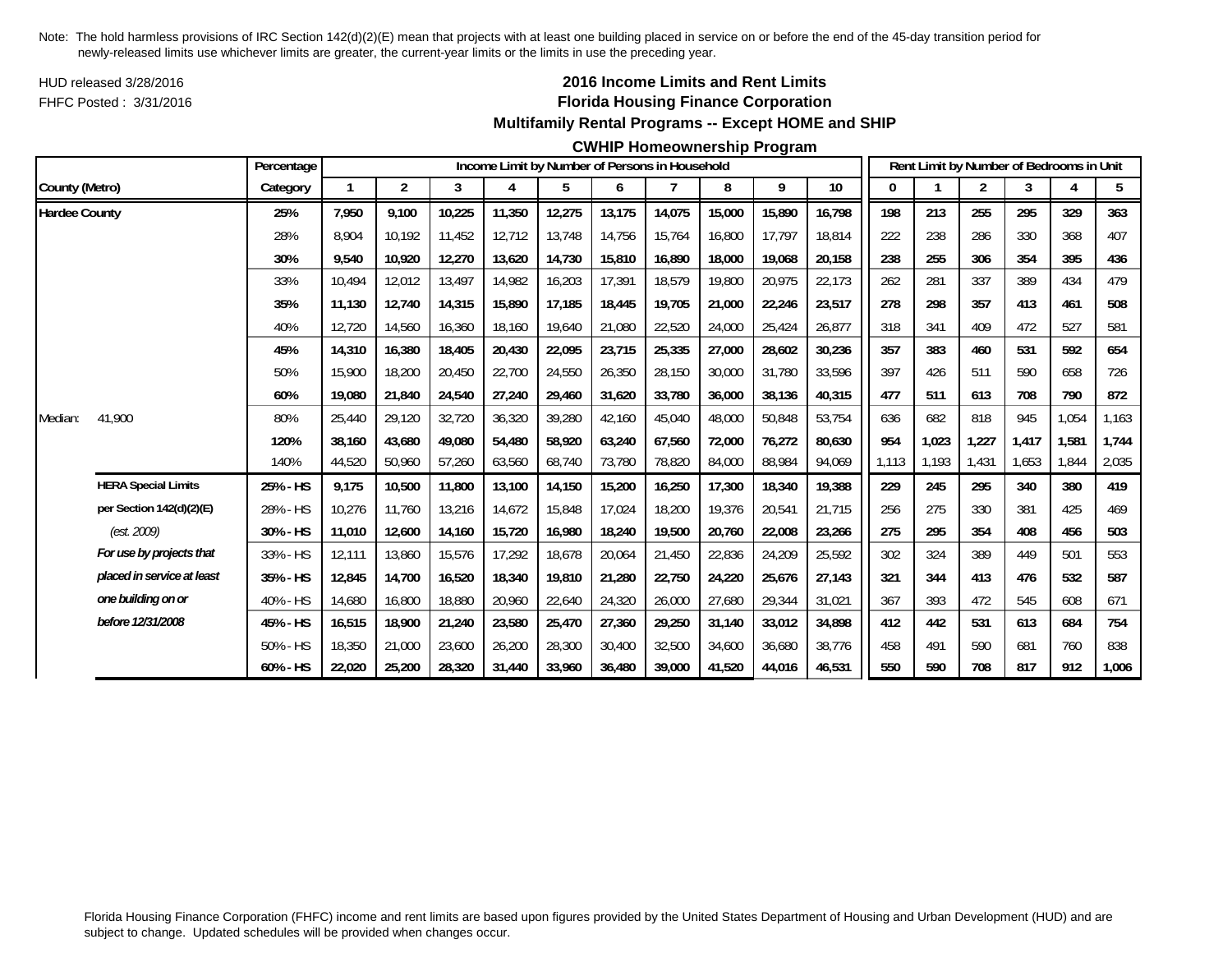HUD released 3/28/2016FHFC Posted : 3/31/2016

## **2016 Income Limits and Rent Limits Florida Housing Finance Corporation Multifamily Rental Programs -- Except HOME and SHIP**

#### **CWHIP Homeownership Program**

|                      |                            | Percentage  |        |                |        |        | Income Limit by Number of Persons in Household |        |        |        |        |        |       |       | Rent Limit by Number of Bedrooms in Unit |       |       |                |
|----------------------|----------------------------|-------------|--------|----------------|--------|--------|------------------------------------------------|--------|--------|--------|--------|--------|-------|-------|------------------------------------------|-------|-------|----------------|
| County (Metro)       |                            | Category    |        | $\overline{2}$ | 3      | 4      | 5                                              | 6      |        | 8      | 9      | $10\,$ | 0     |       | $\overline{c}$                           | 3     | 4     | 5 <sub>5</sub> |
| <b>Hendry County</b> |                            | 25%         | 7,950  | 9,100          | 10,225 | 11,350 | 12,275                                         | 13,175 | 14,075 | 15,000 | 15,890 | 16,798 | 198   | 213   | 255                                      | 295   | 329   | 363            |
|                      |                            | 28%         | 8.904  | 10.192         | 11.452 | 12.712 | 13,748                                         | 14,756 | 15.764 | 16,800 | 17.797 | 18.814 | 222   | 238   | 286                                      | 330   | 368   | 407            |
|                      |                            | 30%         | 9,540  | 10,920         | 12,270 | 13,620 | 14,730                                         | 15,810 | 16,890 | 18,000 | 19,068 | 20,158 | 238   | 255   | 306                                      | 354   | 395   | 436            |
|                      |                            | 33%         | 10.494 | 12,012         | 13,497 | 14,982 | 16,203                                         | 17,391 | 18,579 | 19,800 | 20,975 | 22,173 | 262   | 281   | 337                                      | 389   | 434   | 479            |
|                      |                            | 35%         | 11,130 | 12,740         | 14,315 | 15,890 | 17,185                                         | 18,445 | 19,705 | 21,000 | 22,246 | 23,517 | 278   | 298   | 357                                      | 413   | 461   | 508            |
|                      |                            | 40%         | 12,720 | 14,560         | 16,360 | 18,160 | 19,640                                         | 21,080 | 22,520 | 24,000 | 25,424 | 26,877 | 318   | 341   | 409                                      | 472   | 527   | 581            |
|                      |                            | 45%         | 14,310 | 16,380         | 18,405 | 20,430 | 22,095                                         | 23,715 | 25,335 | 27,000 | 28,602 | 30,236 | 357   | 383   | 460                                      | 531   | 592   | 654            |
|                      |                            | 50%         | 15,900 | 18,200         | 20,450 | 22,700 | 24,550                                         | 26,350 | 28,150 | 30,000 | 31,780 | 33,596 | 397   | 426   | 511                                      | 590   | 658   | 726            |
|                      |                            | 60%         | 19,080 | 21,840         | 24,540 | 27,240 | 29,460                                         | 31,620 | 33,780 | 36,000 | 38,136 | 40,315 | 477   | 511   | 613                                      | 708   | 790   | 872            |
| Median:              | 41.700                     | 80%         | 25,440 | 29,120         | 32,720 | 36,320 | 39,280                                         | 42,160 | 45,040 | 48,000 | 50,848 | 53,754 | 636   | 682   | 818                                      | 945   | 1,054 | 1,163          |
|                      |                            | 120%        | 38.160 | 43.680         | 49.080 | 54,480 | 58,920                                         | 63,240 | 67.560 | 72,000 | 76,272 | 80.630 | 954   | 1,023 | 1,227                                    | 1.417 | 1,581 | 1,744          |
|                      |                            | 140%        | 44,520 | 50,960         | 57,260 | 63,560 | 68,740                                         | 73,780 | 78,820 | 84,000 | 88,984 | 94,069 | 1.113 | 1,193 | 1,431                                    | 1,653 | 1.844 | 2,035          |
|                      | <b>HERA Special Limits</b> | 25% - HS    | 8,400  | 9,600          | 10,800 | 12,000 | 12,975                                         | 13,925 | 14,900 | 15,850 | 16,800 | 17,760 | 210   | 225   | 270                                      | 312   | 348   | 384            |
|                      | per Section 142(d)(2)(E)   | 28% - HS    | 9,408  | 10,752         | 12,096 | 13,440 | 14,532                                         | 15,596 | 16,688 | 17,752 | 18,816 | 19,891 | 235   | 252   | 302                                      | 349   | 389   | 430            |
|                      | (est. 2014)                | 30% - HS    | 10,080 | 11,520         | 12,960 | 14,400 | 15,570                                         | 16,710 | 17,880 | 19,020 | 20,160 | 21,312 | 252   | 270   | 324                                      | 374   | 417   | 461            |
|                      | For use by projects that   | 33% - HS    | 11,088 | 12,672         | 14,256 | 15,840 | 17,127                                         | 18,381 | 19,668 | 20,922 | 22,176 | 23,443 | 277   | 297   | 356                                      | 412   | 459   | 507            |
|                      | placed in service at least | 35% - HS    | 11,760 | 13,440         | 15,120 | 16,800 | 18,165                                         | 19,495 | 20,860 | 22,190 | 23,520 | 24,864 | 294   | 315   | 378                                      | 437   | 487   | 538            |
|                      | one building on or         | 40% - HS    | 13,440 | 15,360         | 17,280 | 19,200 | 20,760                                         | 22,280 | 23,840 | 25,360 | 26,880 | 28,416 | 336   | 360   | 432                                      | 499   | 557   | 615            |
|                      | before 12/31/2008          | 45% - HS    | 15,120 | 17,280         | 19,440 | 21,600 | 23,355                                         | 25,065 | 26,820 | 28,530 | 30,240 | 31,968 | 378   | 405   | 486                                      | 561   | 626   | 691            |
|                      |                            | 50% - HS    | 16,800 | 19,200         | 21,600 | 24,000 | 25,950                                         | 27,850 | 29,800 | 31,700 | 33,600 | 35,520 | 420   | 450   | 540                                      | 624   | 696   | 768            |
|                      |                            | $60\% - HS$ | 20,160 | 23,040         | 25,920 | 28,800 | 31,140                                         | 33,420 | 35,760 | 38,040 | 40,320 | 42,624 | 504   | 540   | 648                                      | 749   | 835   | 922            |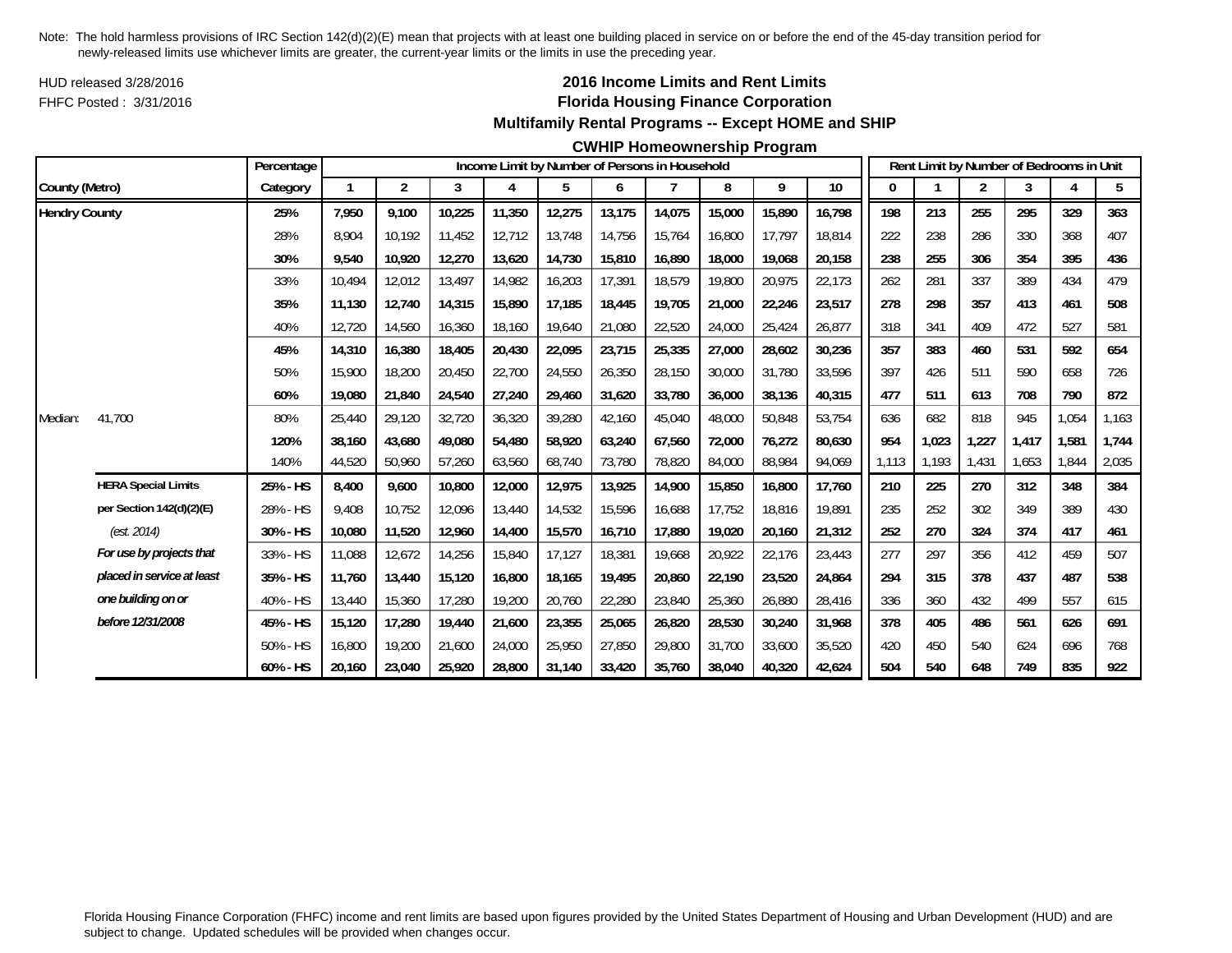HUD released 3/28/2016FHFC Posted : 3/31/2016

## **2016 Income Limits and Rent Limits Florida Housing Finance Corporation Multifamily Rental Programs -- Except HOME and SHIP**

#### **CWHIP Homeownership Program**

|                        |                            | Percentage |        |        |        |        |        |        | Income Limit by Number of Persons in Household |         |         |         |       |       | Rent Limit by Number of Bedrooms in Unit |       |       |       |
|------------------------|----------------------------|------------|--------|--------|--------|--------|--------|--------|------------------------------------------------|---------|---------|---------|-------|-------|------------------------------------------|-------|-------|-------|
| County (Metro)         |                            | Category   |        | 2      | 3      | 4      | 5      | 6      | 7                                              | 8       | 9       | 10      | 0     |       | $\overline{2}$                           | 3     |       | 5     |
| <b>Hernando County</b> |                            | 25%        | 10,375 | 11,850 | 13,325 | 14,800 | 16,000 | 17,175 | 18,375                                         | 19,550  | 20,720  | 21,904  | 259   | 277   | 333                                      | 385   | 429   | 474   |
|                        | (Tampa-St.Petersburg-      | 28%        | 11,620 | 13,272 | 14.924 | 16,576 | 17,920 | 19,236 | 20,580                                         | 21,896  | 23,206  | 24,532  | 290   | 311   | 373                                      | 431   | 480   | 530   |
|                        | Clearwater MSA)            | 30%        | 12,450 | 14,220 | 15,990 | 17,760 | 19,200 | 20,610 | 22,050                                         | 23,460  | 24,864  | 26,285  | 311   | 333   | 399                                      | 462   | 515   | 568   |
|                        |                            | 33%        | 13,695 | 15,642 | 17,589 | 19,536 | 21,120 | 22,671 | 24,255                                         | 25,806  | 27,350  | 28,913  | 342   | 366   | 439                                      | 508   | 566   | 625   |
|                        |                            | 35%        | 14,525 | 16,590 | 18,655 | 20,720 | 22,400 | 24,045 | 25,725                                         | 27,370  | 29,008  | 30,666  | 363   | 388   | 466                                      | 539   | 601   | 663   |
|                        |                            | 40%        | 16,600 | 18,960 | 21,320 | 23,680 | 25,600 | 27,480 | 29,400                                         | 31,280  | 33,152  | 35,046  | 415   | 444   | 533                                      | 616   | 687   | 758   |
|                        |                            | 45%        | 18,675 | 21,330 | 23,985 | 26,640 | 28,800 | 30,915 | 33,075                                         | 35,190  | 37,296  | 39,427  | 466   | 500   | 599                                      | 693   | 772   | 853   |
|                        |                            | 50%        | 20,750 | 23,700 | 26,650 | 29,600 | 32,000 | 34,350 | 36,750                                         | 39,100  | 41,440  | 43,808  | 518   | 555   | 666                                      | 770   | 858   | 948   |
|                        |                            | 60%        | 24,900 | 28,440 | 31,980 | 35,520 | 38,400 | 41,220 | 44,100                                         | 46,920  | 49,728  | 52,570  | 622   | 666   | 799                                      | 924   | 1,030 | 1,137 |
| Median:                | 59,200                     | 80%        | 33,200 | 37.920 | 42.640 | 47,360 | 51,200 | 54,960 | 58,800                                         | 62,560  | 66,304  | 70,093  | 830   | 889   | 1,066                                    | ,232  | 1,374 | 1,517 |
|                        |                            | 120%       | 49,800 | 56,880 | 63,960 | 71,040 | 76,800 | 82,440 | 88,200                                         | 93,840  | 99,456  | 105,139 | 1,245 | 1,333 | 1,599                                    | 1,848 | 2,061 | 2,275 |
|                        |                            | 140%       | 58,100 | 66,360 | 74,620 | 82,880 | 89,600 | 96,180 | 102,900                                        | 109,480 | 116,032 | 122,662 | 1,452 | 1,555 | 1,865                                    | 2,156 | 2,404 | 2,654 |
|                        | <b>HERA Special Limits</b> | 25% - HS   | 10,400 | 11,900 | 13,375 | 14,850 | 16,050 | 17,250 | 18,425                                         | 19,625  | 20,790  | 21,978  | 260   | 278   | 334                                      | 386   | 431   | 475   |
|                        | per Section 142(d)(2)(E)   | 28% - HS   | 11.648 | 13,328 | 14,980 | 16,632 | 17,976 | 19,320 | 20,636                                         | 21,980  | 23,285  | 24,615  | 291   | 312   | 374                                      | 432   | 483   | 532   |
|                        | (est. 2011)                | 30% - HS   | 12,480 | 14,280 | 16,050 | 17,820 | 19,260 | 20,700 | 22,110                                         | 23,550  | 24,948  | 26,374  | 312   | 334   | 401                                      | 463   | 517   | 570   |
|                        | For use by projects that   | 33% - HS   | 13,728 | 15,708 | 17,655 | 19.602 | 21,186 | 22,770 | 24,321                                         | 25,905  | 27,443  | 29,011  | 343   | 367   | 441                                      | 509   | 569   | 627   |
|                        | placed in service at least | 35% - HS   | 14,560 | 16,660 | 18,725 | 20,790 | 22,470 | 24,150 | 25,795                                         | 27,475  | 29,106  | 30,769  | 364   | 390   | 468                                      | 540   | 603   | 665   |
|                        | one building on or         | 40% - HS   | 16,640 | 19,040 | 21,400 | 23,760 | 25,680 | 27,600 | 29,480                                         | 31,400  | 33,264  | 35,165  | 416   | 446   | 535                                      | 618   | 690   | 761   |
|                        | before 12/31/2008          | 45% - HS   | 18,720 | 21,420 | 24,075 | 26,730 | 28,890 | 31,050 | 33,165                                         | 35,325  | 37,422  | 39,560  | 468   | 501   | 601                                      | 695   | 776   | 856   |
|                        |                            | 50% - HS   | 20,800 | 23,800 | 26,750 | 29,700 | 32,100 | 34,500 | 36,850                                         | 39,250  | 41,580  | 43.956  | 520   | 557   | 668                                      | 772   | 862   | 951   |
|                        |                            | 60% - HS   | 24,960 | 28,560 | 32,100 | 35,640 | 38,520 | 41,400 | 44,220                                         | 47,100  | 49,896  | 52,747  | 624   | 669   | 802                                      | 927   | 1,035 | 1,141 |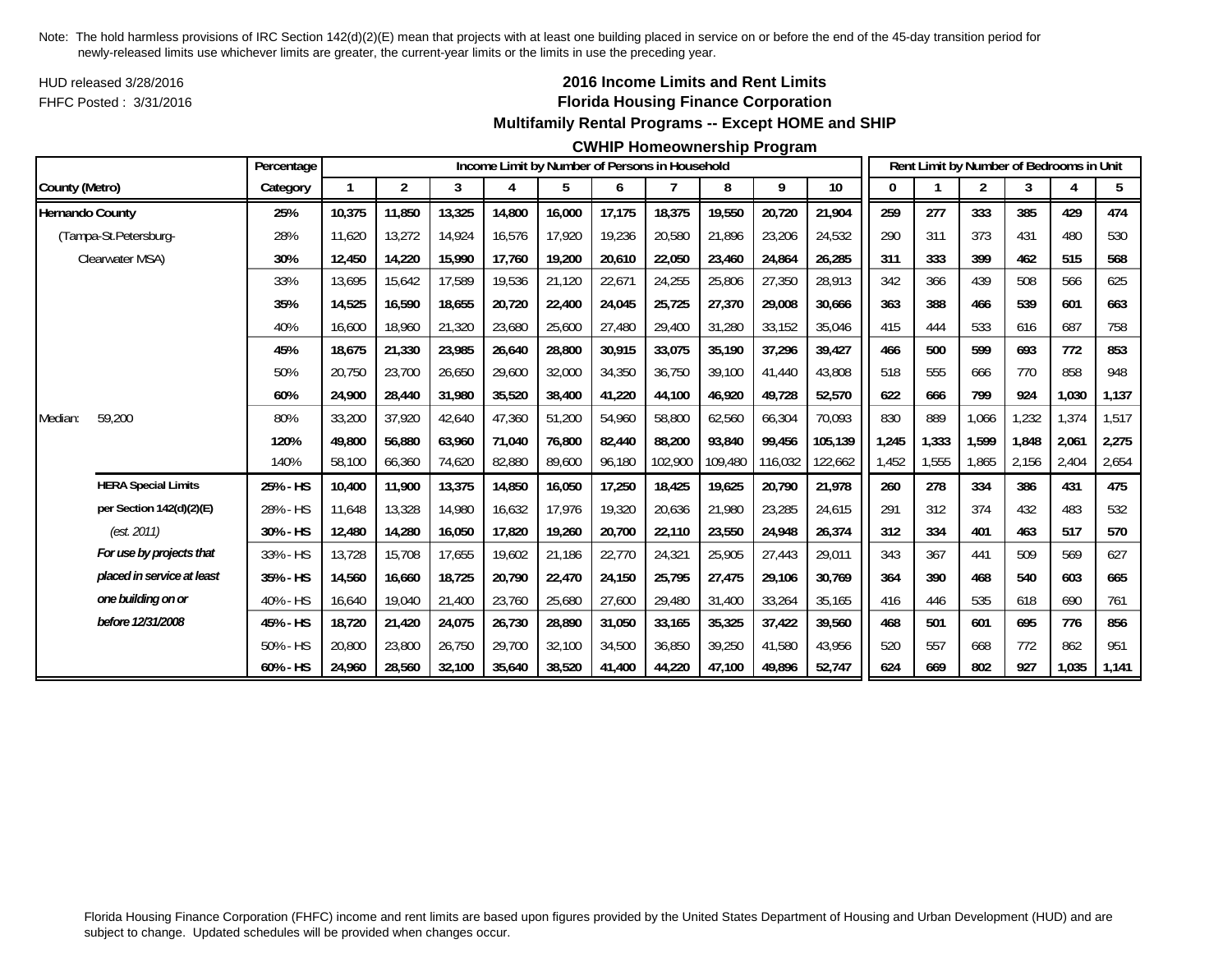HUD released 3/28/2016FHFC Posted : 3/31/2016

## **2016 Income Limits and Rent Limits Florida Housing Finance Corporation Multifamily Rental Programs -- Except HOME and SHIP**

#### **CWHIP Homeownership Program**

|                         |                            | Percentage |        |                |        |        |        |        | Income Limit by Number of Persons in Household |        |        |        |       |       | Rent Limit by Number of Bedrooms in Unit |       |       |                |
|-------------------------|----------------------------|------------|--------|----------------|--------|--------|--------|--------|------------------------------------------------|--------|--------|--------|-------|-------|------------------------------------------|-------|-------|----------------|
| County (Metro)          |                            | Category   |        | $\overline{2}$ | 3      | 4      | 5      | 6      | 7                                              | 8      | 9      | $10\,$ | 0     |       | $\overline{2}$                           | 3     | 4     | 5 <sub>5</sub> |
| <b>Highlands County</b> |                            | 25%        | 7,950  | 9,100          | 10,225 | 11,350 | 12,275 | 13,175 | 14,075                                         | 15,000 | 15,890 | 16,798 | 198   | 213   | 255                                      | 295   | 329   | 363            |
|                         | (Sebring MSA)              | 28%        | 8.904  | 10.192         | 11.452 | 12,712 | 13,748 | 14.756 | 15.764                                         | 16,800 | 17.797 | 18.814 | 222   | 238   | 286                                      | 330   | 368   | 407            |
|                         |                            | 30%        | 9,540  | 10,920         | 12,270 | 13,620 | 14,730 | 15,810 | 16,890                                         | 18,000 | 19,068 | 20,158 | 238   | 255   | 306                                      | 354   | 395   | 436            |
|                         |                            | 33%        | 10,494 | 12,012         | 13,497 | 14,982 | 16,203 | 17,391 | 18,579                                         | 19,800 | 20,975 | 22,173 | 262   | 281   | 337                                      | 389   | 434   | 479            |
|                         |                            | 35%        | 11,130 | 12,740         | 14,315 | 15,890 | 17,185 | 18,445 | 19,705                                         | 21,000 | 22,246 | 23,517 | 278   | 298   | 357                                      | 413   | 461   | 508            |
|                         |                            | 40%        | 12,720 | 14,560         | 16,360 | 18,160 | 19,640 | 21,080 | 22,520                                         | 24,000 | 25,424 | 26,877 | 318   | 341   | 409                                      | 472   | 527   | 581            |
|                         |                            | 45%        | 14,310 | 16,380         | 18,405 | 20,430 | 22,095 | 23,715 | 25,335                                         | 27,000 | 28,602 | 30,236 | 357   | 383   | 460                                      | 531   | 592   | 654            |
|                         |                            | 50%        | 15,900 | 18,200         | 20,450 | 22,700 | 24,550 | 26,350 | 28,150                                         | 30,000 | 31,780 | 33,596 | 397   | 426   | 511                                      | 590   | 658   | 726            |
|                         |                            | 60%        | 19.080 | 21,840         | 24,540 | 27,240 | 29,460 | 31,620 | 33,780                                         | 36,000 | 38,136 | 40,315 | 477   | 511   | 613                                      | 708   | 790   | 872            |
| Median:                 | 43,300                     | 80%        | 25,440 | 29,120         | 32,720 | 36,320 | 39,280 | 42,160 | 45,040                                         | 48,000 | 50,848 | 53,754 | 636   | 682   | 818                                      | 945   | 1,054 | 1,163          |
|                         |                            | 120%       | 38.160 | 43,680         | 49,080 | 54,480 | 58.920 | 63.240 | 67.560                                         | 72,000 | 76,272 | 80.630 | 954   | 1,023 | 1,227                                    | 1.417 | 1,581 | 1,744          |
|                         |                            | 140%       | 44,520 | 50,960         | 57,260 | 63,560 | 68,740 | 73,780 | 78,820                                         | 84,000 | 88,984 | 94,069 | 1.113 | 1,193 | 1,431                                    | 1,653 | 1.844 | 2,035          |
|                         | <b>HERA Special Limits</b> | 25% - HS   | 8,700  | 9,925          | 11,175 | 12,400 | 13,400 | 14,400 | 15,400                                         | 16,375 | 17,360 | 18,352 | 217   | 232   | 279                                      | 322   | 360   | 397            |
|                         | per Section 142(d)(2)(E)   | 28% - HS   | 9,744  | 11,116         | 12,516 | 13,888 | 15,008 | 16,128 | 17,248                                         | 18,340 | 19,443 | 20,554 | 243   | 260   | 312                                      | 361   | 403   | 444            |
|                         | (est. 2009)                | 30% - HS   | 10.440 | 11,910         | 13,410 | 14,880 | 16,080 | 17,280 | 18,480                                         | 19,650 | 20,832 | 22,022 | 261   | 279   | 335                                      | 387   | 432   | 476            |
|                         | For use by projects that   | 33% - HS   | 11,484 | 13,101         | 14,751 | 16,368 | 17,688 | 19,008 | 20,328                                         | 21,615 | 22,915 | 24,225 | 287   | 307   | 368                                      | 425   | 475   | 524            |
|                         | placed in service at least | 35% - HS   | 12,180 | 13,895         | 15,645 | 17,360 | 18,760 | 20,160 | 21,560                                         | 22,925 | 24,304 | 25,693 | 304   | 325   | 391                                      | 451   | 504   | 556            |
|                         | one building on or         | 40% - HS   | 13,920 | 15,880         | 17,880 | 19,840 | 21,440 | 23,040 | 24,640                                         | 26,200 | 27,776 | 29,363 | 348   | 372   | 447                                      | 516   | 576   | 635            |
|                         | before 12/31/2008          | 45% - HS   | 15,660 | 17,865         | 20,115 | 22,320 | 24,120 | 25,920 | 27,720                                         | 29,475 | 31,248 | 33,034 | 391   | 419   | 502                                      | 580   | 648   | 714            |
|                         |                            | 50% - HS   | 17.400 | 19,850         | 22,350 | 24,800 | 26,800 | 28,800 | 30,800                                         | 32,750 | 34,720 | 36.704 | 435   | 465   | 558                                      | 645   | 720   | 794            |
|                         |                            | 60% - HS   | 20,880 | 23,820         | 26,820 | 29,760 | 32,160 | 34,560 | 36,960                                         | 39,300 | 41,664 | 44,045 | 522   | 558   | 670                                      | 774   | 864   | 953            |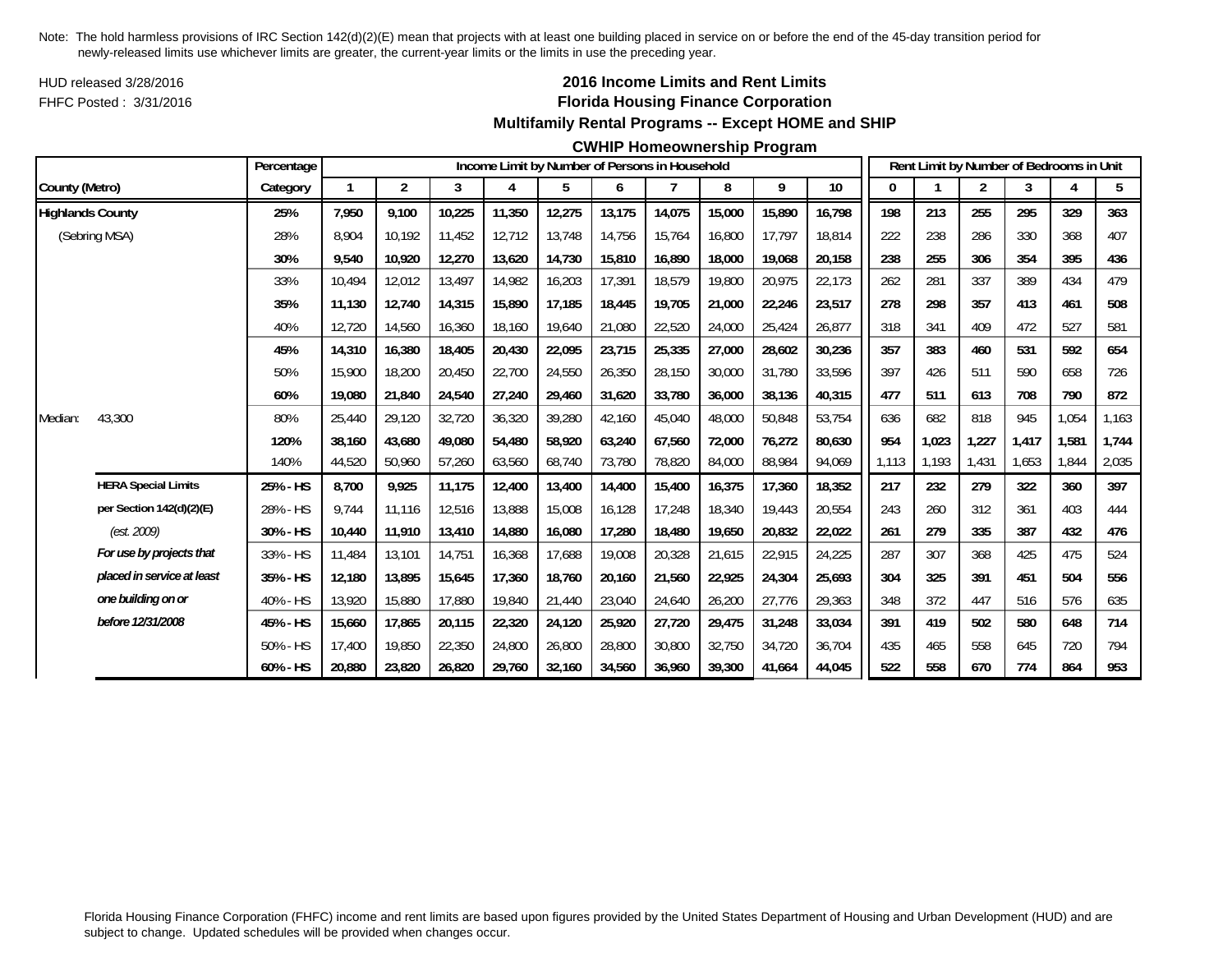HUD released 3/28/2016FHFC Posted : 3/31/2016

## **2016 Income Limits and Rent Limits Florida Housing Finance Corporation Multifamily Rental Programs -- Except HOME and SHIP**

#### **CWHIP Homeownership Program**

|                |                            | Percentage |        |                |        |        |        |        | Income Limit by Number of Persons in Household |         |         |         |          |       | Rent Limit by Number of Bedrooms in Unit |       |       |       |
|----------------|----------------------------|------------|--------|----------------|--------|--------|--------|--------|------------------------------------------------|---------|---------|---------|----------|-------|------------------------------------------|-------|-------|-------|
| County (Metro) |                            | Category   |        | $\overline{2}$ | 3      | 4      | 5      | 6      |                                                | 8       | 9       | 10      | $\bf{0}$ |       | 2                                        | 3     | 4     | 5     |
|                | <b>Hillsborough County</b> | 25%        | 10,375 | 11,850         | 13,325 | 14,800 | 16,000 | 17,175 | 18,375                                         | 19,550  | 20,720  | 21,904  | 259      | 277   | 333                                      | 385   | 429   | 474   |
|                | (Tampa-St.Petersburg-      | 28%        | 11.620 | 13,272         | 14.924 | 16,576 | 17.920 | 19.236 | 20.580                                         | 21.896  | 23,206  | 24,532  | 290      | 311   | 373                                      | 431   | 480   | 530   |
|                | Clearwater MSA)            | 30%        | 12,450 | 14,220         | 15,990 | 17,760 | 19,200 | 20,610 | 22,050                                         | 23,460  | 24,864  | 26,285  | 311      | 333   | 399                                      | 462   | 515   | 568   |
|                |                            | 33%        | 13,695 | 15,642         | 17,589 | 19,536 | 21,120 | 22,671 | 24,255                                         | 25,806  | 27,350  | 28,913  | 342      | 366   | 439                                      | 508   | 566   | 625   |
|                |                            | 35%        | 14,525 | 16,590         | 18,655 | 20,720 | 22,400 | 24,045 | 25,725                                         | 27,370  | 29,008  | 30,666  | 363      | 388   | 466                                      | 539   | 601   | 663   |
|                |                            | 40%        | 16,600 | 18,960         | 21,320 | 23,680 | 25,600 | 27,480 | 29,400                                         | 31,280  | 33,152  | 35,046  | 415      | 444   | 533                                      | 616   | 687   | 758   |
|                |                            | 45%        | 18,675 | 21,330         | 23,985 | 26,640 | 28,800 | 30,915 | 33,075                                         | 35,190  | 37,296  | 39,427  | 466      | 500   | 599                                      | 693   | 772   | 853   |
|                |                            | 50%        | 20,750 | 23,700         | 26,650 | 29,600 | 32,000 | 34,350 | 36,750                                         | 39,100  | 41,440  | 43,808  | 518      | 555   | 666                                      | 770   | 858   | 948   |
|                |                            | 60%        | 24,900 | 28,440         | 31,980 | 35,520 | 38,400 | 41,220 | 44,100                                         | 46,920  | 49,728  | 52,570  | 622      | 666   | 799                                      | 924   | 1,030 | 1,137 |
| Median:        | 59,200                     | 80%        | 33,200 | 37,920         | 42,640 | 47,360 | 51,200 | 54,960 | 58,800                                         | 62,560  | 66,304  | 70,093  | 830      | 889   | 1,066                                    | ,232  | 1,374 | 1,517 |
|                |                            | 120%       | 49.800 | 56,880         | 63,960 | 71,040 | 76,800 | 82,440 | 88.200                                         | 93,840  | 99,456  | 105,139 | 1,245    | 1,333 | 1,599                                    | 1,848 | 2,061 | 2,275 |
|                |                            | 140%       | 58,100 | 66,360         | 74,620 | 82,880 | 89,600 | 96,180 | 102,900                                        | 109,480 | 116,032 | 122,662 | 1,452    | 1,555 | 1,865                                    | 2,156 | 2,404 | 2,654 |
|                | <b>HERA Special Limits</b> | 25% - HS   | 10,400 | 11,900         | 13,375 | 14,850 | 16,050 | 17,250 | 18,425                                         | 19,625  | 20,790  | 21,978  | 260      | 278   | 334                                      | 386   | 431   | 475   |
|                | per Section 142(d)(2)(E)   | 28% - HS   | 11.648 | 13,328         | 14.980 | 16,632 | 17,976 | 19,320 | 20,636                                         | 21,980  | 23,285  | 24,615  | 291      | 312   | 374                                      | 432   | 483   | 532   |
|                | (est. 2011)                | 30% - HS   | 12,480 | 14,280         | 16,050 | 17,820 | 19,260 | 20,700 | 22,110                                         | 23,550  | 24,948  | 26,374  | 312      | 334   | 401                                      | 463   | 517   | 570   |
|                | For use by projects that   | 33% - HS   | 13,728 | 15,708         | 17,655 | 19,602 | 21,186 | 22,770 | 24,321                                         | 25,905  | 27,443  | 29,011  | 343      | 367   | 441                                      | 509   | 569   | 627   |
|                | placed in service at least | 35% - HS   | 14,560 | 16,660         | 18,725 | 20,790 | 22,470 | 24,150 | 25,795                                         | 27,475  | 29,106  | 30,769  | 364      | 390   | 468                                      | 540   | 603   | 665   |
|                | one building on or         | 40% - HS   | 16,640 | 19,040         | 21,400 | 23,760 | 25,680 | 27,600 | 29,480                                         | 31,400  | 33,264  | 35,165  | 416      | 446   | 535                                      | 618   | 690   | 761   |
|                | before 12/31/2008          | 45% - HS   | 18,720 | 21,420         | 24,075 | 26,730 | 28,890 | 31,050 | 33,165                                         | 35,325  | 37,422  | 39,560  | 468      | 501   | 601                                      | 695   | 776   | 856   |
|                |                            | 50% - HS   | 20,800 | 23,800         | 26,750 | 29,700 | 32,100 | 34,500 | 36,850                                         | 39,250  | 41,580  | 43,956  | 520      | 557   | 668                                      | 772   | 862   | 951   |
|                |                            | 60% - HS   | 24,960 | 28,560         | 32,100 | 35,640 | 38,520 | 41,400 | 44,220                                         | 47,100  | 49,896  | 52,747  | 624      | 669   | 802                                      | 927   | 1,035 | 1,141 |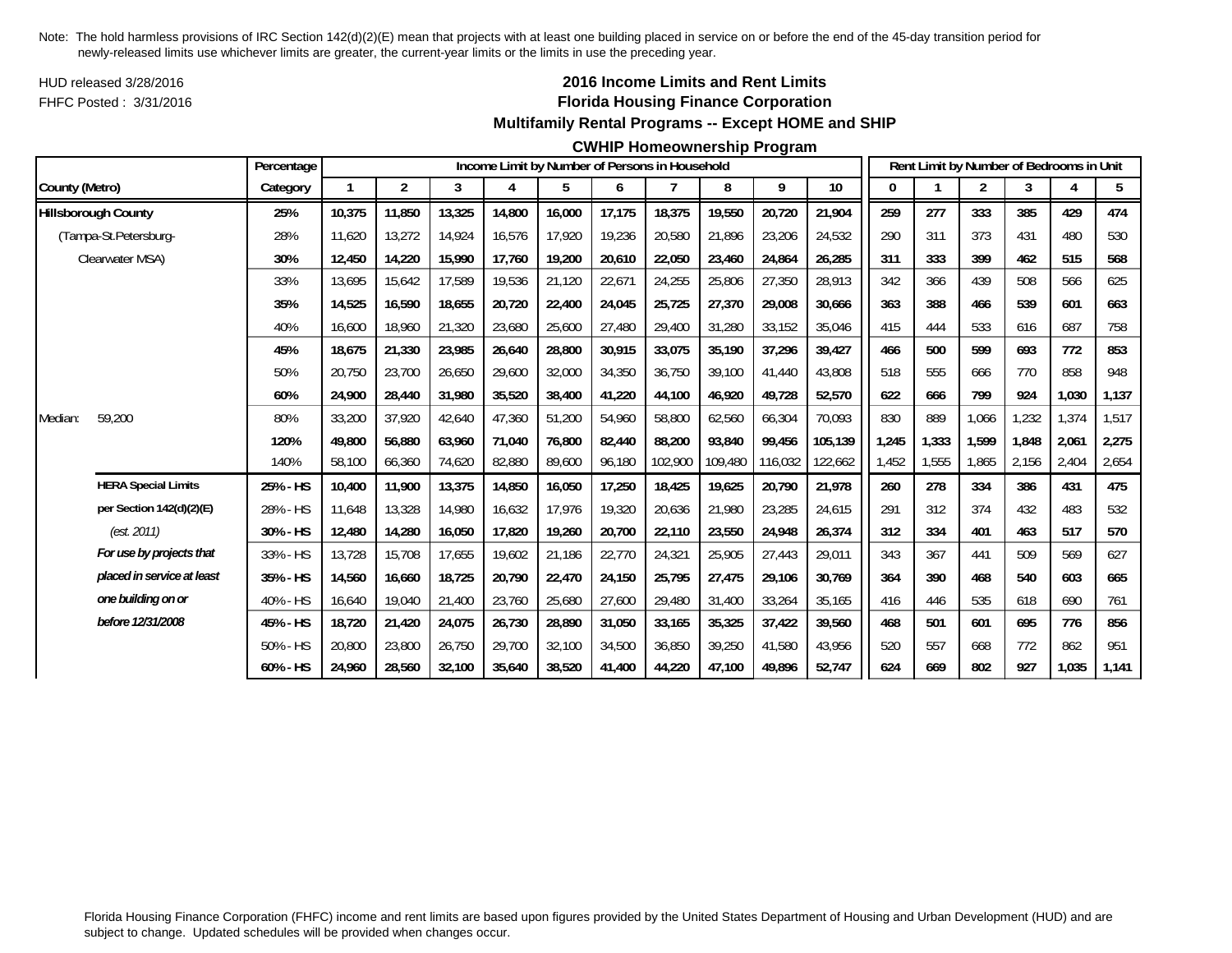HUD released 3/28/2016FHFC Posted : 3/31/2016

## **2016 Income Limits and Rent Limits Florida Housing Finance Corporation Multifamily Rental Programs -- Except HOME and SHIP**

### **CWHIP Homeownership Program**

|                      |                            | Percentage |        |                |        |        |        |        | Income Limit by Number of Persons in Household |        |        |        |       |       | Rent Limit by Number of Bedrooms in Unit |       |       |       |
|----------------------|----------------------------|------------|--------|----------------|--------|--------|--------|--------|------------------------------------------------|--------|--------|--------|-------|-------|------------------------------------------|-------|-------|-------|
| County (Metro)       |                            | Category   |        | $\overline{2}$ | 3      | 4      | 5      | 6      |                                                | 8      | 9      | 10     |       |       | $\overline{2}$                           | 3     |       | 5     |
| <b>Holmes County</b> |                            | 25%        | 8,225  | 9.400          | 10,575 | 11,725 | 12,675 | 13,625 | 14,550                                         | 15,500 | 16,415 | 17,353 | 205   | 220   | 264                                      | 305   | 340   | 375   |
|                      |                            | 28%        | 9,212  | 10,528         | 11,844 | 13,132 | 14,196 | 15,260 | 16,296                                         | 17,360 | 18,385 | 19,435 | 230   | 246   | 296                                      | 341   | 381   | 420   |
|                      |                            | 30%        | 9.870  | 11,280         | 12,690 | 14,070 | 15,210 | 16,350 | 17,460                                         | 18,600 | 19,698 | 20,824 | 246   | 264   | 317                                      | 366   | 408   | 450   |
|                      |                            | 33%        | 10,857 | 12,408         | 13,959 | 15,477 | 16,731 | 17,985 | 19,206                                         | 20,460 | 21,668 | 22,906 | 271   | 290   | 348                                      | 402   | 449   | 495   |
|                      |                            | 35%        | 11.515 | 13.160         | 14.805 | 16,415 | 17.745 | 19,075 | 20.370                                         | 21,700 | 22,981 | 24.294 | 287   | 308   | 370                                      | 427   | 476   | 525   |
|                      |                            | 40%        | 13,160 | 15,040         | 16,920 | 18,760 | 20,280 | 21,800 | 23,280                                         | 24,800 | 26,264 | 27,765 | 329   | 352   | 423                                      | 488   | 545   | 601   |
|                      |                            | 45%        | 14.805 | 16,920         | 19,035 | 21,105 | 22,815 | 24,525 | 26,190                                         | 27,900 | 29,547 | 31,235 | 370   | 396   | 475                                      | 549   | 613   | 676   |
|                      |                            | 50%        | 16,450 | 18,800         | 21,150 | 23,450 | 25,350 | 27,250 | 29,100                                         | 31,000 | 32,830 | 34,706 | 411   | 440   | 528                                      | 610   | 681   | 751   |
|                      |                            | 60%        | 19.740 | 22,560         | 25,380 | 28,140 | 30,420 | 32,700 | 34,920                                         | 37,200 | 39,396 | 41,647 | 493   | 528   | 634                                      | 732   | 817   | 901   |
| Median:              | 46,900                     | 80%        | 26,320 | 30,080         | 33,840 | 37,520 | 40,560 | 43,600 | 46,560                                         | 49,600 | 52,528 | 55,530 | 658   | 705   | 846                                      | 976   | 1,090 | 1,202 |
|                      |                            | 120%       | 39,480 | 45.120         | 50,760 | 56,280 | 60,840 | 65,400 | 69.840                                         | 74,400 | 78,792 | 83.294 | 987   | 1.057 | 1.269                                    | 1.464 | 1,635 | 1,803 |
|                      |                            | 140%       | 46,060 | 52,640         | 59,220 | 65,660 | 70,980 | 76,300 | 81,480                                         | 86,800 | 91,924 | 97,177 | 1,151 | 1,233 | 1,480                                    | 1,708 | 1,907 | 2,103 |
|                      | <b>HERA Special Limits</b> | 25% - HS   | 8,700  | 9,925          | 11,175 | 12,400 | 13,400 | 14,400 | 15,400                                         | 16,375 | 17,360 | 18,352 | 217   | 232   | 279                                      | 322   | 360   | 397   |
|                      | per Section 142(d)(2)(E)   | 28% - HS   | 9.744  | 11,116         | 12,516 | 13,888 | 15,008 | 16,128 | 17,248                                         | 18,340 | 19,443 | 20,554 | 243   | 260   | 312                                      | 361   | 403   | 444   |
|                      | (est. 2014)                | 30% - HS   | 10,440 | 11,910         | 13,410 | 14,880 | 16,080 | 17,280 | 18,480                                         | 19,650 | 20,832 | 22,022 | 261   | 279   | 335                                      | 387   | 432   | 476   |
|                      | For use by projects that   | 33% - HS   | 11,484 | 13,101         | 14,751 | 16,368 | 17,688 | 19,008 | 20,328                                         | 21,615 | 22,915 | 24,225 | 287   | 307   | 368                                      | 425   | 475   | 524   |
|                      | placed in service at least | 35% - HS   | 12,180 | 13,895         | 15,645 | 17,360 | 18,760 | 20,160 | 21,560                                         | 22,925 | 24,304 | 25,693 | 304   | 325   | 391                                      | 451   | 504   | 556   |
|                      | one building on or         | 40% - HS   | 13,920 | 15,880         | 17,880 | 19,840 | 21,440 | 23,040 | 24,640                                         | 26,200 | 27,776 | 29,363 | 348   | 372   | 447                                      | 516   | 576   | 635   |
|                      | before 12/31/2008          | 45% - HS   | 15,660 | 17,865         | 20,115 | 22,320 | 24,120 | 25,920 | 27,720                                         | 29,475 | 31,248 | 33,034 | 391   | 419   | 502                                      | 580   | 648   | 714   |
|                      |                            | 50% - HS   | 17,400 | 19,850         | 22,350 | 24,800 | 26,800 | 28,800 | 30,800                                         | 32,750 | 34,720 | 36,704 | 435   | 465   | 558                                      | 645   | 720   | 794   |
|                      |                            | 60% - HS   | 20,880 | 23,820         | 26,820 | 29,760 | 32,160 | 34.560 | 36.960                                         | 39,300 | 41,664 | 44,045 | 522   | 558   | 670                                      | 774   | 864   | 953   |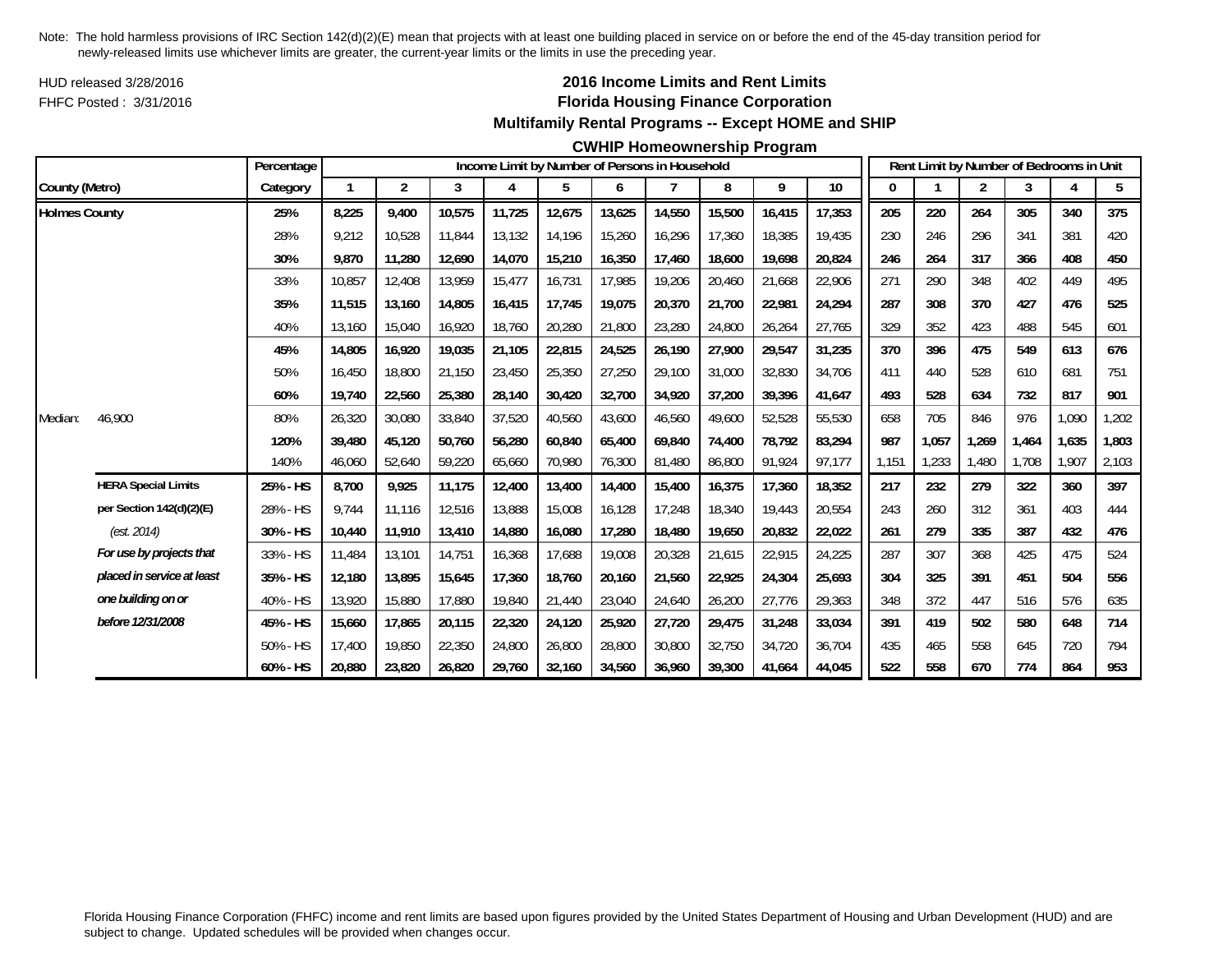HUD released 3/28/2016FHFC Posted : 3/31/2016

### **2016 Income Limits and Rent Limits Florida Housing Finance Corporation Multifamily Rental Programs -- Except HOME and SHIP**

#### **CWHIP Homeownership Program**

|                |                            | Percentage |              |                |        |        | Income Limit by Number of Persons in Household |        |        |         |         |                 |              |       |                |       | Rent Limit by Number of Bedrooms in Unit |       |
|----------------|----------------------------|------------|--------------|----------------|--------|--------|------------------------------------------------|--------|--------|---------|---------|-----------------|--------------|-------|----------------|-------|------------------------------------------|-------|
| County (Metro) |                            | Category   | $\mathbf{1}$ | $\overline{2}$ | 3      | 4      | 5                                              | 6      | 7      | 8       | 9       | 10 <sup>°</sup> | $\mathbf{0}$ |       | $\overline{2}$ | 3     | 4                                        | 5     |
|                | <b>Indian River County</b> | 25%        | 9,650        | 11,025         | 12,400 | 13,775 | 14,900                                         | 16,000 | 17,100 | 18,200  | 19,285  | 20,387          | 241          | 258   | 310            | 358   | 400                                      | 441   |
|                | (Sebastian-Vero Beach MSA) | 28%        | 10,808       | 12,348         | 13,888 | 15,428 | 16,688                                         | 17.920 | 19,152 | 20,384  | 21,599  | 22,833          | 270          | 289   | 347            | 401   | 448                                      | 494   |
|                |                            | 30%        | 11,580       | 13,230         | 14,880 | 16,530 | 17,880                                         | 19,200 | 20,520 | 21,840  | 23,142  | 24,464          | 289          | 310   | 372            | 430   | 480                                      | 529   |
|                |                            | 33%        | 12,738       | 14,553         | 16,368 | 18,183 | 19,668                                         | 21,120 | 22,572 | 24,024  | 25,456  | 26,911          | 318          | 341   | 409            | 473   | 528                                      | 582   |
|                |                            | 35%        | 13,510       | 15,435         | 17,360 | 19,285 | 20,860                                         | 22,400 | 23,940 | 25,480  | 26,999  | 28,542          | 337          | 361   | 434            | 501   | 560                                      | 617   |
|                |                            | 40%        | 15,440       | 17.640         | 19,840 | 22,040 | 23,840                                         | 25,600 | 27,360 | 29,120  | 30,856  | 32,619          | 386          | 413   | 496            | 573   | 640                                      | 706   |
|                |                            | 45%        | 17,370       | 19,845         | 22,320 | 24,795 | 26,820                                         | 28,800 | 30,780 | 32,760  | 34,713  | 36,697          | 434          | 465   | 558            | 645   | 720                                      | 794   |
|                |                            | 50%        | 19,300       | 22,050         | 24,800 | 27,550 | 29,800                                         | 32,000 | 34,200 | 36,400  | 38,570  | 40,774          | 482          | 516   | 620            | 716   | 800                                      | 882   |
|                |                            | 55%        | 21,230       | 24,255         | 27,280 | 30,305 | 32,780                                         | 35,200 | 37,620 | 40,040  | 42,427  | 44,851          | 530          | 568   | 682            | 788   | 880                                      | 970   |
|                |                            | 60%        | 23,160       | 26,460         | 29,760 | 33,060 | 35,760                                         | 38,400 | 41,040 | 43,680  | 46,284  | 48,929          | 579          | 620   | 744            | 860   | 960                                      | 1,059 |
| Median:        | 52,800                     | 80%        | 30,880       | 35,280         | 39,680 | 44,080 | 47,680                                         | 51,200 | 54,720 | 58,240  | 61,712  | 65,238          | 772          | 827   | 992            | 1.147 | 1,280                                    | 1,412 |
|                |                            | 120%       | 46,320       | 52,920         | 59,520 | 66,120 | 71,520                                         | 76.800 | 82.080 | 87,360  | 92,568  | 97,858          | 1,158        | 1,240 | 1.488          | 1.720 | 1,920                                    | 2,118 |
|                |                            | 140%       | 54,040       | 61,740         | 69,440 | 77,140 | 83,440                                         | 89,600 | 95,760 | 101,920 | 107,996 | 114,167         | 1,351        | 1,447 | 1,736          | 2,007 | 2,240                                    | 2,471 |
|                | <b>HERA Special Limits</b> | 25% - HS   | 10,600       | 12,100         | 13,625 | 15,125 | 16,350                                         | 17,550 | 18,775 | 19,975  | 21,175  | 22,385          | 265          | 283   | 340            | 393   | 438                                      | 484   |
|                | per Section 142(d)(2)(E)   | 28% - HS   | 11,872       | 13,552         | 15,260 | 16,940 | 18,312                                         | 19,656 | 21,028 | 22,372  | 23,716  | 25,071          | 296          | 317   | 381            | 440   | 491                                      | 542   |
|                | (est. 2011)                | 30% - HS   | 12,720       | 14,520         | 16,350 | 18,150 | 19,620                                         | 21,060 | 22,530 | 23,970  | 25,410  | 26,862          | 318          | 340   | 408            | 472   | 526                                      | 581   |
|                | For use by projects that   | 33% - HS   | 13,992       | 15,972         | 17,985 | 19,965 | 21,582                                         | 23,166 | 24,783 | 26,367  | 27,951  | 29,548          | 349          | 374   | 449            | 519   | 579                                      | 639   |
|                | placed in service at least | 35% - HS   | 14,840       | 16,940         | 19,075 | 21,175 | 22,890                                         | 24,570 | 26,285 | 27,965  | 29,645  | 31,339          | 371          | 397   | 476            | 550   | 614                                      | 678   |
|                | one building on or         | 40% - HS   | 16,960       | 19,360         | 21,800 | 24,200 | 26,160                                         | 28,080 | 30,040 | 31,960  | 33,880  | 35,816          | 424          | 454   | 545            | 629   | 702                                      | 775   |
|                | before 12/31/2008          | 45% - HS   | 19,080       | 21,780         | 24,525 | 27,225 | 29,430                                         | 31,590 | 33,795 | 35,955  | 38,115  | 40,293          | 477          | 510   | 613            | 708   | 789                                      | 871   |
|                |                            | 50% - HS   | 21,200       | 24,200         | 27,250 | 30,250 | 32,700                                         | 35,100 | 37,550 | 39.950  | 42,350  | 44,770          | 530          | 567   | 681            | 786   | 877                                      | 968   |
|                |                            | 55% - HS   | 23,320       | 26,620         | 29,975 | 33,275 | 35,970                                         | 38,610 | 41,305 | 43,945  | 46,585  | 49,247          | 583          | 624   | 749            | 865   | 965                                      | 1,065 |
|                |                            | 60% - HS   | 25,440       | 29,040         | 32,700 | 36,300 | 39,240                                         | 42,120 | 45,060 | 47,940  | 50,820  | 53,724          | 636          | 681   | 817            | 944   | 1,053                                    | 1,162 |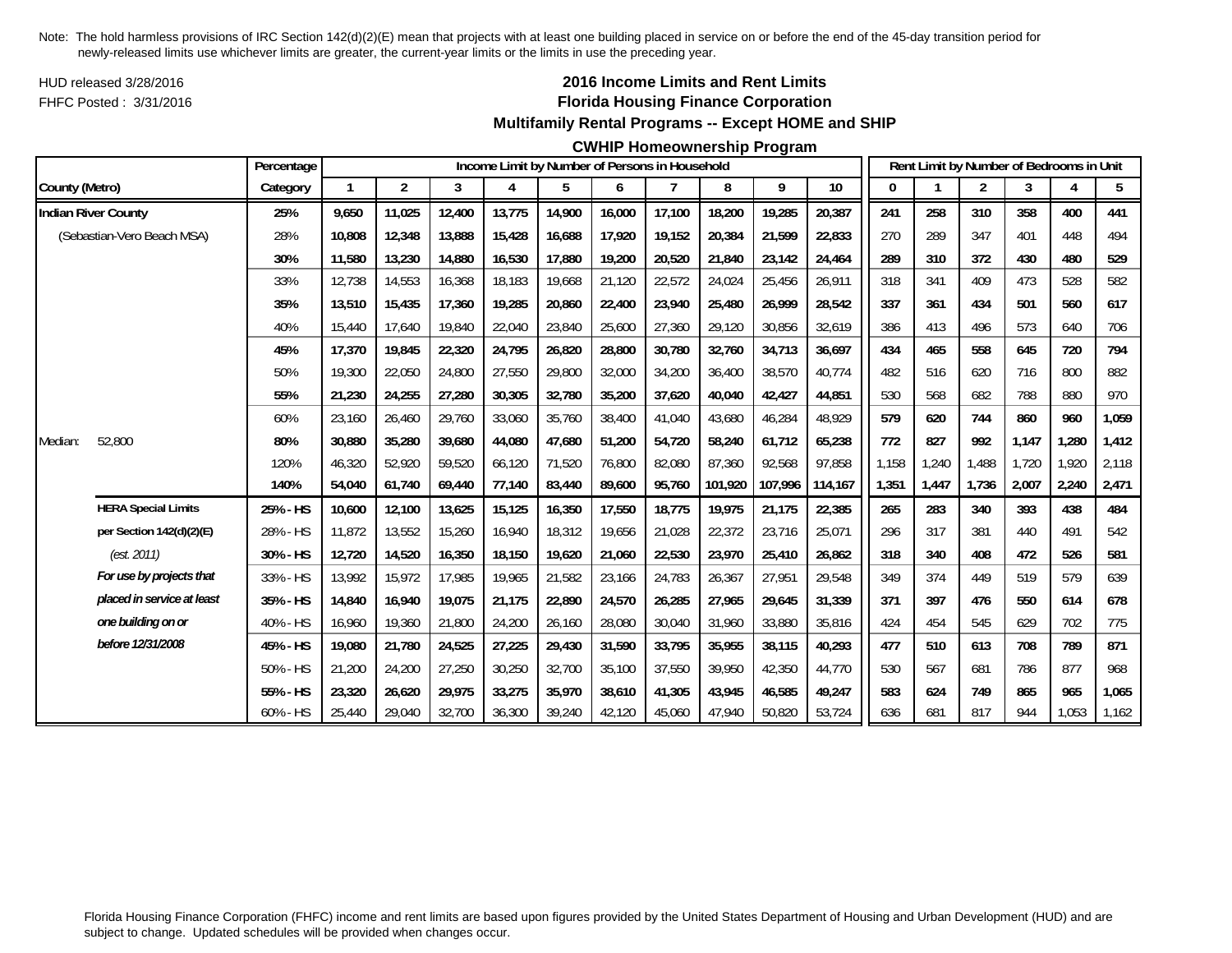HUD released 3/28/2016FHFC Posted : 3/31/2016

## **2016 Income Limits and Rent Limits Florida Housing Finance Corporation Multifamily Rental Programs -- Except HOME and SHIP**

#### **CWHIP Homeownership Program**

|                       |                            | Percentage  |        |                |        |        |        |        | Income Limit by Number of Persons in Household |        |         |         |       |       | Rent Limit by Number of Bedrooms in Unit |       |       |       |
|-----------------------|----------------------------|-------------|--------|----------------|--------|--------|--------|--------|------------------------------------------------|--------|---------|---------|-------|-------|------------------------------------------|-------|-------|-------|
| County (Metro)        |                            | Category    |        | $\overline{2}$ | 3      | 4      | 5      | 6      |                                                | 8      | 9       | $10$    |       |       | 2                                        | 3     |       | 5     |
| <b>Jackson County</b> |                            | 25%         | 9,100  | 10,400         | 11,700 | 13,000 | 14,050 | 15,100 | 16,125                                         | 17,175 | 18,200  | 19,240  | 227   | 243   | 292                                      | 338   | 377   | 416   |
|                       |                            | 28%         | 10.192 | 11.648         | 13,104 | 14,560 | 15,736 | 16,912 | 18.060                                         | 19,236 | 20,384  | 21.549  | 254   | 273   | 327                                      | 378   | 422   | 466   |
|                       |                            | 30%         | 10,920 | 12,480         | 14,040 | 15,600 | 16,860 | 18,120 | 19,350                                         | 20,610 | 21,840  | 23,088  | 273   | 292   | 351                                      | 405   | 453   | 499   |
|                       |                            | 33%         | 12,012 | 13,728         | 15,444 | 17,160 | 18,546 | 19,932 | 21,285                                         | 22,671 | 24,024  | 25,397  | 300   | 321   | 386                                      | 446   | 498   | 549   |
|                       |                            | 35%         | 12,740 | 14,560         | 16,380 | 18,200 | 19,670 | 21,140 | 22,575                                         | 24,045 | 25,480  | 26,936  | 318   | 341   | 409                                      | 473   | 528   | 582   |
|                       |                            | 40%         | 14,560 | 16,640         | 18,720 | 20,800 | 22,480 | 24,160 | 25,800                                         | 27,480 | 29,120  | 30,784  | 364   | 390   | 468                                      | 541   | 604   | 666   |
|                       |                            | 45%         | 16,380 | 18,720         | 21,060 | 23,400 | 25,290 | 27,180 | 29,025                                         | 30,915 | 32,760  | 34,632  | 409   | 438   | 526                                      | 608   | 679   | 749   |
|                       |                            | 50%         | 18,200 | 20,800         | 23,400 | 26,000 | 28,100 | 30,200 | 32,250                                         | 34,350 | 36,400  | 38,480  | 455   | 487   | 585                                      | 676   | 755   | 832   |
|                       |                            | 60%         | 21,840 | 24,960         | 28,080 | 31,200 | 33,720 | 36,240 | 38,700                                         | 41,220 | 43,680  | 46,176  | 546   | 585   | 702                                      | 811   | 906   | 999   |
| Median:               | 49,300                     | 80%         | 29,120 | 33,280         | 37,440 | 41,600 | 44,960 | 48,320 | 51.600                                         | 54,960 | 58,240  | 61,568  | 728   | 780   | 936                                      | 1.082 | 1,208 | 1,332 |
|                       |                            | 120%        | 43.680 | 49,920         | 56,160 | 62,400 | 67,440 | 72,480 | 77,400                                         | 82,440 | 87,360  | 92,352  | 1,092 | 1,170 | 1,404                                    | 1,623 | 1,812 | 1,998 |
|                       |                            | 140%        | 50,960 | 58,240         | 65,520 | 72,800 | 78,680 | 84,560 | 90,300                                         | 96,180 | 101,920 | 107,744 | 1,274 | 1,365 | 1,638                                    | 1,893 | 2,114 | 2,331 |
|                       | <b>HERA Special Limits</b> | 25% - HS    | 9,575  | 10,950         | 12,325 | 13,675 | 14,775 | 15,875 | 16,975                                         | 18,075 | 19,145  | 20,239  | 239   | 256   | 308                                      | 355   | 396   | 438   |
|                       | per Section 142(d)(2)(E)   | 28% - HS    | 10,724 | 12,264         | 13,804 | 15,316 | 16,548 | 17,780 | 19.012                                         | 20,244 | 21,442  | 22,668  | 268   | 287   | 345                                      | 398   | 444   | 490   |
|                       | (est. 2016)                | 30% - HS    | 11,490 | 13,140         | 14,790 | 16,410 | 17,730 | 19,050 | 20,370                                         | 21,690 | 22,974  | 24,287  | 287   | 307   | 369                                      | 426   | 476   | 525   |
|                       | For use by projects that   | 33% - HS    | 12,639 | 14,454         | 16,269 | 18,051 | 19,503 | 20,955 | 22,407                                         | 23,859 | 25,271  | 26,715  | 315   | 338   | 406                                      | 469   | 523   | 578   |
|                       | placed in service at least | 35% - HS    | 13,405 | 15,330         | 17,255 | 19,145 | 20,685 | 22,225 | 23,765                                         | 25,305 | 26,803  | 28,335  | 335   | 359   | 431                                      | 497   | 555   | 613   |
|                       | one building on or         | 40% - HS    | 15,320 | 17,520         | 19,720 | 21,880 | 23,640 | 25,400 | 27,160                                         | 28,920 | 30,632  | 32,382  | 383   | 410   | 493                                      | 569   | 635   | 701   |
|                       | before 12/31/2008          | 45% - HS    | 17,235 | 19,710         | 22,185 | 24,615 | 26,595 | 28,575 | 30,555                                         | 32,535 | 34,461  | 36,430  | 430   | 461   | 554                                      | 640   | 714   | 788   |
|                       |                            | 50% - HS    | 19.150 | 21,900         | 24,650 | 27,350 | 29,550 | 31.750 | 33.950                                         | 36,150 | 38,290  | 40.478  | 478   | 513   | 616                                      | 711   | 793   | 876   |
|                       |                            | $60\% - HS$ | 22,980 | 26,280         | 29,580 | 32,820 | 35,460 | 38,100 | 40,740                                         | 43,380 | 45,948  | 48,574  | 574   | 615   | 739                                      | 853   | 952   | 1,051 |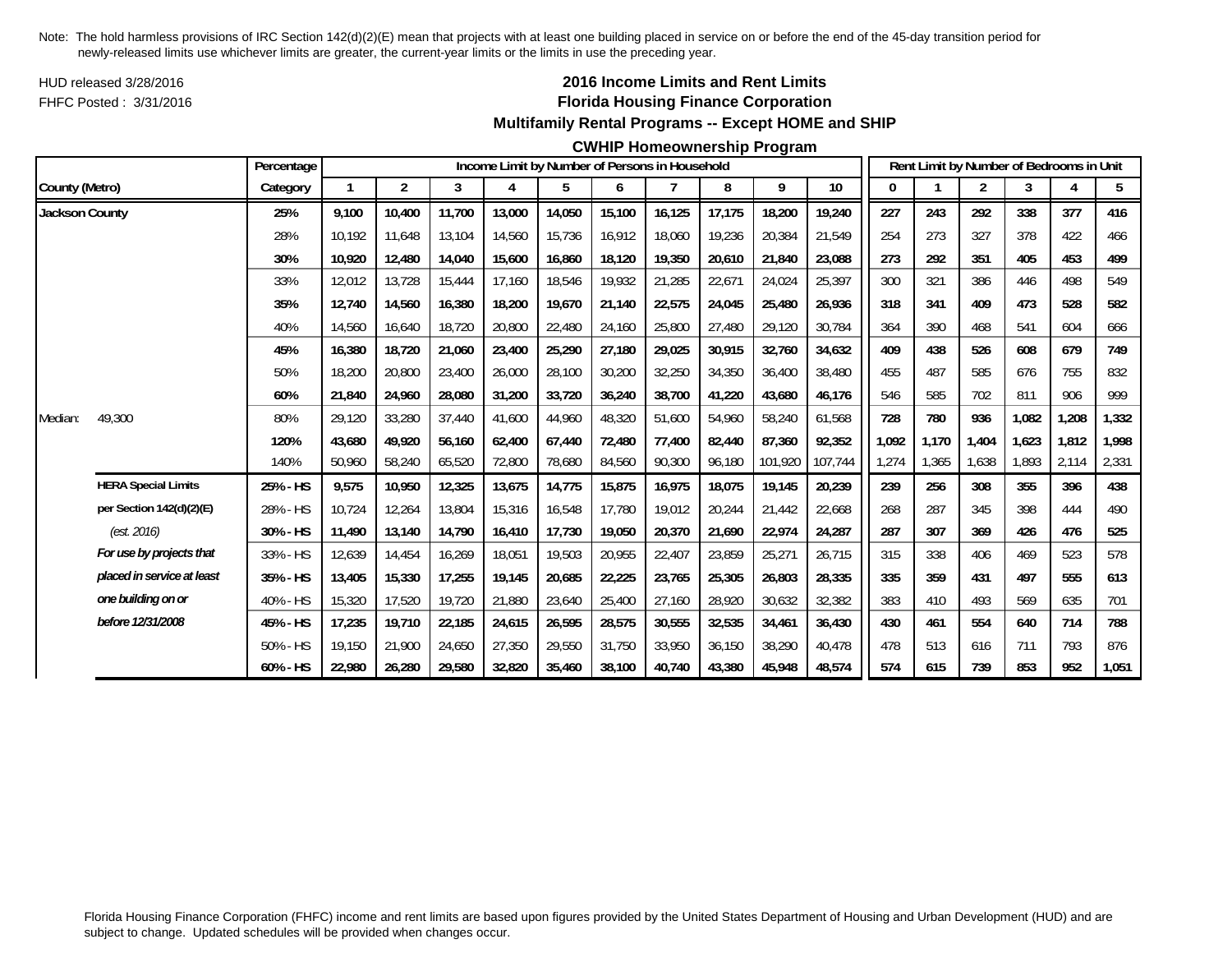HUD released 3/28/2016FHFC Posted : 3/31/2016

## **2016 Income Limits and Rent Limits Florida Housing Finance Corporation Multifamily Rental Programs -- Except HOME and SHIP**

#### **CWHIP Homeownership Program**

|                   | Percentage |        |        |        |        | Income Limit by Number of Persons in Household |         |         |         |         |         |        |       |       | Rent Limit by Number of Bedrooms in Unit |       |        |
|-------------------|------------|--------|--------|--------|--------|------------------------------------------------|---------|---------|---------|---------|---------|--------|-------|-------|------------------------------------------|-------|--------|
| County (Metro)    | Category   |        |        |        |        |                                                |         |         |         |         | 10      |        |       |       |                                          |       |        |
| Jefferson County  | 25%        | 11,400 | 13,025 | 14,650 | 16,275 | 17,600                                         | 18,900  | 20,200  | 21,500  | 22,785  | 24,087  | 285    | 305   | 366   | 423                                      | 472   | 521    |
| (Tallahassee MSA) | 28%        | 12,768 | 14,588 | 16,408 | 18,228 | 19,712                                         | 21,168  | 22,624  | 24,080  | 25,519  | 26,977  | 319    | 341   | 410   | 474                                      | 529   | 583    |
|                   | 30%        | 13,680 | 15,630 | 17,580 | 19,530 | 21,120                                         | 22,680  | 24,240  | 25,800  | 27,342  | 28,904  | 342    | 366   | 439   | 508                                      | 567   | 625    |
|                   | 33%        | 15,048 | 17,193 | 19,338 | 21,483 | 23,232                                         | 24,948  | 26,664  | 28,380  | 30,076  | 31,795  | 376    | 403   | 483   | 558                                      | 623   | 688    |
|                   | 35%        | 15,960 | 18,235 | 20,510 | 22,785 | 24,640                                         | 26,460  | 28,280  | 30,100  | 31,899  | 33,722  | 399    | 427   | 512   | 592                                      | 661   | 729    |
|                   | 40%        | 18,240 | 20,840 | 23,440 | 26,040 | 28,160                                         | 30,240  | 32,320  | 34,400  | 36,456  | 38,539  | 456    | 488   | 586   | 677                                      | 756   | 834    |
|                   | 45%        | 20,520 | 23,445 | 26,370 | 29,295 | 31,680                                         | 34,020  | 36,360  | 38,700  | 41,013  | 43,357  | 513    | 549   | 659   | 762                                      | 850   | 938    |
|                   | 50%        | 22,800 | 26,050 | 29,300 | 32,550 | 35,200                                         | 37,800  | 40.400  | 43,000  | 45,570  | 48,174  | 570    | 610   | 732   | 846                                      | 945   | 042, ا |
|                   | 60%        | 27,360 | 31,260 | 35,160 | 39,060 | 42,240                                         | 45,360  | 48,480  | 51,600  | 54,684  | 57,809  | 684    | 732   | 879   | 1,016                                    | 1,134 | 1,251  |
| 65,100<br>Median: | 80%        | 36,480 | 41,680 | 46,880 | 52,080 | 56,320                                         | 60,480  | 64,640  | 68,800  | 72,912  | 77,078  | 912    | 977   | 1.172 | 1,355                                    | 1,512 | 1,668  |
|                   | 120%       | 54,720 | 62,520 | 70,320 | 78,120 | 84,480                                         | 90,720  | 96,960  | 103,200 | 109,368 | 115,618 | 368, ا | 1,465 | 1,758 | 2,032                                    | 2,268 | 2,502  |
|                   | 140%       | 63,840 | 72,940 | 82,040 | 91,140 | 98,560                                         | 105,840 | 113,120 | 120,400 | 127,596 | 134,887 | 596,   | 1.709 | 2,051 | 2,371                                    | 2,646 | 2,919  |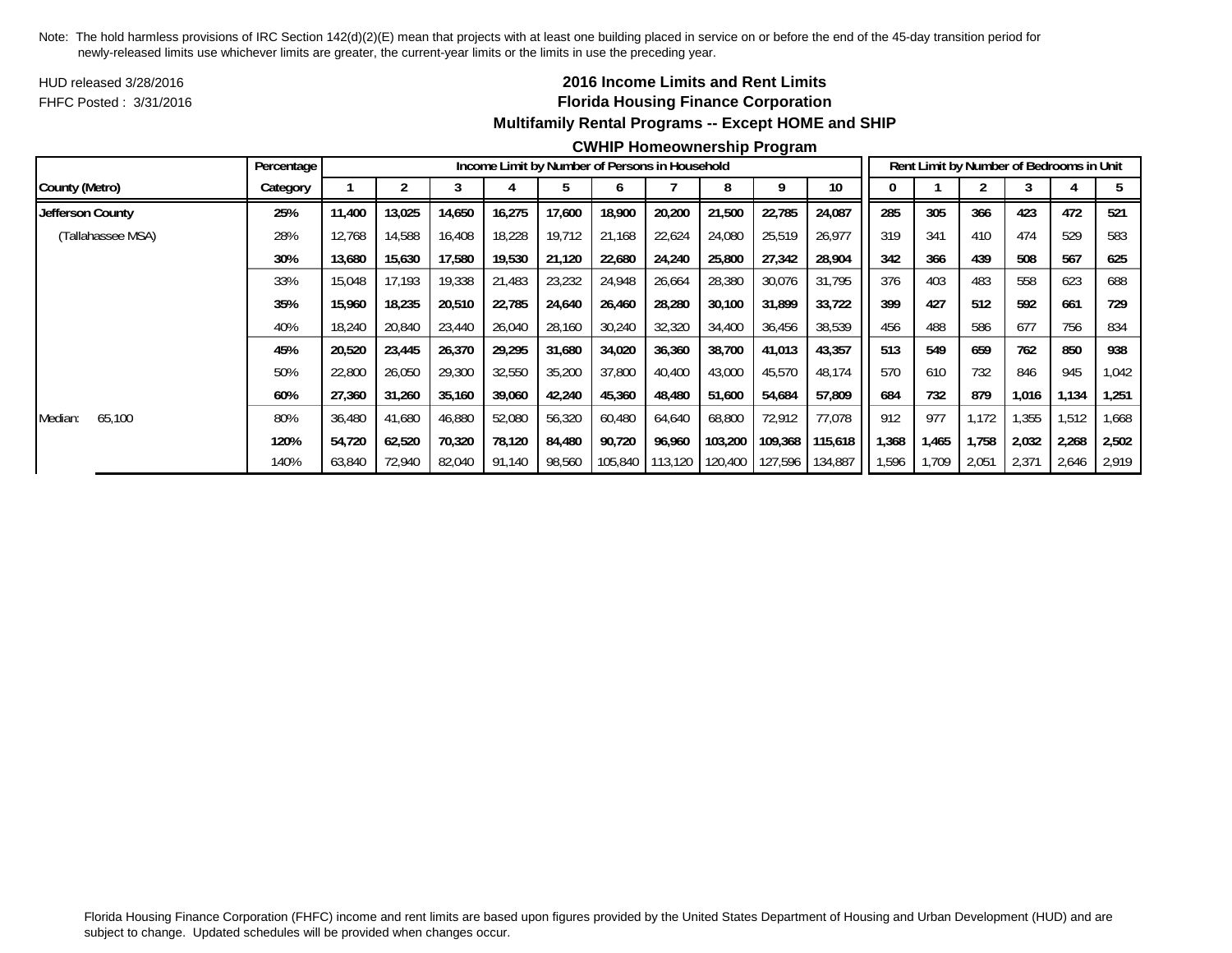HUD released 3/28/2016FHFC Posted : 3/31/2016

## **2016 Income Limits and Rent Limits Florida Housing Finance Corporation Multifamily Rental Programs -- Except HOME and SHIP**

### **CWHIP Homeownership Program**

|                  |                            | Percentage  |        |        |        |        |        |        | Income Limit by Number of Persons in Household |        |         |         |       |       | Rent Limit by Number of Bedrooms in Unit |       |       |       |
|------------------|----------------------------|-------------|--------|--------|--------|--------|--------|--------|------------------------------------------------|--------|---------|---------|-------|-------|------------------------------------------|-------|-------|-------|
| County (Metro)   |                            | Category    |        | 2      | 3      | 4      | 5      | 6      |                                                | 8      | 9       | 10      |       |       | 2                                        | 3     |       | 5     |
| Lafayette County |                            | 25%         | 9.450  | 10,800 | 12,150 | 13,500 | 14,600 | 15,675 | 16.750                                         | 17,825 | 18,900  | 19,980  | 236   | 253   | 303                                      | 351   | 391   | 432   |
|                  |                            | 28%         | 10,584 | 12,096 | 13,608 | 15,120 | 16,352 | 17,556 | 18,760                                         | 19,964 | 21.168  | 22,378  | 264   | 283   | 340                                      | 393   | 438   | 484   |
|                  |                            | 30%         | 11,340 | 12,960 | 14,580 | 16,200 | 17,520 | 18,810 | 20,100                                         | 21,390 | 22,680  | 23,976  | 283   | 303   | 364                                      | 421   | 470   | 518   |
|                  |                            | 33%         | 12,474 | 14,256 | 16,038 | 17,820 | 19,272 | 20,691 | 22,110                                         | 23,529 | 24,948  | 26,374  | 311   | 334   | 400                                      | 463   | 517   | 570   |
|                  |                            | 35%         | 13,230 | 15,120 | 17,010 | 18,900 | 20,440 | 21,945 | 23,450                                         | 24,955 | 26,460  | 27,972  | 330   | 354   | 425                                      | 491   | 548   | 605   |
|                  |                            | 40%         | 15,120 | 17,280 | 19,440 | 21,600 | 23,360 | 25,080 | 26,800                                         | 28,520 | 30,240  | 31,968  | 378   | 405   | 486                                      | 562   | 627   | 691   |
|                  |                            | 45%         | 17,010 | 19,440 | 21,870 | 24,300 | 26,280 | 28,215 | 30,150                                         | 32,085 | 34,020  | 35,964  | 425   | 455   | 546                                      | 632   | 705   | 777   |
|                  |                            | 50%         | 18,900 | 21,600 | 24,300 | 27,000 | 29,200 | 31,350 | 33,500                                         | 35,650 | 37,800  | 39.960  | 472   | 506   | 607                                      | 702   | 783   | 864   |
|                  |                            | 60%         | 22,680 | 25,920 | 29,160 | 32,400 | 35,040 | 37,620 | 40,200                                         | 42,780 | 45,360  | 47,952  | 567   | 607   | 729                                      | 843   | 940   | 1,037 |
| Median:          | 54,000                     | 80%         | 30,240 | 34,560 | 38,880 | 43,200 | 46,720 | 50,160 | 53,600                                         | 57,040 | 60,480  | 63,936  | 756   | 810   | 972                                      | 1.124 | ,254  | 1,383 |
|                  |                            | 120%        | 45,360 | 51,840 | 58,320 | 64,800 | 70,080 | 75,240 | 80.400                                         | 85,560 | 90,720  | 95.904  | 1,134 | 1,215 | 1,458                                    | 1.686 | 1,881 | 2,074 |
|                  |                            | 140%        | 52,920 | 60,480 | 68,040 | 75,600 | 81,760 | 87,780 | 93,800                                         | 99,820 | 105,840 | 111,888 | 1,323 | 1,417 | 1.701                                    | 1.967 | 2,194 | 2,420 |
|                  | <b>HERA Special Limits</b> | 25% - HS    | 10,550 | 12,050 | 13,550 | 15,050 | 16,275 | 17,475 | 18,675                                         | 19,875 | 21,070  | 22,274  | 263   | 282   | 338                                      | 391   | 436   | 481   |
|                  | per Section 142(d)(2)(E)   | 28% - HS    | 11,816 | 13,496 | 15,176 | 16,856 | 18,228 | 19,572 | 20,916                                         | 22,260 | 23,598  | 24,947  | 295   | 316   | 379                                      | 438   | 489   | 539   |
|                  | (est. 2011)                | 30% - HS    | 12,660 | 14,460 | 16,260 | 18,060 | 19,530 | 20,970 | 22,410                                         | 23,850 | 25,284  | 26.729  | 316   | 339   | 406                                      | 469   | 524   | 578   |
|                  | For use by projects that   | 33% - HS    | 13,926 | 15,906 | 17,886 | 19,866 | 21,483 | 23,067 | 24,651                                         | 26,235 | 27,812  | 29,402  | 348   | 372   | 447                                      | 516   | 576   | 636   |
|                  | placed in service at least | 35% - HS    | 14,770 | 16,870 | 18,970 | 21,070 | 22,785 | 24,465 | 26,145                                         | 27,825 | 29,498  | 31,184  | 369   | 395   | 474                                      | 548   | 611   | 674   |
|                  | one building on or         | 40% - HS    | 16,880 | 19,280 | 21,680 | 24,080 | 26,040 | 27,960 | 29,880                                         | 31,800 | 33,712  | 35,638  | 422   | 452   | 542                                      | 626   | 699   | 771   |
|                  | before 12/31/2008          | 45% - HS    | 18.990 | 21,690 | 24,390 | 27,090 | 29,295 | 31,455 | 33,615                                         | 35,775 | 37,926  | 40.093  | 474   | 508   | 609                                      | 704   | 786   | 867   |
|                  |                            | 50% - HS    | 21,100 | 24,100 | 27,100 | 30,100 | 32,550 | 34,950 | 37,350                                         | 39,750 | 42,140  | 44,548  | 527   | 565   | 677                                      | 783   | 873   | 963   |
|                  |                            | $60\% - HS$ | 25,320 | 28,920 | 32,520 | 36,120 | 39,060 | 41,940 | 44,820                                         | 47,700 | 50,568  | 53,458  | 633   | 678   | 813                                      | 939   | 1,048 | 1,156 |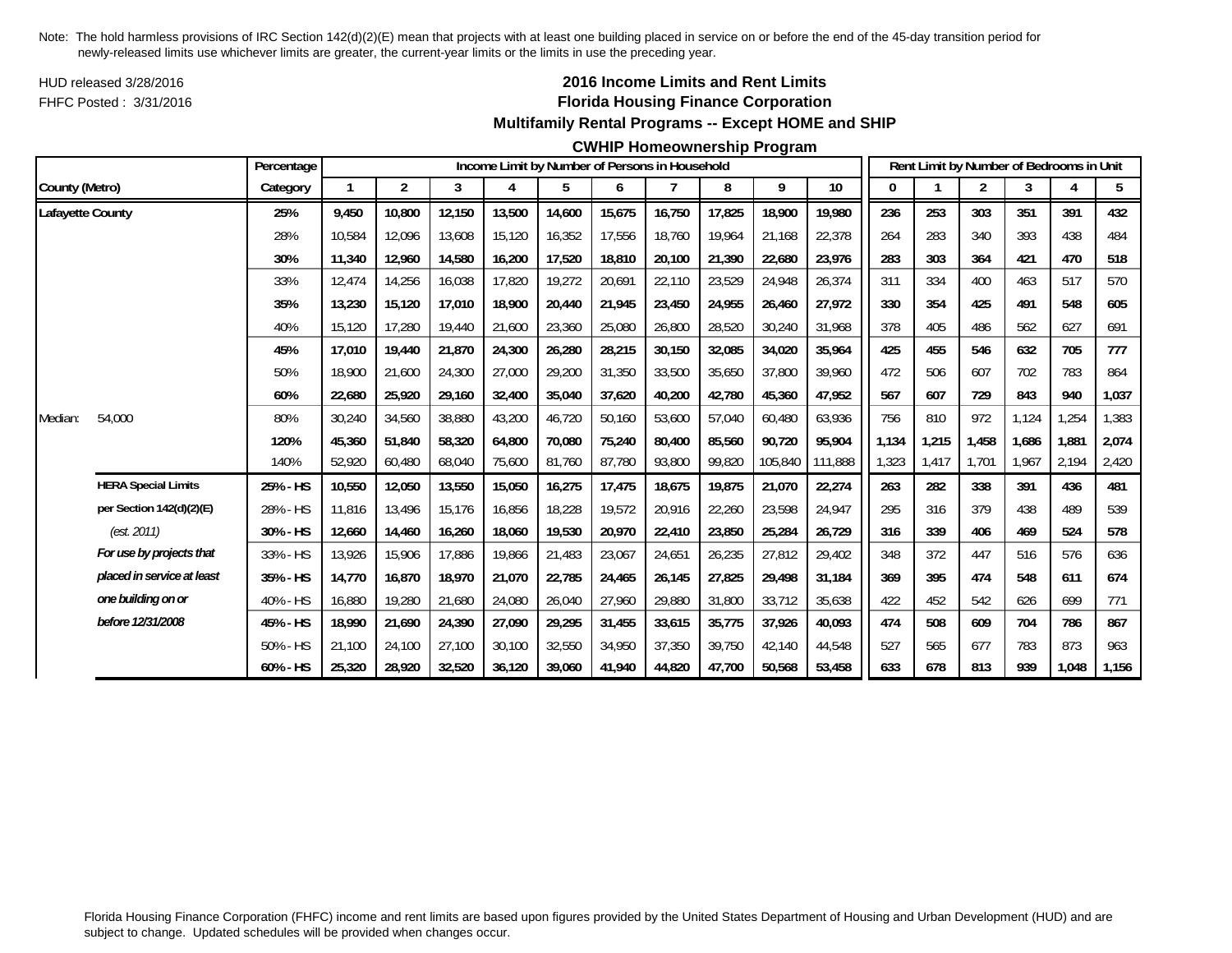HUD released 3/28/2016FHFC Posted : 3/31/2016

## **2016 Income Limits and Rent Limits Florida Housing Finance Corporation Multifamily Rental Programs -- Except HOME and SHIP**

#### **CWHIP Homeownership Program**

|                    |                            | Percentage |        |                |        |        |        |        | Income Limit by Number of Persons in Household |         |         |         |       |       | Rent Limit by Number of Bedrooms in Unit |       |       |       |
|--------------------|----------------------------|------------|--------|----------------|--------|--------|--------|--------|------------------------------------------------|---------|---------|---------|-------|-------|------------------------------------------|-------|-------|-------|
| County (Metro)     |                            | Category   |        | $\overline{2}$ | 3      | 4      | 5      | 6      | 7                                              | 8       | 9       | 10      |       |       | 2                                        | 3     | 4     | 5     |
| <b>Lake County</b> |                            | 25%        | 10,250 | 11,700         | 13,175 | 14,625 | 15,800 | 16,975 | 18,150                                         | 19,325  | 20,475  | 21,645  | 256   | 274   | 329                                      | 380   | 424   | 468   |
|                    | (Orlando-Kissimmee-        | 28%        | 11.480 | 13,104         | 14,756 | 16,380 | 17,696 | 19,012 | 20,328                                         | 21,644  | 22,932  | 24,242  | 287   | 307   | 368                                      | 425   | 475   | 524   |
|                    | Sanford MSA)               | 30%        | 12,300 | 14,040         | 15,810 | 17,550 | 18,960 | 20,370 | 21,780                                         | 23,190  | 24,570  | 25,974  | 307   | 329   | 395                                      | 456   | 509   | 562   |
|                    |                            | 33%        | 13,530 | 15,444         | 17,391 | 19,305 | 20,856 | 22,407 | 23,958                                         | 25,509  | 27,027  | 28,571  | 338   | 362   | 434                                      | 502   | 560   | 618   |
|                    |                            | 35%        | 14,350 | 16,380         | 18,445 | 20,475 | 22,120 | 23,765 | 25,410                                         | 27,055  | 28,665  | 30,303  | 358   | 384   | 461                                      | 532   | 594   | 655   |
|                    |                            | 40%        | 16,400 | 18,720         | 21,080 | 23,400 | 25,280 | 27,160 | 29,040                                         | 30,920  | 32,760  | 34,632  | 410   | 439   | 527                                      | 608   | 679   | 749   |
|                    |                            | 45%        | 18,450 | 21,060         | 23,715 | 26,325 | 28,440 | 30,555 | 32,670                                         | 34,785  | 36,855  | 38,961  | 461   | 493   | 592                                      | 684   | 763   | 843   |
|                    |                            | 50%        | 20,500 | 23,400         | 26,350 | 29,250 | 31,600 | 33,950 | 36,300                                         | 38,650  | 40,950  | 43,290  | 512   | 548   | 658                                      | 760   | 848   | 936   |
|                    |                            | 60%        | 24,600 | 28,080         | 31,620 | 35,100 | 37,920 | 40,740 | 43,560                                         | 46,380  | 49,140  | 51,948  | 615   | 658   | 790                                      | 912   | 1,018 | 1,124 |
| Median:            | 57,800                     | 80%        | 32,800 | 37,440         | 42,160 | 46,800 | 50,560 | 54,320 | 58,080                                         | 61,840  | 65,520  | 69,264  | 820   | 878   | 1,054                                    | 1,217 | 1,358 | 1,499 |
|                    |                            | 120%       | 49.200 | 56.160         | 63,240 | 70,200 | 75,840 | 81,480 | 87.120                                         | 92,760  | 98,280  | 103,896 | 1,230 | 1,317 | 1,581                                    | 1.825 | 2,037 | 2,248 |
|                    |                            | 140%       | 57,400 | 65,520         | 73,780 | 81,900 | 88,480 | 95,060 | 101,640                                        | 108,220 | 114,660 | 121,212 | 1,435 | 1,536 | 1,844                                    | 2,129 | 2,376 | 2,623 |
|                    | <b>HERA Special Limits</b> | 25% - HS   | 10,750 | 12,275         | 13,800 | 15,325 | 16,575 | 17,800 | 19,025                                         | 20,250  | 21,455  | 22,681  | 268   | 287   | 345                                      | 398   | 445   | 490   |
|                    | per Section 142(d)(2)(E)   | 28% - HS   | 12,040 | 13,748         | 15,456 | 17,164 | 18,564 | 19,936 | 21,308                                         | 22,680  | 24,030  | 25,403  | 301   | 322   | 386                                      | 446   | 498   | 549   |
|                    | (est. 2011)                | 30% - HS   | 12,900 | 14,730         | 16,560 | 18,390 | 19,890 | 21,360 | 22,830                                         | 24,300  | 25,746  | 27,217  | 322   | 345   | 414                                      | 478   | 534   | 589   |
|                    | For use by projects that   | 33% - HS   | 14,190 | 16,203         | 18,216 | 20,229 | 21,879 | 23,496 | 25,113                                         | 26,730  | 28,321  | 29,939  | 354   | 379   | 455                                      | 526   | 587   | 648   |
|                    | placed in service at least | 35% - HS   | 15,050 | 17,185         | 19,320 | 21,455 | 23,205 | 24,920 | 26,635                                         | 28,350  | 30,037  | 31,753  | 376   | 402   | 483                                      | 558   | 623   | 687   |
|                    | one building on or         | 40% - HS   | 17,200 | 19,640         | 22,080 | 24,520 | 26,520 | 28,480 | 30,440                                         | 32,400  | 34,328  | 36,290  | 430   | 460   | 552                                      | 638   | 712   | 785   |
|                    | before 12/31/2008          | 45% - HS   | 19,350 | 22,095         | 24,840 | 27,585 | 29,835 | 32,040 | 34,245                                         | 36,450  | 38,619  | 40.826  | 483   | 518   | 621                                      | 717   | 801   | 883   |
|                    |                            | 50% - HS   | 21,500 | 24,550         | 27,600 | 30,650 | 33,150 | 35,600 | 38,050                                         | 40,500  | 42,910  | 45,362  | 537   | 575   | 690                                      | 797   | 890   | 981   |
|                    |                            | 60% - HS   | 25,800 | 29,460         | 33,120 | 36,780 | 39,780 | 42,720 | 45,660                                         | 48,600  | 51,492  | 54,434  | 645   | 690   | 828                                      | 957   | 1,068 | 1,178 |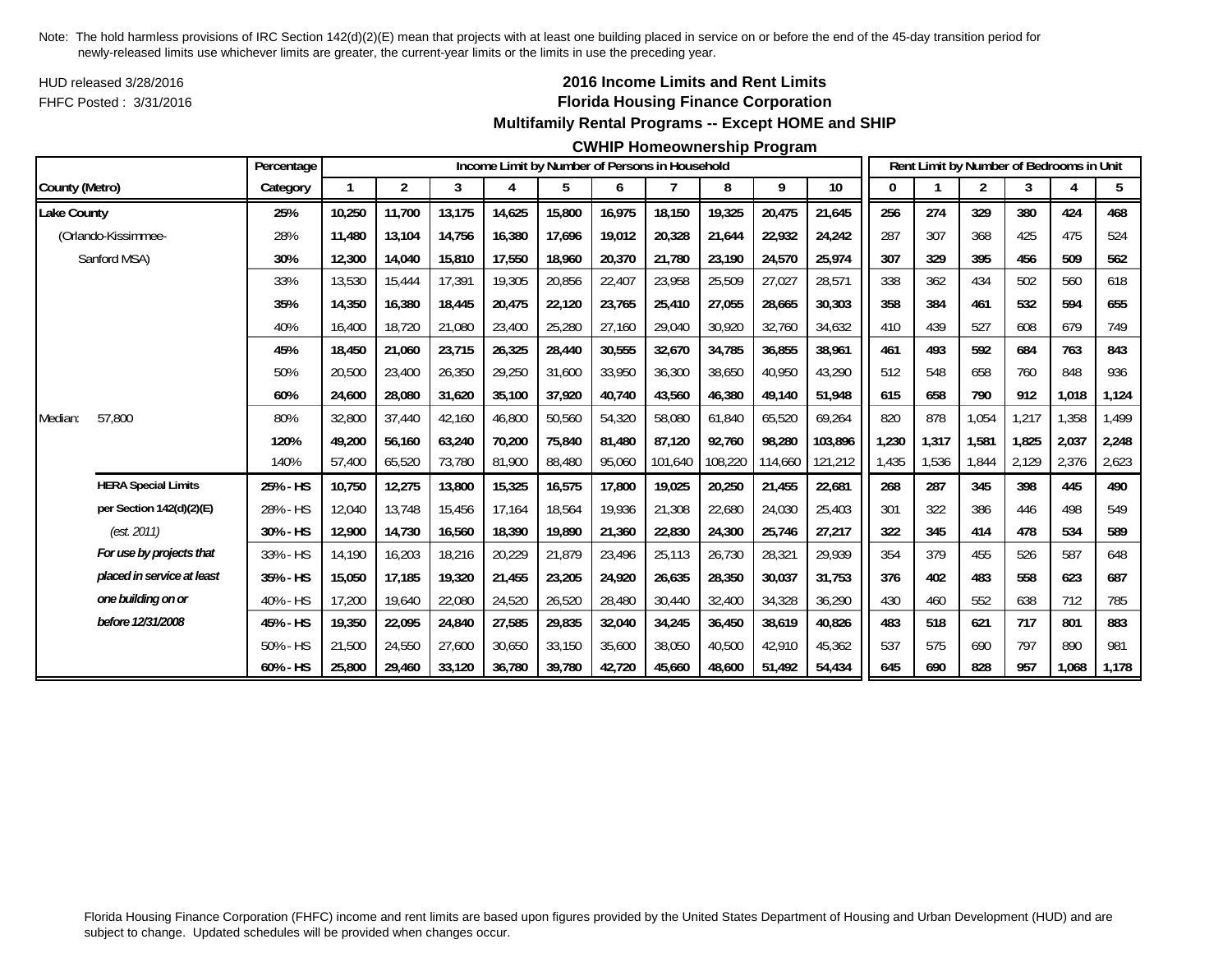HUD released 3/28/2016FHFC Posted : 3/31/2016

## **2016 Income Limits and Rent Limits Florida Housing Finance Corporation Multifamily Rental Programs -- Except HOME and SHIP**

#### **CWHIP Homeownership Program**

|                |                             | Percentage |        |                         |        |        | Income Limit by Number of Persons in Household |        |        |         |         |         |       |       | Rent Limit by Number of Bedrooms in Unit |       |       |       |
|----------------|-----------------------------|------------|--------|-------------------------|--------|--------|------------------------------------------------|--------|--------|---------|---------|---------|-------|-------|------------------------------------------|-------|-------|-------|
| County (Metro) |                             | Category   |        | $\overline{\mathbf{c}}$ | 3      | 4      | 5                                              | 6      | 7      | 8       | 9       | 10      |       |       | 2                                        | 3     | 4     | 5     |
| Lee County     |                             | 25%        | 9,875  | 11,300                  | 12,700 | 14,100 | 15,250                                         | 16,375 | 17,500 | 18,625  | 19,740  | 20,868  | 246   | 264   | 317                                      | 366   | 409   | 451   |
|                | (Cape Coral-Fort Myers MSA) | 28%        | 11,060 | 12,656                  | 14,224 | 15,792 | 17,080                                         | 18,340 | 19,600 | 20,860  | 22,109  | 23,372  | 276   | 296   | 355                                      | 410   | 458   | 505   |
|                |                             | 30%        | 11,850 | 13,560                  | 15,240 | 16,920 | 18,300                                         | 19,650 | 21,000 | 22,350  | 23,688  | 25,042  | 296   | 317   | 381                                      | 440   | 491   | 541   |
|                |                             | 33%        | 13,035 | 14,916                  | 16,764 | 18,612 | 20,130                                         | 21,615 | 23,100 | 24,585  | 26,057  | 27,546  | 325   | 349   | 419                                      | 484   | 540   | 596   |
|                |                             | 35%        | 13,825 | 15,820                  | 17,780 | 19,740 | 21,350                                         | 22,925 | 24,500 | 26,075  | 27,636  | 29,215  | 345   | 370   | 444                                      | 513   | 573   | 632   |
|                |                             | 40%        | 15,800 | 18,080                  | 20,320 | 22,560 | 24,400                                         | 26,200 | 28,000 | 29,800  | 31,584  | 33,389  | 395   | 423   | 508                                      | 587   | 655   | 722   |
|                |                             | 45%        | 17,775 | 20,340                  | 22,860 | 25,380 | 27,450                                         | 29,475 | 31,500 | 33,525  | 35,532  | 37,562  | 444   | 476   | 571                                      | 660   | 736   | 812   |
|                |                             | 50%        | 19.750 | 22,600                  | 25,400 | 28,200 | 30,500                                         | 32,750 | 35,000 | 37,250  | 39,480  | 41,736  | 493   | 529   | 635                                      | 733   | 818   | 903   |
|                |                             | 60%        | 23,700 | 27,120                  | 30,480 | 33,840 | 36,600                                         | 39,300 | 42,000 | 44,700  | 47,376  | 50,083  | 592   | 635   | 762                                      | 880   | 982   | 1,083 |
| Median:        | 56,400                      | 80%        | 31,600 | 36.160                  | 40.640 | 45,120 | 48,800                                         | 52,400 | 56,000 | 59.600  | 63,168  | 66,778  | 790   | 847   | 1,016                                    | 1.174 | 1,310 | 1,445 |
|                |                             | 120%       | 47.400 | 54,240                  | 60,960 | 67,680 | 73,200                                         | 78,600 | 84,000 | 89,400  | 94,752  | 100,166 | 1,185 | 1,270 | 1,524                                    | 1.761 | 1,965 | 2,167 |
|                |                             | 140%       | 55,300 | 63,280                  | 71,120 | 78,960 | 85,400                                         | 91,700 | 98,000 | 104,300 | 110,544 | 116,861 | ,382  | ,482  | 1,778                                    | 2,054 | 2,292 | 2,528 |
|                | <b>HERA Special Limits</b>  | 25% - HS   | 10,800 | 12,325                  | 13,875 | 15,400 | 16,650                                         | 17,875 | 19,100 | 20,350  | 21,560  | 22,792  | 270   | 289   | 346                                      | 400   | 446   | 493   |
|                | per Section 142(d)(2)(E)    | 28% - HS   | 12,096 | 13,804                  | 15,540 | 17,248 | 18,648                                         | 20,020 | 21,392 | 22,792  | 24,147  | 25,527  | 302   | 323   | 388                                      | 448   | 500   | 552   |
|                | (est. 2011)                 | 30% - HS   | 12,960 | 14,790                  | 16,650 | 18,480 | 19,980                                         | 21,450 | 22,920 | 24,420  | 25,872  | 27,350  | 324   | 346   | 416                                      | 480   | 536   | 591   |
|                | For use by projects that    | 33% - HS   | 14,256 | 16,269                  | 18,315 | 20,328 | 21,978                                         | 23,595 | 25,212 | 26,862  | 28,459  | 30,085  | 356   | 381   | 457                                      | 528   | 589   | 650   |
|                | placed in service at least  | 35% - HS   | 15,120 | 17,255                  | 19,425 | 21,560 | 23,310                                         | 25,025 | 26,740 | 28,490  | 30,184  | 31,909  | 378   | 404   | 485                                      | 560   | 625   | 690   |
|                | one building on or          | 40% - HS   | 17,280 | 19,720                  | 22,200 | 24,640 | 26,640                                         | 28,600 | 30,560 | 32,560  | 34,496  | 36,467  | 432   | 462   | 555                                      | 641   | 715   | 789   |
|                | before 12/31/2008           | 45% - HS   | 19,440 | 22,185                  | 24,975 | 27,720 | 29,970                                         | 32,175 | 34,380 | 36,630  | 38,808  | 41,026  | 486   | 520   | 624                                      | 721   | 804   | 887   |
|                |                             | 50% - HS   | 21,600 | 24,650                  | 27.750 | 30,800 | 33,300                                         | 35,750 | 38,200 | 40.700  | 43,120  | 45.584  | 540   | 578   | 693                                      | 801   | 893   | 986   |
|                |                             | 60% - HS   | 25,920 | 29,580                  | 33,300 | 36,960 | 39,960                                         | 42,900 | 45,840 | 48,840  | 51,744  | 54,701  | 648   | 693   | 832                                      | 961   | 1,072 | 1,183 |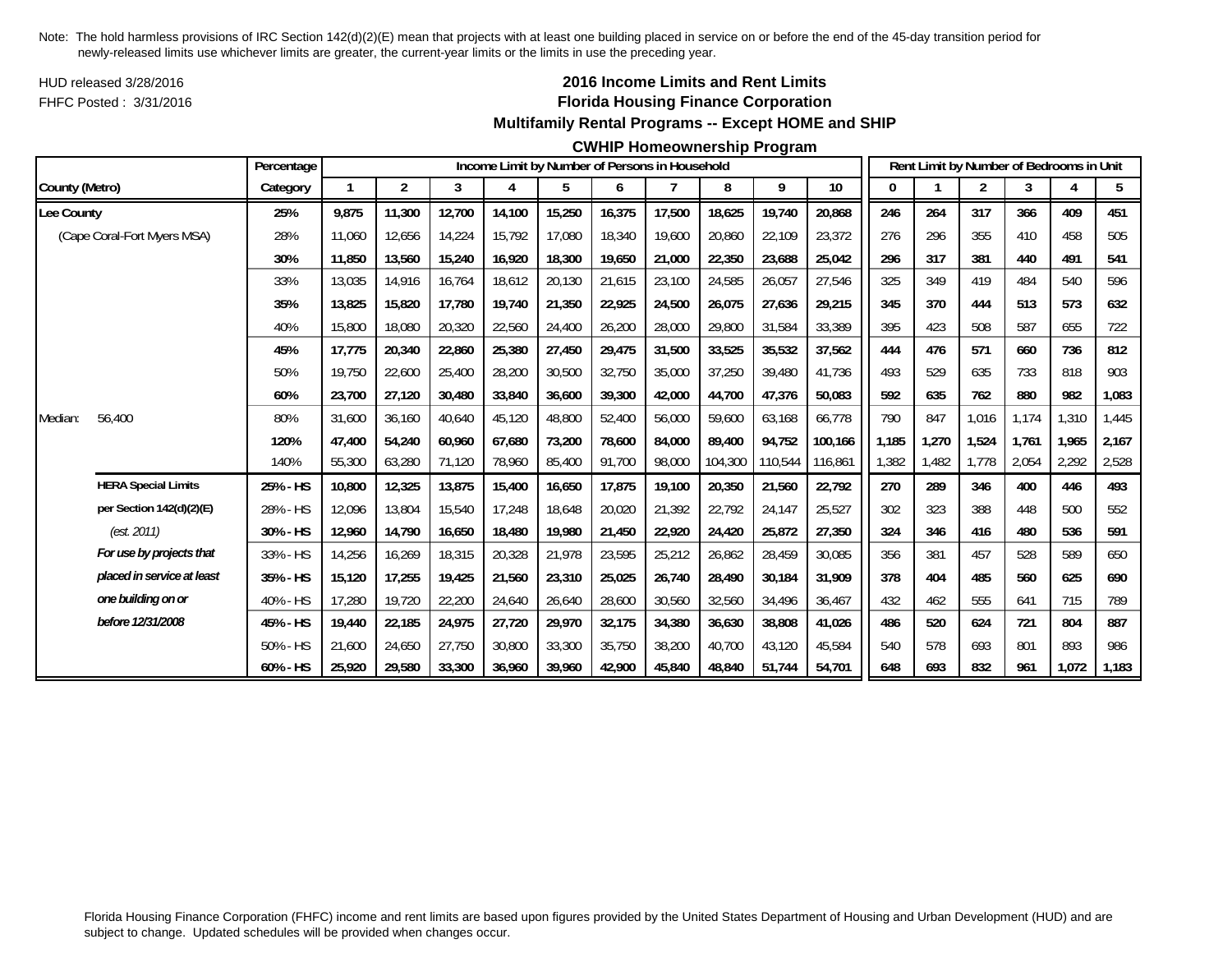HUD released 3/28/2016FHFC Posted : 3/31/2016

## **2016 Income Limits and Rent Limits Florida Housing Finance Corporation Multifamily Rental Programs -- Except HOME and SHIP**

#### **CWHIP Homeownership Program**

|                    | Percentage |        |        |        |        |        | Income Limit by Number of Persons in Household |         |         |         |         |       |       | Rent Limit by Number of Bedrooms in Unit |       |       |       |
|--------------------|------------|--------|--------|--------|--------|--------|------------------------------------------------|---------|---------|---------|---------|-------|-------|------------------------------------------|-------|-------|-------|
| County (Metro)     | Category   |        |        |        |        |        | n                                              |         | 8       | 9       | 10      |       |       |                                          |       |       |       |
| Leon County        | 25%        | 11,400 | 13,025 | 14,650 | 16,275 | 17,600 | 18,900                                         | 20,200  | 21,500  | 22,785  | 24,087  | 285   | 305   | 366                                      | 423   | 472   | 521   |
| (Tallahassee HMFA; | 28%        | 12,768 | 14,588 | 16,408 | 18,228 | 19,712 | 21,168                                         | 22,624  | 24,080  | 25,519  | 26,977  | 319   | 341   | 410                                      | 474   | 529   | 583   |
| Tallahassee MSA)   | 30%        | 13,680 | 15,630 | 17,580 | 19,530 | 21,120 | 22,680                                         | 24,240  | 25,800  | 27,342  | 28,904  | 342   | 366   | 439                                      | 508   | 567   | 625   |
|                    | 33%        | 15,048 | 17.193 | 19,338 | 21,483 | 23,232 | 24,948                                         | 26,664  | 28,380  | 30,076  | 31,795  | 376   | 403   | 483                                      | 558   | 623   | 688   |
|                    | 35%        | 15,960 | 18,235 | 20,510 | 22,785 | 24,640 | 26,460                                         | 28,280  | 30,100  | 31,899  | 33,722  | 399   | 427   | 512                                      | 592   | 661   | 729   |
|                    | 40%        | 18,240 | 20,840 | 23,440 | 26,040 | 28,160 | 30,240                                         | 32,320  | 34,400  | 36,456  | 38,539  | 456   | 488   | 586                                      | 677   | 756   | 834   |
|                    | 45%        | 20,520 | 23,445 | 26,370 | 29,295 | 31,680 | 34,020                                         | 36,360  | 38,700  | 41,013  | 43,357  | 513   | 549   | 659                                      | 762   | 850   | 938   |
|                    | 50%        | 22,800 | 26,050 | 29,300 | 32,550 | 35,200 | 37,800                                         | 40.400  | 43,000  | 45,570  | 48,174  | 570   | 610   | 732                                      | 846   | 945   | 1,042 |
|                    | 60%        | 27,360 | 31,260 | 35,160 | 39,060 | 42,240 | 45,360                                         | 48,480  | 51,600  | 54,684  | 57,809  | 684   | 732   | 879                                      | 1,016 | 1,134 | 1,251 |
| 65,100<br>Median:  | 80%        | 36,480 | 41,680 | 46,880 | 52,080 | 56,320 | 60,480                                         | 64,640  | 68,800  | 72,912  | 77,078  | 912   | 977   | 1,172                                    | 1,355 | 1,512 | 1,668 |
|                    | 120%       | 54.720 | 62.520 | 70,320 | 78,120 | 84,480 | 90,720                                         | 96,960  | 103,200 | 109,368 | 115,618 | 1,368 | 1,465 | 1,758                                    | 2,032 | 2,268 | 2,502 |
|                    | 140%       | 63,840 | 72,940 | 82,040 | 91,140 | 98,560 | 105,840                                        | 113,120 | 120,400 | 127,596 | 134,887 | 1,596 | 1,709 | 2,051                                    | 2,371 | 2,646 | 2,919 |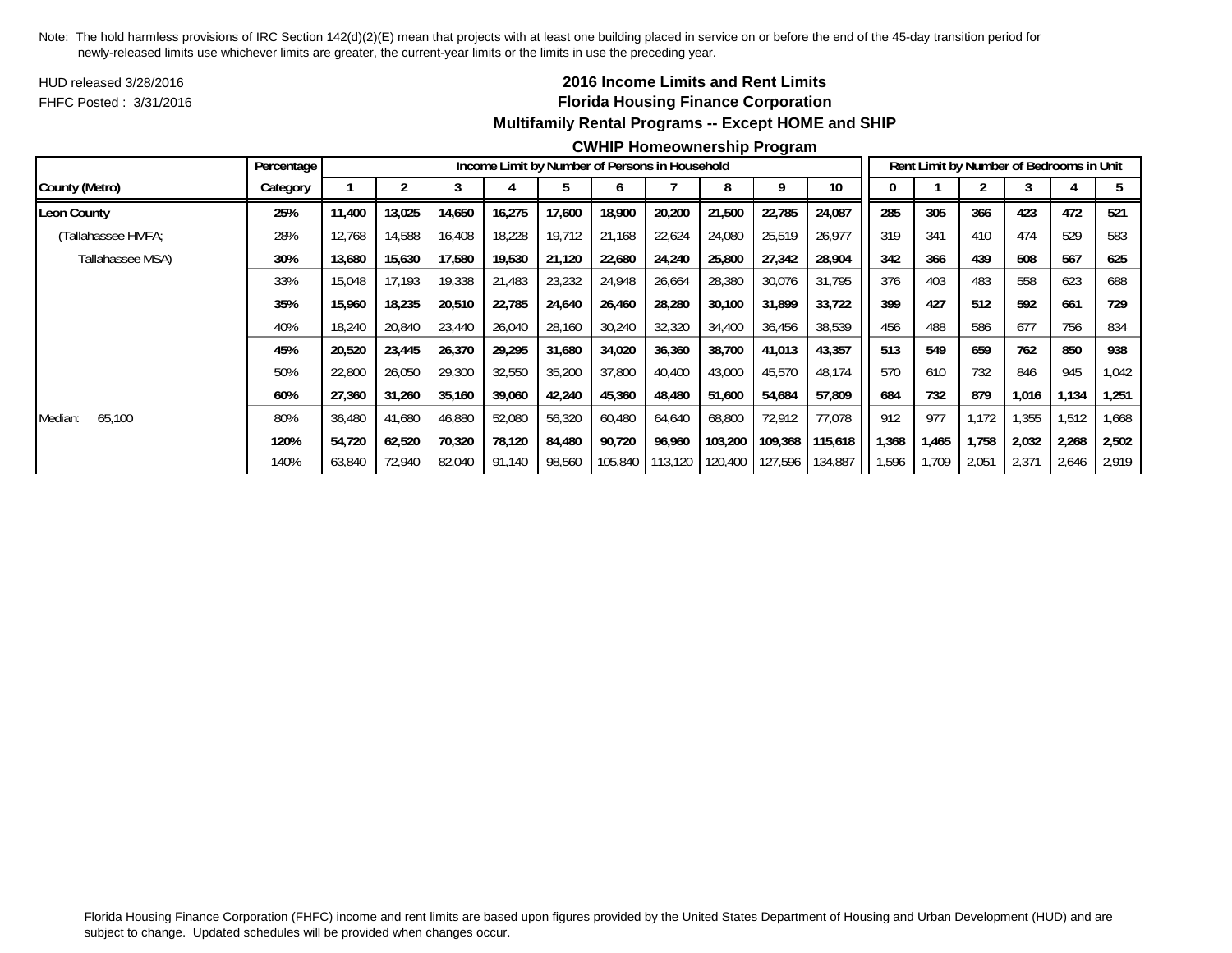HUD released 3/28/2016FHFC Posted : 3/31/2016

## **2016 Income Limits and Rent Limits Florida Housing Finance Corporation Multifamily Rental Programs -- Except HOME and SHIP**

#### **CWHIP Homeownership Program**

|                |                            | Percentage |        |                |        |        |        |        | Income Limit by Number of Persons in Household |        |        |        |       |       | Rent Limit by Number of Bedrooms in Unit |       |       |       |
|----------------|----------------------------|------------|--------|----------------|--------|--------|--------|--------|------------------------------------------------|--------|--------|--------|-------|-------|------------------------------------------|-------|-------|-------|
| County (Metro) |                            | Category   | 1      | $\overline{2}$ | 3      | 4      | 5      | 6      |                                                | 8      | 9      | 10     | 0     |       | 2                                        | 3     | 4     | 5     |
| Levy County    |                            | 25%        | 7,950  | 9,100          | 10,225 | 11,350 | 12,275 | 13,175 | 14,075                                         | 15,000 | 15,890 | 16,798 | 198   | 213   | 255                                      | 295   | 329   | 363   |
|                |                            | 28%        | 8.904  | 10.192         | 11.452 | 12.712 | 13,748 | 14,756 | 15.764                                         | 16,800 | 17.797 | 18,814 | 222   | 238   | 286                                      | 330   | 368   | 407   |
|                |                            | 30%        | 9,540  | 10,920         | 12,270 | 13,620 | 14,730 | 15,810 | 16,890                                         | 18,000 | 19,068 | 20,158 | 238   | 255   | 306                                      | 354   | 395   | 436   |
|                |                            | 33%        | 10.494 | 12,012         | 13,497 | 14,982 | 16,203 | 17,391 | 18,579                                         | 19,800 | 20,975 | 22,173 | 262   | 281   | 337                                      | 389   | 434   | 479   |
|                |                            | 35%        | 11,130 | 12,740         | 14,315 | 15,890 | 17,185 | 18,445 | 19,705                                         | 21,000 | 22,246 | 23,517 | 278   | 298   | 357                                      | 413   | 461   | 508   |
|                |                            | 40%        | 12,720 | 14,560         | 16,360 | 18,160 | 19,640 | 21,080 | 22,520                                         | 24,000 | 25,424 | 26,877 | 318   | 341   | 409                                      | 472   | 527   | 581   |
|                |                            | 45%        | 14,310 | 16,380         | 18,405 | 20,430 | 22,095 | 23,715 | 25,335                                         | 27,000 | 28,602 | 30,236 | 357   | 383   | 460                                      | 531   | 592   | 654   |
|                |                            | 50%        | 15,900 | 18,200         | 20,450 | 22,700 | 24,550 | 26,350 | 28,150                                         | 30,000 | 31,780 | 33,596 | 397   | 426   | 511                                      | 590   | 658   | 726   |
|                |                            | 60%        | 19,080 | 21,840         | 24,540 | 27,240 | 29,460 | 31,620 | 33,780                                         | 36,000 | 38,136 | 40,315 | 477   | 511   | 613                                      | 708   | 790   | 872   |
| Median:        | 42,400                     | 80%        | 25,440 | 29,120         | 32,720 | 36,320 | 39,280 | 42,160 | 45,040                                         | 48,000 | 50,848 | 53,754 | 636   | 682   | 818                                      | 945   | 1,054 | 1,163 |
|                |                            | 120%       | 38.160 | 43.680         | 49.080 | 54,480 | 58,920 | 63,240 | 67.560                                         | 72,000 | 76,272 | 80,630 | 954   | 1,023 | 1,227                                    | 1.417 | 1,581 | 1,744 |
|                |                            | 140%       | 44,520 | 50,960         | 57,260 | 63,560 | 68,740 | 73,780 | 78,820                                         | 84,000 | 88,984 | 94,069 | 1.113 | 1,193 | 1,431                                    | 1,653 | 1,844 | 2,035 |
|                | <b>HERA Special Limits</b> | 25% - HS   | 9,700  | 11,075         | 12,450 | 13,825 | 14,950 | 16,050 | 17,150                                         | 18,250 | 19,355 | 20,461 | 242   | 259   | 311                                      | 359   | 401   | 442   |
|                | per Section 142(d)(2)(E)   | 28% - HS   | 10,864 | 12,404         | 13,944 | 15,484 | 16,744 | 17,976 | 19,208                                         | 20,440 | 21,678 | 22,916 | 271   | 290   | 348                                      | 402   | 449   | 495   |
|                | (est. 2009)                | 30% - HS   | 11,640 | 13,290         | 14,940 | 16,590 | 17,940 | 19,260 | 20,580                                         | 21,900 | 23,226 | 24,553 | 291   | 311   | 373                                      | 431   | 481   | 531   |
|                | For use by projects that   | 33% - HS   | 12,804 | 14,619         | 16,434 | 18,249 | 19,734 | 21,186 | 22,638                                         | 24,090 | 25,549 | 27,009 | 320   | 342   | 410                                      | 474   | 529   | 584   |
|                | placed in service at least | 35% - HS   | 13,580 | 15,505         | 17,430 | 19,355 | 20,930 | 22,470 | 24,010                                         | 25,550 | 27,097 | 28,645 | 339   | 363   | 435                                      | 503   | 561   | 619   |
|                | one building on or         | 40% - HS   | 15,520 | 17,720         | 19,920 | 22,120 | 23,920 | 25,680 | 27,440                                         | 29,200 | 30,968 | 32,738 | 388   | 415   | 498                                      | 575   | 642   | 708   |
|                | before 12/31/2008          | 45% - HS   | 17,460 | 19,935         | 22,410 | 24,885 | 26,910 | 28,890 | 30,870                                         | 32,850 | 34,839 | 36,830 | 436   | 467   | 560                                      | 647   | 722   | 796   |
|                |                            | 50% - HS   | 19,400 | 22,150         | 24,900 | 27,650 | 29,900 | 32,100 | 34,300                                         | 36,500 | 38,710 | 40,922 | 485   | 519   | 622                                      | 719   | 802   | 885   |
|                |                            | 60% - HS   | 23,280 | 26,580         | 29,880 | 33,180 | 35,880 | 38,520 | 41,160                                         | 43,800 | 46,452 | 49,106 | 582   | 623   | 747                                      | 863   | 963   | 1,062 |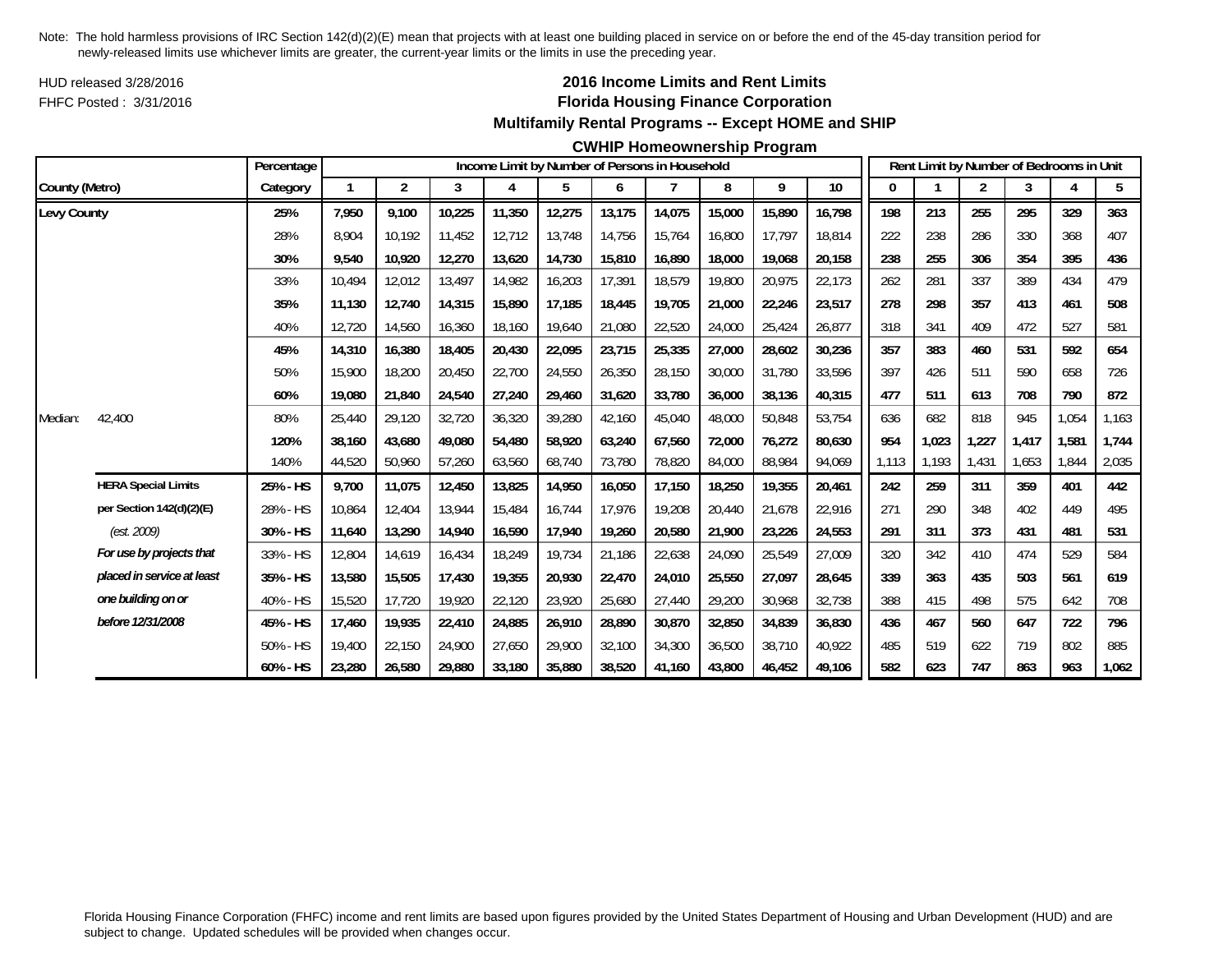HUD released 3/28/2016FHFC Posted : 3/31/2016

## **2016 Income Limits and Rent Limits Florida Housing Finance Corporation Multifamily Rental Programs -- Except HOME and SHIP**

#### **CWHIP Homeownership Program**

|                       |                            | Percentage  |        |                |        |        |        |        | Income Limit by Number of Persons in Household |        |         |         |       |       | Rent Limit by Number of Bedrooms in Unit |       |       |                |
|-----------------------|----------------------------|-------------|--------|----------------|--------|--------|--------|--------|------------------------------------------------|--------|---------|---------|-------|-------|------------------------------------------|-------|-------|----------------|
| County (Metro)        |                            | Category    |        | $\overline{2}$ | 3      | 4      | 5      | 6      |                                                | 8      | 9       | 10      | 0     |       | $\overline{c}$                           | 3     | 4     | 5 <sub>5</sub> |
| <b>Liberty County</b> |                            | 25%         | 9,450  | 10,800         | 12,150 | 13,475 | 14,575 | 15,650 | 16,725                                         | 17,800 | 18,865  | 19,943  | 236   | 253   | 303                                      | 350   | 391   | 431            |
|                       |                            | 28%         | 10.584 | 12,096         | 13,608 | 15,092 | 16,324 | 17,528 | 18.732                                         | 19.936 | 21.129  | 22,336  | 264   | 283   | 340                                      | 392   | 438   | 483            |
|                       |                            | 30%         | 11,340 | 12,960         | 14,580 | 16,170 | 17,490 | 18,780 | 20,070                                         | 21,360 | 22,638  | 23,932  | 283   | 303   | 364                                      | 420   | 469   | 517            |
|                       |                            | 33%         | 12,474 | 14,256         | 16,038 | 17,787 | 19,239 | 20,658 | 22,077                                         | 23,496 | 24,902  | 26,325  | 311   | 334   | 400                                      | 462   | 516   | 569            |
|                       |                            | 35%         | 13,230 | 15,120         | 17,010 | 18,865 | 20,405 | 21,910 | 23,415                                         | 24,920 | 26,411  | 27,920  | 330   | 354   | 425                                      | 490   | 547   | 604            |
|                       |                            | 40%         | 15,120 | 17,280         | 19,440 | 21,560 | 23,320 | 25,040 | 26,760                                         | 28,480 | 30,184  | 31,909  | 378   | 405   | 486                                      | 561   | 626   | 690            |
|                       |                            | 45%         | 17.010 | 19,440         | 21,870 | 24,255 | 26,235 | 28,170 | 30,105                                         | 32,040 | 33,957  | 35,897  | 425   | 455   | 546                                      | 631   | 704   | 776            |
|                       |                            | 50%         | 18,900 | 21,600         | 24,300 | 26,950 | 29,150 | 31,300 | 33,450                                         | 35,600 | 37,730  | 39,886  | 472   | 506   | 607                                      | 701   | 782   | 863            |
|                       |                            | 60%         | 22,680 | 25,920         | 29,160 | 32,340 | 34,980 | 37,560 | 40,140                                         | 42,720 | 45,276  | 47,863  | 567   | 607   | 729                                      | 841   | 939   | 1,035          |
| Median:               | 53,600                     | 80%         | 30,240 | 34,560         | 38,880 | 43,120 | 46,640 | 50,080 | 53,520                                         | 56,960 | 60,368  | 63,818  | 756   | 810   | 972                                      | 1,122 | ,252  | 1,381          |
|                       |                            | 120%        | 45.360 | 51.840         | 58,320 | 64,680 | 69,960 | 75,120 | 80.280                                         | 85,440 | 90,552  | 95.726  | 1.134 | 1,215 | 1,458                                    | 1.683 | 1,878 | 2,071          |
|                       |                            | 140%        | 52,920 | 60,480         | 68,040 | 75,460 | 81,620 | 87,640 | 93,660                                         | 99,680 | 105,644 | 111.681 | 1,323 | 1,417 | 1.701                                    | 1.963 | 2,191 | 2,416          |
|                       | <b>HERA Special Limits</b> | 25% - HS    | 10,500 | 12,000         | 13,500 | 15,000 | 16,200 | 17,400 | 18,600                                         | 19,800 | 21,000  | 22,200  | 262   | 281   | 337                                      | 390   | 435   | 480            |
|                       | per Section 142(d)(2)(E)   | 28% - HS    | 11,760 | 13,440         | 15,120 | 16,800 | 18,144 | 19,488 | 20,832                                         | 22,176 | 23,520  | 24,864  | 294   | 315   | 378                                      | 436   | 487   | 537            |
|                       | (est. 2011)                | 30% - HS    | 12,600 | 14,400         | 16,200 | 18,000 | 19,440 | 20,880 | 22,320                                         | 23,760 | 25,200  | 26,640  | 315   | 337   | 405                                      | 468   | 522   | 576            |
|                       | For use by projects that   | 33% - HS    | 13,860 | 15,840         | 17,820 | 19,800 | 21,384 | 22,968 | 24,552                                         | 26,136 | 27,720  | 29,304  | 346   | 371   | 445                                      | 514   | 574   | 633            |
|                       | placed in service at least | 35% - HS    | 14,700 | 16,800         | 18,900 | 21,000 | 22,680 | 24,360 | 26,040                                         | 27,720 | 29,400  | 31,080  | 367   | 393   | 472                                      | 546   | 609   | 672            |
|                       | one building on or         | 40% - HS    | 16,800 | 19,200         | 21,600 | 24,000 | 25,920 | 27,840 | 29,760                                         | 31,680 | 33,600  | 35,520  | 420   | 450   | 540                                      | 624   | 696   | 768            |
|                       | before 12/31/2008          | 45% - HS    | 18,900 | 21,600         | 24,300 | 27,000 | 29,160 | 31,320 | 33,480                                         | 35,640 | 37,800  | 39,960  | 472   | 506   | 607                                      | 702   | 783   | 864            |
|                       |                            | 50% - HS    | 21,000 | 24,000         | 27,000 | 30,000 | 32,400 | 34,800 | 37,200                                         | 39,600 | 42,000  | 44,400  | 525   | 562   | 675                                      | 780   | 870   | 960            |
|                       |                            | $60\% - HS$ | 25,200 | 28,800         | 32,400 | 36,000 | 38,880 | 41,760 | 44,640                                         | 47,520 | 50,400  | 53,280  | 630   | 675   | 810                                      | 936   | 1,044 | 1,152          |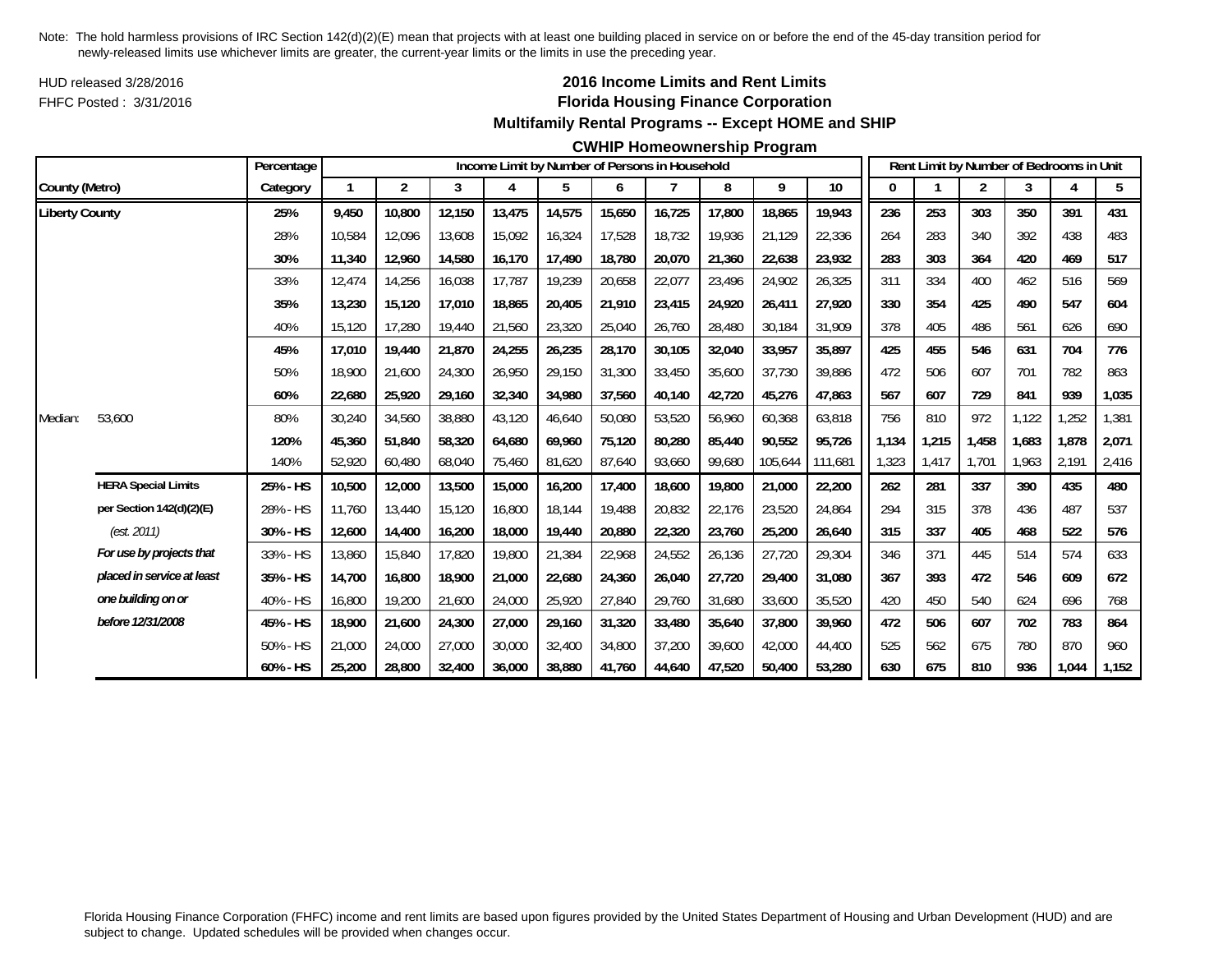HUD released 3/28/2016FHFC Posted : 3/31/2016

## **2016 Income Limits and Rent Limits Florida Housing Finance Corporation Multifamily Rental Programs -- Except HOME and SHIP**

#### **CWHIP Homeownership Program**

|                       |                            | Percentage |        |                |        |        |        |        | Income Limit by Number of Persons in Household |        |        |        |       |       | Rent Limit by Number of Bedrooms in Unit |       |       |       |
|-----------------------|----------------------------|------------|--------|----------------|--------|--------|--------|--------|------------------------------------------------|--------|--------|--------|-------|-------|------------------------------------------|-------|-------|-------|
| County (Metro)        |                            | Category   |        | $\overline{2}$ | 3      | 4      | 5      | 6      |                                                | 8      | 9      | $10$   |       |       | 2                                        | 3     |       | 5     |
| <b>Madison County</b> |                            | 25%        | 7,950  | 9.100          | 10,225 | 11,350 | 12,275 | 13,175 | 14,075                                         | 15,000 | 15,890 | 16,798 | 198   | 213   | 255                                      | 295   | 329   | 363   |
|                       |                            | 28%        | 8.904  | 10.192         | 11,452 | 12,712 | 13,748 | 14,756 | 15.764                                         | 16,800 | 17,797 | 18.814 | 222   | 238   | 286                                      | 330   | 368   | 407   |
|                       |                            | 30%        | 9,540  | 10,920         | 12,270 | 13,620 | 14,730 | 15,810 | 16,890                                         | 18,000 | 19,068 | 20,158 | 238   | 255   | 306                                      | 354   | 395   | 436   |
|                       |                            | 33%        | 10,494 | 12,012         | 13,497 | 14,982 | 16,203 | 17,391 | 18,579                                         | 19,800 | 20,975 | 22,173 | 262   | 281   | 337                                      | 389   | 434   | 479   |
|                       |                            | 35%        | 11,130 | 12.740         | 14,315 | 15,890 | 17,185 | 18,445 | 19.705                                         | 21,000 | 22,246 | 23,517 | 278   | 298   | 357                                      | 413   | 461   | 508   |
|                       |                            | 40%        | 12,720 | 14,560         | 16,360 | 18,160 | 19,640 | 21,080 | 22,520                                         | 24,000 | 25,424 | 26,877 | 318   | 341   | 409                                      | 472   | 527   | 581   |
|                       |                            | 45%        | 14,310 | 16,380         | 18,405 | 20,430 | 22,095 | 23,715 | 25,335                                         | 27,000 | 28,602 | 30,236 | 357   | 383   | 460                                      | 531   | 592   | 654   |
|                       |                            | 50%        | 15,900 | 18,200         | 20,450 | 22,700 | 24,550 | 26,350 | 28,150                                         | 30,000 | 31,780 | 33,596 | 397   | 426   | 511                                      | 590   | 658   | 726   |
|                       |                            | 60%        | 19,080 | 21,840         | 24,540 | 27,240 | 29,460 | 31,620 | 33,780                                         | 36,000 | 38,136 | 40,315 | 477   | 511   | 613                                      | 708   | 790   | 872   |
| Median:               | 41,600                     | 80%        | 25,440 | 29,120         | 32,720 | 36,320 | 39,280 | 42,160 | 45,040                                         | 48,000 | 50,848 | 53,754 | 636   | 682   | 818                                      | 945   | 1,054 | 1,163 |
|                       |                            | 120%       | 38.160 | 43,680         | 49,080 | 54,480 | 58,920 | 63.240 | 67.560                                         | 72,000 | 76,272 | 80,630 | 954   | 1,023 | 1,227                                    | 1.417 | 1,581 | 1,744 |
|                       |                            | 140%       | 44,520 | 50,960         | 57,260 | 63,560 | 68,740 | 73,780 | 78,820                                         | 84,000 | 88,984 | 94,069 | 1,113 | 1,193 | 1,431                                    | 1,653 | 1,844 | 2,035 |
|                       | <b>HERA Special Limits</b> | 25% - HS   | 9,875  | 11,300         | 12,700 | 14,100 | 15,250 | 16,375 | 17,500                                         | 18,625 | 19,740 | 20,868 | 246   | 264   | 317                                      | 366   | 409   | 451   |
|                       | per Section 142(d)(2)(E)   | 28% - HS   | 11.060 | 12,656         | 14,224 | 15,792 | 17,080 | 18,340 | 19,600                                         | 20,860 | 22,109 | 23,372 | 276   | 296   | 355                                      | 410   | 458   | 505   |
|                       | (est. 2011)                | 30% - HS   | 11,850 | 13,560         | 15,240 | 16,920 | 18,300 | 19,650 | 21,000                                         | 22,350 | 23,688 | 25,042 | 296   | 317   | 381                                      | 440   | 491   | 541   |
|                       | For use by projects that   | 33% - HS   | 13,035 | 14,916         | 16,764 | 18,612 | 20,130 | 21,615 | 23,100                                         | 24,585 | 26,057 | 27,546 | 325   | 349   | 419                                      | 484   | 540   | 596   |
|                       | placed in service at least | 35% - HS   | 13,825 | 15,820         | 17,780 | 19,740 | 21,350 | 22,925 | 24,500                                         | 26,075 | 27,636 | 29,215 | 345   | 370   | 444                                      | 513   | 573   | 632   |
|                       | one building on or         | 40% - HS   | 15,800 | 18,080         | 20,320 | 22,560 | 24,400 | 26,200 | 28,000                                         | 29,800 | 31,584 | 33,389 | 395   | 423   | 508                                      | 587   | 655   | 722   |
|                       | before 12/31/2008          | 45% - HS   | 17,775 | 20,340         | 22,860 | 25,380 | 27,450 | 29,475 | 31,500                                         | 33,525 | 35,532 | 37,562 | 444   | 476   | 571                                      | 660   | 736   | 812   |
|                       |                            | 50% - HS   | 19,750 | 22,600         | 25,400 | 28,200 | 30,500 | 32,750 | 35,000                                         | 37,250 | 39,480 | 41,736 | 493   | 529   | 635                                      | 733   | 818   | 903   |
|                       |                            | 60% - HS   | 23,700 | 27,120         | 30,480 | 33,840 | 36,600 | 39,300 | 42.000                                         | 44,700 | 47,376 | 50,083 | 592   | 635   | 762                                      | 880   | 982   | 1,083 |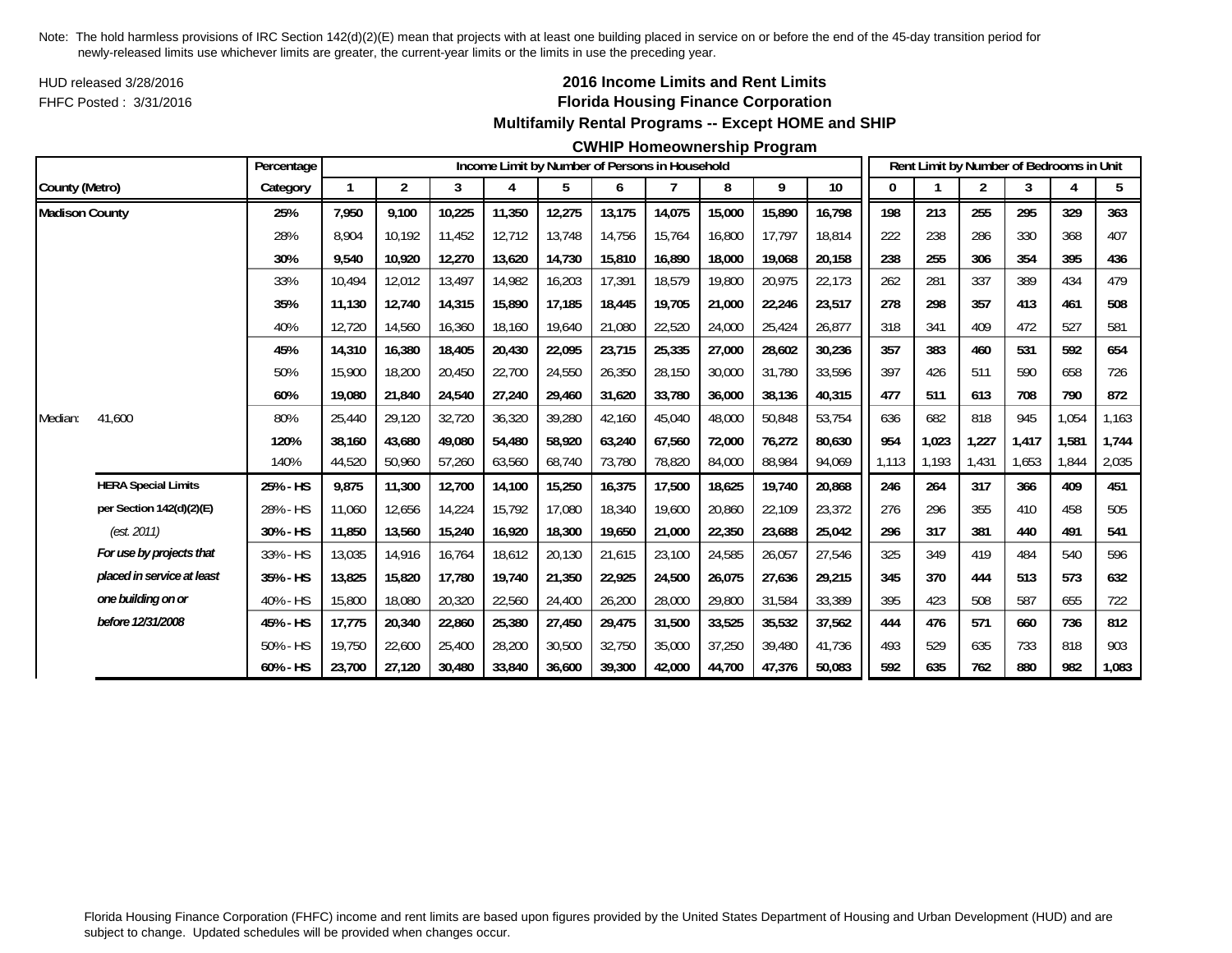HUD released 3/28/2016FHFC Posted : 3/31/2016

## **2016 Income Limits and Rent Limits Florida Housing Finance Corporation Multifamily Rental Programs -- Except HOME and SHIP**

#### **CWHIP Homeownership Program**

|                       |                            | Percentage |        |                |        |        | Income Limit by Number of Persons in Household |         |         |         |         |         |             |       | Rent Limit by Number of Bedrooms in Unit |       |       |       |
|-----------------------|----------------------------|------------|--------|----------------|--------|--------|------------------------------------------------|---------|---------|---------|---------|---------|-------------|-------|------------------------------------------|-------|-------|-------|
| County (Metro)        |                            | Category   | 1      | $\overline{2}$ | 3      | 4      | 5                                              | 6       | 7       | 8       | 9       | $10$    | $\mathbf 0$ |       | 2                                        | 3     |       | 5     |
| <b>Manatee County</b> |                            | 25%        | 10,850 | 12,400         | 13,950 | 15,475 | 16,725                                         | 17,975  | 19,200  | 20,450  | 21,665  | 22,903  | 271         | 290   | 348                                      | 402   | 449   | 495   |
|                       | (North Port-Bradenton-     | 28%        | 12,152 | 13,888         | 15,624 | 17,332 | 18,732                                         | 20,132  | 21,504  | 22,904  | 24,265  | 25,651  | 303         | 325   | 390                                      | 450   | 503   | 555   |
|                       | Sarasota MSA)              | 30%        | 13,020 | 14,880         | 16,740 | 18,570 | 20,070                                         | 21,570  | 23,040  | 24,540  | 25,998  | 27,484  | 325         | 348   | 418                                      | 483   | 539   | 594   |
|                       |                            | 33%        | 14,322 | 16,368         | 18,414 | 20,427 | 22,077                                         | 23,727  | 25,344  | 26,994  | 28,598  | 30,232  | 358         | 383   | 460                                      | 531   | 593   | 654   |
|                       |                            | 35%        | 15,190 | 17,360         | 19,530 | 21,665 | 23,415                                         | 25,165  | 26,880  | 28,630  | 30,331  | 32,064  | 379         | 406   | 488                                      | 563   | 629   | 693   |
|                       |                            | 40%        | 17,360 | 19,840         | 22,320 | 24,760 | 26,760                                         | 28,760  | 30,720  | 32,720  | 34,664  | 36,645  | 434         | 465   | 558                                      | 644   | 719   | 793   |
|                       |                            | 45%        | 19,530 | 22,320         | 25,110 | 27,855 | 30,105                                         | 32,355  | 34,560  | 36,810  | 38,997  | 41,225  | 488         | 523   | 627                                      | 724   | 808   | 892   |
|                       |                            | 50%        | 21,700 | 24,800         | 27,900 | 30,950 | 33,450                                         | 35,950  | 38,400  | 40,900  | 43,330  | 45,806  | 542         | 581   | 697                                      | 805   | 898   | 991   |
|                       |                            | 60%        | 26,040 | 29,760         | 33,480 | 37,140 | 40,140                                         | 43,140  | 46,080  | 49,080  | 51,996  | 54,967  | 651         | 697   | 837                                      | 966   | 1,078 | 1,189 |
| Median:               | 61,900                     | 80%        | 34,720 | 39,680         | 44,640 | 49,520 | 53,520                                         | 57,520  | 61,440  | 65,440  | 69,328  | 73,290  | 868         | 930   | 1,116                                    | ,288  | 1,438 | 1,586 |
|                       |                            | 120%       | 52,080 | 59.520         | 66.960 | 74,280 | 80,280                                         | 86.280  | 92.160  | 98.160  | 103.992 | 109.934 | 1,302       | 1,395 | 1,674                                    | 1.932 | 2,157 | 2,379 |
|                       |                            | 140%       | 60,760 | 69,440         | 78,120 | 86,660 | 93,660                                         | 100,660 | 107,520 | 114,520 | 121,324 | 128,257 | 1,519       | 1,627 | 1,953                                    | 2,254 | 2,516 | 2,775 |
|                       | <b>HERA Special Limits</b> | 25% - HS   | 11,450 | 13,100         | 14,725 | 16,350 | 17,675                                         | 18,975  | 20,275  | 21,600  | 22,890  | 24,198  | 286         | 306   | 368                                      | 425   | 474   | 523   |
|                       | per Section 142(d)(2)(E)   | 28% - HS   | 12,824 | 14,672         | 16,492 | 18,312 | 19,796                                         | 21,252  | 22,708  | 24,192  | 25,637  | 27,102  | 320         | 343   | 412                                      | 476   | 531   | 586   |
|                       | (est. 2011)                | 30% - HS   | 13,740 | 15,720         | 17,670 | 19,620 | 21,210                                         | 22,770  | 24,330  | 25,920  | 27,468  | 29,038  | 343         | 368   | 441                                      | 510   | 569   | 628   |
|                       | For use by projects that   | 33% - HS   | 15,114 | 17,292         | 19,437 | 21,582 | 23,331                                         | 25,047  | 26,763  | 28,512  | 30,215  | 31,941  | 377         | 405   | 485                                      | 561   | 626   | 690   |
|                       | placed in service at least | 35% - HS   | 16,030 | 18,340         | 20,615 | 22,890 | 24,745                                         | 26,565  | 28,385  | 30,240  | 32,046  | 33,877  | 400         | 429   | 515                                      | 595   | 664   | 732   |
|                       | one building on or         | 40% - HS   | 18,320 | 20,960         | 23,560 | 26,160 | 28,280                                         | 30,360  | 32,440  | 34,560  | 36,624  | 38,717  | 458         | 491   | 589                                      | 680   | 759   | 837   |
|                       | before 12/31/2008          | 45% - HS   | 20,610 | 23,580         | 26,505 | 29,430 | 31,815                                         | 34,155  | 36.495  | 38,880  | 41,202  | 43,556  | 515         | 552   | 662                                      | 765   | 853   | 942   |
|                       |                            | 50% - HS   | 22,900 | 26,200         | 29,450 | 32,700 | 35,350                                         | 37,950  | 40,550  | 43,200  | 45,780  | 48,396  | 572         | 613   | 736                                      | 850   | 948   | 1,046 |
|                       |                            | 60% - HS   | 27,480 | 31,440         | 35,340 | 39,240 | 42,420                                         | 45,540  | 48,660  | 51,840  | 54,936  | 58,075  | 687         | 736   | 883                                      | 1,020 | 1,138 | 1,256 |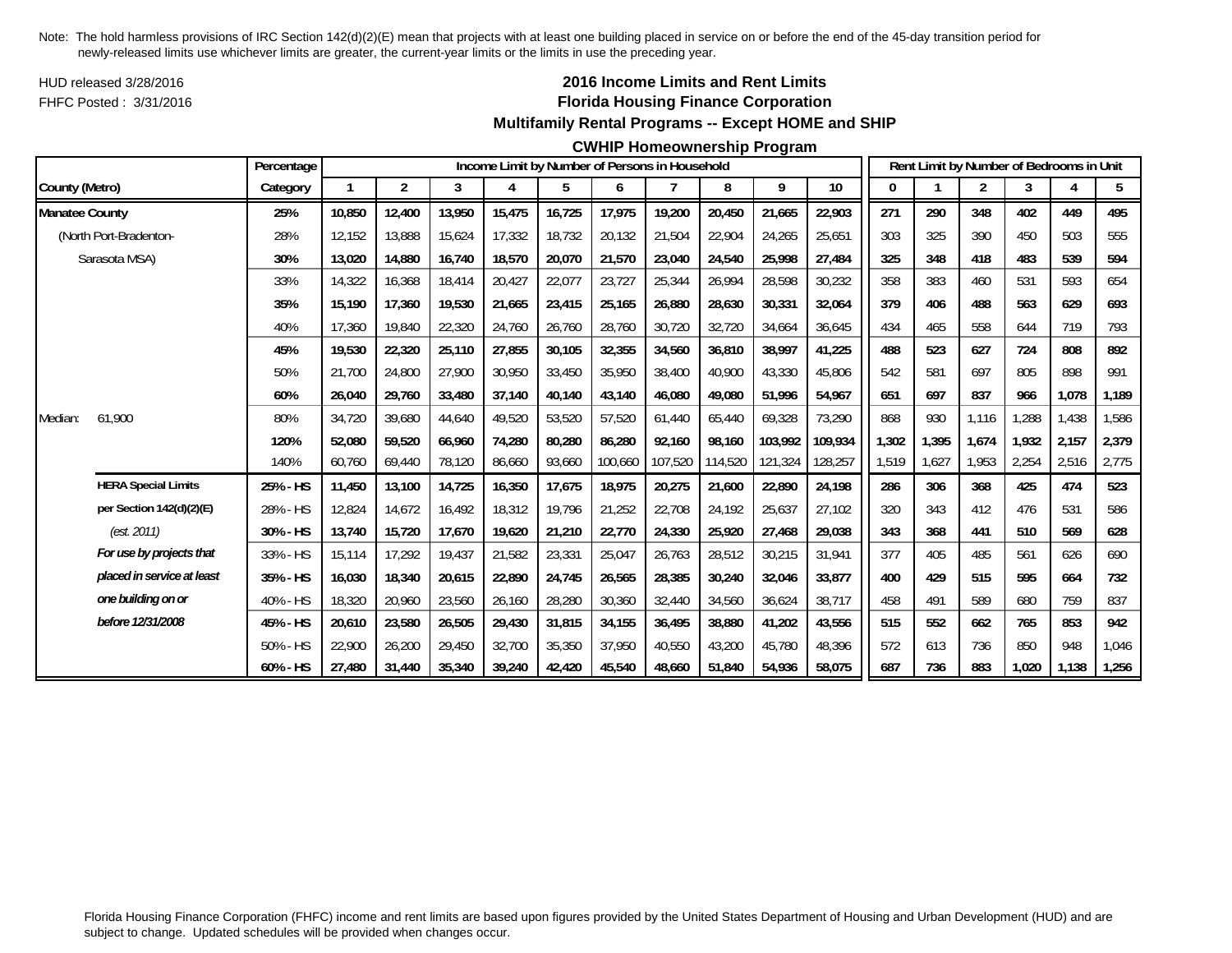HUD released 3/28/2016FHFC Posted : 3/31/2016

## **2016 Income Limits and Rent Limits Florida Housing Finance Corporation Multifamily Rental Programs -- Except HOME and SHIP**

#### **CWHIP Homeownership Program**

|                      |                            | Percentage  |        |                |        |        |        |        | Income Limit by Number of Persons in Household |        |        |        |       |       | Rent Limit by Number of Bedrooms in Unit |       |       |                |
|----------------------|----------------------------|-------------|--------|----------------|--------|--------|--------|--------|------------------------------------------------|--------|--------|--------|-------|-------|------------------------------------------|-------|-------|----------------|
| County (Metro)       |                            | Category    |        | $\overline{2}$ | 3      | 4      | 5      | 6      |                                                | 8      | 9      | $10\,$ | 0     |       | $\overline{2}$                           | 3     | 4     | 5 <sub>5</sub> |
| <b>Marion County</b> |                            | 25%         | 8,325  | 9,500          | 10,700 | 11,875 | 12,825 | 13,775 | 14,725                                         | 15,675 | 16,625 | 17,575 | 208   | 222   | 267                                      | 308   | 344   | 380            |
| (Ocala MSA)          |                            | 28%         | 9.324  | 10.640         | 11.984 | 13,300 | 14,364 | 15.428 | 16.492                                         | 17,556 | 18,620 | 19.684 | 233   | 249   | 299                                      | 345   | 385   | 425            |
|                      |                            | 30%         | 9,990  | 11,400         | 12,840 | 14,250 | 15,390 | 16,530 | 17,670                                         | 18,810 | 19,950 | 21,090 | 249   | 267   | 321                                      | 370   | 413   | 456            |
|                      |                            | 33%         | 10,989 | 12,540         | 14,124 | 15,675 | 16,929 | 18,183 | 19,437                                         | 20,691 | 21,945 | 23,199 | 274   | 294   | 353                                      | 407   | 454   | 501            |
|                      |                            | 35%         | 11,655 | 13,300         | 14,980 | 16,625 | 17,955 | 19,285 | 20,615                                         | 21,945 | 23,275 | 24,605 | 291   | 311   | 374                                      | 432   | 482   | 532            |
|                      |                            | 40%         | 13,320 | 15,200         | 17,120 | 19,000 | 20,520 | 22,040 | 23,560                                         | 25,080 | 26,600 | 28,120 | 333   | 356   | 428                                      | 494   | 551   | 608            |
|                      |                            | 45%         | 14,985 | 17,100         | 19,260 | 21,375 | 23,085 | 24,795 | 26,505                                         | 28,215 | 29,925 | 31,635 | 374   | 401   | 481                                      | 555   | 619   | 684            |
|                      |                            | 50%         | 16,650 | 19,000         | 21,400 | 23,750 | 25,650 | 27,550 | 29,450                                         | 31,350 | 33,250 | 35,150 | 416   | 445   | 535                                      | 617   | 688   | 760            |
|                      |                            | 60%         | 19,980 | 22,800         | 25,680 | 28,500 | 30,780 | 33,060 | 35,340                                         | 37,620 | 39,900 | 42,180 | 499   | 534   | 642                                      | 741   | 826   | 912            |
| Median:              | 47,500                     | 80%         | 26,640 | 30,400         | 34,240 | 38,000 | 41,040 | 44,080 | 47,120                                         | 50,160 | 53,200 | 56,240 | 666   | 713   | 856                                      | 988   | 1,102 | 1,216          |
|                      |                            | 120%        | 39.960 | 45,600         | 51,360 | 57,000 | 61,560 | 66.120 | 70.680                                         | 75,240 | 79,800 | 84.360 | 999   | 1,069 | 1,284                                    | 1.482 | 1,653 | 1,824          |
|                      |                            | 140%        | 46,620 | 53,200         | 59,920 | 66,500 | 71,820 | 77,140 | 82,460                                         | 87,780 | 93,100 | 98,420 | 1.165 | 1,247 | 1,498                                    | 1,729 | .928  | 2,128          |
|                      | <b>HERA Special Limits</b> | 25% - HS    | 8,850  | 10,100         | 11,375 | 12,625 | 13,650 | 14,650 | 15,675                                         | 16,675 | 17,675 | 18,685 | 221   | 236   | 284                                      | 328   | 366   | 404            |
|                      | per Section 142(d)(2)(E)   | 28% - HS    | 9,912  | 11,312         | 12,740 | 14,140 | 15,288 | 16,408 | 17,556                                         | 18,676 | 19,796 | 20,927 | 247   | 265   | 318                                      | 367   | 410   | 452            |
|                      | (est. 2013)                | 30% - HS    | 10,620 | 12,120         | 13,650 | 15,150 | 16,380 | 17,580 | 18,810                                         | 20,010 | 21,210 | 22,422 | 265   | 284   | 341                                      | 394   | 439   | 485            |
|                      | For use by projects that   | 33% - HS    | 11,682 | 13,332         | 15,015 | 16,665 | 18,018 | 19,338 | 20,691                                         | 22,011 | 23,331 | 24,664 | 292   | 312   | 375                                      | 433   | 483   | 533            |
|                      | placed in service at least | 35% - HS    | 12,390 | 14,140         | 15,925 | 17,675 | 19,110 | 20,510 | 21,945                                         | 23,345 | 24,745 | 26,159 | 309   | 331   | 398                                      | 459   | 512   | 566            |
|                      | one building on or         | 40% - HS    | 14,160 | 16,160         | 18,200 | 20,200 | 21,840 | 23,440 | 25,080                                         | 26,680 | 28,280 | 29,896 | 354   | 379   | 455                                      | 525   | 586   | 647            |
|                      | before 12/31/2008          | 45% - HS    | 15,930 | 18,180         | 20,475 | 22,725 | 24,570 | 26,370 | 28,215                                         | 30,015 | 31,815 | 33,633 | 398   | 426   | 511                                      | 591   | 659   | 727            |
|                      |                            | 50% - HS    | 17.700 | 20,200         | 22,750 | 25,250 | 27,300 | 29,300 | 31,350                                         | 33,350 | 35,350 | 37,370 | 442   | 473   | 568                                      | 656   | 732   | 808            |
|                      |                            | $60\% - HS$ | 21,240 | 24,240         | 27,300 | 30,300 | 32,760 | 35,160 | 37,620                                         | 40,020 | 42,420 | 44,844 | 531   | 568   | 682                                      | 788   | 879   | 970            |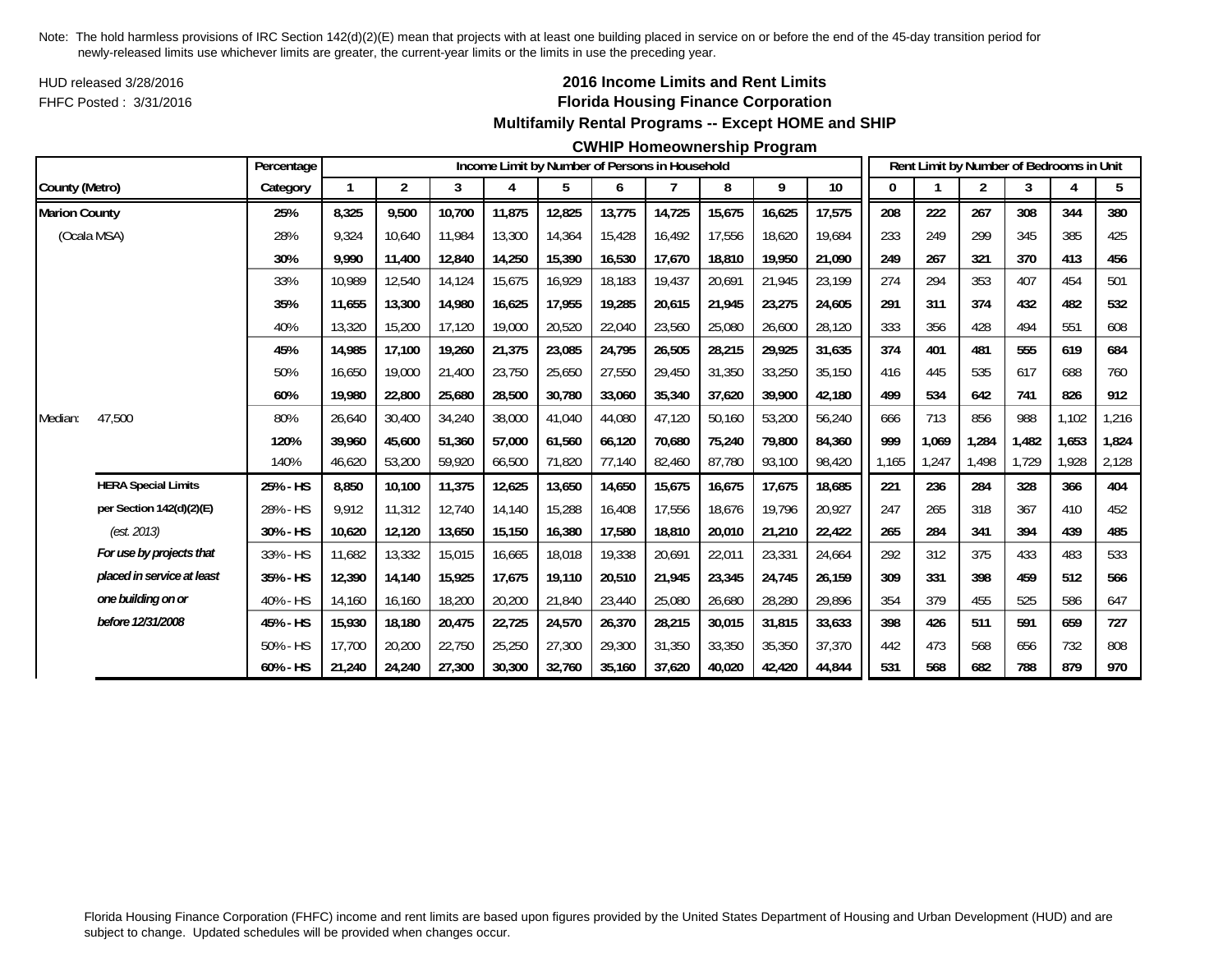HUD released 3/28/2016FHFC Posted : 3/31/2016

## **2016 Income Limits and Rent Limits Florida Housing Finance Corporation Multifamily Rental Programs -- Except HOME and SHIP**

#### **CWHIP Homeownership Program**

|                      |                            | Percentage |        |                         |        |        |        |        | Income Limit by Number of Persons in Household |         |         |         |       |       |       | Rent Limit by Number of Bedrooms in Unit |       |       |
|----------------------|----------------------------|------------|--------|-------------------------|--------|--------|--------|--------|------------------------------------------------|---------|---------|---------|-------|-------|-------|------------------------------------------|-------|-------|
| County (Metro)       |                            | Category   |        | $\overline{\mathbf{c}}$ | 3      | 4      | 5      | 6      | $\overline{7}$                                 | 8       | 9       | 10      | 0     |       | 2     | 3                                        |       | 5     |
| <b>Martin County</b> |                            | 25%        | 9.875  | 11,275                  | 12,675 | 14,075 | 15,225 | 16,350 | 17,475                                         | 18,600  | 19,705  | 20,831  | 246   | 264   | 316   | 366                                      | 408   | 450   |
|                      | (Port Saint Lucie MSA)     | 28%        | 11.060 | 12,628                  | 14,196 | 15,764 | 17.052 | 18,312 | 19,572                                         | 20,832  | 22,070  | 23,331  | 276   | 296   | 354   | 410                                      | 457   | 505   |
|                      |                            | 30%        | 11,850 | 13,530                  | 15,210 | 16,890 | 18,270 | 19,620 | 20,970                                         | 22,320  | 23,646  | 24,997  | 296   | 317   | 380   | 439                                      | 490   | 541   |
|                      |                            | 33%        | 13,035 | 14,883                  | 16,731 | 18,579 | 20,097 | 21,582 | 23,067                                         | 24,552  | 26,011  | 27,497  | 325   | 348   | 418   | 483                                      | 539   | 595   |
|                      |                            | 35%        | 13,825 | 15,785                  | 17,745 | 19,705 | 21,315 | 22,890 | 24,465                                         | 26,040  | 27,587  | 29,163  | 345   | 370   | 443   | 512                                      | 572   | 631   |
|                      |                            | 40%        | 15,800 | 18,040                  | 20,280 | 22,520 | 24,360 | 26,160 | 27,960                                         | 29,760  | 31,528  | 33,330  | 395   | 423   | 507   | 586                                      | 654   | 721   |
|                      |                            | 45%        | 17,775 | 20,295                  | 22,815 | 25,335 | 27,405 | 29,430 | 31,455                                         | 33,480  | 35,469  | 37,496  | 444   | 475   | 570   | 659                                      | 735   | 811   |
|                      |                            | 50%        | 19.750 | 22,550                  | 25,350 | 28,150 | 30,450 | 32,700 | 34,950                                         | 37,200  | 39,410  | 41,662  | 493   | 528   | 633   | 732                                      | 817   | 901   |
|                      |                            | 60%        | 23,700 | 27,060                  | 30,420 | 33,780 | 36,540 | 39,240 | 41,940                                         | 44,640  | 47,292  | 49,994  | 592   | 634   | 760   | 879                                      | 981   | 1,082 |
| Median:              | 56,300                     | 80%        | 31,600 | 36,080                  | 40,560 | 45,040 | 48,720 | 52,320 | 55,920                                         | 59,520  | 63,056  | 66,659  | 790   | 846   | 1,014 | 1,172                                    | 1,308 | 1,443 |
|                      |                            | 120%       | 47.400 | 54.120                  | 60.840 | 67,560 | 73,080 | 78.480 | 83.880                                         | 89.280  | 94,584  | 99.989  | 1.185 | 1,269 | 1,521 | 1.758                                    | 1.962 | 2,164 |
|                      |                            | 140%       | 55,300 | 63,140                  | 70,980 | 78,820 | 85,260 | 91,560 | 97,860                                         | 104,160 | 110,348 | 116,654 | 1,382 | 1,480 | 1.774 | 2,051                                    | 2,289 | 2,525 |
|                      | <b>HERA Special Limits</b> | 25% - HS   | 10,475 | 11,975                  | 13,475 | 14,950 | 16,150 | 17,350 | 18,550                                         | 19,750  | 20,930  | 22,126  | 261   | 280   | 336   | 388                                      | 433   | 478   |
|                      | per Section 142(d)(2)(E)   | 28% - HS   | 11,732 | 13,412                  | 15,092 | 16,744 | 18,088 | 19,432 | 20,776                                         | 22,120  | 23,442  | 24,781  | 293   | 314   | 377   | 435                                      | 485   | 536   |
|                      | (est. 2010)                | 30% - HS   | 12,570 | 14.370                  | 16.170 | 17,940 | 19,380 | 20,820 | 22,260                                         | 23,700  | 25,116  | 26,551  | 314   | 336   | 404   | 466                                      | 520   | 574   |
|                      | For use by projects that   | 33% - HS   | 13,827 | 15,807                  | 17,787 | 19,734 | 21,318 | 22,902 | 24,486                                         | 26,070  | 27,628  | 29,206  | 345   | 370   | 444   | 513                                      | 572   | 631   |
|                      | placed in service at least | 35% - HS   | 14,665 | 16,765                  | 18,865 | 20,930 | 22,610 | 24,290 | 25,970                                         | 27,650  | 29,302  | 30,976  | 366   | 392   | 471   | 544                                      | 607   | 670   |
|                      | one building on or         | 40% - HS   | 16,760 | 19,160                  | 21,560 | 23,920 | 25,840 | 27,760 | 29,680                                         | 31,600  | 33,488  | 35,402  | 419   | 449   | 539   | 622                                      | 694   | 766   |
|                      | before 12/31/2008          | 45% - HS   | 18,855 | 21,555                  | 24,255 | 26,910 | 29,070 | 31,230 | 33,390                                         | 35,550  | 37,674  | 39,827  | 471   | 505   | 606   | 699                                      | 780   | 861   |
|                      |                            | 50% - HS   | 20,950 | 23,950                  | 26,950 | 29,900 | 32,300 | 34,700 | 37.100                                         | 39,500  | 41,860  | 44,252  | 523   | 561   | 673   | 777                                      | 867   | 957   |
|                      |                            | 60% - HS   | 25,140 | 28,740                  | 32,340 | 35,880 | 38,760 | 41,640 | 44,520                                         | 47,400  | 50,232  | 53,102  | 628   | 673   | 808   | 933                                      | 1,041 | 1,149 |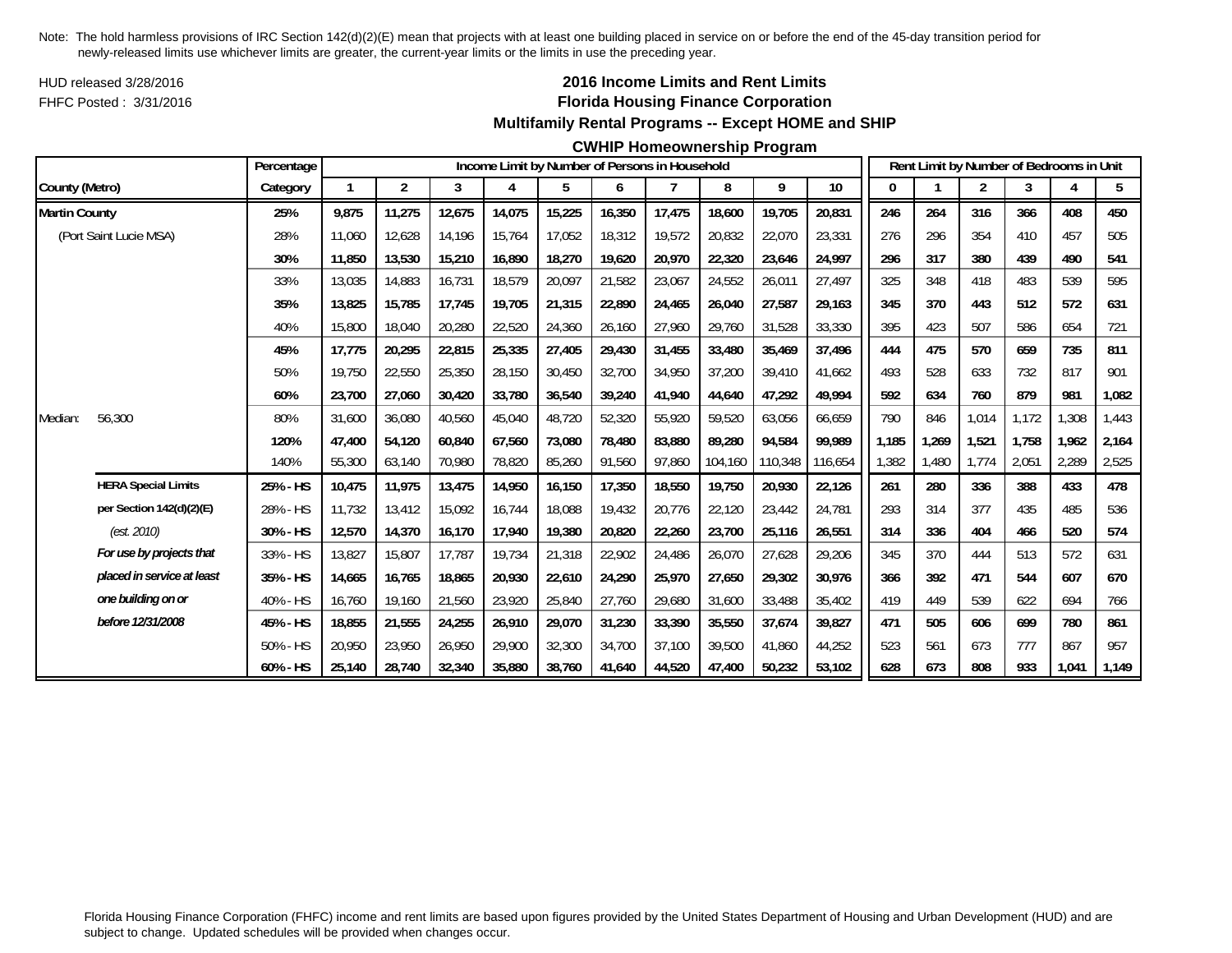HUD released 3/28/2016FHFC Posted : 3/31/2016

## **2016 Income Limits and Rent Limits Florida Housing Finance Corporation Multifamily Rental Programs -- Except HOME and SHIP**

#### **CWHIP Homeownership Program**

|                        | Percentage |        |        |        |        |         |         | Income Limit by Number of Persons in Household |                 |         |         |       |       |       | Rent Limit by Number of Bedrooms in Unit |       |       |
|------------------------|------------|--------|--------|--------|--------|---------|---------|------------------------------------------------|-----------------|---------|---------|-------|-------|-------|------------------------------------------|-------|-------|
| County (Metro)         | Category   |        |        |        |        |         |         |                                                |                 |         | 10      |       |       |       |                                          |       |       |
| Miami-Dade County      | 25%        | 12,425 | 14,200 | 15,975 | 17,750 | 19,175  | 20,600  | 22,025                                         | 23,450          | 24,850  | 26,270  | 310   | 332   | 399   | 461                                      | 515   | 568   |
| (Miami-Miami Beach-    | 28%        | 13,916 | 15,904 | 17,892 | 19,880 | 21,476  | 23,072  | 24,668                                         | 26,264          | 27,832  | 29,422  | 347   | 372   | 447   | 516                                      | 576   | 636   |
| Kendall HMFA:          | 30%        | 14,910 | 17,040 | 19,170 | 21,300 | 23,010  | 24,720  | 26,430                                         | 28.140          | 29,820  | 31,524  | 372   | 399   | 479   | 553                                      | 618   | 682   |
| Miami-Fort Lauderdale- | 33%        | 16,401 | 18,744 | 21,087 | 23,430 | 25,311  | 27,192  | 29,073                                         | 30,954          | 32,802  | 34,676  | 410   | 439   | 527   | 609                                      | 679   | 750   |
| Pompano Beach MSA)     | 35%        | 17,395 | 19,880 | 22,365 | 24,850 | 26,845  | 28,840  | 30,835                                         | 32,830          | 34,790  | 36,778  | 434   | 465   | 559   | 646                                      | 721   | 795   |
|                        | 40%        | 19,880 | 22,720 | 25,560 | 28,400 | 30,680  | 32,960  | 35,240                                         | 37,520          | 39,760  | 42,032  | 497   | 532   | 639   | 738                                      | 824   | 909   |
|                        | 45%        | 22,365 | 25,560 | 28,755 | 31,950 | 34,515  | 37,080  | 39,645                                         | 42,210          | 44,730  | 47,286  | 559   | 599   | 718   | 830                                      | 927   | 1,023 |
|                        | 50%        | 24,850 | 28,400 | 31,950 | 35,500 | 38,350  | 41,200  | 44,050                                         | 46,900          | 49,700  | 52,540  | 621   | 665   | 798   | 923                                      | 1,030 | 1,136 |
|                        | 60%        | 29,820 | 34,080 | 38,340 | 42,600 | 46,020  | 49,440  | 52,860                                         | 56,280          | 59,640  | 63,048  | 745   | 798   | 958   | 1.107                                    | 1,236 | 1,364 |
| 48,100<br>Median:      | 80%        | 39,760 | 45,440 | 51,120 | 56,800 | 61,360  | 65,920  | 70.480                                         | 75,040          | 79,520  | 84,064  | 994   | 1,065 | 1,278 | 1.477                                    | 1,648 | 1,819 |
|                        | 120%       | 59,640 | 68,160 | 76,680 | 85,200 | 92,040  | 98,880  | 105,720                                        | 112,560         | 119,280 | 126,096 | 1.491 | 1,597 | 1.917 | 2,215                                    | 2,472 | 2,728 |
|                        | 140%       | 69,580 | 79,520 | 89,460 | 99,400 | 107,380 | 115,360 |                                                | 123,340 131,320 | 139,160 | 147,112 | i,739 | .863  | 2,236 | 2,584                                    | 2,884 | 3,183 |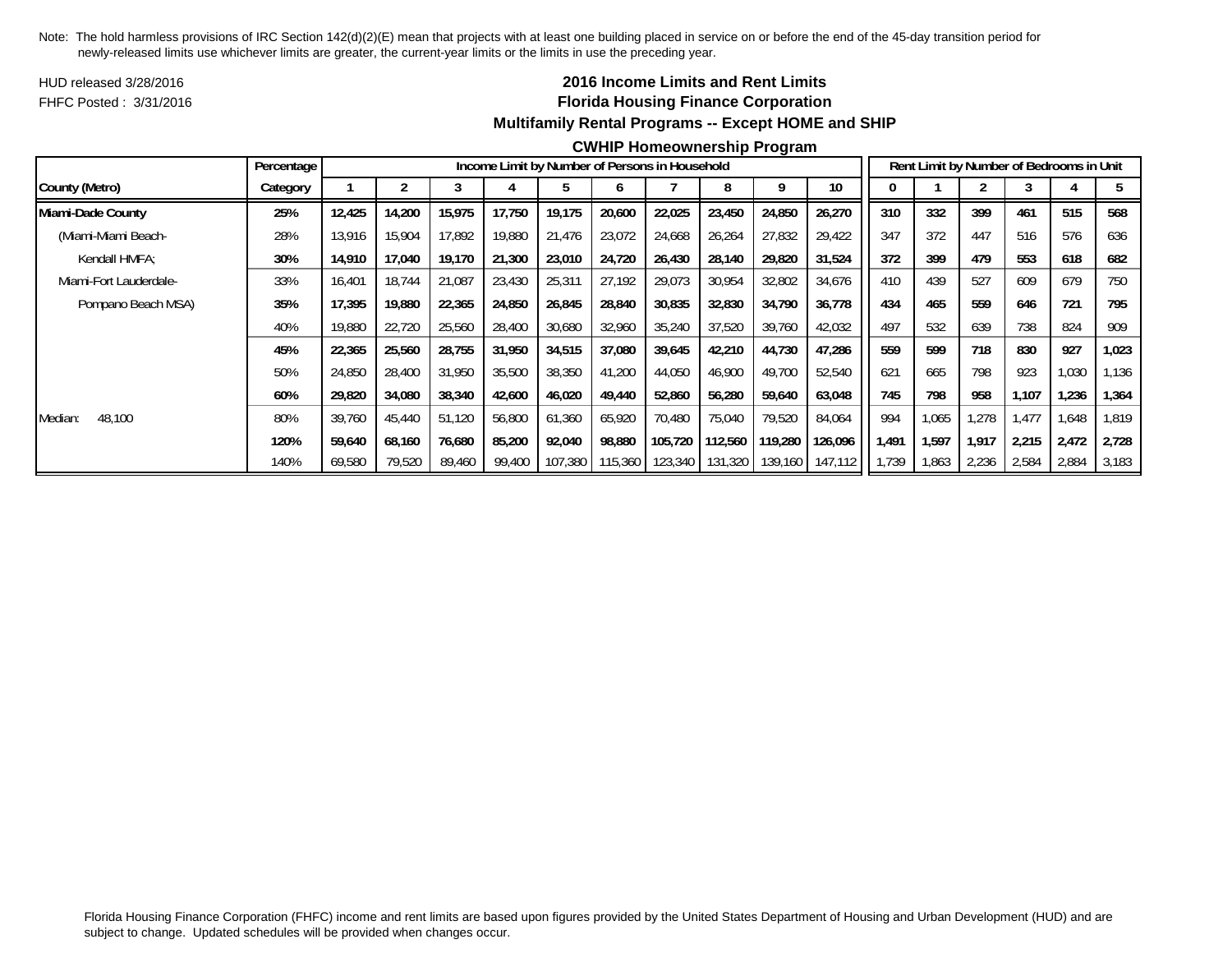HUD released 3/28/2016FHFC Posted : 3/31/2016

## **2016 Income Limits and Rent Limits Florida Housing Finance Corporation Multifamily Rental Programs -- Except HOME and SHIP**

### **CWHIP Homeownership Program**

|                      |                            | Percentage |              |                |         |         |         |         | Income Limit by Number of Persons in Household |         |         |         |       |       | Rent Limit by Number of Bedrooms in Unit |       |       |       |
|----------------------|----------------------------|------------|--------------|----------------|---------|---------|---------|---------|------------------------------------------------|---------|---------|---------|-------|-------|------------------------------------------|-------|-------|-------|
| County (Metro)       |                            | Category   | $\mathbf{1}$ | $\overline{2}$ | 3       | 4       | 5       | 6       | $\overline{7}$                                 | 8       | 9       | 10      | 0     |       | $\overline{2}$                           | 3     | 4     | 5     |
| <b>Monroe County</b> |                            | 25%        | 15,050       | 17,200         | 19,350  | 21,475  | 23,200  | 24,925  | 26,650                                         | 28,350  | 30,065  | 31,783  | 376   | 403   | 483                                      | 558   | 623   | 687   |
|                      |                            | 28%        | 16,856       | 19,264         | 21,672  | 24,052  | 25,984  | 27,916  | 29,848                                         | 31,752  | 33,673  | 35,597  | 421   | 451   | 541                                      | 625   | 697   | 770   |
|                      |                            | 30%        | 18,060       | 20,640         | 23,220  | 25,770  | 27,840  | 29,910  | 31,980                                         | 34,020  | 36,078  | 38,140  | 451   | 483   | 580                                      | 670   | 747   | 825   |
|                      |                            | 33%        | 19,866       | 22,704         | 25,542  | 28,347  | 30,624  | 32,901  | 35,178                                         | 37,422  | 39,686  | 41,954  | 496   | 532   | 638                                      | 737   | 822   | 907   |
|                      |                            | 35%        | 21,070       | 24,080         | 27,090  | 30,065  | 32,480  | 34,895  | 37,310                                         | 39,690  | 42,091  | 44,496  | 526   | 564   | 677                                      | 781   | 872   | 962   |
|                      |                            | 40%        | 24,080       | 27,520         | 30,960  | 34,360  | 37,120  | 39,880  | 42,640                                         | 45,360  | 48,104  | 50,853  | 602   | 645   | 774                                      | 893   | 997   | 1,100 |
|                      |                            | 45%        | 27,090       | 30,960         | 34,830  | 38,655  | 41,760  | 44,865  | 47,970                                         | 51,030  | 54,117  | 57,209  | 677   | 725   | 870                                      | 1,005 | 1,121 | 1,237 |
|                      |                            | 50%        | 30,100       | 34,400         | 38,700  | 42,950  | 46,400  | 49.850  | 53,300                                         | 56,700  | 60,130  | 63,566  | 752   | 806   | 967                                      | 1,116 | 1,246 | 1,375 |
|                      |                            | 60%        | 36,120       | 41,280         | 46,440  | 51,540  | 55,680  | 59,820  | 63,960                                         | 68,040  | 72,156  | 76,279  | 903   | 967   | 1,161                                    | 1,340 | 1,495 | 1,650 |
| Median:              | 72,500                     | 80%        | 48,160       | 55,040         | 61,920  | 68,720  | 74,240  | 79,760  | 85,280                                         | 90,720  | 96,208  | 101,706 | 1,204 | 1,290 | 1,548                                    | 1,787 | 1,994 | 2,200 |
|                      |                            | 120%       | 72,240       | 82,560         | 92,880  | 103,080 | 111,360 | 119,640 | 127,920                                        | 136,080 | 144,312 | 152,558 | 1,806 | 1,935 | 2,322                                    | 2,680 | 2,991 | 3,300 |
|                      |                            | 140%       | 84,280       | 96,320         | 108,360 | 120,260 | 129,920 | 139,580 | 149,240                                        | 158,760 | 168,364 | 177,985 | 2,107 | 2,257 | 2,709                                    | 3,127 | 3,489 | 3,850 |
|                      |                            | 150%       | 90,300       | 103,200        | 116,100 | 128,850 | 139,200 | 149,550 | 159,900                                        | 170,100 | 180,390 | 190,698 | 2,257 | 2,418 | 2,902                                    | 3,350 | 3,738 | 4,125 |
|                      | <b>HERA Special Limits</b> | 25% - HS   | 15,300       | 17,475         | 19,650  | 21,825  | 23,575  | 25,325  | 27,075                                         | 28,825  | 30,555  | 32,301  | 382   | 409   | 491                                      | 567   | 633   | 698   |
|                      | per Section 142(d)(2)(E)   | 28% - HS   | 17,136       | 19,572         | 22,008  | 24,444  | 26,404  | 28,364  | 30,324                                         | 32,284  | 34,222  | 36,177  | 428   | 458   | 550                                      | 635   | 709   | 782   |
|                      | (est. 2016)                | 30% - HS   | 18,360       | 20,970         | 23,580  | 26,190  | 28,290  | 30,390  | 32,490                                         | 34,590  | 36,666  | 38,761  | 459   | 491   | 589                                      | 681   | 759   | 838   |
|                      | For use by projects that   | 33% - HS   | 20,196       | 23,067         | 25,938  | 28,809  | 31,119  | 33,429  | 35,739                                         | 38,049  | 40,333  | 42,637  | 504   | 540   | 648                                      | 749   | 835   | 922   |
|                      | placed in service at least | 35% - HS   | 21,420       | 24,465         | 27,510  | 30,555  | 33,005  | 35,455  | 37,905                                         | 40,355  | 42,777  | 45,221  | 535   | 573   | 687                                      | 794   | 886   | 978   |
|                      | one building on or         | 40% - HS   | 24,480       | 27,960         | 31,440  | 34,920  | 37,720  | 40,520  | 43,320                                         | 46,120  | 48,888  | 51,682  | 612   | 655   | 786                                      | 908   | 1,013 | 1,118 |
|                      | before 12/31/2008          | 45% - HS   | 27,540       | 31,455         | 35,370  | 39,285  | 42,435  | 45,585  | 48,735                                         | 51,885  | 54,999  | 58,142  | 688   | 737   | 884                                      | 1,021 | 1,139 | 1,257 |
|                      |                            | 50% - HS   | 30,600       | 34,950         | 39,300  | 43,650  | 47,150  | 50,650  | 54,150                                         | 57,650  | 61,110  | 64,602  | 765   | 819   | 982                                      | 1,135 | 1,266 | 1,397 |
|                      |                            | 60% - HS   | 36,720       | 41,940         | 47,160  | 52,380  | 56,580  | 60,780  | 64,980                                         | 69,180  | 73,332  | 77,522  | 918   | 983   | 1,179                                    | 1,362 | 1,519 | 1,677 |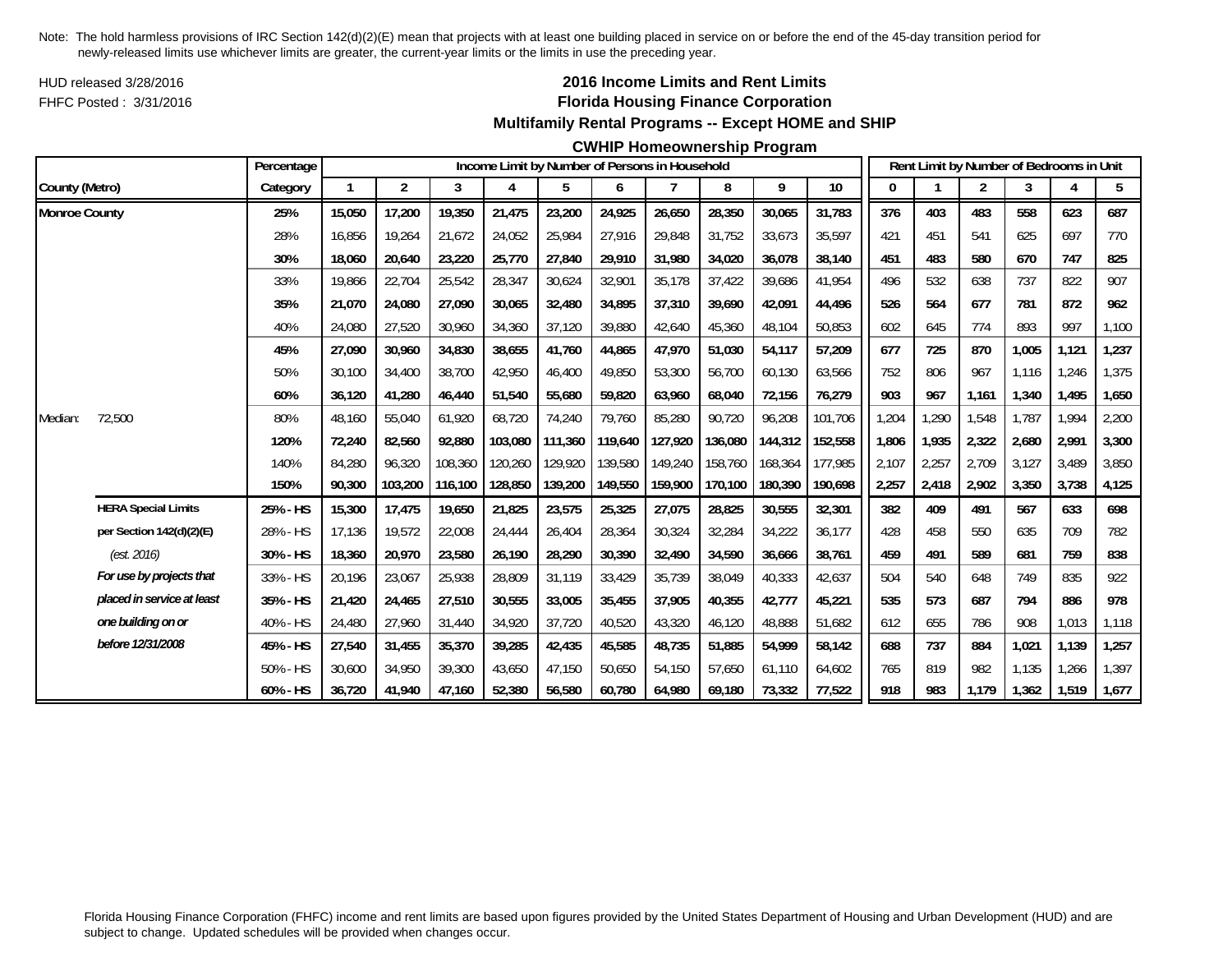HUD released 3/28/2016FHFC Posted : 3/31/2016

## **2016 Income Limits and Rent Limits Florida Housing Finance Corporation Multifamily Rental Programs -- Except HOME and SHIP**

#### **CWHIP Homeownership Program**

|                      |                            | Percentage |        |                |        |        | Income Limit by Number of Persons in Household |         |                |         |         |         |       |       |                | Rent Limit by Number of Bedrooms in Unit |       |       |
|----------------------|----------------------------|------------|--------|----------------|--------|--------|------------------------------------------------|---------|----------------|---------|---------|---------|-------|-------|----------------|------------------------------------------|-------|-------|
| County (Metro)       |                            | Category   | 1      | $\overline{2}$ | 3      | 4      | 5                                              | 6       | $\overline{7}$ | 8       | 9       | $10$    | 0     |       | $\overline{2}$ | 3                                        |       | 5     |
| <b>Nassau County</b> |                            | 25%        | 11,375 | 13,000         | 14,625 | 16,225 | 17,525                                         | 18,825  | 20,125         | 21,425  | 22,715  | 24,013  | 284   | 304   | 365            | 421                                      | 470   | 519   |
|                      | (Jacksonville MSA)         | 28%        | 12,740 | 14,560         | 16,380 | 18,172 | 19,628                                         | 21,084  | 22,540         | 23,996  | 25,441  | 26,895  | 318   | 341   | 409            | 472                                      | 527   | 581   |
|                      |                            | 30%        | 13,650 | 15,600         | 17,550 | 19,470 | 21,030                                         | 22,590  | 24,150         | 25,710  | 27,258  | 28,816  | 341   | 365   | 438            | 506                                      | 564   | 623   |
|                      |                            | 33%        | 15,015 | 17,160         | 19,305 | 21,417 | 23,133                                         | 24,849  | 26,565         | 28,281  | 29,984  | 31,697  | 375   | 402   | 482            | 556                                      | 621   | 685   |
|                      |                            | 35%        | 15.925 | 18,200         | 20.475 | 22,715 | 24,535                                         | 26,355  | 28.175         | 29.995  | 31,801  | 33,618  | 398   | 426   | 511            | 590                                      | 658   | 727   |
|                      |                            | 40%        | 18,200 | 20,800         | 23,400 | 25,960 | 28,040                                         | 30,120  | 32,200         | 34,280  | 36,344  | 38,421  | 455   | 487   | 585            | 675                                      | 753   | 831   |
|                      |                            | 45%        | 20.475 | 23,400         | 26,325 | 29,205 | 31,545                                         | 33,885  | 36,225         | 38,565  | 40,887  | 43,223  | 511   | 548   | 658            | 759                                      | 847   | 934   |
|                      |                            | 50%        | 22,750 | 26,000         | 29,250 | 32,450 | 35,050                                         | 37,650  | 40,250         | 42,850  | 45,430  | 48,026  | 568   | 609   | 731            | 843                                      | 941   | 1,038 |
|                      |                            | 60%        | 27,300 | 31,200         | 35,100 | 38,940 | 42,060                                         | 45,180  | 48,300         | 51,420  | 54,516  | 57,631  | 682   | 731   | 877            | 1,012                                    | 1,129 | 1,246 |
| Median:              | 64.900                     | 80%        | 36,400 | 41,600         | 46,800 | 51,920 | 56,080                                         | 60,240  | 64,400         | 68,560  | 72,688  | 76,842  | 910   | 975   | 1,170          | 1,350                                    | 1,506 | 1,662 |
|                      |                            | 120%       | 54,600 | 62.400         | 70,200 | 77.880 | 84,120                                         | 90.360  | 96.600         | 102.840 | 109,032 | 115,262 | 1,365 | 1.462 | 1.755          | 2,025                                    | 2,259 | 2,493 |
|                      |                            | 140%       | 63,700 | 72,800         | 81,900 | 90,860 | 98,140                                         | 105,420 | 112,700        | 119,980 | 127,204 | 134,473 | 1,592 | 1,706 | 2,047          | 2,362                                    | 2,635 | 2,908 |
|                      | <b>HERA Special Limits</b> | 25% - HS   | 11,800 | 13,475         | 15,150 | 16,825 | 18,175                                         | 19,525  | 20,875         | 22,225  | 23,555  | 24,901  | 295   | 315   | 378            | 437                                      | 488   | 538   |
|                      | per Section 142(d)(2)(E)   | 28% - HS   | 13,216 | 15,092         | 16,968 | 18,844 | 20,356                                         | 21,868  | 23,380         | 24,892  | 26,382  | 27,889  | 330   | 353   | 424            | 490                                      | 546   | 603   |
|                      | (est. 2013)                | 30% - HS   | 14,160 | 16,170         | 18,180 | 20,190 | 21,810                                         | 23,430  | 25,050         | 26,670  | 28,266  | 29,881  | 354   | 379   | 454            | 525                                      | 585   | 646   |
|                      | For use by projects that   | 33% - HS   | 15,576 | 17,787         | 19,998 | 22,209 | 23,991                                         | 25,773  | 27,555         | 29,337  | 31,093  | 32,869  | 389   | 417   | 499            | 577                                      | 644   | 711   |
|                      | placed in service at least | 35% - HS   | 16,520 | 18,865         | 21,210 | 23,555 | 25,445                                         | 27,335  | 29,225         | 31,115  | 32,977  | 34,861  | 413   | 442   | 530            | 612                                      | 683   | 754   |
|                      | one building on or         | 40% - HS   | 18,880 | 21,560         | 24,240 | 26,920 | 29,080                                         | 31,240  | 33,400         | 35,560  | 37,688  | 39,842  | 472   | 505   | 606            | 700                                      | 781   | 862   |
|                      | before 12/31/2008          | 45% - HS   | 21,240 | 24,255         | 27,270 | 30,285 | 32,715                                         | 35,145  | 37,575         | 40,005  | 42,399  | 44,822  | 531   | 568   | 681            | 787                                      | 878   | 969   |
|                      |                            | 50% - HS   | 23,600 | 26,950         | 30,300 | 33,650 | 36,350                                         | 39,050  | 41,750         | 44,450  | 47,110  | 49,802  | 590   | 631   | 757            | 875                                      | 976   | 1,077 |
|                      |                            | 60% - HS   | 28.320 | 32,340         | 36,360 | 40,380 | 43,620                                         | 46,860  | 50.100         | 53,340  | 56,532  | 59,762  | 708   | 758   | 909            | 1,050                                    | 1,171 | 1,293 |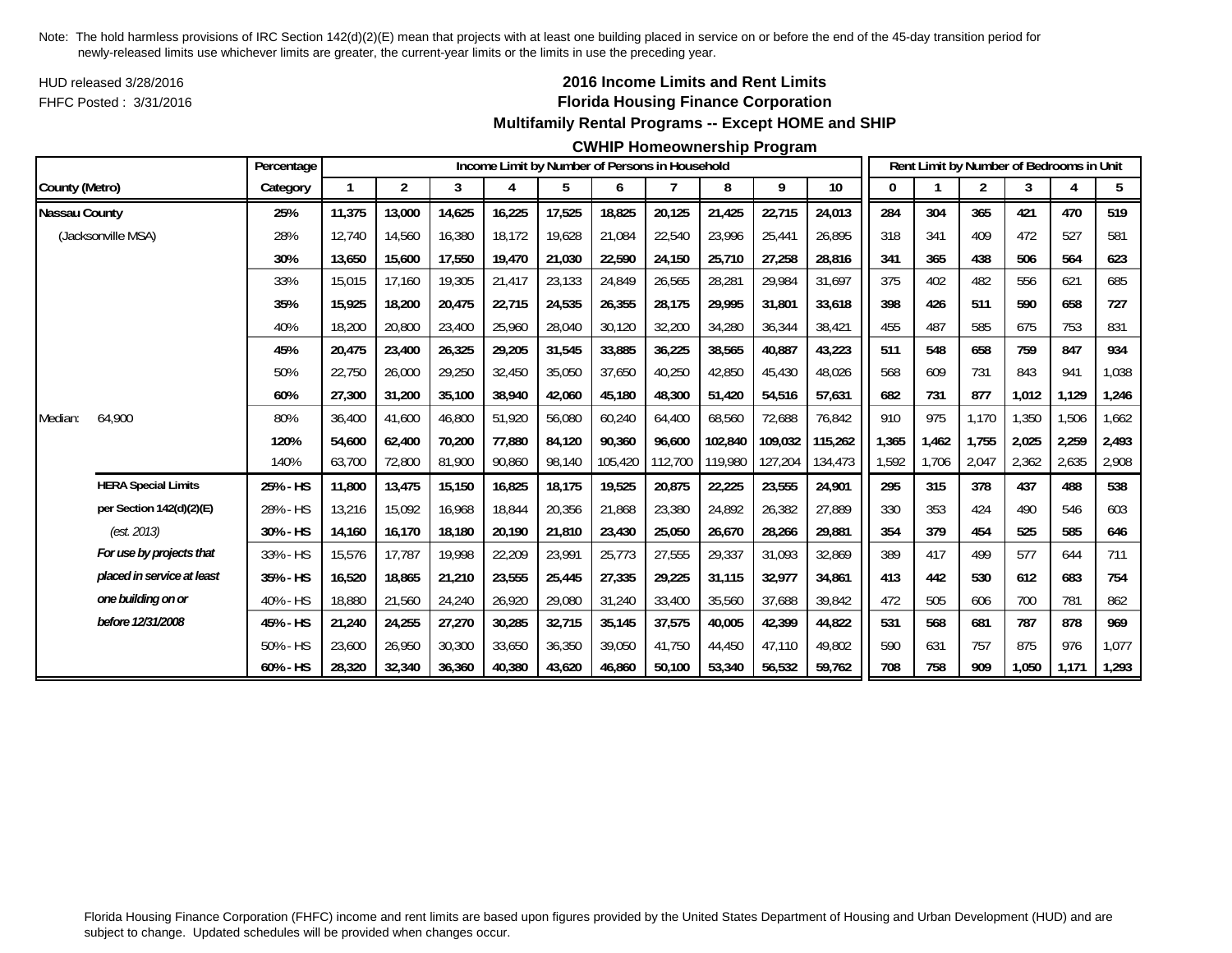HUD released 3/28/2016FHFC Posted : 3/31/2016

## **2016 Income Limits and Rent Limits Florida Housing Finance Corporation Multifamily Rental Programs -- Except HOME and SHIP**

#### **CWHIP Homeownership Program**

|                               | Percentage |        |        |        |        | Income Limit by Number of Persons in Household |         |        |                         |         |                 |       |       |       |       | Rent Limit by Number of Bedrooms in Unit |       |
|-------------------------------|------------|--------|--------|--------|--------|------------------------------------------------|---------|--------|-------------------------|---------|-----------------|-------|-------|-------|-------|------------------------------------------|-------|
| County (Metro)                | Category   |        |        |        |        |                                                |         |        |                         |         | 10 <sup>°</sup> |       |       |       |       |                                          |       |
| Okaloosa County               | 25%        | 11,150 | 12,750 | 14,350 | 15,925 | 17,200                                         | 18,475  | 19,750 | 21,025                  | 22,295  | 23,569          | 278   | 298   | 358   | 414   | 461                                      | 509   |
| (Crestview-Fort Walton Beach- | 28%        | 12,488 | 14,280 | 16,072 | 17,836 | 19,264                                         | 20,692  | 22,120 | 23,548                  | 24,970  | 26,397          | 312   | 334   | 401   | 463   | 517                                      | 570   |
| Destin MSA)                   | 30%        | 13,380 | 15,300 | 17,220 | 19,110 | 20,640                                         | 22,170  | 23,700 | 25,230                  | 26,754  | 28,283          | 334   | 358   | 430   | 496   | 554                                      | 611   |
|                               | 33%        | 14,718 | 16,830 | 18,942 | 21,021 | 22,704                                         | 24,387  | 26,070 | 27,753                  | 29,429  | 31,111          | 367   | 394   | 473   | 546   | 609                                      | 672   |
|                               | 35%        | 15,610 | 17,850 | 20,090 | 22,295 | 24,080                                         | 25,865  | 27,650 | 29,435                  | 31,213  | 32,997          | 390   | 418   | 502   | 579   | 646                                      | 713   |
|                               | 40%        | 17,840 | 20,400 | 22,960 | 25,480 | 27,520                                         | 29,560  | 31,600 | 33,640                  | 35,672  | 37,710          | 446   | 478   | 574   | 662   | 739                                      | 815   |
|                               | 45%        | 20,070 | 22,950 | 25,830 | 28,665 | 30,960                                         | 33,255  | 35,550 | 37.845                  | 40,131  | 42,424          | 501   | 537   | 645   | 745   | 831                                      | 917   |
|                               | 50%        | 22,300 | 25,500 | 28,700 | 31,850 | 34,400                                         | 36,950  | 39,500 | 42,050                  | 44,590  | 47,138          | 557   | 597   | 717   | 828   | 923                                      | 1,019 |
|                               | 60%        | 26,760 | 30,600 | 34,440 | 38,220 | 41,280                                         | 44,340  | 47,400 | 50,460                  | 53,508  | 56,566          | 669   | 717   | 861   | 993   | 1,108                                    | 1,223 |
| 63,700<br>Median:             | 80%        | 35,680 | 40,800 | 45,920 | 50,960 | 55,040                                         | 59,120  | 63,200 | 67,280                  | 71,344  | 75,421          | 892   | 956   | 1.148 | .325  | 1,478                                    | 1,631 |
|                               | 120%       | 53,520 | 61,200 | 68,880 | 76,440 | 82,560                                         | 88,680  | 94,800 | 100,920                 | 107,016 | 113,131         | 1,338 | 1,434 | 1,722 | 1.987 | 2,217                                    | 2,446 |
|                               | 140%       | 62,440 | 71,400 | 80,360 | 89,180 | 96,320                                         | 103,460 |        | 110,600 117,740 124,852 |         | 131,986         | 1,561 | 1,673 | 2,009 | 2,318 | 2,586                                    | 2,854 |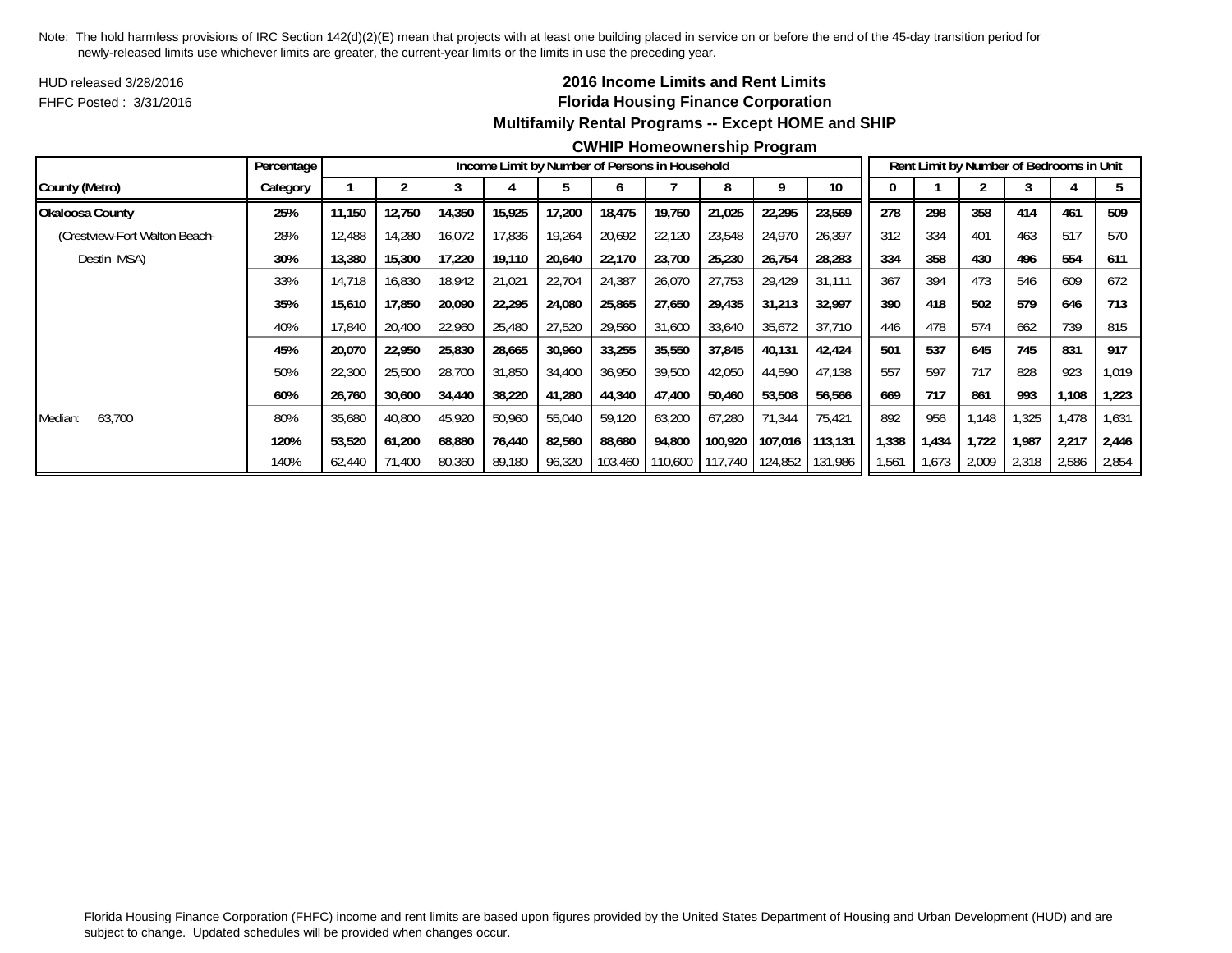HUD released 3/28/2016FHFC Posted : 3/31/2016

## **2016 Income Limits and Rent Limits Florida Housing Finance Corporation Multifamily Rental Programs -- Except HOME and SHIP**

### **CWHIP Homeownership Program**

|                |                            | Percentage |        |                |        |        | Income Limit by Number of Persons in Household |        |        |        |        |        |       |       | Rent Limit by Number of Bedrooms in Unit |       |       |       |
|----------------|----------------------------|------------|--------|----------------|--------|--------|------------------------------------------------|--------|--------|--------|--------|--------|-------|-------|------------------------------------------|-------|-------|-------|
| County (Metro) |                            | Category   |        | $\overline{2}$ | 3      | 4      | 5                                              | 6      |        | 8      | 9      | 10     | 0     |       | 2                                        | 3     | 4     | 5     |
|                | <b>Okeechobee County</b>   | 25%        | 7.950  | 9.100          | 10,225 | 11,350 | 12,275                                         | 13,175 | 14,075 | 15,000 | 15,890 | 16,798 | 198   | 213   | 255                                      | 295   | 329   | 363   |
|                |                            | 28%        | 8.904  | 10.192         | 11,452 | 12,712 | 13,748                                         | 14,756 | 15,764 | 16,800 | 17,797 | 18,814 | 222   | 238   | 286                                      | 330   | 368   | 407   |
|                |                            | 30%        | 9,540  | 10,920         | 12,270 | 13,620 | 14,730                                         | 15,810 | 16,890 | 18,000 | 19,068 | 20,158 | 238   | 255   | 306                                      | 354   | 395   | 436   |
|                |                            | 33%        | 10,494 | 12,012         | 13,497 | 14,982 | 16,203                                         | 17,391 | 18,579 | 19,800 | 20,975 | 22,173 | 262   | 281   | 337                                      | 389   | 434   | 479   |
|                |                            | 35%        | 11,130 | 12,740         | 14,315 | 15,890 | 17,185                                         | 18,445 | 19,705 | 21,000 | 22,246 | 23,517 | 278   | 298   | 357                                      | 413   | 461   | 508   |
|                |                            | 40%        | 12,720 | 14,560         | 16,360 | 18,160 | 19,640                                         | 21,080 | 22,520 | 24,000 | 25,424 | 26,877 | 318   | 341   | 409                                      | 472   | 527   | 581   |
|                |                            | 45%        | 14,310 | 16,380         | 18,405 | 20,430 | 22,095                                         | 23,715 | 25,335 | 27,000 | 28,602 | 30,236 | 357   | 383   | 460                                      | 531   | 592   | 654   |
|                |                            | 50%        | 15,900 | 18,200         | 20,450 | 22,700 | 24,550                                         | 26,350 | 28,150 | 30,000 | 31,780 | 33,596 | 397   | 426   | 511                                      | 590   | 658   | 726   |
|                |                            | 60%        | 19,080 | 21,840         | 24,540 | 27,240 | 29,460                                         | 31,620 | 33,780 | 36,000 | 38,136 | 40,315 | 477   | 511   | 613                                      | 708   | 790   | 872   |
| Median:        | 44,300                     | 80%        | 25,440 | 29,120         | 32,720 | 36,320 | 39,280                                         | 42,160 | 45,040 | 48,000 | 50,848 | 53,754 | 636   | 682   | 818                                      | 945   | 1,054 | 1,163 |
|                |                            | 120%       | 38,160 | 43,680         | 49.080 | 54,480 | 58,920                                         | 63,240 | 67.560 | 72,000 | 76,272 | 80,630 | 954   | 1,023 | 1,227                                    | 1.417 | 1,581 | 1,744 |
|                |                            | 140%       | 44,520 | 50,960         | 57,260 | 63,560 | 68,740                                         | 73,780 | 78,820 | 84,000 | 88,984 | 94,069 | 1,113 | 1,193 | 1,431                                    | 1,653 | 1,844 | 2,035 |
|                | <b>HERA Special Limits</b> | 25% - HS   | 8,725  | 9,975          | 11,225 | 12,450 | 13,450                                         | 14,450 | 15,450 | 16,450 | 17,430 | 18,426 | 218   | 233   | 280                                      | 323   | 361   | 398   |
|                | per Section 142(d)(2)(E)   | 28% - HS   | 9,772  | 11,172         | 12,572 | 13,944 | 15,064                                         | 16,184 | 17,304 | 18,424 | 19,522 | 20,637 | 244   | 261   | 314                                      | 362   | 404   | 446   |
|                | (est. 2014)                | 30% - HS   | 10.470 | 11.970         | 13,470 | 14.940 | 16,140                                         | 17,340 | 18,540 | 19.740 | 20,916 | 22,111 | 261   | 280   | 336                                      | 388   | 433   | 478   |
|                | For use by projects that   | 33% - HS   | 11,517 | 13,167         | 14,817 | 16,434 | 17,754                                         | 19,074 | 20,394 | 21,714 | 23,008 | 24,322 | 287   | 308   | 370                                      | 427   | 476   | 526   |
|                | placed in service at least | 35% - HS   | 12,215 | 13,965         | 15,715 | 17,430 | 18,830                                         | 20,230 | 21,630 | 23,030 | 24,402 | 25,796 | 305   | 327   | 392                                      | 453   | 505   | 558   |
|                | one building on or         | 40% - HS   | 13,960 | 15,960         | 17,960 | 19,920 | 21,520                                         | 23,120 | 24,720 | 26,320 | 27,888 | 29,482 | 349   | 374   | 449                                      | 518   | 578   | 638   |
|                | before 12/31/2008          | 45% - HS   | 15,705 | 17,955         | 20,205 | 22,410 | 24,210                                         | 26,010 | 27,810 | 29,610 | 31,374 | 33,167 | 392   | 420   | 505                                      | 582   | 650   | 717   |
|                |                            | 50% - HS   | 17.450 | 19.950         | 22,450 | 24,900 | 26,900                                         | 28,900 | 30,900 | 32,900 | 34,860 | 36,852 | 436   | 467   | 561                                      | 647   | 722   | 797   |
|                |                            | 60% - HS   | 20,940 | 23,940         | 26,940 | 29,880 | 32,280                                         | 34,680 | 37,080 | 39,480 | 41,832 | 44,222 | 523   | 561   | 673                                      | 777   | 867   | 957   |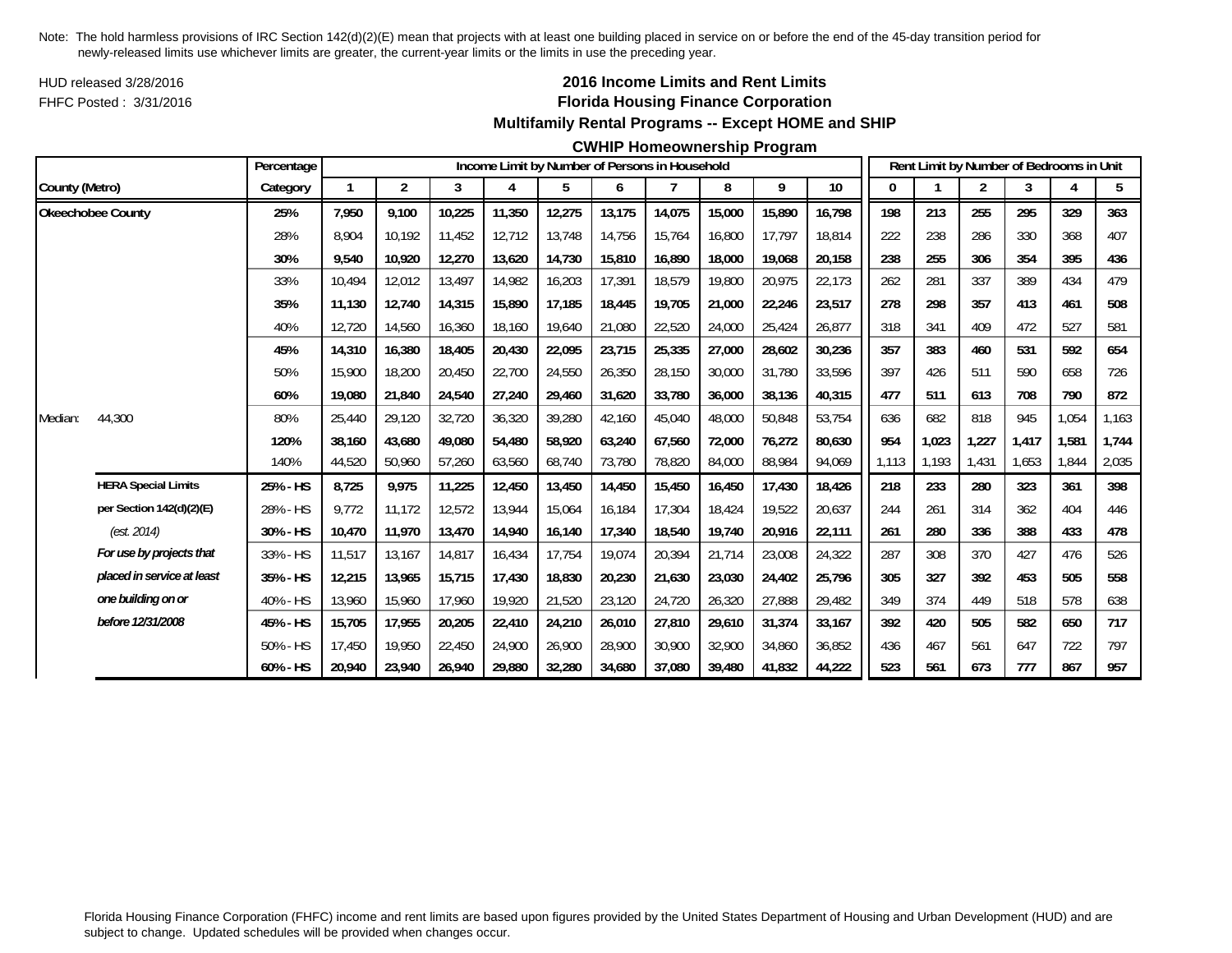HUD released 3/28/2016FHFC Posted : 3/31/2016

### **2016 Income Limits and Rent Limits Florida Housing Finance Corporation Multifamily Rental Programs -- Except HOME and SHIP**

#### **CWHIP Homeownership Program**

|                      |                            | Percentage |             |        |        |        |        |        | Income Limit by Number of Persons in Household |         |         |         |       |       |       | Rent Limit by Number of Bedrooms in Unit |       |       |
|----------------------|----------------------------|------------|-------------|--------|--------|--------|--------|--------|------------------------------------------------|---------|---------|---------|-------|-------|-------|------------------------------------------|-------|-------|
| County (Metro)       |                            | Category   | $\mathbf 1$ | 2      | 3      | 4      | 5      | 6      | 7                                              | 8       | 9       | 10      | 0     |       | 2     | 3                                        | 4     | 5     |
| <b>Orange County</b> |                            | 25%        | 10,250      | 11,700 | 13,175 | 14,625 | 15,800 | 16,975 | 18,150                                         | 19,325  | 20,475  | 21,645  | 256   | 274   | 329   | 380                                      | 424   | 468   |
|                      | (Orlando-Kissimmee-        | 28%        | 11,480      | 13,104 | 14.756 | 16,380 | 17,696 | 19,012 | 20,328                                         | 21,644  | 22.932  | 24.242  | 287   | 307   | 368   | 425                                      | 475   | 524   |
|                      | Sanford MSA)               | 30%        | 12,300      | 14,040 | 15,810 | 17,550 | 18,960 | 20,370 | 21,780                                         | 23,190  | 24,570  | 25,974  | 307   | 329   | 395   | 456                                      | 509   | 562   |
|                      |                            | 33%        | 13,530      | 15,444 | 17,391 | 19,305 | 20,856 | 22,407 | 23,958                                         | 25,509  | 27,027  | 28,571  | 338   | 362   | 434   | 502                                      | 560   | 618   |
|                      |                            | 35%        | 14,350      | 16,380 | 18,445 | 20,475 | 22,120 | 23,765 | 25,410                                         | 27,055  | 28,665  | 30,303  | 358   | 384   | 461   | 532                                      | 594   | 655   |
|                      |                            | 40%        | 16,400      | 18,720 | 21,080 | 23,400 | 25,280 | 27,160 | 29,040                                         | 30,920  | 32,760  | 34,632  | 410   | 439   | 527   | 608                                      | 679   | 749   |
|                      |                            | 45%        | 18,450      | 21,060 | 23,715 | 26,325 | 28,440 | 30,555 | 32,670                                         | 34,785  | 36,855  | 38,961  | 461   | 493   | 592   | 684                                      | 763   | 843   |
|                      |                            | 50%        | 20,500      | 23,400 | 26,350 | 29,250 | 31,600 | 33,950 | 36,300                                         | 38,650  | 40,950  | 43,290  | 512   | 548   | 658   | 760                                      | 848   | 936   |
|                      |                            | 55%        | 22,550      | 25,740 | 28,985 | 32,175 | 34,760 | 37,345 | 39,930                                         | 42,515  | 45,045  | 47,619  | 563   | 603   | 724   | 836                                      | 933   | 1,030 |
|                      |                            | 60%        | 24,600      | 28,080 | 31,620 | 35,100 | 37,920 | 40,740 | 43,560                                         | 46,380  | 49,140  | 51,948  | 615   | 658   | 790   | 912                                      | 1,018 | 1,124 |
| Median:              | 57,800                     | 80%        | 32,800      | 37,440 | 42,160 | 46,800 | 50,560 | 54,320 | 58.080                                         | 61.840  | 65,520  | 69,264  | 820   | 878   | 1,054 | 1,217                                    | 1,358 | 1,499 |
|                      |                            | 120%       | 49,200      | 56,160 | 63,240 | 70,200 | 75,840 | 81.480 | 87.120                                         | 92,760  | 98,280  | 103,896 | 1,230 | 1,317 | 1,581 | 1.825                                    | 2,037 | 2,248 |
|                      |                            | 140%       | 57,400      | 65,520 | 73,780 | 81,900 | 88,480 | 95,060 | 101,640                                        | 108,220 | 114,660 | 121,212 | 1,435 | 1,536 | 1,844 | 2,129                                    | 2,376 | 2,623 |
|                      | <b>HERA Special Limits</b> | 25% - HS   | 10,750      | 12,275 | 13,800 | 15,325 | 16,575 | 17,800 | 19,025                                         | 20,250  | 21,455  | 22,681  | 268   | 287   | 345   | 398                                      | 445   | 490   |
|                      | per Section 142(d)(2)(E)   | 28% - HS   | 12,040      | 13,748 | 15.456 | 17.164 | 18,564 | 19,936 | 21,308                                         | 22.680  | 24,030  | 25,403  | 301   | 322   | 386   | 446                                      | 498   | 549   |
|                      | (est. 2011)                | 30% - HS   | 12,900      | 14,730 | 16,560 | 18,390 | 19,890 | 21,360 | 22,830                                         | 24,300  | 25,746  | 27,217  | 322   | 345   | 414   | 478                                      | 534   | 589   |
|                      | For use by projects that   | 33% - HS   | 14,190      | 16,203 | 18,216 | 20,229 | 21,879 | 23,496 | 25,113                                         | 26,730  | 28,321  | 29,939  | 354   | 379   | 455   | 526                                      | 587   | 648   |
|                      | placed in service at least | 35% - HS   | 15,050      | 17,185 | 19,320 | 21,455 | 23,205 | 24,920 | 26,635                                         | 28,350  | 30,037  | 31,753  | 376   | 402   | 483   | 558                                      | 623   | 687   |
|                      | one building on or         | 40% - HS   | 17,200      | 19,640 | 22,080 | 24,520 | 26,520 | 28,480 | 30,440                                         | 32,400  | 34,328  | 36,290  | 430   | 460   | 552   | 638                                      | 712   | 785   |
|                      | before 12/31/2008          | 45% - HS   | 19,350      | 22,095 | 24,840 | 27,585 | 29,835 | 32,040 | 34,245                                         | 36,450  | 38,619  | 40,826  | 483   | 518   | 621   | 717                                      | 801   | 883   |
|                      |                            | 50% - HS   | 21,500      | 24,550 | 27,600 | 30,650 | 33,150 | 35,600 | 38,050                                         | 40,500  | 42,910  | 45,362  | 537   | 575   | 690   | 797                                      | 890   | 981   |
|                      |                            | 55% - HS   | 23,650      | 27,005 | 30,360 | 33,715 | 36,465 | 39,160 | 41,855                                         | 44,550  | 47,201  | 49,898  | 591   | 633   | 759   | 877                                      | 979   | 1,080 |
|                      |                            | 60% - HS   | 25,800      | 29,460 | 33,120 | 36,780 | 39,780 | 42,720 | 45,660                                         | 48,600  | 51,492  | 54,434  | 645   | 690   | 828   | 957                                      | 1,068 | 1,178 |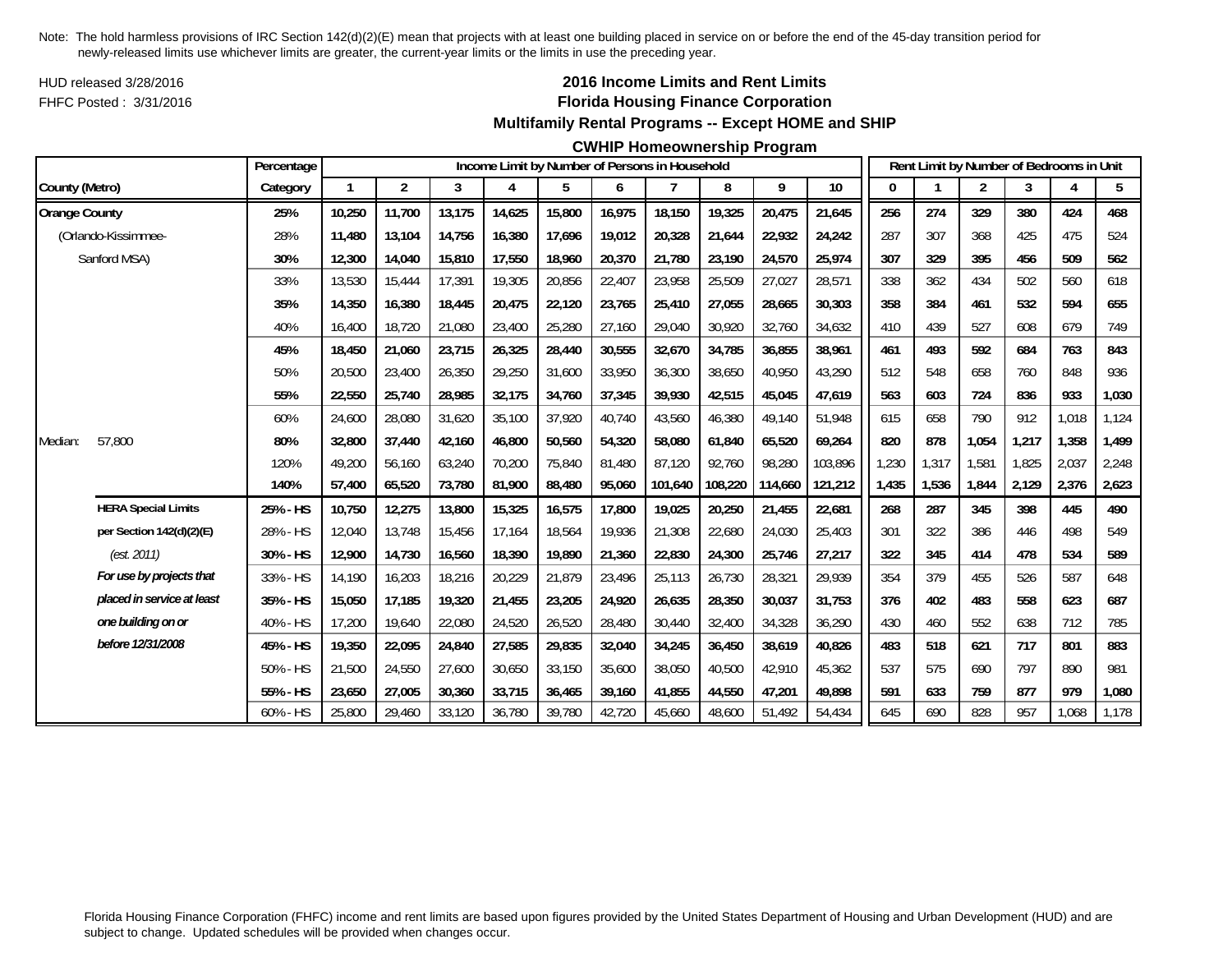HUD released 3/28/2016FHFC Posted : 3/31/2016

### **2016 Income Limits and Rent Limits Florida Housing Finance Corporation Multifamily Rental Programs -- Except HOME and SHIP**

#### **CWHIP Homeownership Program**

|                       |                            | Percentage |              |        |        |        |        |        | Income Limit by Number of Persons in Household |         |         |         |       |       |                |       | Rent Limit by Number of Bedrooms in Unit |       |
|-----------------------|----------------------------|------------|--------------|--------|--------|--------|--------|--------|------------------------------------------------|---------|---------|---------|-------|-------|----------------|-------|------------------------------------------|-------|
| County (Metro)        |                            | Category   | $\mathbf{1}$ | 2      | 3      | 4      | 5      | 6      |                                                | 8       | 9       | 10      | 0     |       | $\overline{2}$ | 3     |                                          | 5     |
| <b>Osceola County</b> |                            | 25%        | 10,250       | 11,700 | 13,175 | 14,625 | 15,800 | 16,975 | 18,150                                         | 19,325  | 20,475  | 21,645  | 256   | 274   | 329            | 380   | 424                                      | 468   |
|                       | (Orlando-Kissimmee-        | 28%        | 11,480       | 13,104 | 14,756 | 16,380 | 17,696 | 19,012 | 20,328                                         | 21,644  | 22,932  | 24,242  | 287   | 307   | 368            | 425   | 475                                      | 524   |
|                       | Sanford MSA)               | 30%        | 12,300       | 14,040 | 15,810 | 17,550 | 18,960 | 20,370 | 21,780                                         | 23,190  | 24,570  | 25,974  | 307   | 329   | 395            | 456   | 509                                      | 562   |
|                       |                            | 33%        | 13,530       | 15,444 | 17,391 | 19,305 | 20,856 | 22,407 | 23,958                                         | 25,509  | 27,027  | 28,571  | 338   | 362   | 434            | 502   | 560                                      | 618   |
|                       |                            | 35%        | 14,350       | 16,380 | 18,445 | 20,475 | 22,120 | 23,765 | 25,410                                         | 27.055  | 28,665  | 30,303  | 358   | 384   | 461            | 532   | 594                                      | 655   |
|                       |                            | 40%        | 16,400       | 18,720 | 21,080 | 23,400 | 25,280 | 27,160 | 29,040                                         | 30,920  | 32,760  | 34,632  | 410   | 439   | 527            | 608   | 679                                      | 749   |
|                       |                            | 45%        | 18,450       | 21,060 | 23,715 | 26,325 | 28,440 | 30,555 | 32,670                                         | 34,785  | 36,855  | 38,961  | 461   | 493   | 592            | 684   | 763                                      | 843   |
|                       |                            | 50%        | 20,500       | 23,400 | 26,350 | 29,250 | 31,600 | 33,950 | 36,300                                         | 38,650  | 40,950  | 43,290  | 512   | 548   | 658            | 760   | 848                                      | 936   |
|                       |                            | 60%        | 24,600       | 28,080 | 31,620 | 35,100 | 37,920 | 40,740 | 43,560                                         | 46,380  | 49,140  | 51,948  | 615   | 658   | 790            | 912   | 1,018                                    | 1,124 |
| Median:               | 57,800                     | 80%        | 32,800       | 37,440 | 42,160 | 46,800 | 50,560 | 54,320 | 58,080                                         | 61,840  | 65,520  | 69,264  | 820   | 878   | 1,054          | 1,217 | 1,358                                    | 1,499 |
|                       |                            | 120%       | 49,200       | 56,160 | 63,240 | 70,200 | 75,840 | 81.480 | 87.120                                         | 92,760  | 98,280  | 103,896 | 1,230 | 1,317 | 1,581          | 1,825 | 2,037                                    | 2,248 |
|                       |                            | 140%       | 57,400       | 65,520 | 73,780 | 81,900 | 88,480 | 95,060 | 101,640                                        | 108,220 | 114,660 | 121,212 | 1,435 | 1,536 | 1,844          | 2,129 | 2,376                                    | 2,623 |
|                       | <b>HERA Special Limits</b> | 25% - HS   | 10,750       | 12,275 | 13,800 | 15,325 | 16,575 | 17,800 | 19,025                                         | 20,250  | 21,455  | 22,681  | 268   | 287   | 345            | 398   | 445                                      | 490   |
|                       | per Section 142(d)(2)(E)   | 28% - HS   | 12,040       | 13.748 | 15.456 | 17,164 | 18,564 | 19,936 | 21,308                                         | 22,680  | 24,030  | 25.403  | 301   | 322   | 386            | 446   | 498                                      | 549   |
|                       | (est. 2011)                | 30% - HS   | 12,900       | 14,730 | 16,560 | 18,390 | 19,890 | 21,360 | 22,830                                         | 24,300  | 25,746  | 27,217  | 322   | 345   | 414            | 478   | 534                                      | 589   |
|                       | For use by projects that   | 33% - HS   | 14,190       | 16,203 | 18,216 | 20,229 | 21,879 | 23,496 | 25,113                                         | 26,730  | 28,321  | 29,939  | 354   | 379   | 455            | 526   | 587                                      | 648   |
|                       | placed in service at least | 35% - HS   | 15,050       | 17,185 | 19,320 | 21,455 | 23,205 | 24,920 | 26,635                                         | 28,350  | 30,037  | 31,753  | 376   | 402   | 483            | 558   | 623                                      | 687   |
|                       | one building on or         | 40% - HS   | 17,200       | 19,640 | 22,080 | 24,520 | 26,520 | 28,480 | 30,440                                         | 32,400  | 34,328  | 36,290  | 430   | 460   | 552            | 638   | 712                                      | 785   |
|                       | before 12/31/2008          | 45% - HS   | 19,350       | 22,095 | 24,840 | 27,585 | 29,835 | 32,040 | 34,245                                         | 36,450  | 38,619  | 40,826  | 483   | 518   | 621            | 717   | 801                                      | 883   |
|                       |                            | 50% - HS   | 21,500       | 24,550 | 27,600 | 30,650 | 33,150 | 35,600 | 38,050                                         | 40,500  | 42,910  | 45,362  | 537   | 575   | 690            | 797   | 890                                      | 981   |
|                       |                            | 60% - HS   | 25,800       | 29,460 | 33,120 | 36,780 | 39,780 | 42,720 | 45.660                                         | 48,600  | 51,492  | 54,434  | 645   | 690   | 828            | 957   | 1.068                                    | 1,178 |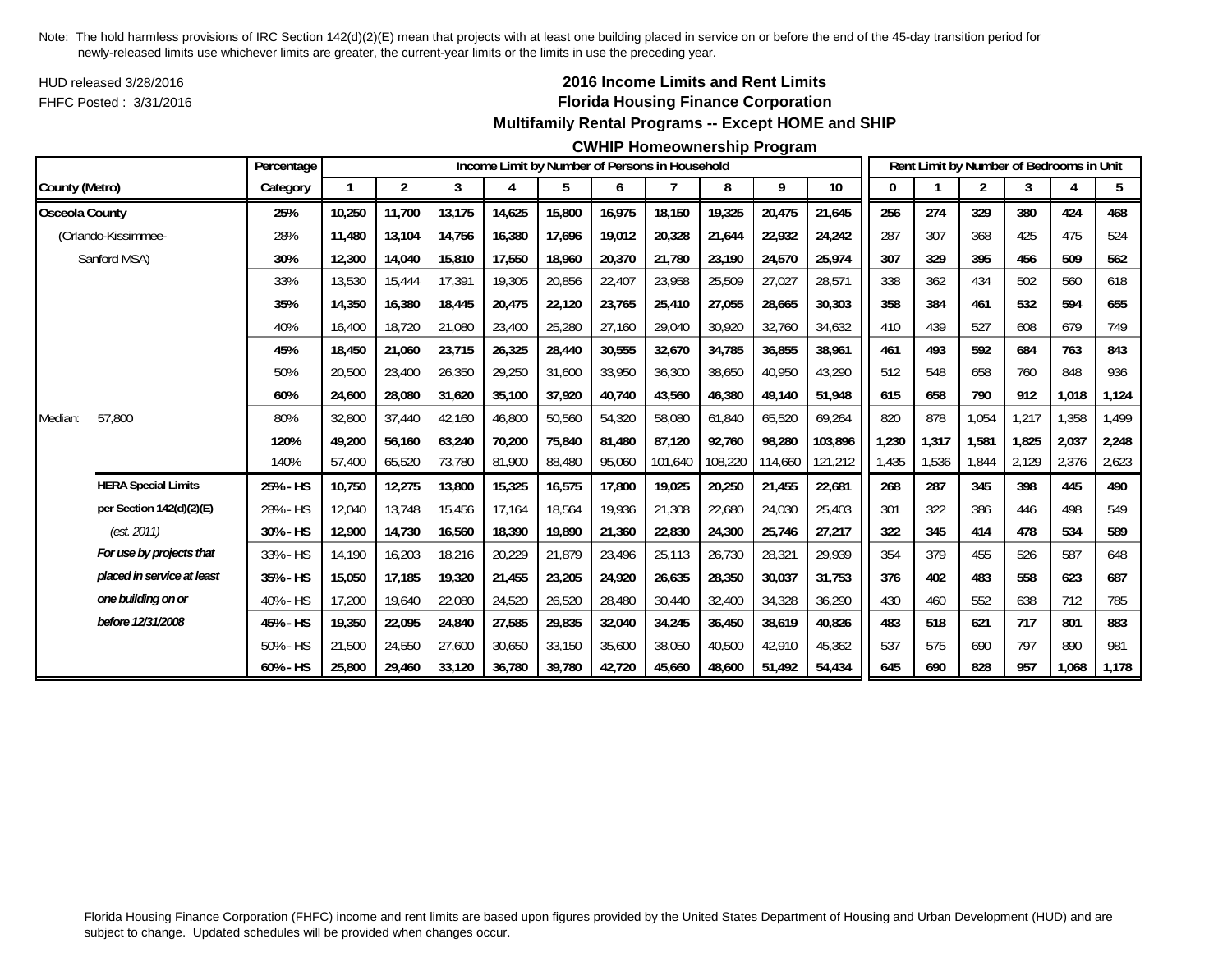HUD released 3/28/2016FHFC Posted : 3/31/2016

## **2016 Income Limits and Rent Limits Florida Housing Finance Corporation Multifamily Rental Programs -- Except HOME and SHIP**

#### **CWHIP Homeownership Program**

|                            | Percentage |        |                |        |         | Income Limit by Number of Persons in Household |         |         |         |         |         |       |       |                | Rent Limit by Number of Bedrooms in Unit |       |       |
|----------------------------|------------|--------|----------------|--------|---------|------------------------------------------------|---------|---------|---------|---------|---------|-------|-------|----------------|------------------------------------------|-------|-------|
| County (Metro)             | Category   | 1      | $\overline{2}$ | 3      | 4       | 5                                              | 6       | 7       | 8       | 9       | 10      | 0     |       | $\overline{2}$ | 3                                        | 4     | 5     |
| Palm Beach County          | 25%        | 11,775 | 13,450         | 15,125 | 16,800  | 18,150                                         | 19,500  | 20,850  | 22,200  | 23,520  | 24,864  | 294   | 315   | 378            | 436                                      | 487   | 538   |
| (West Palm Beach-          | 28%        | 13,188 | 15,064         | 16,940 | 18,816  | 20,328                                         | 21,840  | 23,352  | 24,864  | 26,342  | 27,848  | 329   | 353   | 423            | 489                                      | 546   | 602   |
| Boca Raton HMFA:           | 30%        | 14,130 | 16,140         | 18,150 | 20,160  | 21,780                                         | 23,400  | 25,020  | 26,640  | 28,224  | 29,837  | 353   | 378   | 453            | 524                                      | 585   | 645   |
| Miami-Fort Lauderdale-     | 33%        | 15,543 | 17,754         | 19,965 | 22,176  | 23,958                                         | 25,740  | 27,522  | 29,304  | 31,046  | 32,820  | 388   | 416   | 499            | 576                                      | 643   | 710   |
| Pompano Beach MSA)         | 35%        | 16.485 | 18,830         | 21,175 | 23,520  | 25,410                                         | 27,300  | 29,190  | 31,080  | 32,928  | 34,810  | 412   | 441   | 529            | 611                                      | 682   | 753   |
|                            | 40%        | 18,840 | 21,520         | 24,200 | 26,880  | 29,040                                         | 31,200  | 33,360  | 35,520  | 37,632  | 39,782  | 471   | 504   | 605            | 699                                      | 780   | 861   |
|                            | 45%        | 21,195 | 24,210         | 27,225 | 30,240  | 32,670                                         | 35,100  | 37,530  | 39,960  | 42,336  | 44,755  | 529   | 567   | 680            | 786                                      | 877   | 968   |
|                            | 50%        | 23,550 | 26,900         | 30,250 | 33,600  | 36,300                                         | 39,000  | 41.700  | 44,400  | 47,040  | 49.728  | 588   | 630   | 756            | 873                                      | 975   | 1,076 |
|                            | 60%        | 28,260 | 32,280         | 36,300 | 40,320  | 43,560                                         | 46,800  | 50,040  | 53,280  | 56,448  | 59,674  | 706   | 756   | 907            | 1,048                                    | 1,170 | 1,291 |
| 65,400<br>Median:          | 80%        | 37,680 | 43,040         | 48,400 | 53,760  | 58,080                                         | 62.400  | 66,720  | 71,040  | 75,264  | 79,565  | 942   | 1,009 | 1,210          | 1,398                                    | 1,560 | 1,722 |
|                            | 120%       | 56,520 | 64,560         | 72,600 | 80,640  | 87,120                                         | 93,600  | 100.080 | 106,560 | 112,896 | 119,347 | 1,413 | 1,513 | 1,815          | 2,097                                    | 2,340 | 2,583 |
|                            | 140%       | 65,940 | 75,320         | 84,700 | 94,080  | 101,640                                        | 109,200 | 116,760 | 124,320 | 131,712 | 139,238 | ,648  | 1,765 | 2,117          | 2,446                                    | 2,730 | 3,013 |
| <b>HERA Special Limits</b> | 25% - HS   | 13,325 | 15,225         | 17,125 | 19,025  | 20,550                                         | 22,075  | 23,600  | 25,125  | 26,635  | 28,157  | 333   | 356   | 428            | 494                                      | 551   | 609   |
| per Section 142(d)(2)(E)   | 28% - HS   | 14,924 | 17,052         | 19,180 | 21,308  | 23,016                                         | 24,724  | 26,432  | 28,140  | 29,831  | 31,536  | 373   | 399   | 479            | 554                                      | 618   | 682   |
| (est. 2012)                | 30% - HS   | 15,990 | 18,270         | 20,550 | 22,830  | 24,660                                         | 26,490  | 28,320  | 30,150  | 31,962  | 33,788  | 399   | 428   | 513            | 593                                      | 662   | 730   |
| For use by projects that   | 33% - HS   | 17,589 | 20,097         | 22,605 | 25,113  | 27,126                                         | 29,139  | 31,152  | 33,165  | 35,158  | 37,167  | 439   | 471   | 565            | 652                                      | 728   | 803   |
| placed in service at least | 35% - HS   | 18.655 | 21.315         | 23.975 | 26.635  | 28.770                                         | 30.905  | 33.040  | 35.175  | 37.289  | 39.420  | 466   | 499   | 599            | 692                                      | 772   | 852   |
| one building on or         | 40% - HS   | 21,320 | 24,360         | 27,400 | 30,440  | 32,880                                         | 35,320  | 37,760  | 40,200  | 42,616  | 45,051  | 533   | 571   | 685            | 791                                      | 883   | 974   |
| before 12/31/2008          | 45% - HS   | 23,985 | 27,405         | 30,825 | 34,245  | 36,990                                         | 39.735  | 42,480  | 45,225  | 47,943  | 50,683  | 599   | 642   | 770            | 890                                      | 993   | 1,096 |
|                            | 50% - HS   | 26,650 | 30,450         | 34,250 | 38,050  | 41,100                                         | 44,150  | 47,200  | 50,250  | 53,270  | 56,314  | 666   | 713   | 856            | 989                                      | 1,103 | 1,218 |
|                            | 60% - HS   | 31,980 | 36.540         | 41,100 | 45,660  | 49.320                                         | 52.980  | 56.640  | 60,300  | 63,924  | 67,577  | 799   | 856   | 1,027          | 1,187                                    | 1.324 | 1,461 |
|                            | 140% - HS  | 74,620 | 85,260         | 95,900 | 106,540 | 115,080                                        | 123,620 | 132,160 | 140,700 | 149,156 | 157,679 | ,865  | 1,998 | 2,397          | 2,770                                    | 3,090 | 3,410 |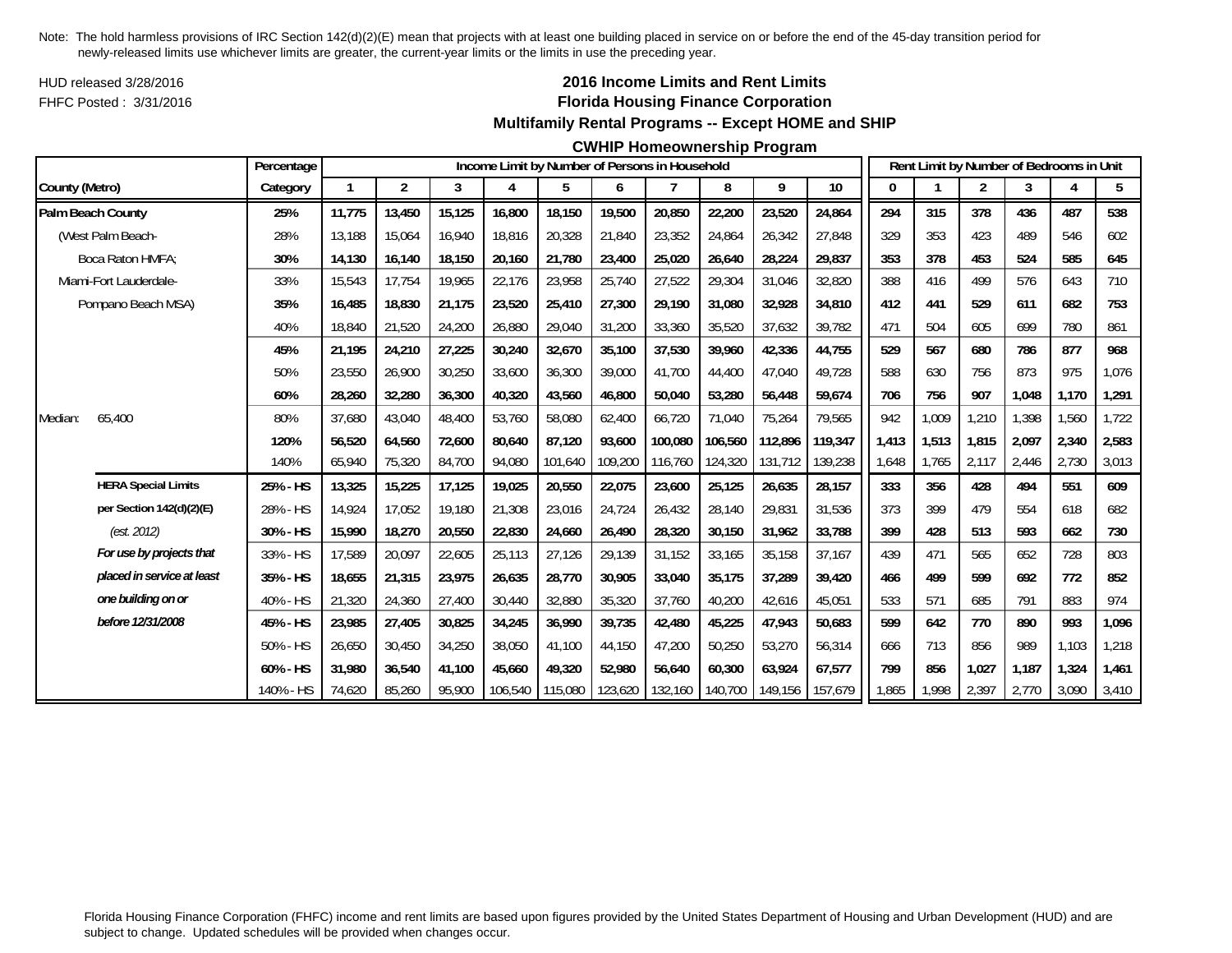HUD released 3/28/2016FHFC Posted : 3/31/2016

## **2016 Income Limits and Rent Limits Florida Housing Finance Corporation Multifamily Rental Programs -- Except HOME and SHIP**

#### **CWHIP Homeownership Program**

|                |                            | Percentage |        |                |        |        |        |        | Income Limit by Number of Persons in Household |         |         |         |       |       | Rent Limit by Number of Bedrooms in Unit |       |       |       |
|----------------|----------------------------|------------|--------|----------------|--------|--------|--------|--------|------------------------------------------------|---------|---------|---------|-------|-------|------------------------------------------|-------|-------|-------|
| County (Metro) |                            | Category   | 1      | $\overline{2}$ | 3      | 4      | 5      | 6      | 7                                              | 8       | 9       | 10      | 0     |       | $\overline{2}$                           | 3     | 4     | 5     |
| Pasco County   |                            | 25%        | 10,375 | 11,850         | 13,325 | 14,800 | 16,000 | 17,175 | 18,375                                         | 19,550  | 20,720  | 21,904  | 259   | 277   | 333                                      | 385   | 429   | 474   |
|                | (Tampa-St.Petersburg-      | 28%        | 11.620 | 13,272         | 14.924 | 16,576 | 17.920 | 19,236 | 20,580                                         | 21.896  | 23,206  | 24,532  | 290   | 311   | 373                                      | 431   | 480   | 530   |
|                | Clearwater MSA)            | 30%        | 12,450 | 14,220         | 15,990 | 17,760 | 19,200 | 20,610 | 22,050                                         | 23,460  | 24,864  | 26,285  | 311   | 333   | 399                                      | 462   | 515   | 568   |
|                |                            | 33%        | 13,695 | 15,642         | 17,589 | 19,536 | 21,120 | 22,671 | 24,255                                         | 25,806  | 27,350  | 28,913  | 342   | 366   | 439                                      | 508   | 566   | 625   |
|                |                            | 35%        | 14,525 | 16,590         | 18,655 | 20,720 | 22,400 | 24,045 | 25,725                                         | 27,370  | 29,008  | 30,666  | 363   | 388   | 466                                      | 539   | 601   | 663   |
|                |                            | 40%        | 16,600 | 18,960         | 21,320 | 23,680 | 25,600 | 27,480 | 29,400                                         | 31,280  | 33,152  | 35,046  | 415   | 444   | 533                                      | 616   | 687   | 758   |
|                |                            | 45%        | 18.675 | 21,330         | 23,985 | 26,640 | 28,800 | 30,915 | 33.075                                         | 35,190  | 37,296  | 39.427  | 466   | 500   | 599                                      | 693   | 772   | 853   |
|                |                            | 50%        | 20,750 | 23,700         | 26,650 | 29,600 | 32,000 | 34,350 | 36,750                                         | 39,100  | 41,440  | 43,808  | 518   | 555   | 666                                      | 770   | 858   | 948   |
|                |                            | 60%        | 24,900 | 28,440         | 31,980 | 35,520 | 38,400 | 41,220 | 44,100                                         | 46,920  | 49,728  | 52,570  | 622   | 666   | 799                                      | 924   | 1,030 | 1,137 |
| Median:        | 59,200                     | 80%        | 33,200 | 37,920         | 42,640 | 47,360 | 51,200 | 54,960 | 58,800                                         | 62,560  | 66,304  | 70,093  | 830   | 889   | 1,066                                    | 1,232 | 1,374 | 1,517 |
|                |                            | 120%       | 49,800 | 56,880         | 63,960 | 71,040 | 76,800 | 82,440 | 88,200                                         | 93,840  | 99,456  | 105,139 | 1,245 | 1,333 | 1,599                                    | 1.848 | 2,061 | 2,275 |
|                |                            | 140%       | 58,100 | 66,360         | 74,620 | 82,880 | 89,600 | 96,180 | 102,900                                        | 109,480 | 116,032 | 122,662 | 1,452 | 1,555 | 1,865                                    | 2,156 | 2,404 | 2,654 |
|                | <b>HERA Special Limits</b> | 25% - HS   | 10,400 | 11,900         | 13,375 | 14,850 | 16,050 | 17,250 | 18,425                                         | 19,625  | 20,790  | 21,978  | 260   | 278   | 334                                      | 386   | 431   | 475   |
|                | per Section 142(d)(2)(E)   | 28% - HS   | 11,648 | 13,328         | 14,980 | 16,632 | 17,976 | 19,320 | 20,636                                         | 21,980  | 23,285  | 24,615  | 291   | 312   | 374                                      | 432   | 483   | 532   |
|                | (est. 2011)                | 30% - HS   | 12,480 | 14,280         | 16,050 | 17,820 | 19,260 | 20,700 | 22,110                                         | 23,550  | 24,948  | 26,374  | 312   | 334   | 401                                      | 463   | 517   | 570   |
|                | For use by projects that   | 33% - HS   | 13,728 | 15,708         | 17,655 | 19,602 | 21,186 | 22,770 | 24,321                                         | 25,905  | 27,443  | 29,011  | 343   | 367   | 441                                      | 509   | 569   | 627   |
|                | placed in service at least | 35% - HS   | 14,560 | 16,660         | 18,725 | 20,790 | 22,470 | 24,150 | 25,795                                         | 27,475  | 29,106  | 30,769  | 364   | 390   | 468                                      | 540   | 603   | 665   |
|                | one building on or         | 40% - HS   | 16,640 | 19,040         | 21,400 | 23,760 | 25,680 | 27,600 | 29,480                                         | 31,400  | 33,264  | 35,165  | 416   | 446   | 535                                      | 618   | 690   | 761   |
|                | before 12/31/2008          | 45% - HS   | 18,720 | 21,420         | 24,075 | 26,730 | 28,890 | 31,050 | 33,165                                         | 35,325  | 37,422  | 39,560  | 468   | 501   | 601                                      | 695   | 776   | 856   |
|                |                            | 50% - HS   | 20,800 | 23,800         | 26,750 | 29,700 | 32,100 | 34,500 | 36.850                                         | 39,250  | 41,580  | 43.956  | 520   | 557   | 668                                      | 772   | 862   | 951   |
|                |                            | 60% - HS   | 24,960 | 28,560         | 32,100 | 35,640 | 38,520 | 41,400 | 44,220                                         | 47,100  | 49,896  | 52,747  | 624   | 669   | 802                                      | 927   | 1,035 | 1,141 |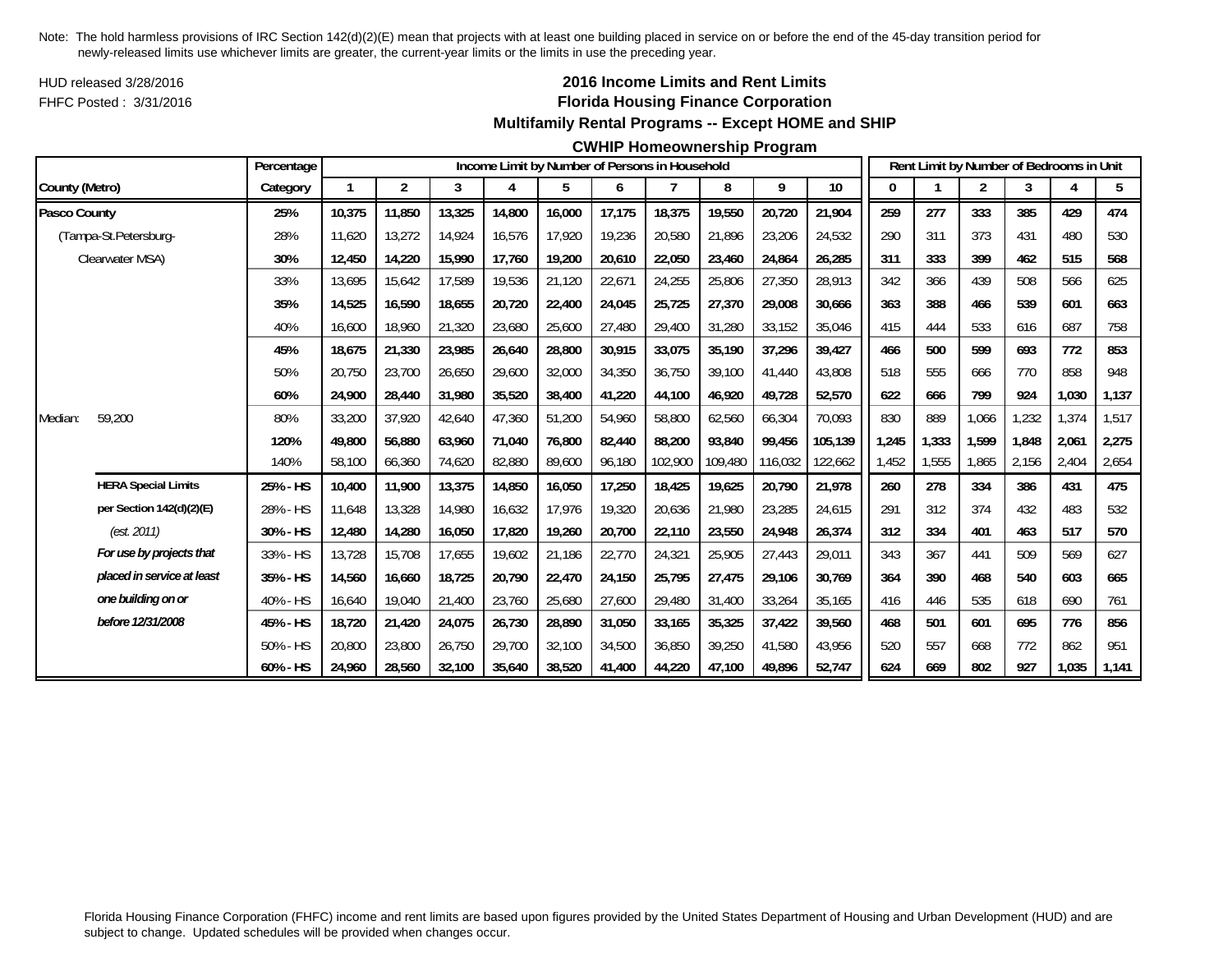HUD released 3/28/2016FHFC Posted : 3/31/2016

## **2016 Income Limits and Rent Limits Florida Housing Finance Corporation Multifamily Rental Programs -- Except HOME and SHIP**

#### **CWHIP Homeownership Program**

|                        |                            | Percentage |              |                |        |        | Income Limit by Number of Persons in Household |        |         |         |         |         |              |       |                |       | Rent Limit by Number of Bedrooms in Unit |       |
|------------------------|----------------------------|------------|--------------|----------------|--------|--------|------------------------------------------------|--------|---------|---------|---------|---------|--------------|-------|----------------|-------|------------------------------------------|-------|
| County (Metro)         |                            | Category   | $\mathbf{1}$ | $\overline{2}$ | 3      | 4      | 5                                              | 6      | 7       | 8       | 9       | 10      | $\mathbf{0}$ |       | $\overline{2}$ | 3     | 4                                        | 5     |
| <b>Pinellas County</b> |                            | 20%        | 8,300        | 9,480          | 10,660 | 11,840 | 12,800                                         | 13,740 | 14,700  | 15,640  | 16,576  | 17,523  | 207          | 222   | 266            | 308   | 343                                      | 379   |
|                        | (Tampa-St.Petersburg-      | 25%        | 10,375       | 11,850         | 13,325 | 14,800 | 16,000                                         | 17,175 | 18,375  | 19,550  | 20,720  | 21,904  | 259          | 277   | 333            | 385   | 429                                      | 474   |
|                        | Clearwater MSA)            | 28%        | 11,620       | 13,272         | 14,924 | 16,576 | 17,920                                         | 19,236 | 20,580  | 21,896  | 23,206  | 24,532  | 290          | 311   | 373            | 431   | 480                                      | 530   |
|                        |                            | 30%        | 12,450       | 14,220         | 15,990 | 17,760 | 19,200                                         | 20,610 | 22,050  | 23,460  | 24,864  | 26,285  | 311          | 333   | 399            | 462   | 515                                      | 568   |
|                        |                            | 33%        | 13,695       | 15,642         | 17,589 | 19,536 | 21,120                                         | 22,671 | 24,255  | 25,806  | 27,350  | 28,913  | 342          | 366   | 439            | 508   | 566                                      | 625   |
|                        |                            | 35%        | 14.525       | 16,590         | 18,655 | 20,720 | 22,400                                         | 24,045 | 25,725  | 27,370  | 29,008  | 30.666  | 363          | 388   | 466            | 539   | 601                                      | 663   |
|                        |                            | 40%        | 16,600       | 18,960         | 21,320 | 23,680 | 25,600                                         | 27,480 | 29,400  | 31,280  | 33,152  | 35,046  | 415          | 444   | 533            | 616   | 687                                      | 758   |
|                        |                            | 45%        | 18,675       | 21,330         | 23,985 | 26,640 | 28,800                                         | 30,915 | 33,075  | 35,190  | 37,296  | 39,427  | 466          | 500   | 599            | 693   | 772                                      | 853   |
|                        |                            | 50%        | 20,750       | 23,700         | 26,650 | 29,600 | 32,000                                         | 34,350 | 36,750  | 39,100  | 41,440  | 43,808  | 518          | 555   | 666            | 770   | 858                                      | 948   |
|                        |                            | 60%        | 24,900       | 28,440         | 31,980 | 35,520 | 38,400                                         | 41,220 | 44,100  | 46,920  | 49,728  | 52,570  | 622          | 666   | 799            | 924   | 1,030                                    | 1,137 |
| Median:                | 59,200                     | 80%        | 33,200       | 37,920         | 42,640 | 47,360 | 51,200                                         | 54,960 | 58,800  | 62,560  | 66,304  | 70,093  | 830          | 889   | 1,066          | 1,232 | 1,374                                    | 1,517 |
|                        |                            | 120%       | 49,800       | 56,880         | 63,960 | 71,040 | 76,800                                         | 82,440 | 88,200  | 93,840  | 99,456  | 105,139 | 1,245        | 1,333 | 1,599          | 1,848 | 2,061                                    | 2,275 |
|                        |                            | 140%       | 58,100       | 66,360         | 74,620 | 82,880 | 89,600                                         | 96,180 | 102,900 | 109,480 | 116,032 | 122,662 | 1,452        | 1,555 | 1,865          | 2,156 | 2,404                                    | 2,654 |
|                        | <b>HERA Special Limits</b> | 20% - HS   | 8,320        | 9,520          | 10,700 | 11,880 | 12,840                                         | 13,800 | 14,740  | 15,700  | 16,632  | 17,582  | 208          | 223   | 267            | 309   | 345                                      | 380   |
|                        | per Section 142(d)(2)(E)   | 25% - HS   | 10,400       | 11,900         | 13,375 | 14,850 | 16,050                                         | 17,250 | 18,425  | 19,625  | 20,790  | 21,978  | 260          | 278   | 334            | 386   | 431                                      | 475   |
|                        | (est. 2011)                | 28% - HS   | 11,648       | 13,328         | 14,980 | 16,632 | 17,976                                         | 19,320 | 20,636  | 21,980  | 23,285  | 24,615  | 291          | 312   | 374            | 432   | 483                                      | 532   |
|                        | For use by projects that   | 30% - HS   | 12,480       | 14,280         | 16,050 | 17,820 | 19,260                                         | 20,700 | 22,110  | 23,550  | 24,948  | 26,374  | 312          | 334   | 401            | 463   | 517                                      | 570   |
|                        | placed in service at least | 33% - HS   | 13,728       | 15,708         | 17,655 | 19,602 | 21,186                                         | 22,770 | 24,321  | 25,905  | 27,443  | 29,011  | 343          | 367   | 441            | 509   | 569                                      | 627   |
|                        | one building on or         | 35% - HS   | 14,560       | 16.660         | 18,725 | 20,790 | 22,470                                         | 24,150 | 25,795  | 27,475  | 29,106  | 30.769  | 364          | 390   | 468            | 540   | 603                                      | 665   |
|                        | before 12/31/2008          | 40% - HS   | 16,640       | 19,040         | 21,400 | 23,760 | 25,680                                         | 27,600 | 29,480  | 31,400  | 33,264  | 35,165  | 416          | 446   | 535            | 618   | 690                                      | 761   |
|                        |                            | 45% - HS   | 18,720       | 21,420         | 24,075 | 26,730 | 28,890                                         | 31,050 | 33,165  | 35,325  | 37,422  | 39,560  | 468          | 501   | 601            | 695   | 776                                      | 856   |
|                        |                            | 50% - HS   | 20,800       | 23,800         | 26,750 | 29,700 | 32,100                                         | 34,500 | 36,850  | 39,250  | 41,580  | 43,956  | 520          | 557   | 668            | 772   | 862                                      | 951   |
|                        |                            | 60% - HS   | 24,960       | 28,560         | 32,100 | 35,640 | 38,520                                         | 41,400 | 44,220  | 47,100  | 49,896  | 52,747  | 624          | 669   | 802            | 927   | 1,035                                    | 1,141 |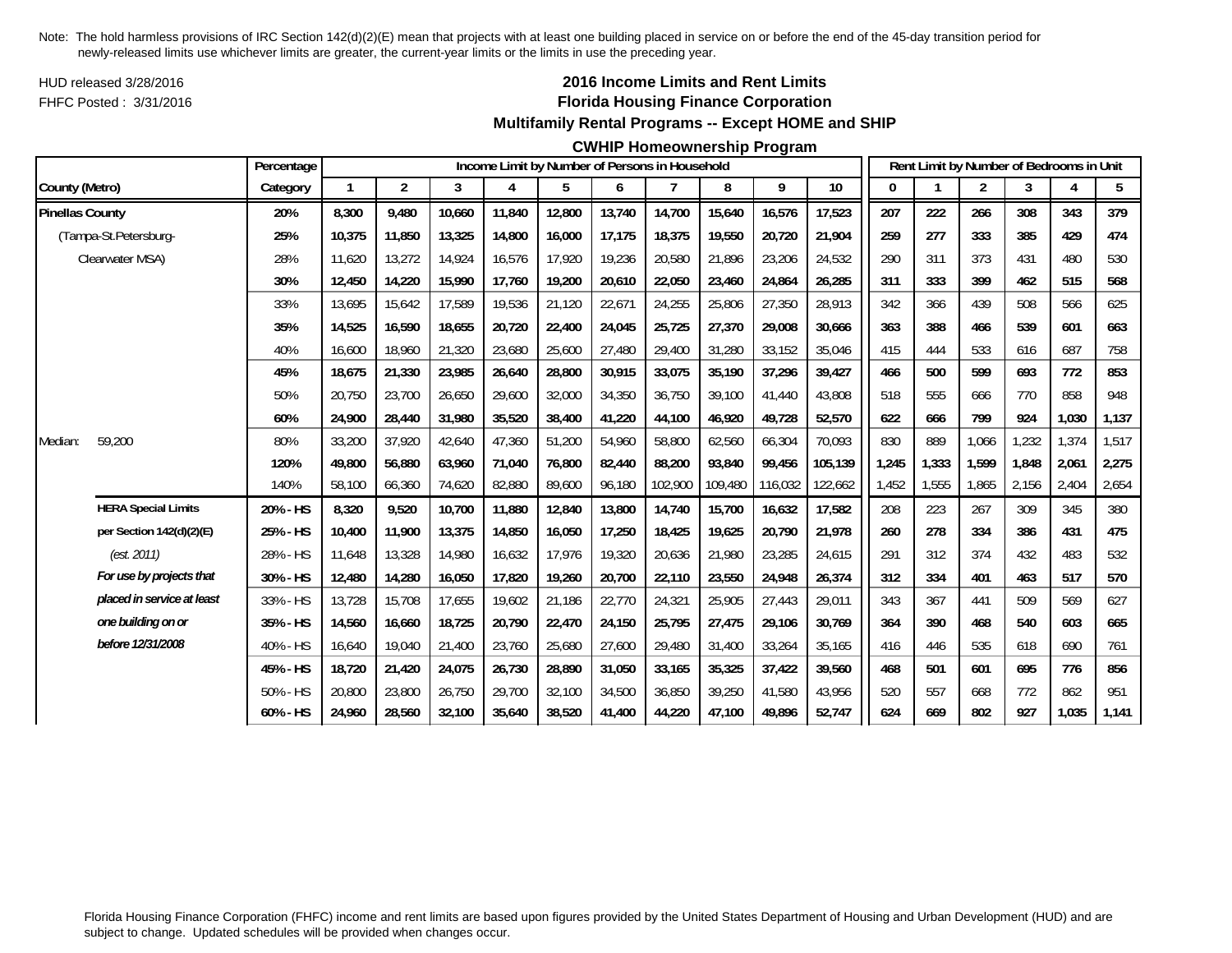HUD released 3/28/2016FHFC Posted : 3/31/2016

## **2016 Income Limits and Rent Limits Florida Housing Finance Corporation Multifamily Rental Programs -- Except HOME and SHIP**

### **CWHIP Homeownership Program**

|                    |                             | Percentage |              |                |        |        |        |        | Income Limit by Number of Persons in Household |        |         |         |       |       | Rent Limit by Number of Bedrooms in Unit |       |       |       |
|--------------------|-----------------------------|------------|--------------|----------------|--------|--------|--------|--------|------------------------------------------------|--------|---------|---------|-------|-------|------------------------------------------|-------|-------|-------|
| County (Metro)     |                             | Category   | $\mathbf{1}$ | $\overline{2}$ | 3      | 4      | 5      | 6      | 7                                              | 8      | 9       | 10      |       |       | 2                                        | 3     | 4     | 5     |
| <b>Polk County</b> |                             | 25%        | 9,200        | 10,500         | 11,825 | 13,125 | 14,175 | 15,225 | 16,275                                         | 17,325 | 18,375  | 19,425  | 230   | 246   | 295                                      | 341   | 380   | 420   |
|                    | (Lakeland-Winter Haven MSA) | 28%        | 10,304       | 11.760         | 13,244 | 14,700 | 15,876 | 17,052 | 18,228                                         | 19.404 | 20,580  | 21.756  | 257   | 275   | 331                                      | 382   | 426   | 470   |
|                    |                             | 30%        | 11,040       | 12,600         | 14,190 | 15,750 | 17,010 | 18,270 | 19,530                                         | 20,790 | 22,050  | 23,310  | 276   | 295   | 354                                      | 409   | 456   | 504   |
|                    |                             | 33%        | 12,144       | 13,860         | 15,609 | 17,325 | 18,711 | 20,097 | 21,483                                         | 22,869 | 24,255  | 25,641  | 303   | 325   | 390                                      | 450   | 502   | 554   |
|                    |                             | 35%        | 12,880       | 14,700         | 16,555 | 18,375 | 19,845 | 21,315 | 22,785                                         | 24,255 | 25,725  | 27,195  | 322   | 344   | 413                                      | 477   | 532   | 588   |
|                    |                             | 40%        | 14,720       | 16,800         | 18,920 | 21,000 | 22,680 | 24,360 | 26,040                                         | 27,720 | 29,400  | 31,080  | 368   | 394   | 473                                      | 546   | 609   | 672   |
|                    |                             | 45%        | 16,560       | 18,900         | 21,285 | 23,625 | 25,515 | 27,405 | 29,295                                         | 31,185 | 33,075  | 34,965  | 414   | 443   | 532                                      | 614   | 685   | 756   |
|                    |                             | 50%        | 18,400       | 21,000         | 23,650 | 26,250 | 28,350 | 30,450 | 32,550                                         | 34,650 | 36,750  | 38,850  | 460   | 492   | 591                                      | 682   | 761   | 840   |
|                    |                             | 60%        | 22,080       | 25,200         | 28,380 | 31,500 | 34,020 | 36,540 | 39,060                                         | 41,580 | 44,100  | 46,620  | 552   | 591   | 709                                      | 819   | 913   | 1,008 |
| Median:            | 51,800                      | 80%        | 29,440       | 33,600         | 37,840 | 42,000 | 45,360 | 48,720 | 52,080                                         | 55,440 | 58,800  | 62,160  | 736   | 788   | 946                                      | 1.092 | ,218  | 1,344 |
|                    |                             | 120%       | 44,160       | 50,400         | 56,760 | 63,000 | 68,040 | 73,080 | 78,120                                         | 83,160 | 88,200  | 93,240  | 1,104 | 1,182 | 1,419                                    | 1,638 | 1,827 | 2,016 |
|                    |                             | 140%       | 51,520       | 58,800         | 66,220 | 73,500 | 79,380 | 85,260 | 91,140                                         | 97,020 | 102,900 | 108,780 | ,288  | 1,379 | 1,655                                    | 1,911 | 2,131 | 2,352 |
|                    | <b>HERA Special Limits</b>  | 25% - HS   | 9,550        | 10,900         | 12,275 | 13,625 | 14,725 | 15,825 | 16,900                                         | 18,000 | 19,075  | 20,165  | 238   | 255   | 306                                      | 354   | 395   | 436   |
|                    | per Section 142(d)(2)(E)    | 28% - HS   | 10.696       | 12,208         | 13,748 | 15,260 | 16,492 | 17,724 | 18.928                                         | 20,160 | 21,364  | 22,585  | 267   | 286   | 343                                      | 396   | 443   | 488   |
|                    | (est. 2013)                 | 30% - HS   | 11,460       | 13,080         | 14,730 | 16,350 | 17,670 | 18,990 | 20,280                                         | 21,600 | 22,890  | 24,198  | 286   | 306   | 368                                      | 425   | 474   | 523   |
|                    | For use by projects that    | 33% - HS   | 12,606       | 14,388         | 16,203 | 17.985 | 19,437 | 20,889 | 22,308                                         | 23,760 | 25,179  | 26,618  | 315   | 337   | 405                                      | 467   | 522   | 575   |
|                    | placed in service at least  | 35% - HS   | 13,370       | 15,260         | 17,185 | 19,075 | 20,615 | 22,155 | 23,660                                         | 25,200 | 26,705  | 28,231  | 334   | 357   | 429                                      | 496   | 553   | 610   |
|                    | one building on or          | 40% - HS   | 15,280       | 17,440         | 19,640 | 21,800 | 23,560 | 25,320 | 27,040                                         | 28,800 | 30,520  | 32,264  | 382   | 409   | 491                                      | 567   | 633   | 698   |
|                    | before 12/31/2008           | 45% - HS   | 17,190       | 19,620         | 22,095 | 24,525 | 26,505 | 28,485 | 30,420                                         | 32,400 | 34,335  | 36,297  | 429   | 460   | 552                                      | 637   | 712   | 785   |
|                    |                             | 50% - HS   | 19,100       | 21,800         | 24,550 | 27,250 | 29,450 | 31,650 | 33,800                                         | 36,000 | 38,150  | 40.330  | 477   | 511   | 613                                      | 708   | 791   | 872   |
|                    |                             | 60% - HS   | 22,920       | 26,160         | 29,460 | 32,700 | 35,340 | 37,980 | 40,560                                         | 43,200 | 45,780  | 48,396  | 573   | 613   | 736                                      | 850   | 949   | 1,047 |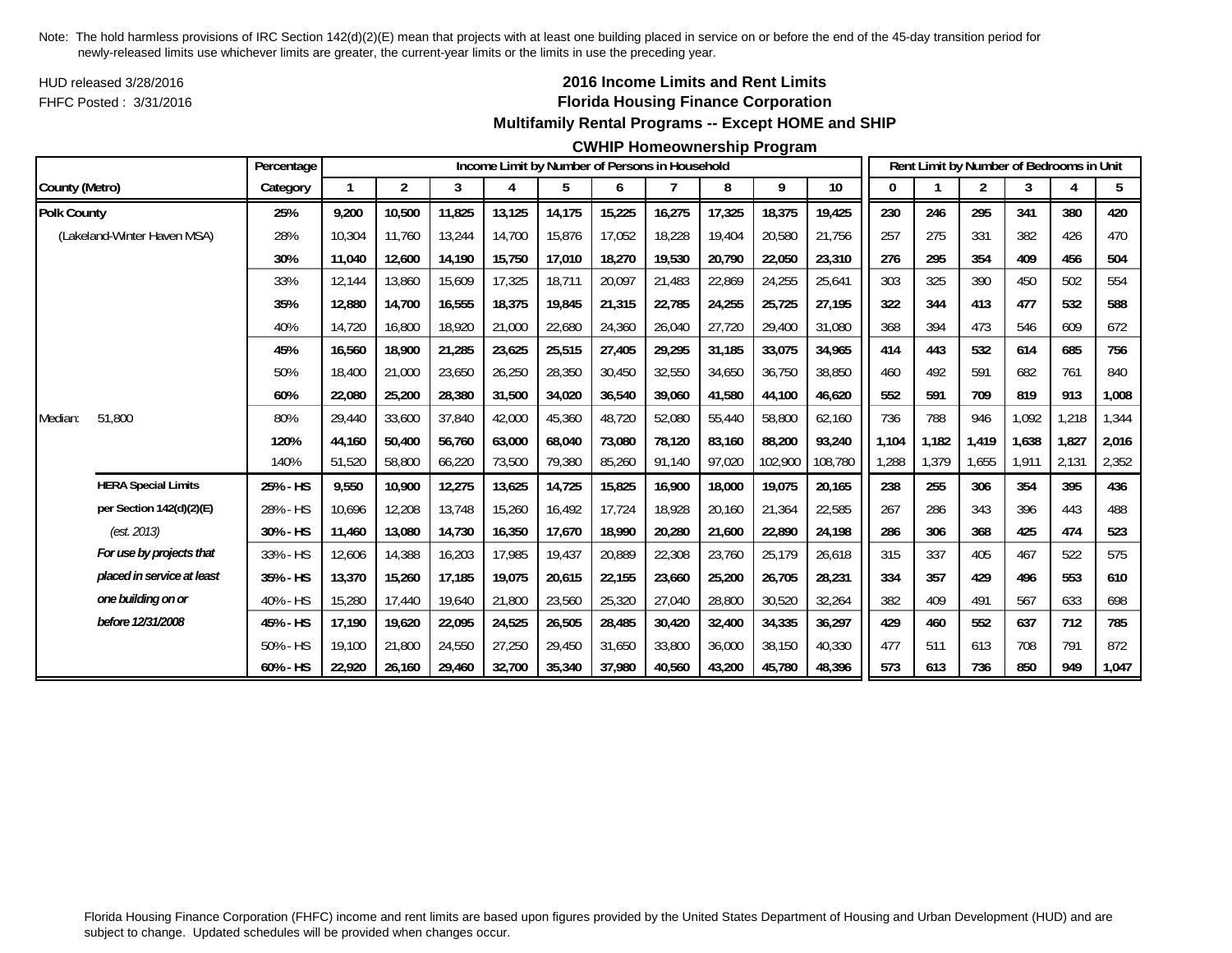HUD released 3/28/2016FHFC Posted : 3/31/2016

## **2016 Income Limits and Rent Limits Florida Housing Finance Corporation Multifamily Rental Programs -- Except HOME and SHIP**

#### **CWHIP Homeownership Program**

|                      |                            | Percentage |        |                |        |        |        |        | Income Limit by Number of Persons in Household |        |        |        |       |       | Rent Limit by Number of Bedrooms in Unit |       |       |       |
|----------------------|----------------------------|------------|--------|----------------|--------|--------|--------|--------|------------------------------------------------|--------|--------|--------|-------|-------|------------------------------------------|-------|-------|-------|
| County (Metro)       |                            | Category   |        | $\overline{2}$ | 3      | 4      | 5      | 6      |                                                | 8      | 9      | $10$   |       |       | 2                                        | 3     |       | 5     |
| <b>Putnam County</b> |                            | 25%        | 7,950  | 9.100          | 10,225 | 11,350 | 12,275 | 13,175 | 14,075                                         | 15,000 | 15,890 | 16,798 | 198   | 213   | 255                                      | 295   | 329   | 363   |
|                      |                            | 28%        | 8.904  | 10.192         | 11,452 | 12,712 | 13,748 | 14,756 | 15.764                                         | 16,800 | 17,797 | 18.814 | 222   | 238   | 286                                      | 330   | 368   | 407   |
|                      |                            | 30%        | 9,540  | 10,920         | 12,270 | 13,620 | 14,730 | 15,810 | 16,890                                         | 18,000 | 19,068 | 20,158 | 238   | 255   | 306                                      | 354   | 395   | 436   |
|                      |                            | 33%        | 10,494 | 12,012         | 13,497 | 14,982 | 16,203 | 17,391 | 18,579                                         | 19,800 | 20,975 | 22,173 | 262   | 281   | 337                                      | 389   | 434   | 479   |
|                      |                            | 35%        | 11,130 | 12.740         | 14,315 | 15,890 | 17,185 | 18,445 | 19.705                                         | 21,000 | 22,246 | 23,517 | 278   | 298   | 357                                      | 413   | 461   | 508   |
|                      |                            | 40%        | 12,720 | 14,560         | 16,360 | 18,160 | 19,640 | 21,080 | 22,520                                         | 24,000 | 25,424 | 26,877 | 318   | 341   | 409                                      | 472   | 527   | 581   |
|                      |                            | 45%        | 14,310 | 16,380         | 18,405 | 20,430 | 22,095 | 23,715 | 25,335                                         | 27,000 | 28,602 | 30,236 | 357   | 383   | 460                                      | 531   | 592   | 654   |
|                      |                            | 50%        | 15,900 | 18,200         | 20,450 | 22,700 | 24,550 | 26,350 | 28,150                                         | 30,000 | 31,780 | 33,596 | 397   | 426   | 511                                      | 590   | 658   | 726   |
|                      |                            | 60%        | 19,080 | 21,840         | 24,540 | 27,240 | 29,460 | 31,620 | 33,780                                         | 36,000 | 38,136 | 40,315 | 477   | 511   | 613                                      | 708   | 790   | 872   |
| Median:              | 44,500                     | 80%        | 25,440 | 29,120         | 32,720 | 36,320 | 39,280 | 42,160 | 45,040                                         | 48,000 | 50,848 | 53,754 | 636   | 682   | 818                                      | 945   | 1,054 | 1,163 |
|                      |                            | 120%       | 38.160 | 43,680         | 49,080 | 54,480 | 58,920 | 63.240 | 67.560                                         | 72,000 | 76,272 | 80,630 | 954   | 1,023 | 1,227                                    | 1.417 | 1,581 | 1,744 |
|                      |                            | 140%       | 44,520 | 50,960         | 57,260 | 63,560 | 68,740 | 73,780 | 78,820                                         | 84,000 | 88,984 | 94,069 | 1,113 | 1,193 | 1,431                                    | 1,653 | 1,844 | 2,035 |
|                      | <b>HERA Special Limits</b> | 25% - HS   | 8,400  | 9,600          | 10,800 | 12,000 | 12,975 | 13,925 | 14,900                                         | 15,850 | 16,800 | 17,760 | 210   | 225   | 270                                      | 312   | 348   | 384   |
|                      | per Section 142(d)(2)(E)   | 28% - HS   | 9.408  | 10.752         | 12,096 | 13,440 | 14,532 | 15,596 | 16.688                                         | 17.752 | 18,816 | 19,891 | 235   | 252   | 302                                      | 349   | 389   | 430   |
|                      | (est. 2014)                | 30% - HS   | 10,080 | 11,520         | 12,960 | 14,400 | 15,570 | 16,710 | 17,880                                         | 19,020 | 20,160 | 21,312 | 252   | 270   | 324                                      | 374   | 417   | 461   |
|                      | For use by projects that   | 33% - HS   | 11,088 | 12,672         | 14,256 | 15,840 | 17,127 | 18,381 | 19.668                                         | 20,922 | 22,176 | 23,443 | 277   | 297   | 356                                      | 412   | 459   | 507   |
|                      | placed in service at least | 35% - HS   | 11,760 | 13,440         | 15,120 | 16,800 | 18,165 | 19,495 | 20,860                                         | 22,190 | 23,520 | 24,864 | 294   | 315   | 378                                      | 437   | 487   | 538   |
|                      | one building on or         | 40% - HS   | 13,440 | 15,360         | 17,280 | 19,200 | 20,760 | 22,280 | 23,840                                         | 25,360 | 26,880 | 28,416 | 336   | 360   | 432                                      | 499   | 557   | 615   |
|                      | before 12/31/2008          | 45% - HS   | 15,120 | 17,280         | 19,440 | 21,600 | 23,355 | 25,065 | 26,820                                         | 28,530 | 30,240 | 31,968 | 378   | 405   | 486                                      | 561   | 626   | 691   |
|                      |                            | 50% - HS   | 16,800 | 19,200         | 21,600 | 24,000 | 25,950 | 27,850 | 29,800                                         | 31,700 | 33,600 | 35,520 | 420   | 450   | 540                                      | 624   | 696   | 768   |
|                      |                            | 60% - HS   | 20,160 | 23,040         | 25,920 | 28,800 | 31,140 | 33,420 | 35.760                                         | 38,040 | 40,320 | 42,624 | 504   | 540   | 648                                      | 749   | 835   | 922   |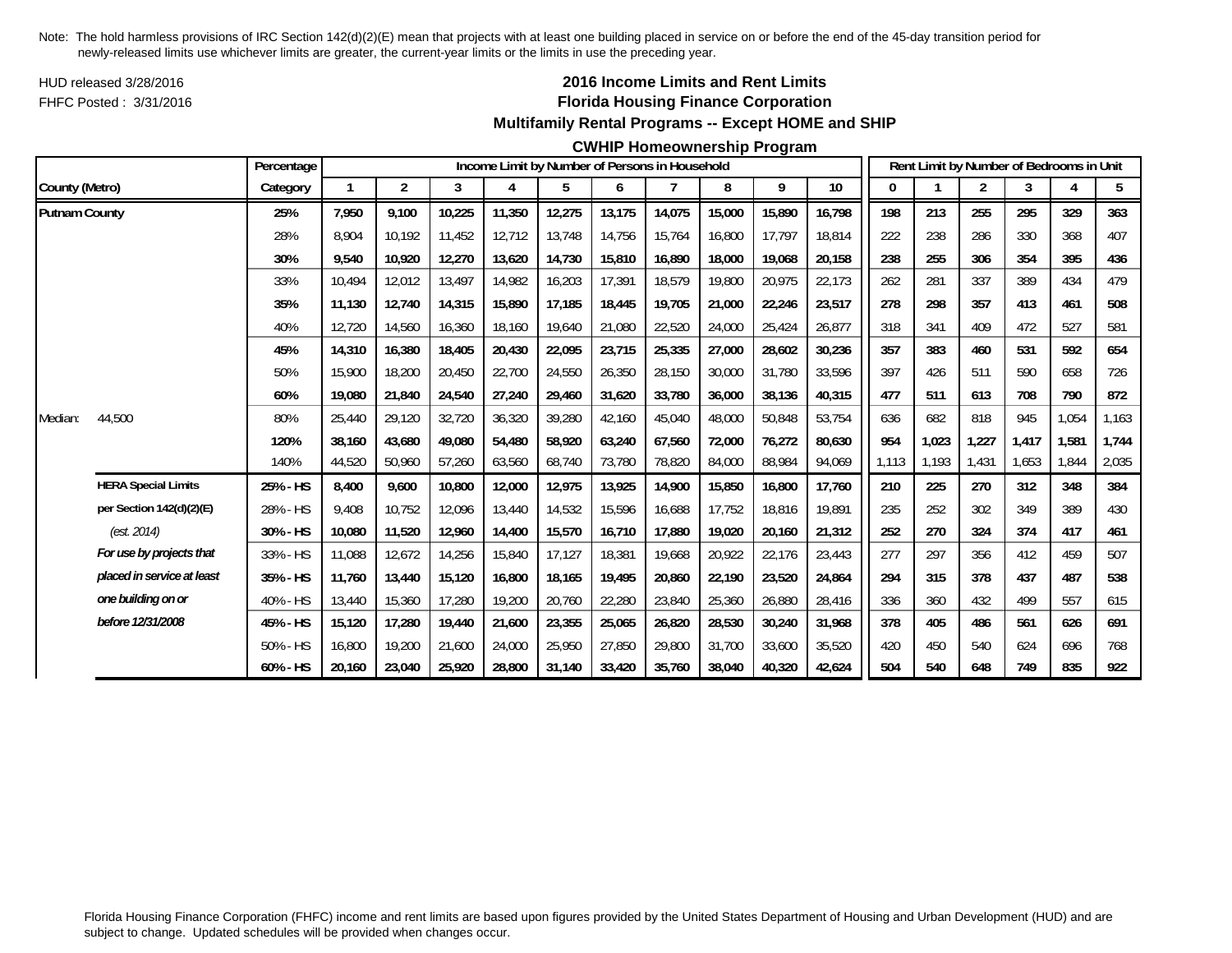HUD released 3/28/2016FHFC Posted : 3/31/2016

### **2016 Income Limits and Rent Limits Florida Housing Finance Corporation Multifamily Rental Programs -- Except HOME and SHIP**

#### **CWHIP Homeownership Program**

|                |                            | Percentage |        |        |        |        |        |         | Income Limit by Number of Persons in Household |         |         |         |       |       |                | Rent Limit by Number of Bedrooms in Unit |       |       |
|----------------|----------------------------|------------|--------|--------|--------|--------|--------|---------|------------------------------------------------|---------|---------|---------|-------|-------|----------------|------------------------------------------|-------|-------|
| County (Metro) |                            | Category   |        | 2      | 3      | 4      | 5      | 6       | $\overline{7}$                                 | 8       | 9       | 10      | 0     |       | $\overline{2}$ | 3                                        |       | 5     |
|                | <b>Saint Johns County</b>  | 25%        | 11,375 | 13,000 | 14,625 | 16,225 | 17,525 | 18,825  | 20,125                                         | 21,425  | 22,715  | 24,013  | 284   | 304   | 365            | 421                                      | 470   | 519   |
|                | (Jacksonville MSA)         | 28%        | 12.740 | 14,560 | 16,380 | 18,172 | 19,628 | 21,084  | 22,540                                         | 23,996  | 25,441  | 26,895  | 318   | 341   | 409            | 472                                      | 527   | 581   |
|                |                            | 30%        | 13,650 | 15,600 | 17,550 | 19,470 | 21,030 | 22,590  | 24,150                                         | 25,710  | 27,258  | 28,816  | 341   | 365   | 438            | 506                                      | 564   | 623   |
|                |                            | 33%        | 15,015 | 17,160 | 19,305 | 21,417 | 23,133 | 24,849  | 26,565                                         | 28,281  | 29,984  | 31,697  | 375   | 402   | 482            | 556                                      | 621   | 685   |
|                |                            | 35%        | 15.925 | 18,200 | 20,475 | 22,715 | 24,535 | 26,355  | 28,175                                         | 29,995  | 31,801  | 33,618  | 398   | 426   | 511            | 590                                      | 658   | 727   |
|                |                            | 40%        | 18,200 | 20,800 | 23,400 | 25,960 | 28,040 | 30,120  | 32,200                                         | 34,280  | 36,344  | 38,421  | 455   | 487   | 585            | 675                                      | 753   | 831   |
|                |                            | 45%        | 20,475 | 23,400 | 26,325 | 29,205 | 31,545 | 33,885  | 36,225                                         | 38,565  | 40,887  | 43,223  | 511   | 548   | 658            | 759                                      | 847   | 934   |
|                |                            | 50%        | 22,750 | 26,000 | 29,250 | 32,450 | 35,050 | 37,650  | 40,250                                         | 42,850  | 45,430  | 48,026  | 568   | 609   | 731            | 843                                      | 941   | 1,038 |
|                |                            | 60%        | 27,300 | 31,200 | 35,100 | 38,940 | 42,060 | 45,180  | 48,300                                         | 51,420  | 54,516  | 57,631  | 682   | 731   | 877            | 1,012                                    | 1,129 | 1,246 |
| Median:        | 64,900                     | 80%        | 36,400 | 41,600 | 46,800 | 51,920 | 56,080 | 60,240  | 64,400                                         | 68,560  | 72,688  | 76,842  | 910   | 975   | 1,170          | 1,350                                    | 1,506 | 1,662 |
|                |                            | 120%       | 54,600 | 62,400 | 70,200 | 77,880 | 84,120 | 90,360  | 96.600                                         | 102,840 | 109,032 | 115,262 | 1,365 | 1,462 | 1,755          | 2,025                                    | 2,259 | 2,493 |
|                |                            | 140%       | 63,700 | 72,800 | 81,900 | 90,860 | 98,140 | 105,420 | 112,700                                        | 119,980 | 127,204 | 134,473 | 1,592 | 1,706 | 2,047          | 2,362                                    | 2,635 | 2,908 |
|                | <b>HERA Special Limits</b> | 25% - HS   | 11,800 | 13,475 | 15,150 | 16,825 | 18,175 | 19,525  | 20,875                                         | 22,225  | 23,555  | 24,901  | 295   | 315   | 378            | 437                                      | 488   | 538   |
|                | per Section 142(d)(2)(E)   | 28% - HS   | 13,216 | 15,092 | 16.968 | 18,844 | 20,356 | 21,868  | 23,380                                         | 24,892  | 26,382  | 27,889  | 330   | 353   | 424            | 490                                      | 546   | 603   |
|                | (est. 2013)                | 30% - HS   | 14,160 | 16,170 | 18,180 | 20,190 | 21,810 | 23,430  | 25,050                                         | 26,670  | 28,266  | 29,881  | 354   | 379   | 454            | 525                                      | 585   | 646   |
|                | For use by projects that   | 33% - HS   | 15,576 | 17,787 | 19,998 | 22,209 | 23,991 | 25,773  | 27,555                                         | 29,337  | 31,093  | 32,869  | 389   | 417   | 499            | 577                                      | 644   | 711   |
|                | placed in service at least | 35% - HS   | 16,520 | 18,865 | 21,210 | 23,555 | 25,445 | 27,335  | 29,225                                         | 31,115  | 32,977  | 34,861  | 413   | 442   | 530            | 612                                      | 683   | 754   |
|                | one building on or         | 40% - HS   | 18,880 | 21,560 | 24,240 | 26,920 | 29,080 | 31,240  | 33,400                                         | 35,560  | 37,688  | 39,842  | 472   | 505   | 606            | 700                                      | 781   | 862   |
|                | before 12/31/2008          | 45% - HS   | 21,240 | 24,255 | 27,270 | 30,285 | 32,715 | 35,145  | 37,575                                         | 40,005  | 42,399  | 44,822  | 531   | 568   | 681            | 787                                      | 878   | 969   |
|                |                            | 50% - HS   | 23,600 | 26,950 | 30,300 | 33,650 | 36,350 | 39,050  | 41,750                                         | 44,450  | 47,110  | 49,802  | 590   | 631   | 757            | 875                                      | 976   | 1,077 |
|                |                            | 60% - HS   | 28,320 | 32,340 | 36,360 | 40,380 | 43,620 | 46,860  | 50.100                                         | 53,340  | 56,532  | 59,762  | 708   | 758   | 909            | 1,050                                    | 1,171 | 1,293 |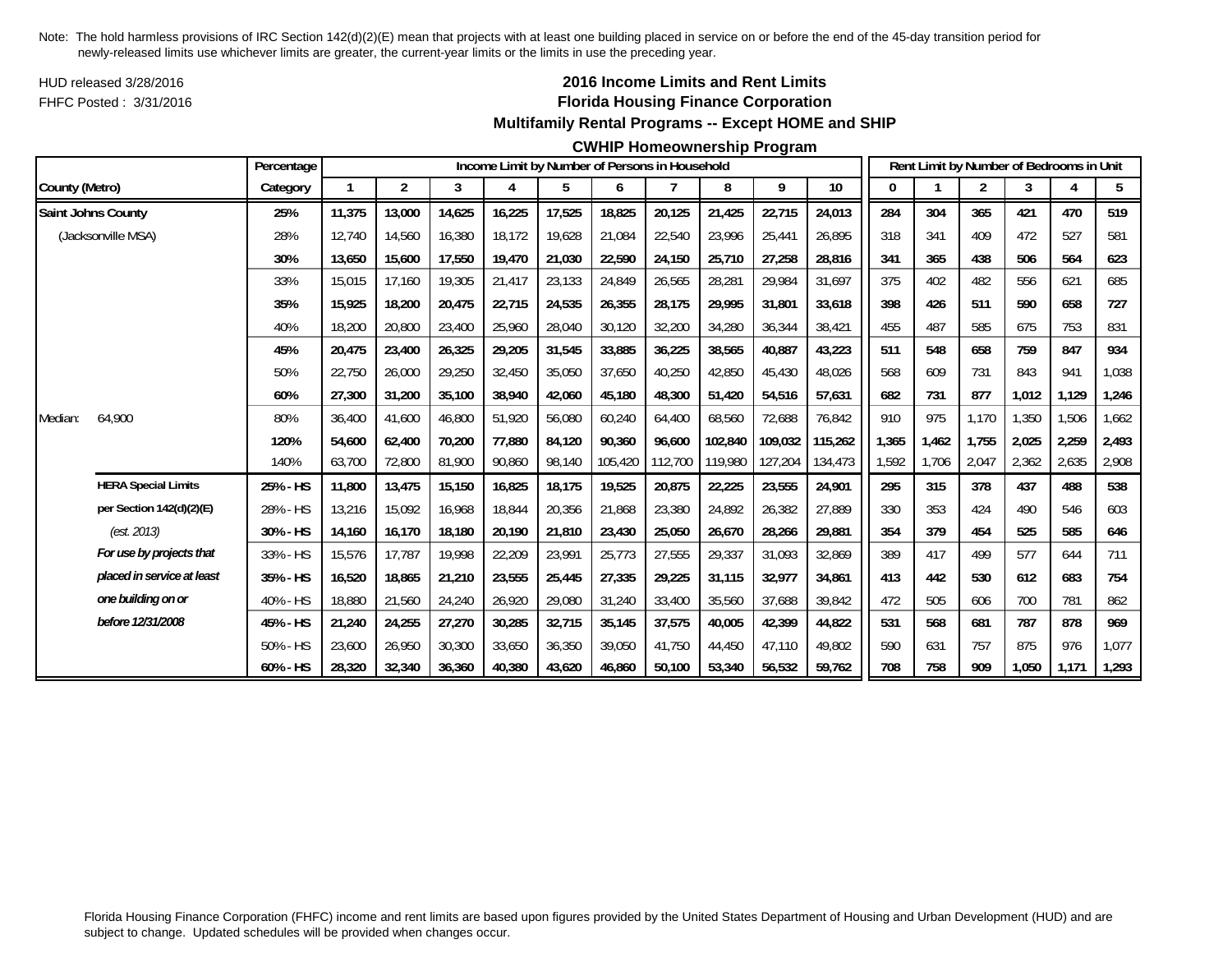HUD released 3/28/2016FHFC Posted : 3/31/2016

## **2016 Income Limits and Rent Limits Florida Housing Finance Corporation Multifamily Rental Programs -- Except HOME and SHIP**

#### **CWHIP Homeownership Program**

|                |                            | Percentage |              |        |        |        |        |        | Income Limit by Number of Persons in Household |         |         |         |       |       |                | Rent Limit by Number of Bedrooms in Unit |       |       |
|----------------|----------------------------|------------|--------------|--------|--------|--------|--------|--------|------------------------------------------------|---------|---------|---------|-------|-------|----------------|------------------------------------------|-------|-------|
| County (Metro) |                            | Category   | $\mathbf{1}$ | 2      | 3      | 4      | 5      | 6      |                                                | 8       | 9       | 10      | 0     |       | $\overline{2}$ | 3                                        |       | 5     |
|                | Saint Lucie County         | 25%        | 9,875        | 11,275 | 12,675 | 14,075 | 15,225 | 16,350 | 17,475                                         | 18,600  | 19,705  | 20,831  | 246   | 264   | 316            | 366                                      | 408   | 450   |
|                | (Port Saint Lucie MSA)     | 28%        | 11,060       | 12,628 | 14.196 | 15,764 | 17,052 | 18,312 | 19,572                                         | 20,832  | 22,070  | 23,331  | 276   | 296   | 354            | 410                                      | 457   | 505   |
|                |                            | 30%        | 11,850       | 13,530 | 15,210 | 16,890 | 18,270 | 19,620 | 20,970                                         | 22,320  | 23,646  | 24,997  | 296   | 317   | 380            | 439                                      | 490   | 541   |
|                |                            | 33%        | 13,035       | 14,883 | 16,731 | 18,579 | 20,097 | 21,582 | 23,067                                         | 24,552  | 26,011  | 27,497  | 325   | 348   | 418            | 483                                      | 539   | 595   |
|                |                            | 35%        | 13,825       | 15,785 | 17,745 | 19,705 | 21,315 | 22,890 | 24,465                                         | 26,040  | 27,587  | 29,163  | 345   | 370   | 443            | 512                                      | 572   | 631   |
|                |                            | 40%        | 15,800       | 18,040 | 20,280 | 22,520 | 24,360 | 26,160 | 27,960                                         | 29,760  | 31,528  | 33,330  | 395   | 423   | 507            | 586                                      | 654   | 721   |
|                |                            | 45%        | 17,775       | 20,295 | 22,815 | 25,335 | 27,405 | 29,430 | 31,455                                         | 33,480  | 35,469  | 37,496  | 444   | 475   | 570            | 659                                      | 735   | 811   |
|                |                            | 50%        | 19,750       | 22,550 | 25,350 | 28,150 | 30,450 | 32,700 | 34,950                                         | 37,200  | 39,410  | 41,662  | 493   | 528   | 633            | 732                                      | 817   | 901   |
|                |                            | 60%        | 23,700       | 27,060 | 30,420 | 33,780 | 36,540 | 39,240 | 41,940                                         | 44,640  | 47,292  | 49,994  | 592   | 634   | 760            | 879                                      | 981   | 1,082 |
| Median:        | 56,300                     | 80%        | 31,600       | 36,080 | 40,560 | 45,040 | 48,720 | 52,320 | 55.920                                         | 59.520  | 63,056  | 66.659  | 790   | 846   | 1,014          | 1.172                                    | 1,308 | 1,443 |
|                |                            | 120%       | 47,400       | 54,120 | 60,840 | 67,560 | 73,080 | 78,480 | 83.880                                         | 89,280  | 94,584  | 99.989  | 1,185 | 1,269 | 1,521          | 1.758                                    | 1,962 | 2,164 |
|                |                            | 140%       | 55,300       | 63,140 | 70,980 | 78,820 | 85,260 | 91,560 | 97,860                                         | 104,160 | 110,348 | 116,654 | 1,382 | 1,480 | 1,774          | 2,051                                    | 2,289 | 2,525 |
|                | <b>HERA Special Limits</b> | 25% - HS   | 10,475       | 11,975 | 13,475 | 14,950 | 16,150 | 17,350 | 18,550                                         | 19,750  | 20,930  | 22,126  | 261   | 280   | 336            | 388                                      | 433   | 478   |
|                | per Section 142(d)(2)(E)   | 28% - HS   | 11.732       | 13,412 | 15,092 | 16,744 | 18,088 | 19,432 | 20,776                                         | 22,120  | 23,442  | 24,781  | 293   | 314   | 377            | 435                                      | 485   | 536   |
|                | (est. 2010)                | 30% - HS   | 12,570       | 14,370 | 16,170 | 17,940 | 19,380 | 20,820 | 22,260                                         | 23,700  | 25,116  | 26,551  | 314   | 336   | 404            | 466                                      | 520   | 574   |
|                | For use by projects that   | 33% - HS   | 13,827       | 15,807 | 17.787 | 19.734 | 21,318 | 22,902 | 24,486                                         | 26,070  | 27,628  | 29,206  | 345   | 370   | 444            | 513                                      | 572   | 631   |
|                | placed in service at least | 35% - HS   | 14,665       | 16,765 | 18,865 | 20,930 | 22,610 | 24,290 | 25,970                                         | 27,650  | 29,302  | 30,976  | 366   | 392   | 471            | 544                                      | 607   | 670   |
|                | one building on or         | 40% - HS   | 16,760       | 19,160 | 21,560 | 23,920 | 25,840 | 27,760 | 29,680                                         | 31,600  | 33,488  | 35,402  | 419   | 449   | 539            | 622                                      | 694   | 766   |
|                | before 12/31/2008          | 45% - HS   | 18,855       | 21,555 | 24,255 | 26,910 | 29,070 | 31,230 | 33,390                                         | 35,550  | 37,674  | 39,827  | 471   | 505   | 606            | 699                                      | 780   | 861   |
|                |                            | 50% - HS   | 20,950       | 23,950 | 26.950 | 29,900 | 32,300 | 34,700 | 37.100                                         | 39,500  | 41,860  | 44,252  | 523   | 561   | 673            | 777                                      | 867   | 957   |
|                |                            | 60% - HS   | 25,140       | 28,740 | 32,340 | 35,880 | 38,760 | 41,640 | 44,520                                         | 47,400  | 50,232  | 53,102  | 628   | 673   | 808            | 933                                      | 1,041 | 1,149 |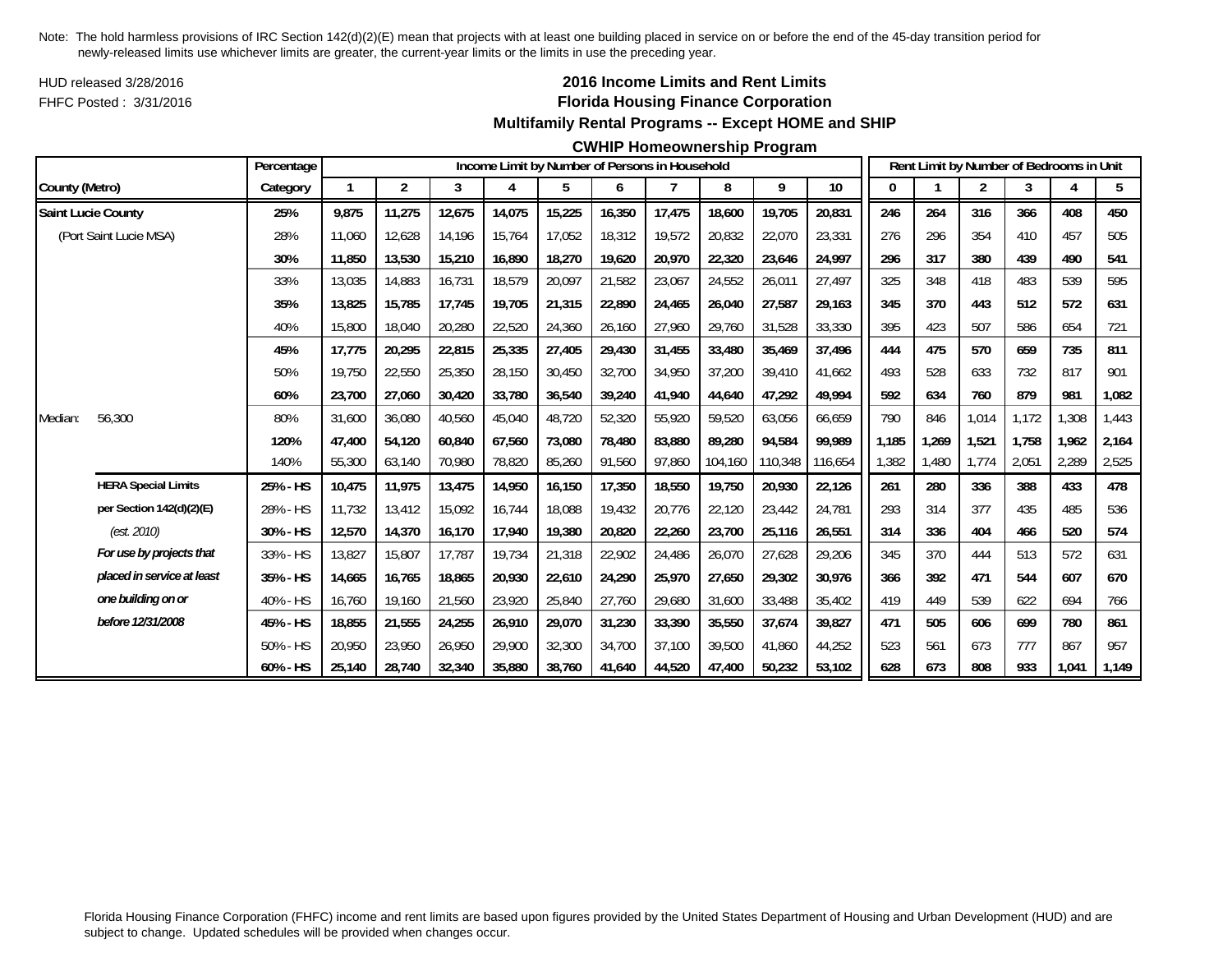HUD released 3/28/2016FHFC Posted : 3/31/2016

## **2016 Income Limits and Rent Limits Florida Housing Finance Corporation Multifamily Rental Programs -- Except HOME and SHIP**

#### **CWHIP Homeownership Program**

|                        | Percentage |        |        |        |        |        |        | Income Limit by Number of Persons in Household |                 |         |                 |       |       |       | Rent Limit by Number of Bedrooms in Unit |       |       |
|------------------------|------------|--------|--------|--------|--------|--------|--------|------------------------------------------------|-----------------|---------|-----------------|-------|-------|-------|------------------------------------------|-------|-------|
| County (Metro)         | Category   |        |        |        |        |        |        |                                                |                 |         | 10 <sup>°</sup> |       |       |       |                                          |       |       |
| Santa Rosa County      | 25%        | 10,450 | 11,925 | 13,425 | 14,900 | 16,100 | 17,300 | 18,500                                         | 19,675          | 20,860  | 22,052          | 261   | 279   | 335   | 387                                      | 432   | 477   |
| (Pensacola-Ferry Pass- | 28%        | 11,704 | 13,356 | 15,036 | 16,688 | 18,032 | 19,376 | 20,720                                         | 22,036          | 23,363  | 24,698          | 292   | 313   | 375   | 434                                      | 484   | 534   |
| Brent MSA)             | 30%        | 12,540 | 14,310 | 16,110 | 17,880 | 19,320 | 20,760 | 22,200                                         | 23,610          | 25,032  | 26,462          | 313   | 335   | 402   | 465                                      | 519   | 572   |
|                        | 33%        | 13,794 | 15,741 | 17,721 | 19,668 | 21,252 | 22,836 | 24,420                                         | 25,971          | 27,535  | 29,109          | 344   | 369   | 443   | 511                                      | 570   | 629   |
|                        | 35%        | 14,630 | 16.695 | 18,795 | 20,860 | 22,540 | 24,220 | 25,900                                         | 27,545          | 29,204  | 30,873          | 365   | 391   | 469   | 542                                      | 605   | 668   |
|                        | 40%        | 16,720 | 19,080 | 21,480 | 23,840 | 25,760 | 27,680 | 29,600                                         | 31,480          | 33,376  | 35,283          | 418   | 447   | 537   | 620                                      | 692   | 763   |
|                        | 45%        | 18,810 | 21,465 | 24,165 | 26,820 | 28,980 | 31,140 | 33,300                                         | 35,415          | 37,548  | 39,694          | 470   | 503   | 604   | 697                                      | 778   | 858   |
|                        | 50%        | 20,900 | 23,850 | 26,850 | 29,800 | 32,200 | 34,600 | 37,000                                         | 39,350          | 41,720  | 44,104          | 522   | 559   | 671   | 775                                      | 865   | 954   |
|                        | 60%        | 25,080 | 28,620 | 32,220 | 35,760 | 38,640 | 41,520 | 44,400                                         | 47,220          | 50,064  | 52,925          | 627   | 671   | 805   | 930                                      | 1,038 | 1,145 |
| 59,600<br>Median:      | 80%        | 33,440 | 38,160 | 42,960 | 47,680 | 51,520 | 55,360 | 59,200                                         | 62,960          | 66,752  | 70,566          | 836   | 895   | 1,074 | 1,240                                    | 1,384 | 1,527 |
|                        | 120%       | 50,160 | 57,240 | 64,440 | 71,520 | 77,280 | 83,040 | 88,800                                         | 94,440          | 100,128 | 105,850         | ,254  | 1,342 | 1,611 | 1,860                                    | 2,076 | 2,290 |
|                        | 140%       | 58,520 | 66,780 | 75,180 | 83,440 | 90,160 | 96,880 |                                                | 103,600 110,180 | 116,816 | 123,491         | 1,463 | 1,566 | 1,879 | 2,170                                    | 2,422 | 2,672 |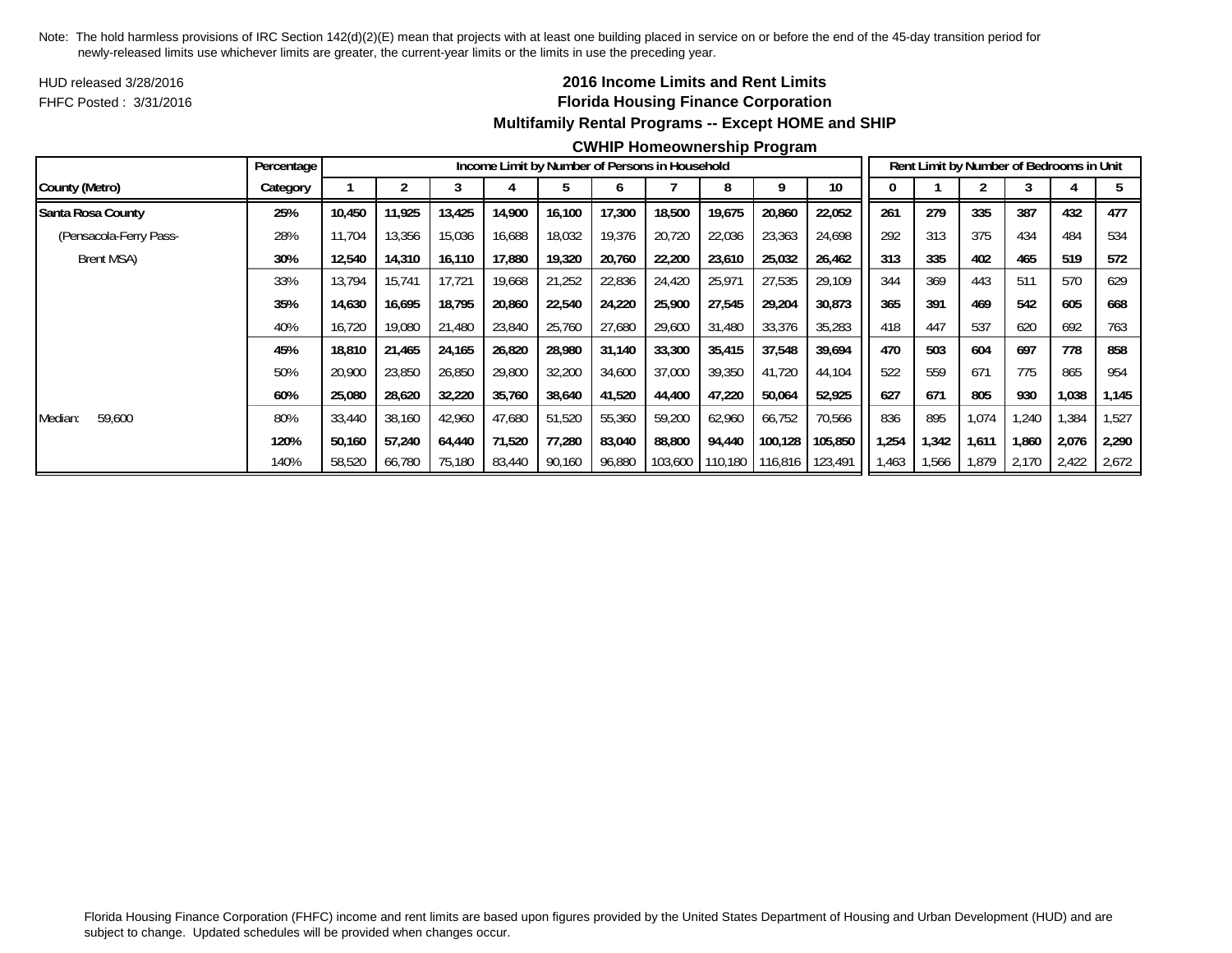HUD released 3/28/2016FHFC Posted : 3/31/2016

## **2016 Income Limits and Rent Limits Florida Housing Finance Corporation Multifamily Rental Programs -- Except HOME and SHIP**

#### **CWHIP Homeownership Program**

|                 |                            | Percentage |              |                |        | Income Limit by Number of Persons in Household |        |         |                |         |         |         |       |       |                | Rent Limit by Number of Bedrooms in Unit |       |       |
|-----------------|----------------------------|------------|--------------|----------------|--------|------------------------------------------------|--------|---------|----------------|---------|---------|---------|-------|-------|----------------|------------------------------------------|-------|-------|
| County (Metro)  |                            | Category   | $\mathbf{1}$ | $\overline{2}$ | 3      | 4                                              | 5      | 6       | $\overline{7}$ | 8       | 9       | $10$    | 0     |       | $\overline{2}$ | 3                                        |       | 5     |
| Sarasota County |                            | 25%        | 10,850       | 12,400         | 13,950 | 15,475                                         | 16,725 | 17,975  | 19,200         | 20,450  | 21,665  | 22,903  | 271   | 290   | 348            | 402                                      | 449   | 495   |
|                 | (North Port-Bradenton-     | 28%        | 12,152       | 13,888         | 15,624 | 17,332                                         | 18,732 | 20,132  | 21,504         | 22,904  | 24,265  | 25,651  | 303   | 325   | 390            | 450                                      | 503   | 555   |
|                 | Sarasota MSA)              | 30%        | 13,020       | 14,880         | 16,740 | 18,570                                         | 20,070 | 21,570  | 23,040         | 24,540  | 25,998  | 27,484  | 325   | 348   | 418            | 483                                      | 539   | 594   |
|                 |                            | 33%        | 14,322       | 16,368         | 18,414 | 20,427                                         | 22,077 | 23,727  | 25,344         | 26,994  | 28,598  | 30,232  | 358   | 383   | 460            | 531                                      | 593   | 654   |
|                 |                            | 35%        | 15,190       | 17,360         | 19.530 | 21,665                                         | 23,415 | 25,165  | 26.880         | 28,630  | 30,331  | 32,064  | 379   | 406   | 488            | 563                                      | 629   | 693   |
|                 |                            | 40%        | 17,360       | 19,840         | 22,320 | 24,760                                         | 26,760 | 28,760  | 30,720         | 32,720  | 34,664  | 36,645  | 434   | 465   | 558            | 644                                      | 719   | 793   |
|                 |                            | 45%        | 19,530       | 22,320         | 25,110 | 27,855                                         | 30,105 | 32,355  | 34,560         | 36,810  | 38,997  | 41,225  | 488   | 523   | 627            | 724                                      | 808   | 892   |
|                 |                            | 50%        | 21,700       | 24,800         | 27,900 | 30,950                                         | 33,450 | 35,950  | 38,400         | 40,900  | 43,330  | 45,806  | 542   | 581   | 697            | 805                                      | 898   | 991   |
|                 |                            | 60%        | 26,040       | 29,760         | 33,480 | 37,140                                         | 40,140 | 43,140  | 46,080         | 49,080  | 51,996  | 54,967  | 651   | 697   | 837            | 966                                      | 1,078 | 1,189 |
| Median:         | 61,900                     | 80%        | 34,720       | 39,680         | 44,640 | 49,520                                         | 53,520 | 57,520  | 61,440         | 65,440  | 69,328  | 73,290  | 868   | 930   | 1,116          | ,288                                     | 1,438 | 1,586 |
|                 |                            | 120%       | 52,080       | 59,520         | 66.960 | 74,280                                         | 80,280 | 86.280  | 92.160         | 98.160  | 103.992 | 109,934 | 1,302 | 1,395 | 1,674          | 1.932                                    | 2,157 | 2,379 |
|                 |                            | 140%       | 60,760       | 69,440         | 78,120 | 86,660                                         | 93,660 | 100,660 | 107,520        | 114,520 | 121,324 | 128,257 | 1,519 | 1,627 | 1,953          | 2,254                                    | 2,516 | 2,775 |
|                 | <b>HERA Special Limits</b> | 25% - HS   | 11,450       | 13,100         | 14,725 | 16,350                                         | 17,675 | 18,975  | 20,275         | 21,600  | 22,890  | 24,198  | 286   | 306   | 368            | 425                                      | 474   | 523   |
|                 | per Section 142(d)(2)(E)   | 28% - HS   | 12,824       | 14,672         | 16,492 | 18,312                                         | 19,796 | 21,252  | 22,708         | 24,192  | 25,637  | 27,102  | 320   | 343   | 412            | 476                                      | 531   | 586   |
|                 | (est. 2011)                | 30% - HS   | 13,740       | 15,720         | 17,670 | 19,620                                         | 21,210 | 22,770  | 24,330         | 25,920  | 27,468  | 29,038  | 343   | 368   | 441            | 510                                      | 569   | 628   |
|                 | For use by projects that   | 33% - HS   | 15,114       | 17,292         | 19,437 | 21,582                                         | 23,331 | 25,047  | 26,763         | 28,512  | 30,215  | 31,941  | 377   | 405   | 485            | 561                                      | 626   | 690   |
|                 | placed in service at least | 35% - HS   | 16,030       | 18,340         | 20,615 | 22,890                                         | 24,745 | 26,565  | 28,385         | 30,240  | 32,046  | 33,877  | 400   | 429   | 515            | 595                                      | 664   | 732   |
|                 | one building on or         | 40% - HS   | 18,320       | 20,960         | 23,560 | 26,160                                         | 28,280 | 30,360  | 32,440         | 34,560  | 36,624  | 38,717  | 458   | 491   | 589            | 680                                      | 759   | 837   |
|                 | before 12/31/2008          | 45% - HS   | 20,610       | 23,580         | 26,505 | 29,430                                         | 31,815 | 34,155  | 36,495         | 38,880  | 41,202  | 43,556  | 515   | 552   | 662            | 765                                      | 853   | 942   |
|                 |                            | 50% - HS   | 22,900       | 26,200         | 29,450 | 32,700                                         | 35,350 | 37,950  | 40,550         | 43,200  | 45,780  | 48,396  | 572   | 613   | 736            | 850                                      | 948   | 1,046 |
|                 |                            | 60% - HS   | 27,480       | 31,440         | 35,340 | 39,240                                         | 42,420 | 45,540  | 48.660         | 51,840  | 54,936  | 58,075  | 687   | 736   | 883            | 1.020                                    | 1,138 | 1,256 |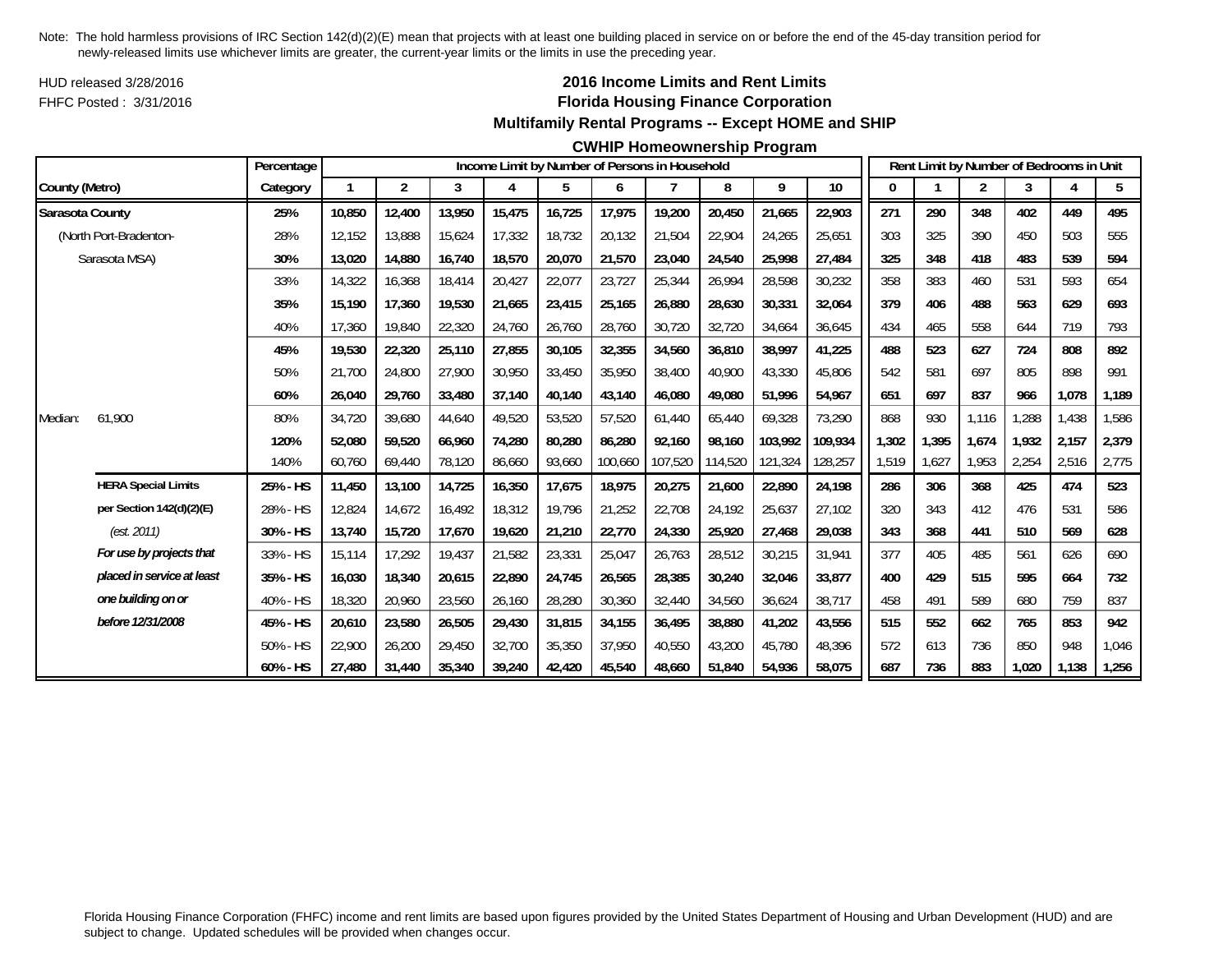HUD released 3/28/2016FHFC Posted : 3/31/2016

### **2016 Income Limits and Rent Limits Florida Housing Finance Corporation Multifamily Rental Programs -- Except HOME and SHIP**

#### **CWHIP Homeownership Program**

|                        |                            | Percentage |              |        |        |        |        |        | Income Limit by Number of Persons in Household |         |         |         |       |       |                |       | Rent Limit by Number of Bedrooms in Unit |       |
|------------------------|----------------------------|------------|--------------|--------|--------|--------|--------|--------|------------------------------------------------|---------|---------|---------|-------|-------|----------------|-------|------------------------------------------|-------|
| County (Metro)         |                            | Category   | $\mathbf{1}$ | 2      | 3      | 4      | 5      | 6      |                                                | 8       | 9       | 10      | 0     |       | $\overline{2}$ | 3     |                                          | 5     |
| <b>Seminole County</b> |                            | 25%        | 10,250       | 11,700 | 13,175 | 14,625 | 15,800 | 16,975 | 18,150                                         | 19,325  | 20,475  | 21,645  | 256   | 274   | 329            | 380   | 424                                      | 468   |
|                        | (Orlando-Kissimmee-        | 28%        | 11,480       | 13,104 | 14,756 | 16,380 | 17,696 | 19,012 | 20,328                                         | 21,644  | 22,932  | 24,242  | 287   | 307   | 368            | 425   | 475                                      | 524   |
|                        | Sanford MSA)               | 30%        | 12,300       | 14,040 | 15,810 | 17,550 | 18,960 | 20,370 | 21,780                                         | 23,190  | 24,570  | 25,974  | 307   | 329   | 395            | 456   | 509                                      | 562   |
|                        |                            | 33%        | 13,530       | 15,444 | 17,391 | 19,305 | 20,856 | 22,407 | 23,958                                         | 25,509  | 27,027  | 28,571  | 338   | 362   | 434            | 502   | 560                                      | 618   |
|                        |                            | 35%        | 14,350       | 16,380 | 18,445 | 20,475 | 22,120 | 23,765 | 25,410                                         | 27.055  | 28,665  | 30,303  | 358   | 384   | 461            | 532   | 594                                      | 655   |
|                        |                            | 40%        | 16,400       | 18,720 | 21,080 | 23,400 | 25,280 | 27,160 | 29,040                                         | 30,920  | 32,760  | 34,632  | 410   | 439   | 527            | 608   | 679                                      | 749   |
|                        |                            | 45%        | 18,450       | 21,060 | 23,715 | 26,325 | 28,440 | 30,555 | 32,670                                         | 34,785  | 36,855  | 38,961  | 461   | 493   | 592            | 684   | 763                                      | 843   |
|                        |                            | 50%        | 20,500       | 23,400 | 26,350 | 29,250 | 31,600 | 33,950 | 36,300                                         | 38,650  | 40,950  | 43,290  | 512   | 548   | 658            | 760   | 848                                      | 936   |
|                        |                            | 60%        | 24,600       | 28,080 | 31,620 | 35,100 | 37,920 | 40,740 | 43,560                                         | 46,380  | 49,140  | 51,948  | 615   | 658   | 790            | 912   | 1,018                                    | 1,124 |
| Median:                | 57,800                     | 80%        | 32,800       | 37,440 | 42,160 | 46,800 | 50,560 | 54,320 | 58,080                                         | 61,840  | 65,520  | 69,264  | 820   | 878   | 1,054          | 1,217 | 1,358                                    | 1,499 |
|                        |                            | 120%       | 49,200       | 56,160 | 63,240 | 70,200 | 75,840 | 81.480 | 87.120                                         | 92,760  | 98,280  | 103,896 | 1,230 | 1,317 | 1,581          | 1,825 | 2,037                                    | 2,248 |
|                        |                            | 140%       | 57,400       | 65,520 | 73,780 | 81,900 | 88,480 | 95,060 | 101,640                                        | 108,220 | 114,660 | 121,212 | 1,435 | 1,536 | 1,844          | 2,129 | 2,376                                    | 2,623 |
|                        | <b>HERA Special Limits</b> | 25% - HS   | 10,750       | 12,275 | 13,800 | 15,325 | 16,575 | 17,800 | 19,025                                         | 20,250  | 21,455  | 22,681  | 268   | 287   | 345            | 398   | 445                                      | 490   |
|                        | per Section 142(d)(2)(E)   | 28% - HS   | 12,040       | 13.748 | 15.456 | 17,164 | 18,564 | 19,936 | 21,308                                         | 22,680  | 24,030  | 25.403  | 301   | 322   | 386            | 446   | 498                                      | 549   |
|                        | (est. 2011)                | 30% - HS   | 12,900       | 14,730 | 16,560 | 18,390 | 19,890 | 21,360 | 22,830                                         | 24,300  | 25,746  | 27,217  | 322   | 345   | 414            | 478   | 534                                      | 589   |
|                        | For use by projects that   | 33% - HS   | 14,190       | 16,203 | 18,216 | 20,229 | 21,879 | 23,496 | 25,113                                         | 26,730  | 28,321  | 29,939  | 354   | 379   | 455            | 526   | 587                                      | 648   |
|                        | placed in service at least | 35% - HS   | 15,050       | 17,185 | 19,320 | 21,455 | 23,205 | 24,920 | 26,635                                         | 28,350  | 30,037  | 31,753  | 376   | 402   | 483            | 558   | 623                                      | 687   |
|                        | one building on or         | 40% - HS   | 17,200       | 19,640 | 22,080 | 24,520 | 26,520 | 28,480 | 30,440                                         | 32,400  | 34,328  | 36,290  | 430   | 460   | 552            | 638   | 712                                      | 785   |
|                        | before 12/31/2008          | 45% - HS   | 19,350       | 22,095 | 24,840 | 27,585 | 29,835 | 32,040 | 34,245                                         | 36,450  | 38,619  | 40,826  | 483   | 518   | 621            | 717   | 801                                      | 883   |
|                        |                            | 50% - HS   | 21,500       | 24,550 | 27,600 | 30,650 | 33,150 | 35,600 | 38,050                                         | 40,500  | 42,910  | 45,362  | 537   | 575   | 690            | 797   | 890                                      | 981   |
|                        |                            | 60% - HS   | 25,800       | 29,460 | 33,120 | 36,780 | 39,780 | 42,720 | 45.660                                         | 48,600  | 51,492  | 54,434  | 645   | 690   | 828            | 957   | 1.068                                    | 1,178 |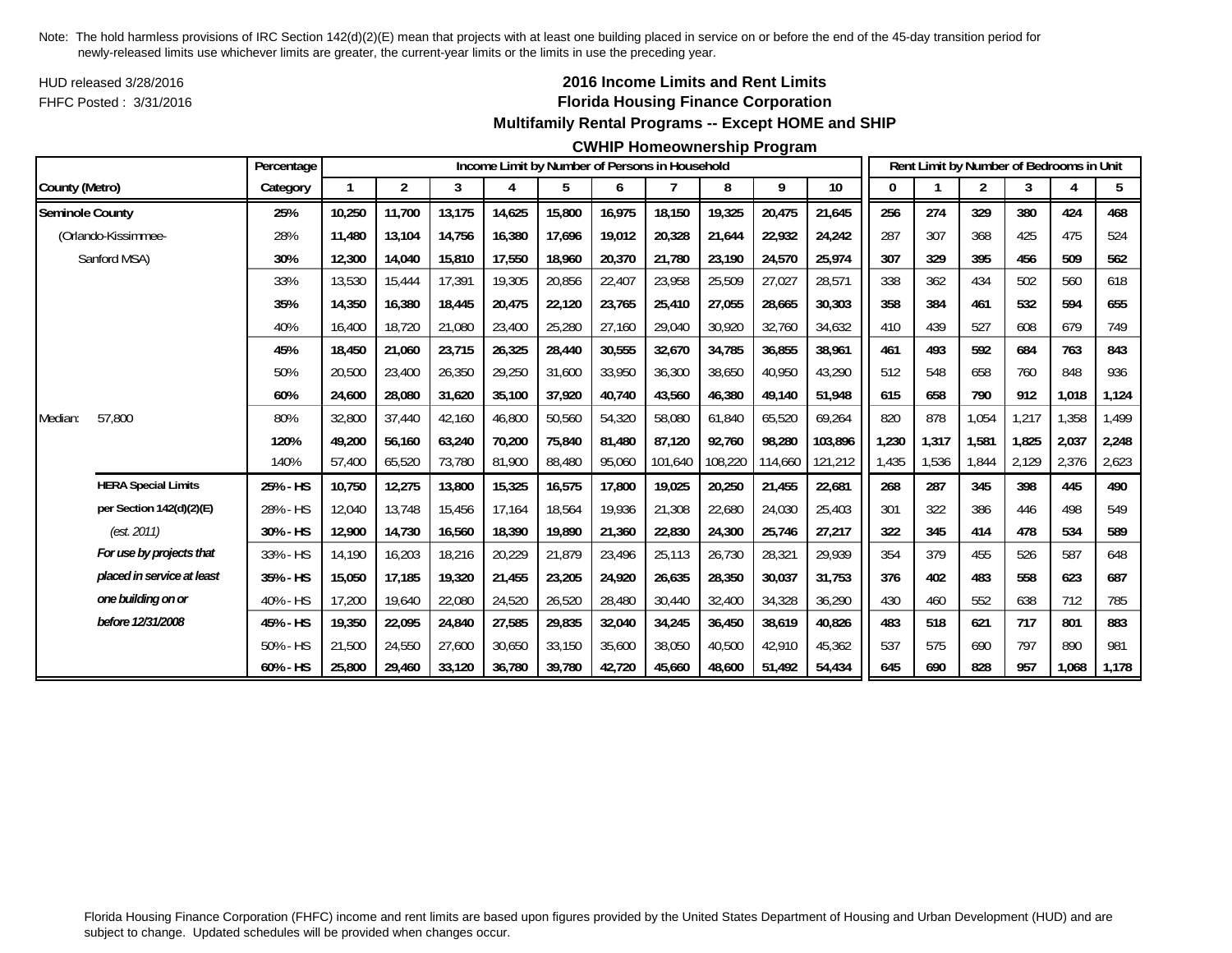HUD released 3/28/2016FHFC Posted : 3/31/2016

## **2016 Income Limits and Rent Limits Florida Housing Finance Corporation Multifamily Rental Programs -- Except HOME and SHIP**

#### **CWHIP Homeownership Program**

|                      |                            | Percentage |        |                |        |        |        |        | Income Limit by Number of Persons in Household |         |         |         |       |       | Rent Limit by Number of Bedrooms in Unit |       |       |       |
|----------------------|----------------------------|------------|--------|----------------|--------|--------|--------|--------|------------------------------------------------|---------|---------|---------|-------|-------|------------------------------------------|-------|-------|-------|
| County (Metro)       |                            | Category   |        | $\overline{2}$ | 3      | 4      | 5      | 6      | 7                                              | 8       | 9       | $10\,$  | 0     |       | 2                                        | 3     | 4     | 5     |
| <b>Sumter County</b> |                            | 25%        | 10,425 | 11,900         | 13,400 | 14,875 | 16,075 | 17,275 | 18,450                                         | 19,650  | 20,825  | 22,015  | 260   | 279   | 335                                      | 386   | 431   | 476   |
|                      | (Villages MSA)             | 28%        | 11.676 | 13,328         | 15,008 | 16,660 | 18,004 | 19,348 | 20,664                                         | 22,008  | 23,324  | 24,657  | 291   | 312   | 375                                      | 433   | 483   | 533   |
|                      |                            | 30%        | 12,510 | 14,280         | 16,080 | 17,850 | 19,290 | 20,730 | 22,140                                         | 23,580  | 24,990  | 26,418  | 312   | 334   | 402                                      | 464   | 518   | 571   |
|                      |                            | 33%        | 13,761 | 15,708         | 17,688 | 19,635 | 21,219 | 22,803 | 24,354                                         | 25,938  | 27,489  | 29,060  | 344   | 368   | 442                                      | 510   | 570   | 628   |
|                      |                            | 35%        | 14,595 | 16,660         | 18,760 | 20,825 | 22,505 | 24,185 | 25,830                                         | 27,510  | 29,155  | 30,821  | 364   | 390   | 469                                      | 541   | 604   | 666   |
|                      |                            | 40%        | 16,680 | 19,040         | 21,440 | 23,800 | 25,720 | 27,640 | 29,520                                         | 31,440  | 33,320  | 35,224  | 417   | 446   | 536                                      | 619   | 691   | 762   |
|                      |                            | 45%        | 18,765 | 21,420         | 24,120 | 26,775 | 28,935 | 31,095 | 33,210                                         | 35,370  | 37,485  | 39,627  | 469   | 502   | 603                                      | 696   | 777   | 857   |
|                      |                            | 50%        | 20,850 | 23,800         | 26,800 | 29,750 | 32,150 | 34,550 | 36,900                                         | 39,300  | 41,650  | 44,030  | 521   | 558   | 670                                      | 773   | 863   | 952   |
|                      |                            | 60%        | 25,020 | 28,560         | 32,160 | 35,700 | 38,580 | 41,460 | 44,280                                         | 47,160  | 49,980  | 52,836  | 625   | 669   | 804                                      | 928   | 1,036 | 1,143 |
| Median:              | 62,100                     | 80%        | 33,360 | 38,080         | 42,880 | 47,600 | 51,440 | 55,280 | 59,040                                         | 62,880  | 66,640  | 70,448  | 834   | 893   | 1,072                                    | 1,238 | 1,382 | 1,524 |
|                      |                            | 120%       | 50,040 | 57.120         | 64.320 | 71.400 | 77,160 | 82.920 | 88.560                                         | 94.320  | 99,960  | 105,672 | 1,251 | 1,339 | 1,608                                    | 1.857 | 2,073 | 2,286 |
|                      |                            | 140%       | 58,380 | 66,640         | 75,040 | 83,300 | 90,020 | 96,740 | 103,320                                        | 110,040 | 116,620 | 123,284 | 1,459 | 1,562 | 1,876                                    | 2,166 | 2,418 | 2,667 |
|                      | <b>HERA Special Limits</b> | 25% - HS   | 10,875 | 12,425         | 13,975 | 15,525 | 16,775 | 18,025 | 19,275                                         | 20,500  | 21,735  | 22,977  | 271   | 291   | 349                                      | 403   | 450   | 497   |
|                      | per Section 142(d)(2)(E)   | 28% - HS   | 12,180 | 13,916         | 15,652 | 17,388 | 18,788 | 20,188 | 21,588                                         | 22,960  | 24,343  | 25,734  | 304   | 326   | 391                                      | 452   | 504   | 556   |
|                      | (est. 2016)                | 30% - HS   | 13,050 | 14,910         | 16,770 | 18,630 | 20,130 | 21,630 | 23,130                                         | 24,600  | 26,082  | 27,572  | 326   | 349   | 419                                      | 484   | 540   | 596   |
|                      | For use by projects that   | 33% - HS   | 14,355 | 16,401         | 18,447 | 20,493 | 22,143 | 23,793 | 25,443                                         | 27,060  | 28,690  | 30,330  | 358   | 384   | 461                                      | 532   | 594   | 656   |
|                      | placed in service at least | 35% - HS   | 15,225 | 17,395         | 19,565 | 21,735 | 23,485 | 25,235 | 26,985                                         | 28,700  | 30,429  | 32,168  | 380   | 407   | 489                                      | 565   | 630   | 696   |
|                      | one building on or         | 40% - HS   | 17,400 | 19,880         | 22,360 | 24,840 | 26,840 | 28,840 | 30,840                                         | 32,800  | 34,776  | 36,763  | 435   | 466   | 559                                      | 646   | 721   | 795   |
|                      | before 12/31/2008          | 45% - HS   | 19,575 | 22,365         | 25,155 | 27,945 | 30,195 | 32,445 | 34,695                                         | 36,900  | 39,123  | 41,359  | 489   | 524   | 628                                      | 726   | 811   | 894   |
|                      |                            | 50% - HS   | 21.750 | 24,850         | 27.950 | 31,050 | 33,550 | 36,050 | 38,550                                         | 41,000  | 43,470  | 45.954  | 543   | 582   | 698                                      | 807   | 901   | 994   |
|                      |                            | 60% - HS   | 26,100 | 29,820         | 33,540 | 37,260 | 40,260 | 43,260 | 46,260                                         | 49,200  | 52,164  | 55,145  | 652   | 699   | 838                                      | 969   | 1,081 | 1,193 |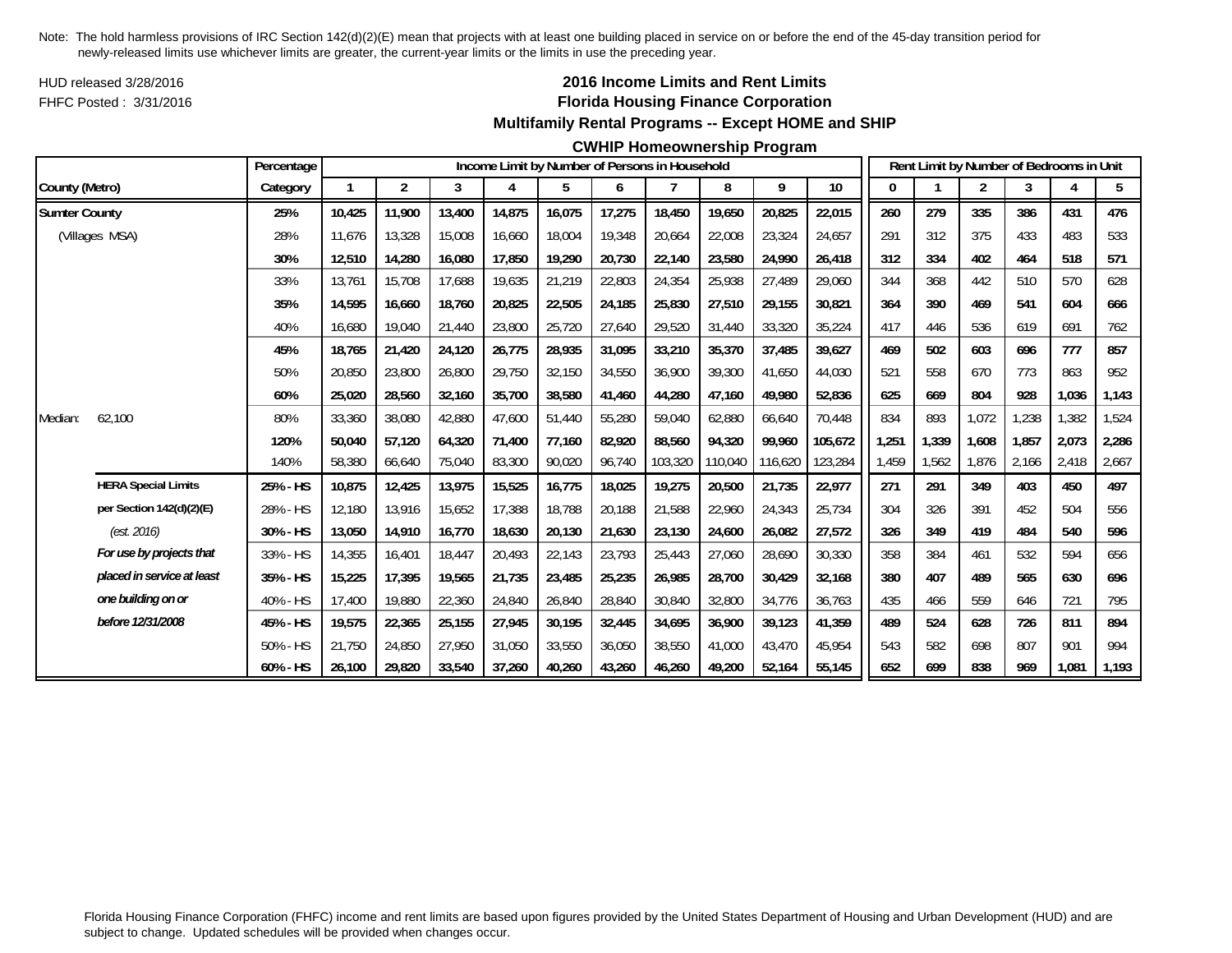HUD released 3/28/2016FHFC Posted : 3/31/2016

## **2016 Income Limits and Rent Limits Florida Housing Finance Corporation Multifamily Rental Programs -- Except HOME and SHIP**

### **CWHIP Homeownership Program**

|                        |                            | Percentage  |        |                |        |        |        |        | Income Limit by Number of Persons in Household |        |        |        |       |       | Rent Limit by Number of Bedrooms in Unit |       |       |       |
|------------------------|----------------------------|-------------|--------|----------------|--------|--------|--------|--------|------------------------------------------------|--------|--------|--------|-------|-------|------------------------------------------|-------|-------|-------|
| County (Metro)         |                            | Category    |        | $\overline{2}$ | 3      | 4      | 5      | 6      |                                                | 8      | 9      | $10$   | 0     |       | 2                                        | 3     |       | 5     |
| <b>Suwannee County</b> |                            | 25%         | 7,950  | 9.100          | 10,225 | 11,350 | 12,275 | 13,175 | 14,075                                         | 15,000 | 15,890 | 16,798 | 198   | 213   | 255                                      | 295   | 329   | 363   |
|                        |                            | 28%         | 8.904  | 10.192         | 11,452 | 12,712 | 13,748 | 14,756 | 15,764                                         | 16,800 | 17,797 | 18,814 | 222   | 238   | 286                                      | 330   | 368   | 407   |
|                        |                            | 30%         | 9,540  | 10,920         | 12,270 | 13,620 | 14,730 | 15,810 | 16,890                                         | 18,000 | 19,068 | 20,158 | 238   | 255   | 306                                      | 354   | 395   | 436   |
|                        |                            | 33%         | 10,494 | 12,012         | 13,497 | 14,982 | 16,203 | 17,391 | 18,579                                         | 19,800 | 20,975 | 22,173 | 262   | 281   | 337                                      | 389   | 434   | 479   |
|                        |                            | 35%         | 11,130 | 12,740         | 14,315 | 15,890 | 17,185 | 18,445 | 19.705                                         | 21,000 | 22,246 | 23,517 | 278   | 298   | 357                                      | 413   | 461   | 508   |
|                        |                            | 40%         | 12,720 | 14,560         | 16,360 | 18,160 | 19,640 | 21,080 | 22,520                                         | 24,000 | 25,424 | 26,877 | 318   | 341   | 409                                      | 472   | 527   | 581   |
|                        |                            | 45%         | 14,310 | 16,380         | 18,405 | 20,430 | 22,095 | 23,715 | 25,335                                         | 27,000 | 28,602 | 30,236 | 357   | 383   | 460                                      | 531   | 592   | 654   |
|                        |                            | 50%         | 15,900 | 18,200         | 20,450 | 22,700 | 24,550 | 26,350 | 28,150                                         | 30,000 | 31,780 | 33,596 | 397   | 426   | 511                                      | 590   | 658   | 726   |
|                        |                            | 60%         | 19,080 | 21,840         | 24,540 | 27,240 | 29,460 | 31,620 | 33,780                                         | 36,000 | 38,136 | 40,315 | 477   | 511   | 613                                      | 708   | 790   | 872   |
| Median:                | 44,900                     | 80%         | 25,440 | 29,120         | 32,720 | 36,320 | 39,280 | 42,160 | 45,040                                         | 48,000 | 50,848 | 53,754 | 636   | 682   | 818                                      | 945   | 1,054 | 1,163 |
|                        |                            | 120%        | 38.160 | 43,680         | 49,080 | 54,480 | 58,920 | 63,240 | 67.560                                         | 72,000 | 76,272 | 80,630 | 954   | 1,023 | 1,227                                    | 1.417 | 1,581 | 1,744 |
|                        |                            | 140%        | 44,520 | 50,960         | 57,260 | 63,560 | 68,740 | 73,780 | 78,820                                         | 84,000 | 88,984 | 94,069 | 1,113 | 1,193 | 1,431                                    | 1,653 | 1.844 | 2,035 |
|                        | <b>HERA Special Limits</b> | 25% - HS    | 8,875  | 10,150         | 11,425 | 12,675 | 13,700 | 14,725 | 15,725                                         | 16,750 | 17,745 | 18,759 | 221   | 237   | 285                                      | 329   | 368   | 405   |
|                        | per Section 142(d)(2)(E)   | 28% - HS    | 9,940  | 11,368         | 12,796 | 14,196 | 15,344 | 16,492 | 17,612                                         | 18,760 | 19,874 | 21,010 | 248   | 266   | 319                                      | 369   | 412   | 454   |
|                        | (est. 2009)                | 30% - HS    | 10.650 | 12,180         | 13,710 | 15,210 | 16,440 | 17,670 | 18.870                                         | 20,100 | 21,294 | 22,511 | 266   | 285   | 342                                      | 395   | 441   | 487   |
|                        | For use by projects that   | 33% - HS    | 11,715 | 13,398         | 15,081 | 16,731 | 18,084 | 19,437 | 20,757                                         | 22,110 | 23,423 | 24,762 | 292   | 313   | 377                                      | 435   | 485   | 535   |
|                        | placed in service at least | 35% - HS    | 12,425 | 14,210         | 15,995 | 17,745 | 19,180 | 20,615 | 22,015                                         | 23,450 | 24,843 | 26,263 | 310   | 332   | 399                                      | 461   | 515   | 568   |
|                        | one building on or         | 40% - HS    | 14,200 | 16,240         | 18,280 | 20,280 | 21,920 | 23,560 | 25,160                                         | 26,800 | 28,392 | 30,014 | 355   | 380   | 457                                      | 527   | 589   | 649   |
|                        | before 12/31/2008          | 45% - HS    | 15,975 | 18,270         | 20,565 | 22,815 | 24,660 | 26,505 | 28,305                                         | 30,150 | 31,941 | 33,766 | 399   | 428   | 514                                      | 593   | 662   | 730   |
|                        |                            | 50% - HS    | 17,750 | 20,300         | 22,850 | 25,350 | 27,400 | 29,450 | 31,450                                         | 33,500 | 35,490 | 37,518 | 443   | 475   | 571                                      | 659   | 736   | 811   |
|                        |                            | $60\% - HS$ | 21,300 | 24,360         | 27,420 | 30,420 | 32,880 | 35,340 | 37,740                                         | 40,200 | 42,588 | 45,022 | 532   | 570   | 685                                      | 791   | 883   | 974   |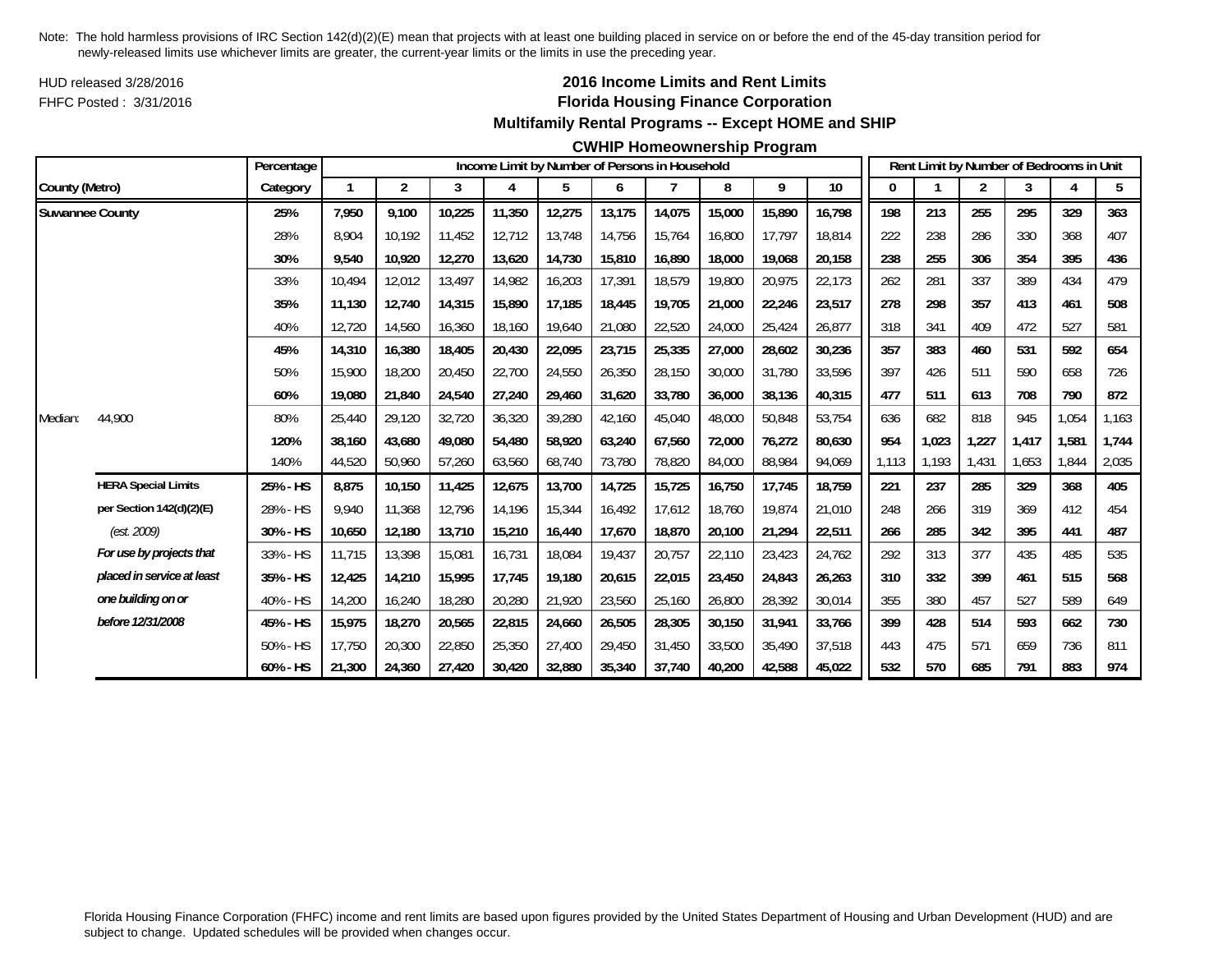HUD released 3/28/2016FHFC Posted : 3/31/2016

## **2016 Income Limits and Rent Limits Florida Housing Finance Corporation Multifamily Rental Programs -- Except HOME and SHIP**

#### **CWHIP Homeownership Program**

|                      |                            | Percentage |        |                |        |        | Income Limit by Number of Persons in Household |        |        |        |        |        |       |       | Rent Limit by Number of Bedrooms in Unit |       |       |       |
|----------------------|----------------------------|------------|--------|----------------|--------|--------|------------------------------------------------|--------|--------|--------|--------|--------|-------|-------|------------------------------------------|-------|-------|-------|
| County (Metro)       |                            | Category   |        | $\overline{2}$ | 3      | 4      | 5                                              | 6      |        | 8      | 9      | 10     | 0     |       | 2                                        | 3     | Δ     | 5     |
| <b>Taylor County</b> |                            | 25%        | 7,950  | 9,100          | 10,225 | 11,350 | 12,275                                         | 13,175 | 14,075 | 15,000 | 15,890 | 16,798 | 198   | 213   | 255                                      | 295   | 329   | 363   |
|                      |                            | 28%        | 8.904  | 10.192         | 11,452 | 12.712 | 13,748                                         | 14,756 | 15.764 | 16,800 | 17,797 | 18.814 | 222   | 238   | 286                                      | 330   | 368   | 407   |
|                      |                            | 30%        | 9,540  | 10,920         | 12,270 | 13,620 | 14,730                                         | 15,810 | 16,890 | 18,000 | 19,068 | 20,158 | 238   | 255   | 306                                      | 354   | 395   | 436   |
|                      |                            | 33%        | 10.494 | 12,012         | 13,497 | 14,982 | 16,203                                         | 17,391 | 18,579 | 19,800 | 20,975 | 22,173 | 262   | 281   | 337                                      | 389   | 434   | 479   |
|                      |                            | 35%        | 11,130 | 12,740         | 14,315 | 15,890 | 17,185                                         | 18,445 | 19,705 | 21,000 | 22,246 | 23,517 | 278   | 298   | 357                                      | 413   | 461   | 508   |
|                      |                            | 40%        | 12,720 | 14,560         | 16,360 | 18,160 | 19,640                                         | 21,080 | 22,520 | 24,000 | 25,424 | 26,877 | 318   | 341   | 409                                      | 472   | 527   | 581   |
|                      |                            | 45%        | 14,310 | 16,380         | 18,405 | 20,430 | 22,095                                         | 23,715 | 25,335 | 27,000 | 28,602 | 30,236 | 357   | 383   | 460                                      | 531   | 592   | 654   |
|                      |                            | 50%        | 15,900 | 18,200         | 20,450 | 22,700 | 24,550                                         | 26,350 | 28,150 | 30,000 | 31,780 | 33,596 | 397   | 426   | 511                                      | 590   | 658   | 726   |
|                      |                            | 60%        | 19,080 | 21,840         | 24,540 | 27,240 | 29,460                                         | 31,620 | 33,780 | 36,000 | 38,136 | 40,315 | 477   | 511   | 613                                      | 708   | 790   | 872   |
| Median:              | 43,800                     | 80%        | 25.440 | 29,120         | 32,720 | 36,320 | 39,280                                         | 42,160 | 45,040 | 48,000 | 50,848 | 53,754 | 636   | 682   | 818                                      | 945   | 1,054 | 1,163 |
|                      |                            | 120%       | 38,160 | 43,680         | 49,080 | 54,480 | 58,920                                         | 63,240 | 67,560 | 72,000 | 76,272 | 80,630 | 954   | 1,023 | 1,227                                    | 1,417 | 1,581 | 1,744 |
|                      |                            | 140%       | 44,520 | 50,960         | 57,260 | 63,560 | 68,740                                         | 73,780 | 78,820 | 84,000 | 88,984 | 94,069 | 1,113 | 1,193 | 1,431                                    | 1,653 | 1,844 | 2,035 |
|                      | <b>HERA Special Limits</b> | 25% - HS   | 9,175  | 10,500         | 11,800 | 13,100 | 14,150                                         | 15,200 | 16,250 | 17,300 | 18,340 | 19,388 | 229   | 245   | 295                                      | 340   | 380   | 419   |
|                      | per Section 142(d)(2)(E)   | 28% - HS   | 10,276 | 11,760         | 13,216 | 14,672 | 15,848                                         | 17,024 | 18,200 | 19,376 | 20,541 | 21,715 | 256   | 275   | 330                                      | 381   | 425   | 469   |
|                      | (est. 2009)                | 30% - HS   | 11,010 | 12,600         | 14,160 | 15,720 | 16,980                                         | 18,240 | 19,500 | 20,760 | 22,008 | 23,266 | 275   | 295   | 354                                      | 408   | 456   | 503   |
|                      | For use by projects that   | 33% - HS   | 12,111 | 13,860         | 15,576 | 17,292 | 18,678                                         | 20,064 | 21,450 | 22,836 | 24,209 | 25,592 | 302   | 324   | 389                                      | 449   | 501   | 553   |
|                      | placed in service at least | 35% - HS   | 12,845 | 14,700         | 16,520 | 18,340 | 19,810                                         | 21,280 | 22,750 | 24,220 | 25,676 | 27,143 | 321   | 344   | 413                                      | 476   | 532   | 587   |
|                      | one building on or         | 40% - HS   | 14,680 | 16,800         | 18,880 | 20,960 | 22,640                                         | 24,320 | 26,000 | 27,680 | 29,344 | 31,021 | 367   | 393   | 472                                      | 545   | 608   | 671   |
|                      | before 12/31/2008          | 45% - HS   | 16,515 | 18,900         | 21,240 | 23,580 | 25,470                                         | 27,360 | 29,250 | 31,140 | 33,012 | 34,898 | 412   | 442   | 531                                      | 613   | 684   | 754   |
|                      |                            | 50% - HS   | 18,350 | 21,000         | 23,600 | 26,200 | 28,300                                         | 30,400 | 32,500 | 34,600 | 36,680 | 38,776 | 458   | 491   | 590                                      | 681   | 760   | 838   |
|                      |                            | 60% - HS   | 22,020 | 25,200         | 28,320 | 31,440 | 33,960                                         | 36,480 | 39,000 | 41,520 | 44,016 | 46,531 | 550   | 590   | 708                                      | 817   | 912   | 1,006 |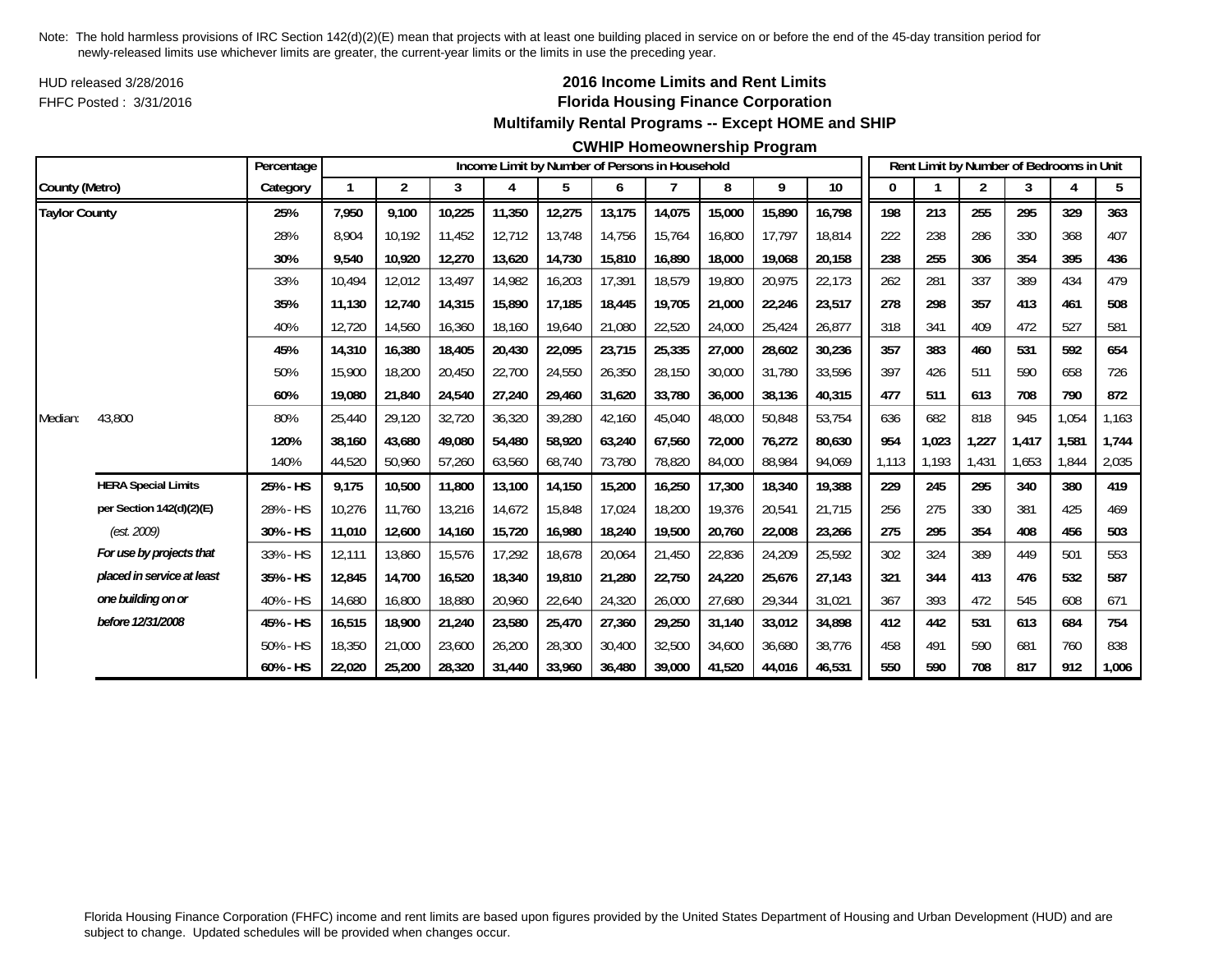HUD released 3/28/2016FHFC Posted : 3/31/2016

## **2016 Income Limits and Rent Limits Florida Housing Finance Corporation Multifamily Rental Programs -- Except HOME and SHIP**

#### **CWHIP Homeownership Program**

|                     |                            | Percentage |        |                |        |        |        |        | Income Limit by Number of Persons in Household |        |         |         |       |       | Rent Limit by Number of Bedrooms in Unit |       |       |       |
|---------------------|----------------------------|------------|--------|----------------|--------|--------|--------|--------|------------------------------------------------|--------|---------|---------|-------|-------|------------------------------------------|-------|-------|-------|
| County (Metro)      |                            | Category   |        | $\overline{2}$ | 3      | 4      | 5      | 6      |                                                | 8      | 9       | $10$    |       |       | 2                                        | 3     |       | 5     |
| <b>Union County</b> |                            | 25%        | 9,250  | 10,575         | 11,900 | 13,200 | 14,275 | 15,325 | 16,375                                         | 17,425 | 18,480  | 19,536  | 231   | 247   | 297                                      | 343   | 383   | 422   |
|                     |                            | 28%        | 10,360 | 11,844         | 13,328 | 14,784 | 15,988 | 17,164 | 18,340                                         | 19,516 | 20,698  | 21,880  | 259   | 277   | 333                                      | 384   | 429   | 473   |
|                     |                            | 30%        | 11,100 | 12,690         | 14,280 | 15,840 | 17,130 | 18,390 | 19,650                                         | 20,910 | 22,176  | 23,443  | 277   | 297   | 357                                      | 412   | 459   | 507   |
|                     |                            | 33%        | 12,210 | 13,959         | 15,708 | 17,424 | 18,843 | 20,229 | 21,615                                         | 23,001 | 24,394  | 25,788  | 305   | 327   | 392                                      | 453   | 505   | 557   |
|                     |                            | 35%        | 12,950 | 14,805         | 16,660 | 18,480 | 19,985 | 21,455 | 22,925                                         | 24,395 | 25,872  | 27,350  | 323   | 346   | 416                                      | 480   | 536   | 591   |
|                     |                            | 40%        | 14,800 | 16,920         | 19,040 | 21,120 | 22,840 | 24,520 | 26,200                                         | 27,880 | 29,568  | 31,258  | 370   | 396   | 476                                      | 549   | 613   | 676   |
|                     |                            | 45%        | 16,650 | 19,035         | 21,420 | 23,760 | 25,695 | 27,585 | 29,475                                         | 31,365 | 33,264  | 35,165  | 416   | 446   | 535                                      | 618   | 689   | 760   |
|                     |                            | 50%        | 18,500 | 21,150         | 23,800 | 26,400 | 28,550 | 30,650 | 32,750                                         | 34,850 | 36,960  | 39,072  | 462   | 495   | 595                                      | 686   | 766   | 845   |
|                     |                            | 60%        | 22,200 | 25,380         | 28,560 | 31,680 | 34,260 | 36,780 | 39,300                                         | 41,820 | 44,352  | 46,886  | 555   | 594   | 714                                      | 824   | 919   | 1,014 |
| Median:             | 49,600                     | 80%        | 29,600 | 33,840         | 38,080 | 42,240 | 45,680 | 49,040 | 52,400                                         | 55,760 | 59,136  | 62,515  | 740   | 793   | 952                                      | 1,099 | ,226  | 1,352 |
|                     |                            | 120%       | 44,400 | 50,760         | 57,120 | 63,360 | 68,520 | 73,560 | 78.600                                         | 83,640 | 88.704  | 93,773  | 1.110 | 1,189 | 1,428                                    | 1,648 | 1,839 | 2,028 |
|                     |                            | 140%       | 51,800 | 59,220         | 66,640 | 73,920 | 79,940 | 85,820 | 91,700                                         | 97,580 | 103,488 | 109,402 | 1,295 | 1,387 | 1,666                                    | 1,923 | 2,145 | 2,366 |
|                     | <b>HERA Special Limits</b> | 25% - HS   | 10,050 | 11,475         | 12,900 | 14,325 | 15,475 | 16,625 | 17,775                                         | 18,925 | 20,055  | 21,201  | 251   | 269   | 322                                      | 372   | 415   | 458   |
|                     | per Section 142(d)(2)(E)   | 28% - HS   | 11,256 | 12,852         | 14,448 | 16,044 | 17,332 | 18.620 | 19,908                                         | 21,196 | 22,462  | 23,745  | 281   | 301   | 361                                      | 417   | 465   | 513   |
|                     | (est. 2015)                | 30% - HS   | 12,060 | 13,770         | 15,480 | 17,190 | 18,570 | 19,950 | 21,330                                         | 22,710 | 24,066  | 25,441  | 301   | 322   | 387                                      | 447   | 498   | 550   |
|                     | For use by projects that   | 33% - HS   | 13,266 | 15,147         | 17,028 | 18,909 | 20,427 | 21,945 | 23,463                                         | 24,981 | 26,473  | 27,985  | 331   | 355   | 425                                      | 491   | 548   | 605   |
|                     | placed in service at least | 35% - HS   | 14,070 | 16,065         | 18,060 | 20,055 | 21,665 | 23,275 | 24,885                                         | 26,495 | 28,077  | 29,681  | 351   | 376   | 451                                      | 521   | 581   | 642   |
|                     | one building on or         | 40% - HS   | 16,080 | 18,360         | 20,640 | 22,920 | 24,760 | 26,600 | 28,440                                         | 30,280 | 32,088  | 33,922  | 402   | 430   | 516                                      | 596   | 665   | 734   |
|                     | before 12/31/2008          | 45% - HS   | 18,090 | 20,655         | 23,220 | 25,785 | 27,855 | 29,925 | 31,995                                         | 34,065 | 36,099  | 38,162  | 452   | 484   | 580                                      | 670   | 748   | 825   |
|                     |                            | 50% - HS   | 20,100 | 22,950         | 25,800 | 28,650 | 30,950 | 33,250 | 35,550                                         | 37,850 | 40,110  | 42,402  | 502   | 538   | 645                                      | 745   | 831   | 917   |
|                     |                            | 60% - HS   | 24,120 | 27,540         | 30,960 | 34,380 | 37,140 | 39,900 | 42.660                                         | 45,420 | 48,132  | 50,882  | 603   | 645   | 774                                      | 894   | 997   | 1,101 |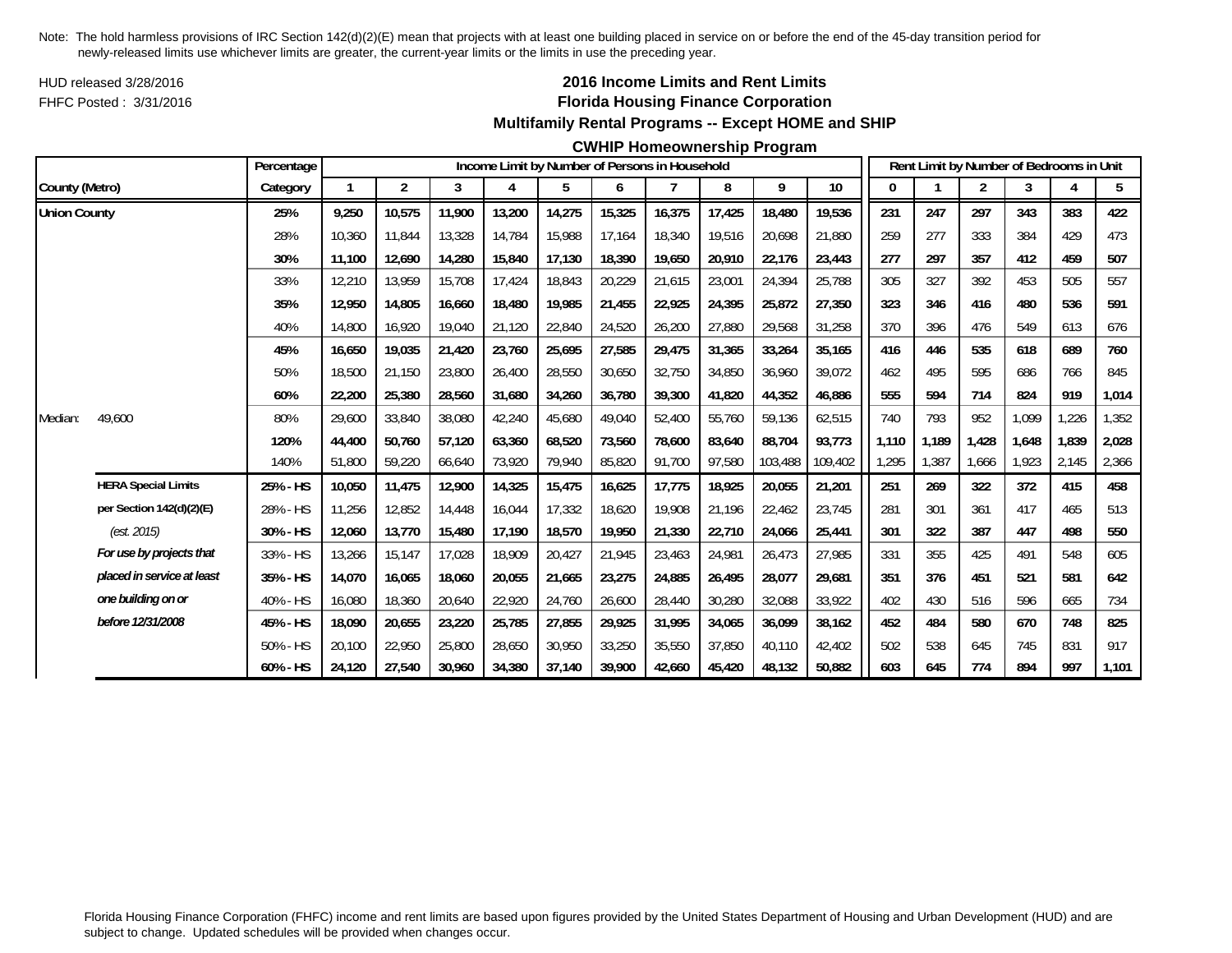HUD released 3/28/2016FHFC Posted : 3/31/2016

## **2016 Income Limits and Rent Limits Florida Housing Finance Corporation Multifamily Rental Programs -- Except HOME and SHIP**

#### **CWHIP Homeownership Program**

|                       |                            | Percentage |        |                         |        |        | Income Limit by Number of Persons in Household |        |        |        |         |         |       |       | Rent Limit by Number of Bedrooms in Unit |       |       |       |
|-----------------------|----------------------------|------------|--------|-------------------------|--------|--------|------------------------------------------------|--------|--------|--------|---------|---------|-------|-------|------------------------------------------|-------|-------|-------|
| County (Metro)        |                            | Category   |        | $\overline{\mathbf{c}}$ | 3      | 4      | 5                                              | 6      | 7      | 8      | 9       | 10      |       |       | 2                                        | 3     | 4     | 5     |
| <b>Volusia County</b> |                            | 25%        | 9,150  | 10,450                  | 11,750 | 13,050 | 14,100                                         | 15,150 | 16,200 | 17,250 | 18,270  | 19,314  | 228   | 245   | 293                                      | 339   | 378   | 418   |
|                       | (Deltona-Daytona Beach-    | 28%        | 10,248 | 11.704                  | 13.160 | 14,616 | 15,792                                         | 16,968 | 18.144 | 19,320 | 20,462  | 21,632  | 256   | 274   | 329                                      | 380   | 424   | 468   |
|                       | Ormond Beach MSA)          | 30%        | 10,980 | 12,540                  | 14,100 | 15,660 | 16,920                                         | 18,180 | 19,440 | 20,700 | 21,924  | 23,177  | 274   | 294   | 352                                      | 407   | 454   | 501   |
|                       |                            | 33%        | 12,078 | 13,794                  | 15,510 | 17,226 | 18,612                                         | 19,998 | 21,384 | 22,770 | 24,116  | 25,494  | 301   | 323   | 387                                      | 447   | 499   | 551   |
|                       |                            | 35%        | 12,810 | 14,630                  | 16,450 | 18,270 | 19,740                                         | 21,210 | 22,680 | 24,150 | 25,578  | 27,040  | 320   | 343   | 411                                      | 475   | 530   | 585   |
|                       |                            | 40%        | 14,640 | 16,720                  | 18,800 | 20,880 | 22,560                                         | 24,240 | 25,920 | 27,600 | 29,232  | 30,902  | 366   | 392   | 470                                      | 543   | 606   | 669   |
|                       |                            | 45%        | 16,470 | 18,810                  | 21,150 | 23,490 | 25,380                                         | 27,270 | 29,160 | 31,050 | 32,886  | 34,765  | 411   | 441   | 528                                      | 610   | 681   | 752   |
|                       |                            | 50%        | 18,300 | 20,900                  | 23,500 | 26,100 | 28,200                                         | 30,300 | 32,400 | 34,500 | 36,540  | 38,628  | 457   | 490   | 587                                      | 678   | 757   | 836   |
|                       |                            | 60%        | 21,960 | 25,080                  | 28,200 | 31,320 | 33,840                                         | 36,360 | 38,880 | 41,400 | 43,848  | 46,354  | 549   | 588   | 705                                      | 814   | 909   | 1,003 |
| Median:               | 51,400                     | 80%        | 29,280 | 33,440                  | 37.600 | 41,760 | 45,120                                         | 48,480 | 51,840 | 55,200 | 58,464  | 61,805  | 732   | 784   | 940                                      | 1.086 | ,212  | 1,338 |
|                       |                            | 120%       | 43,920 | 50,160                  | 56,400 | 62,640 | 67,680                                         | 72,720 | 77.760 | 82,800 | 87,696  | 92.707  | 1,098 | 1,176 | 1,410                                    | 1,629 | 1,818 | 2,007 |
|                       |                            | 140%       | 51,240 | 58,520                  | 65,800 | 73,080 | 78,960                                         | 84,840 | 90,720 | 96,600 | 102,312 | 108,158 | 1,281 | 1,372 | 1,645                                    | 1,900 | 2,121 | 2,341 |
|                       | <b>HERA Special Limits</b> | 25% - HS   | 10,150 | 11,600                  | 13,050 | 14,475 | 15,650                                         | 16,800 | 17,950 | 19,125 | 20,265  | 21,423  | 253   | 271   | 326                                      | 376   | 420   | 463   |
|                       | per Section 142(d)(2)(E)   | 28% - HS   | 11,368 | 12,992                  | 14,616 | 16,212 | 17,528                                         | 18,816 | 20.104 | 21,420 | 22,697  | 23,994  | 284   | 304   | 365                                      | 421   | 470   | 519   |
|                       | (est. 2013)                | 30% - HS   | 12,180 | 13,920                  | 15,660 | 17,370 | 18,780                                         | 20,160 | 21,540 | 22,950 | 24,318  | 25,708  | 304   | 326   | 391                                      | 451   | 504   | 556   |
|                       | For use by projects that   | 33% - HS   | 13,398 | 15,312                  | 17,226 | 19,107 | 20,658                                         | 22,176 | 23,694 | 25,245 | 26,750  | 28,278  | 334   | 358   | 430                                      | 497   | 554   | 611   |
|                       | placed in service at least | 35% - HS   | 14,210 | 16,240                  | 18,270 | 20,265 | 21,910                                         | 23,520 | 25,130 | 26,775 | 28,371  | 29,992  | 355   | 380   | 456                                      | 527   | 588   | 648   |
|                       | one building on or         | 40% - HS   | 16,240 | 18,560                  | 20,880 | 23,160 | 25,040                                         | 26,880 | 28,720 | 30,600 | 32,424  | 34,277  | 406   | 435   | 522                                      | 602   | 672   | 741   |
|                       | before 12/31/2008          | 45% - HS   | 18,270 | 20,880                  | 23,490 | 26,055 | 28,170                                         | 30,240 | 32,310 | 34,425 | 36,477  | 38,561  | 456   | 489   | 587                                      | 677   | 756   | 834   |
|                       |                            | 50% - HS   | 20,300 | 23,200                  | 26,100 | 28,950 | 31,300                                         | 33,600 | 35,900 | 38,250 | 40,530  | 42,846  | 507   | 543   | 652                                      | 753   | 840   | 926   |
|                       |                            | 60% - HS   | 24,360 | 27,840                  | 31,320 | 34,740 | 37,560                                         | 40,320 | 43,080 | 45,900 | 48,636  | 51,415  | 609   | 652   | 783                                      | 903   | 1,008 | 1,112 |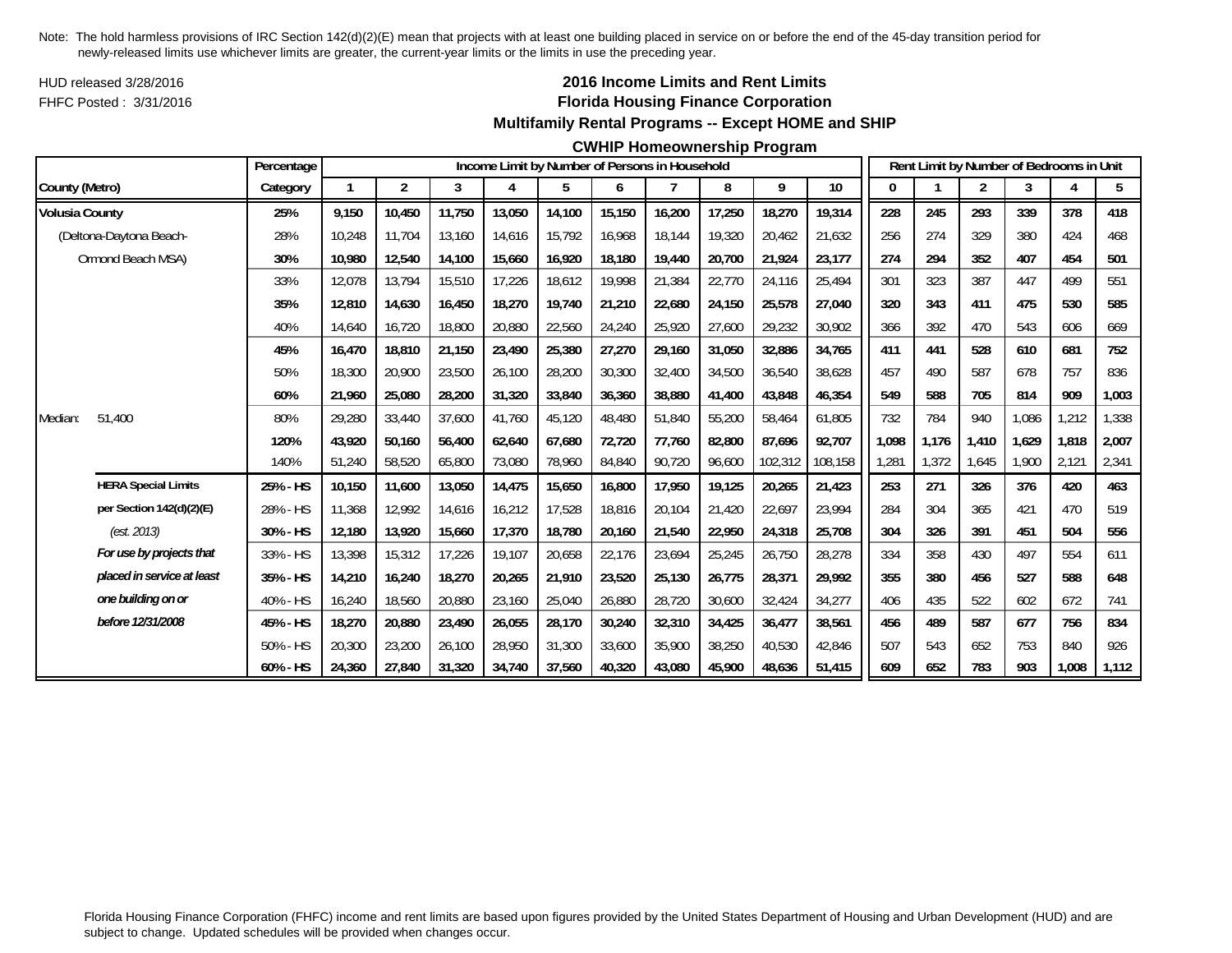HUD released 3/28/2016FHFC Posted : 3/31/2016

### **2016 Income Limits and Rent Limits Florida Housing Finance Corporation Multifamily Rental Programs -- Except HOME and SHIP**

#### **CWHIP Homeownership Program**

|                       |                            | Percentage |        |                         |        |        |        |         | Income Limit by Number of Persons in Household |         |         |         |       |       | Rent Limit by Number of Bedrooms in Unit |       |       |       |
|-----------------------|----------------------------|------------|--------|-------------------------|--------|--------|--------|---------|------------------------------------------------|---------|---------|---------|-------|-------|------------------------------------------|-------|-------|-------|
| County (Metro)        |                            | Category   |        | $\overline{\mathbf{c}}$ | 3      | 4      | 5      | 6       | 7                                              | 8       | 9       | 10      | 0     |       | $\overline{2}$                           | 3     |       | 5     |
| <b>Wakulla County</b> |                            | 25%        | 10,875 | 12,425                  | 13,975 | 15,525 | 16,775 | 18,025  | 19,275                                         | 20,500  | 21,735  | 22,977  | 271   | 291   | 349                                      | 403   | 450   | 497   |
|                       | (Wakulla County HMFA;      | 28%        | 12.180 | 13,916                  | 15,652 | 17,388 | 18.788 | 20,188  | 21,588                                         | 22,960  | 24,343  | 25,734  | 304   | 326   | 391                                      | 452   | 504   | 556   |
|                       | Tallahassee MSA)           | 30%        | 13,050 | 14,910                  | 16,770 | 18,630 | 20,130 | 21,630  | 23,130                                         | 24,600  | 26,082  | 27,572  | 326   | 349   | 419                                      | 484   | 540   | 596   |
|                       |                            | 33%        | 14,355 | 16,401                  | 18,447 | 20,493 | 22,143 | 23,793  | 25,443                                         | 27,060  | 28,690  | 30,330  | 358   | 384   | 461                                      | 532   | 594   | 656   |
|                       |                            | 35%        | 15,225 | 17,395                  | 19,565 | 21,735 | 23,485 | 25,235  | 26,985                                         | 28,700  | 30,429  | 32,168  | 380   | 407   | 489                                      | 565   | 630   | 696   |
|                       |                            | 40%        | 17.400 | 19,880                  | 22,360 | 24,840 | 26,840 | 28,840  | 30,840                                         | 32,800  | 34,776  | 36,763  | 435   | 466   | 559                                      | 646   | 721   | 795   |
|                       |                            | 45%        | 19,575 | 22,365                  | 25,155 | 27,945 | 30,195 | 32,445  | 34,695                                         | 36,900  | 39,123  | 41,359  | 489   | 524   | 628                                      | 726   | 811   | 894   |
|                       |                            | 50%        | 21,750 | 24,850                  | 27,950 | 31,050 | 33,550 | 36,050  | 38,550                                         | 41,000  | 43,470  | 45,954  | 543   | 582   | 698                                      | 807   | 901   | 994   |
|                       |                            | 60%        | 26,100 | 29,820                  | 33,540 | 37,260 | 40,260 | 43,260  | 46,260                                         | 49,200  | 52,164  | 55,145  | 652   | 699   | 838                                      | 969   | 1,081 | 1,193 |
| Median:               | 61,500                     | 80%        | 34,800 | 39.760                  | 44,720 | 49,680 | 53,680 | 57,680  | 61,680                                         | 65.600  | 69,552  | 73,526  | 870   | 932   | 1,118                                    | 1,292 | 1,442 | 1,591 |
|                       |                            | 120%       | 52,200 | 59.640                  | 67,080 | 74,520 | 80,520 | 86,520  | 92,520                                         | 98,400  | 104,328 | 110,290 | 1,305 | 1,398 | 1,677                                    | 1,938 | 2,163 | 2,386 |
|                       |                            | 140%       | 60,900 | 69,580                  | 78,260 | 86,940 | 93,940 | 100,940 | 107,940                                        | 114,800 | 121,716 | 128,671 | 1,522 | 1,631 | 1,956                                    | 2,261 | 2,523 | 2,784 |
|                       | <b>HERA Special Limits</b> | 25% - HS   | 11,900 | 13,600                  | 15,300 | 16,975 | 18,350 | 19,700  | 21,050                                         | 22,425  | 23,765  | 25,123  | 297   | 318   | 382                                      | 441   | 492   | 543   |
|                       | per Section 142(d)(2)(E)   | 28% - HS   | 13,328 | 15,232                  | 17,136 | 19,012 | 20,552 | 22,064  | 23,576                                         | 25,116  | 26,617  | 28,138  | 333   | 357   | 428                                      | 494   | 551   | 608   |
|                       | (est. 2010)                | 30% - HS   | 14,280 | 16,320                  | 18,360 | 20,370 | 22,020 | 23,640  | 25,260                                         | 26,910  | 28,518  | 30,148  | 357   | 382   | 459                                      | 529   | 591   | 652   |
|                       | For use by projects that   | 33% - HS   | 15,708 | 17,952                  | 20,196 | 22,407 | 24,222 | 26,004  | 27.786                                         | 29,601  | 31,370  | 33,162  | 392   | 420   | 504                                      | 582   | 650   | 717   |
|                       | placed in service at least | 35% - HS   | 16,660 | 19,040                  | 21,420 | 23,765 | 25,690 | 27,580  | 29,470                                         | 31,395  | 33,271  | 35,172  | 416   | 446   | 535                                      | 618   | 689   | 760   |
|                       | one building on or         | 40% - HS   | 19,040 | 21,760                  | 24,480 | 27,160 | 29,360 | 31,520  | 33,680                                         | 35,880  | 38,024  | 40,197  | 476   | 510   | 612                                      | 706   | 788   | 869   |
|                       | before 12/31/2008          | 45% - HS   | 21,420 | 24,480                  | 27,540 | 30,555 | 33,030 | 35,460  | 37,890                                         | 40,365  | 42,777  | 45,221  | 535   | 573   | 688                                      | 794   | 886   | 978   |
|                       |                            | 50% - HS   | 23,800 | 27,200                  | 30,600 | 33,950 | 36,700 | 39,400  | 42.100                                         | 44,850  | 47,530  | 50,246  | 595   | 637   | 765                                      | 883   | 985   | 1,086 |
|                       |                            | 60% - HS   | 28,560 | 32,640                  | 36,720 | 40,740 | 44,040 | 47,280  | 50,520                                         | 53,820  | 57,036  | 60,295  | 714   | 765   | 918                                      | 1,059 | 1,182 | 1,304 |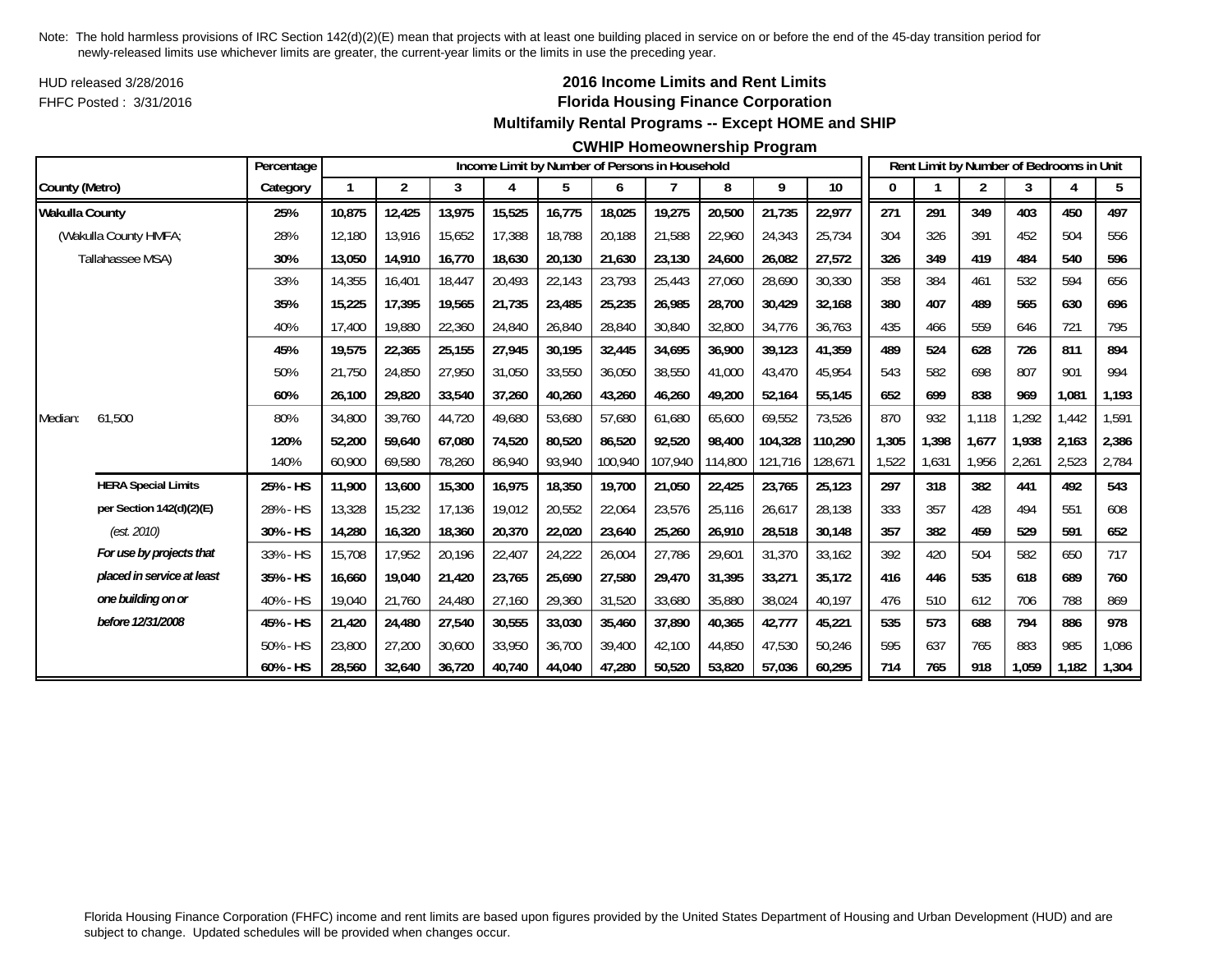HUD released 3/28/2016FHFC Posted : 3/31/2016

## **2016 Income Limits and Rent Limits Florida Housing Finance Corporation Multifamily Rental Programs -- Except HOME and SHIP**

### **CWHIP Homeownership Program**

|                              |                            | Percentage |        |        |        |        |        |        | Income Limit by Number of Persons in Household |         |         |         |       |       | Rent Limit by Number of Bedrooms in Unit |       |       |       |
|------------------------------|----------------------------|------------|--------|--------|--------|--------|--------|--------|------------------------------------------------|---------|---------|---------|-------|-------|------------------------------------------|-------|-------|-------|
| County (Metro)               |                            | Category   |        | 2      | 3      | 4      | 5      | 6      |                                                | 8       | 9       | $10$    | 0     |       | 2                                        | 3     |       | 5     |
| <b>Walton County</b>         |                            | 25%        | 10.150 | 11,600 | 13,050 | 14,500 | 15,675 | 16,825 | 18,000                                         | 19,150  | 20,300  | 21,460  | 253   | 271   | 326                                      | 377   | 420   | 464   |
| (Walton County HMFA;         |                            | 28%        | 11,368 | 12.992 | 14,616 | 16,240 | 17,556 | 18,844 | 20,160                                         | 21,448  | 22,736  | 24,035  | 284   | 304   | 365                                      | 422   | 471   | 520   |
| Crestview-Fort Walton Beach- |                            | 30%        | 12,180 | 13,920 | 15,660 | 17,400 | 18,810 | 20,190 | 21,600                                         | 22,980  | 24,360  | 25,752  | 304   | 326   | 391                                      | 452   | 504   | 557   |
| Destin MSA)                  |                            | 33%        | 13,398 | 15,312 | 17,226 | 19,140 | 20,691 | 22,209 | 23,760                                         | 25,278  | 26,796  | 28,327  | 334   | 358   | 430                                      | 497   | 555   | 612   |
|                              |                            | 35%        | 14,210 | 16,240 | 18,270 | 20,300 | 21,945 | 23,555 | 25,200                                         | 26,810  | 28,420  | 30,044  | 355   | 380   | 456                                      | 528   | 588   | 650   |
|                              |                            | 40%        | 16,240 | 18,560 | 20,880 | 23,200 | 25,080 | 26,920 | 28,800                                         | 30,640  | 32,480  | 34,336  | 406   | 435   | 522                                      | 603   | 673   | 743   |
|                              |                            | 45%        | 18,270 | 20,880 | 23,490 | 26,100 | 28,215 | 30,285 | 32,400                                         | 34,470  | 36,540  | 38,628  | 456   | 489   | 587                                      | 678   | 757   | 835   |
|                              |                            | 50%        | 20,300 | 23,200 | 26,100 | 29,000 | 31,350 | 33,650 | 36,000                                         | 38,300  | 40.600  | 42,920  | 507   | 543   | 652                                      | 754   | 841   | 928   |
|                              |                            | 60%        | 24,360 | 27,840 | 31,320 | 34,800 | 37,620 | 40,380 | 43,200                                         | 45,960  | 48,720  | 51,504  | 609   | 652   | 783                                      | 905   | 1,009 | 1,114 |
| 58,000<br>Median:            |                            | 80%        | 32,480 | 37,120 | 41,760 | 46,400 | 50,160 | 53,840 | 57,600                                         | 61,280  | 64,960  | 68,672  | 812   | 870   | 1,044                                    | ,207  | 1,346 | 1,486 |
|                              |                            | 120%       | 48.720 | 55,680 | 62,640 | 69,600 | 75,240 | 80.760 | 86.400                                         | 91,920  | 97,440  | 103,008 | 1,218 | 1,305 | 1,566                                    | 1,810 | 2,019 | 2,229 |
|                              |                            | 140%       | 56,840 | 64,960 | 73,080 | 81,200 | 87,780 | 94,220 | 100,800                                        | 107,240 | 113,680 | 120,176 | 1,421 | 1,522 | 1,827                                    | 2,112 | 2,355 | 2,600 |
| <b>HERA Special Limits</b>   |                            | 25% - HS   | 10,475 | 11,975 | 13,475 | 14,950 | 16,150 | 17,350 | 18,550                                         | 19,750  | 20,930  | 22,126  | 261   | 280   | 336                                      | 388   | 433   | 478   |
|                              | per Section 142(d)(2)(E)   | 28% - HS   | 11,732 | 13,412 | 15,092 | 16,744 | 18,088 | 19,432 | 20,776                                         | 22,120  | 23,442  | 24,781  | 293   | 314   | 377                                      | 435   | 485   | 536   |
| (est. 2010)                  |                            | 30% - HS   | 12,570 | 14,370 | 16,170 | 17,940 | 19,380 | 20,820 | 22,260                                         | 23,700  | 25,116  | 26,551  | 314   | 336   | 404                                      | 466   | 520   | 574   |
|                              | For use by projects that   | 33% - HS   | 13,827 | 15,807 | 17,787 | 19,734 | 21,318 | 22,902 | 24,486                                         | 26,070  | 27,628  | 29,206  | 345   | 370   | 444                                      | 513   | 572   | 631   |
|                              | placed in service at least | 35% - HS   | 14,665 | 16,765 | 18,865 | 20,930 | 22,610 | 24,290 | 25,970                                         | 27,650  | 29,302  | 30,976  | 366   | 392   | 471                                      | 544   | 607   | 670   |
| one building on or           |                            | 40% - HS   | 16,760 | 19,160 | 21,560 | 23,920 | 25,840 | 27,760 | 29,680                                         | 31,600  | 33,488  | 35,402  | 419   | 449   | 539                                      | 622   | 694   | 766   |
| before 12/31/2008            |                            | 45% - HS   | 18,855 | 21,555 | 24,255 | 26,910 | 29,070 | 31,230 | 33,390                                         | 35,550  | 37,674  | 39,827  | 471   | 505   | 606                                      | 699   | 780   | 861   |
|                              |                            | 50% - HS   | 20.950 | 23.950 | 26,950 | 29,900 | 32,300 | 34,700 | 37.100                                         | 39,500  | 41,860  | 44,252  | 523   | 561   | 673                                      | 777   | 867   | 957   |
|                              |                            | 60% - HS   | 25,140 | 28,740 | 32,340 | 35,880 | 38,760 | 41,640 | 44,520                                         | 47,400  | 50,232  | 53,102  | 628   | 673   | 808                                      | 933   | 1,041 | 1,149 |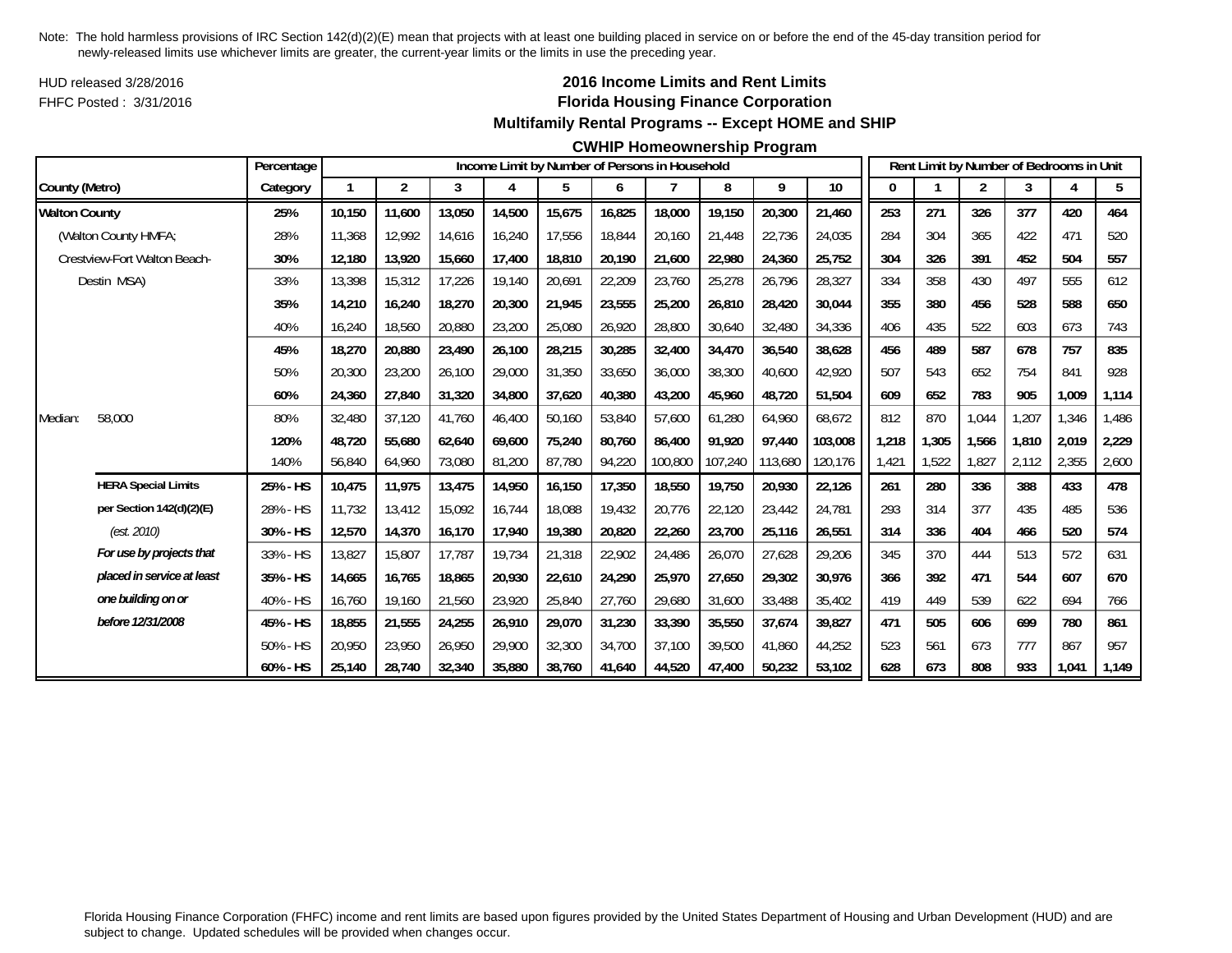HUD released 3/28/2016FHFC Posted : 3/31/2016

## **2016 Income Limits and Rent Limits Florida Housing Finance Corporation Multifamily Rental Programs -- Except HOME and SHIP**

### **CWHIP Homeownership Program**

|                |                            | Percentage  |        |                |        |        |        |        | Income Limit by Number of Persons in Household |        |        |        |       |       | Rent Limit by Number of Bedrooms in Unit |       |       |       |
|----------------|----------------------------|-------------|--------|----------------|--------|--------|--------|--------|------------------------------------------------|--------|--------|--------|-------|-------|------------------------------------------|-------|-------|-------|
| County (Metro) |                            | Category    |        | $\overline{2}$ | 3      | 4      | 5      | 6      |                                                | 8      | 9      | $10$   | 0     |       | 2                                        | 3     |       | 5     |
|                | <b>Washington County</b>   | 25%         | 8,125  | 9,275          | 10,425 | 11,575 | 12,525 | 13,450 | 14,375                                         | 15,300 | 16,205 | 17,131 | 203   | 217   | 260                                      | 301   | 336   | 370   |
|                |                            | 28%         | 9.100  | 10,388         | 11,676 | 12,964 | 14,028 | 15,064 | 16.100                                         | 17,136 | 18,150 | 19,187 | 227   | 243   | 291                                      | 337   | 376   | 415   |
|                |                            | 30%         | 9,750  | 11,130         | 12,510 | 13,890 | 15,030 | 16,140 | 17,250                                         | 18,360 | 19,446 | 20,557 | 243   | 261   | 312                                      | 361   | 403   | 445   |
|                |                            | 33%         | 10,725 | 12,243         | 13,761 | 15,279 | 16,533 | 17,754 | 18,975                                         | 20,196 | 21,391 | 22,613 | 268   | 287   | 344                                      | 397   | 443   | 489   |
|                |                            | 35%         | 11,375 | 12,985         | 14,595 | 16,205 | 17,535 | 18,830 | 20,125                                         | 21,420 | 22,687 | 23,983 | 284   | 304   | 364                                      | 421   | 470   | 519   |
|                |                            | 40%         | 13,000 | 14,840         | 16,680 | 18,520 | 20,040 | 21,520 | 23,000                                         | 24,480 | 25,928 | 27,410 | 325   | 348   | 417                                      | 482   | 538   | 593   |
|                |                            | 45%         | 14,625 | 16,695         | 18,765 | 20,835 | 22,545 | 24,210 | 25,875                                         | 27,540 | 29,169 | 30,836 | 365   | 391   | 469                                      | 542   | 605   | 667   |
|                |                            | 50%         | 16,250 | 18,550         | 20,850 | 23,150 | 25,050 | 26,900 | 28,750                                         | 30,600 | 32,410 | 34,262 | 406   | 435   | 521                                      | 602   | 672   | 741   |
|                |                            | 60%         | 19,500 | 22,260         | 25,020 | 27,780 | 30,060 | 32,280 | 34,500                                         | 36,720 | 38,892 | 41,114 | 487   | 522   | 625                                      | 723   | 807   | 890   |
| Median:        | 46,300                     | 80%         | 26,000 | 29,680         | 33,360 | 37,040 | 40,080 | 43,040 | 46,000                                         | 48,960 | 51,856 | 54,819 | 650   | 696   | 834                                      | 964   | 1,076 | 1,187 |
|                |                            | 120%        | 39,000 | 44,520         | 50,040 | 55,560 | 60,120 | 64,560 | 69.000                                         | 73,440 | 77,784 | 82,229 | 975   | 1,044 | 1,251                                    | 1.446 | 1,614 | 1.780 |
|                |                            | 140%        | 45,500 | 51,940         | 58,380 | 64,820 | 70,140 | 75,320 | 80,500                                         | 85,680 | 90,748 | 95,934 | 1,137 | 1,218 | 1,459                                    | 1,687 | .883  | 2,077 |
|                | <b>HERA Special Limits</b> | 25% - HS    | 9,675  | 11,050         | 12,425 | 13,800 | 14,925 | 16,025 | 17,125                                         | 18,225 | 19,320 | 20,424 | 241   | 259   | 310                                      | 359   | 400   | 441   |
|                | per Section 142(d)(2)(E)   | 28% - HS    | 10,836 | 12,376         | 13,916 | 15,456 | 16,716 | 17,948 | 19,180                                         | 20,412 | 21,638 | 22,875 | 270   | 290   | 347                                      | 402   | 448   | 494   |
|                | (est. 2009)                | 30% - HS    | 11,610 | 13,260         | 14,910 | 16,560 | 17,910 | 19,230 | 20,550                                         | 21,870 | 23,184 | 24.509 | 290   | 310   | 372                                      | 430   | 480   | 530   |
|                | For use by projects that   | 33% - HS    | 12,771 | 14,586         | 16,401 | 18,216 | 19,701 | 21,153 | 22,605                                         | 24,057 | 25,502 | 26,960 | 319   | 341   | 410                                      | 473   | 528   | 583   |
|                | placed in service at least | 35% - HS    | 13,545 | 15,470         | 17,395 | 19,320 | 20,895 | 22,435 | 23,975                                         | 25,515 | 27,048 | 28,594 | 338   | 362   | 434                                      | 502   | 560   | 618   |
|                | one building on or         | 40% - HS    | 15,480 | 17,680         | 19,880 | 22,080 | 23,880 | 25,640 | 27,400                                         | 29,160 | 30,912 | 32,678 | 387   | 414   | 497                                      | 574   | 641   | 707   |
|                | before 12/31/2008          | 45% - HS    | 17,415 | 19,890         | 22,365 | 24,840 | 26,865 | 28,845 | 30.825                                         | 32,805 | 34,776 | 36,763 | 435   | 466   | 559                                      | 646   | 721   | 795   |
|                |                            | 50% - HS    | 19,350 | 22,100         | 24,850 | 27,600 | 29,850 | 32,050 | 34,250                                         | 36,450 | 38,640 | 40,848 | 483   | 518   | 621                                      | 718   | 801   | 883   |
|                |                            | $60\% - HS$ | 23,220 | 26,520         | 29,820 | 33,120 | 35,820 | 38,460 | 41,100                                         | 43,740 | 46,368 | 49,018 | 580   | 621   | 745                                      | 861   | 961   | 1,060 |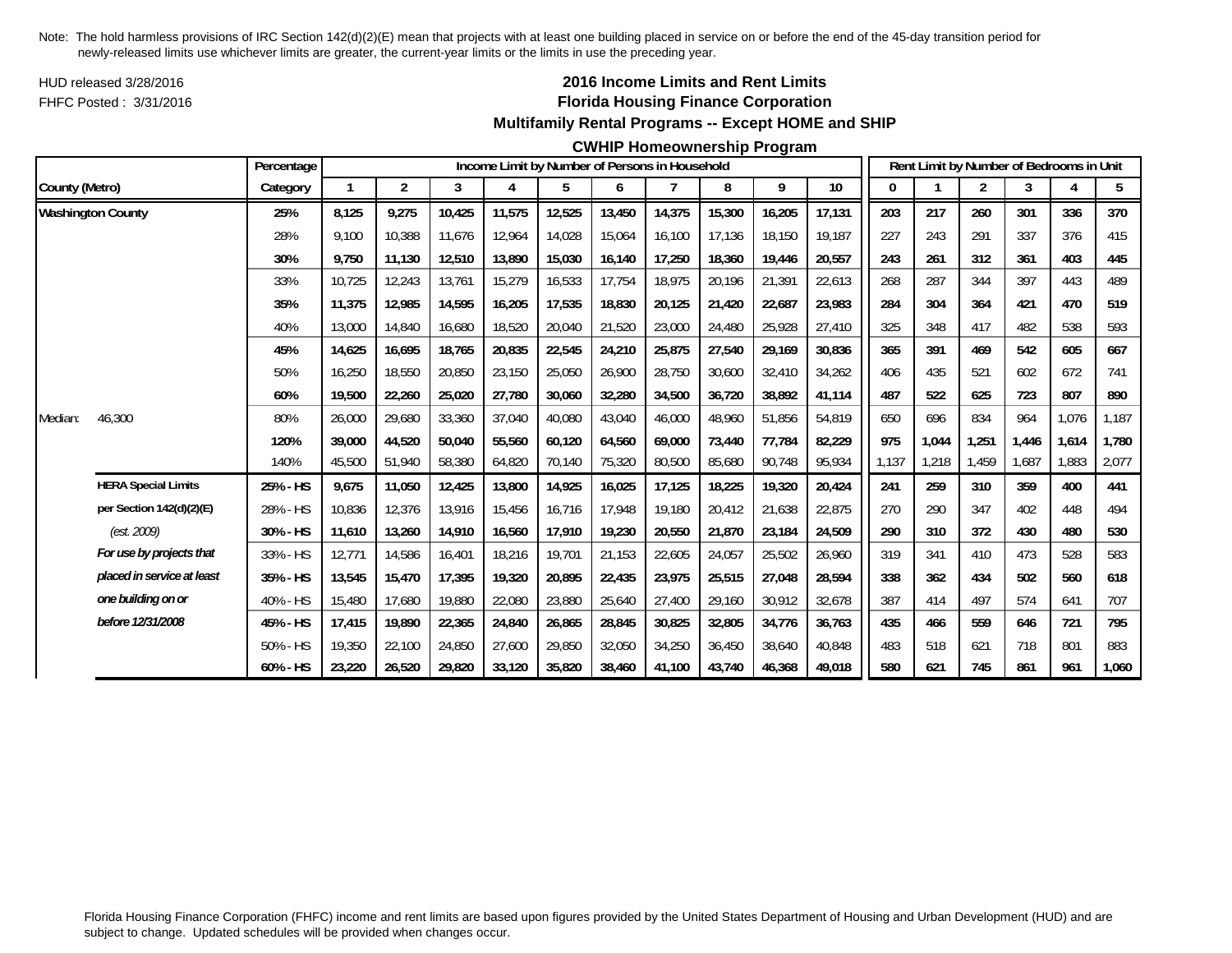HUD released 3/28/2016FHFC Posted : 3/31/2016

# **2016 Income Limits and Rent Limits Florida Housing Finance Corporation**

## **Multifamily Rental Programs -- Except HOME and SHIP**

### **CWHIP Homeownership Program**

|                | Dorr<br>rcentage<br>- 61.<br> | $\sim$<br>Income<br>' Number of Persons in Household<br>10017<br>. DV |  |  |  |  |  |  |  |              | Rent |  | $\sim$ $\sim$<br>t by Number of Bedrooms in Unit |  |
|----------------|-------------------------------|-----------------------------------------------------------------------|--|--|--|--|--|--|--|--------------|------|--|--------------------------------------------------|--|
| County (Metro) | ategory                       |                                                                       |  |  |  |  |  |  |  | $\sim$<br>10 |      |  |                                                  |  |

### **Florida Housing Finance Corporation**

### **National Nonmetropolitan Income Limits for USDA Eligible Rural Addresses**

#### **Multifamily Rental Programs -- Except MMRB, HOME and SHIP**

### **Determined in accordance with Section 42(i)(8)**

|                               | Percentage |        | Income Limit by Number of Persons in Household |        |        |        |        |        |        |        |        |     |     | Rent Limit by Number of Bedrooms in Unit |     |     |       |
|-------------------------------|------------|--------|------------------------------------------------|--------|--------|--------|--------|--------|--------|--------|--------|-----|-----|------------------------------------------|-----|-----|-------|
| USDA-Eligible Rural Addresses | Category   |        |                                                | 3      |        |        |        |        | 8      |        | 10     |     |     |                                          |     |     |       |
| per Section 42(i)(8)          | $25% - R$  | 9,325  | 10.650                                         | 12,000 | 13,325 | 14,400 | 15,450 | 16.525 | 17,600 | 18,655 | 19.721 | 233 | 249 | 300                                      | 346 | 386 | 426   |
|                               | $28% - R$  | 10.444 | 11.928                                         | 13,440 | 14.924 | 16.128 | 17.304 | 18,508 | 19.712 | 20.894 | 22,088 | 261 | 279 | 336                                      | 388 | 432 | 477   |
|                               | $30\% - R$ | 11.190 | 12.780                                         | 14,400 | 15,990 | 17.280 | 18,540 | 19,830 | 21,120 | 22,386 | 23.665 | 279 | 299 | 360                                      | 415 | 463 | 511   |
|                               | $33% - R$  | 12,309 | 14.058                                         | 15,840 | 17.589 | 19,008 | 20,394 | 21,813 | 23,232 | 24,625 | 26,032 | 307 | 329 | 396                                      | 457 | 509 | 563   |
|                               | $35% - R$  | 13.055 | 14.910                                         | 16,800 | 18,655 | 20,160 | 21,630 | 23.135 | 24,640 | 26,117 | 27.609 | 326 | 349 | 420                                      | 485 | 540 | 597   |
|                               | $40% - R$  | 14.920 | 17.040                                         | 19,200 | 21,320 | 23,040 | 24.720 | 26.440 | 28,160 | 29.848 | 31.554 | 373 | 399 | 480                                      | 554 | 618 | 682   |
|                               | $45%$ - R  | 16.785 | 19.170                                         | 21.600 | 23.985 | 25,920 | 27.810 | 29.745 | 31.680 | 33.579 | 35,498 | 419 | 449 | 540                                      | 623 | 695 | 767   |
|                               | $50\% - R$ | 18,650 | 21,300                                         | 24,000 | 26,650 | 28,800 | 30,900 | 33,050 | 35,200 | 37,310 | 39,442 | 466 | 499 | 600                                      | 693 | 772 | 853   |
|                               | $60\% - R$ | 22,380 | 25,560                                         | 28,800 | 31,980 | 34,560 | 37,080 | 39,660 | 42,240 | 44,772 | 47,330 | 559 | 599 | 720                                      | 831 | 927 | 1,023 |